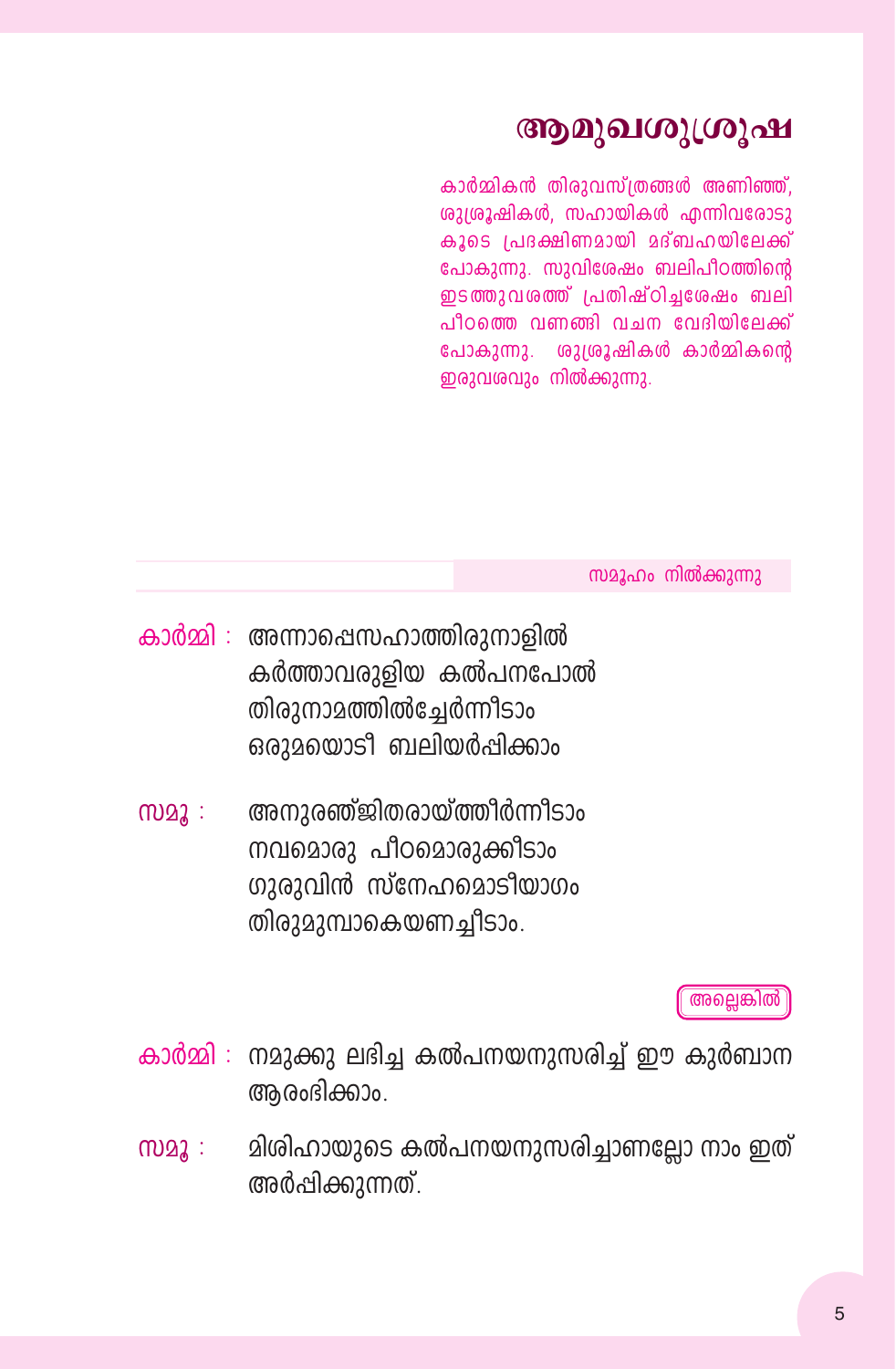# **മാലാഖമാരുടെ കീർത്തനം**

|             | കാർമ്മി : അത്വുന്നതമാം സ്വർല്ലോകത്തിൽ<br>സർവ്വേശനു സ്തുതിഗീതം                                               | (3 പ്രാവശ്വം)                  |
|-------------|-------------------------------------------------------------------------------------------------------------|--------------------------------|
| <u>MQ2.</u> | ഭൂമിയിലെങ്ങും മർത്വനു ശാന്തി<br>പ്രത്വാശയുമെന്നേക്കും                                                       | (3 പ്രാവശ്വം)                  |
|             | കാർമ്മി.  അത്വുന്നതങ്ങളിൽ ദൈവത്തിനു സ്തുതി.                                                                 |                                |
|             | സമൂ. ആമ്മേൻ.                                                                                                | (3 പ്രാവശ്വം)<br>(3 പ്രാവശ്വം) |
| കാർമ്മി.    | ഭൂമിയിൽ മനുഷ്വർക്കു സമാധാനവും പ്രത്വാശയും<br>എപ്പോഴും എന്നേക്കും.                                           |                                |
|             |                                                                                                             |                                |
| M22.        | ആമ്മേൻ.                                                                                                     | കർത്ത്വപ്രാർത്ഥന               |
| കാർമ്മി.    | സ്വർഗ്ഗസ്ഥിതനാം താതാ നിൻ<br>നാമം പൂജിതമാകണമേ<br>നിൻ രാജ്യം വന്നീടണമേ<br>പരിശുദ്ധൻ നീ പരിശുദ്ധൻ.             |                                |
| M22.        | സ്വർഗ്ഗസ്ഥിതനാം താതാ നിൻ<br>സ്തുതിതൻ നിസ്തുല മഹിമാവാൽ<br>ഭൂസ്വർഗ്ഗങ്ങൾ നിറഞ്ഞു സദാ<br>പാവനമായി വിളങ്ങുന്നു. |                                |

വാനവമാനവ വൃന്ദങ്ങൾ ഉദ്ഘോഷിപ്പൂ സാമോദം പരിശുദ്ധൻ നീ എന്നെന്നും പരിശുദ്ധൻ നീ പരിശുദ്ധൻ.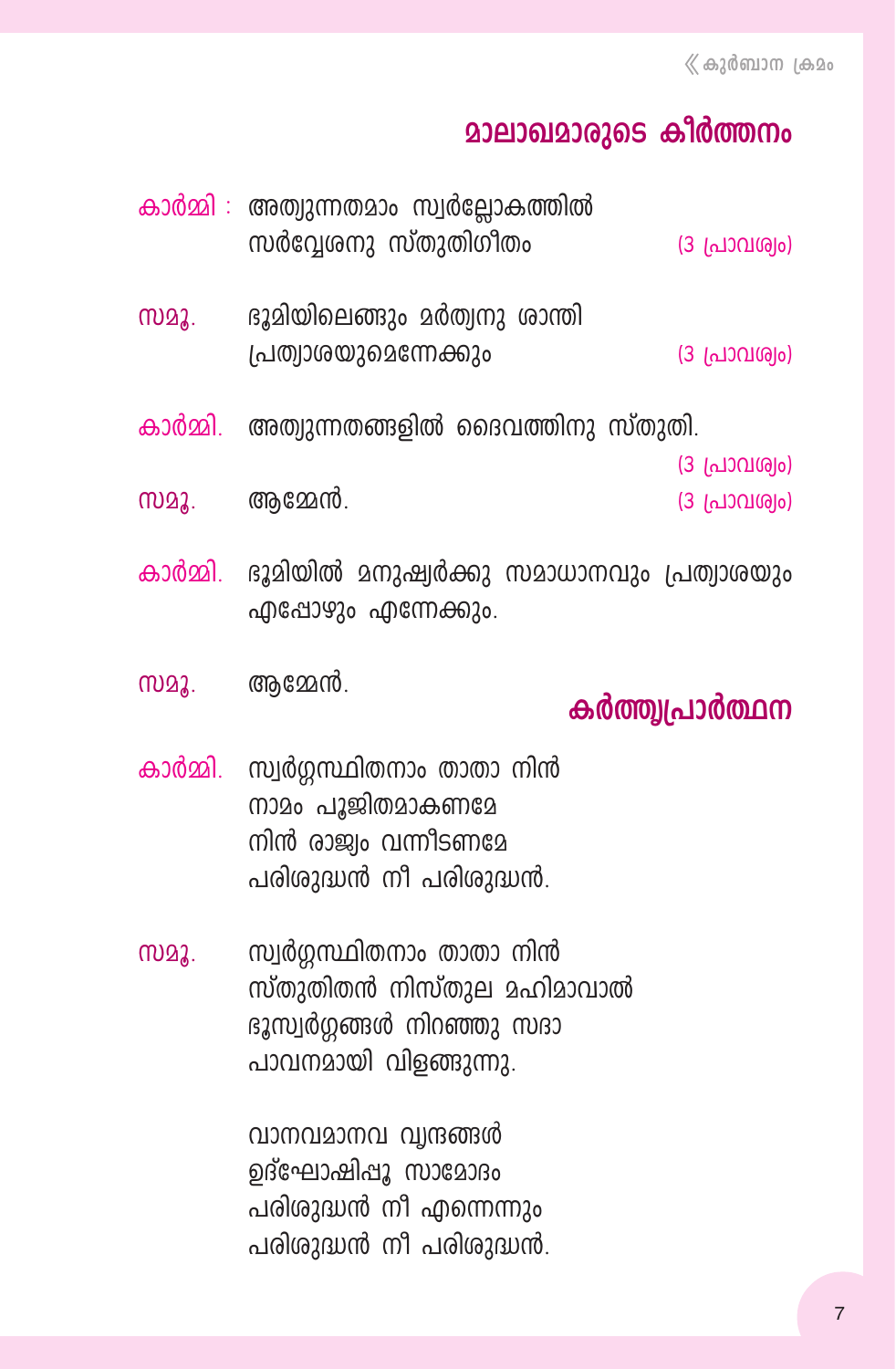സ്വർഗ്ഗസ്ഥിതനാം താതാ നിൻ നാമം പൂജിതമാകണമേ നിൻ രാജ്വം വന്നീടണമേ നിൻ ഹിതമിവിടെ ഭവിക്കണമേ

സ്വർഗ്ഗത്തെന്നതുപോലുലകിൽ നിൻ ചിത്തം നിറവേറണമേ അവശ്വകമാമാഹാരം ഞങ്ങൾക്കിന്നരുളീടണമേ.

ഞങ്ങൾ കടങ്ങൾ പൊറുത്തതുപോൽ ഞങ്ങൾക്കുള്ള കടം സകലം പാപത്തിൻ കടബാദ്ധ്വതയും അങ്ങു കനിഞ്ഞു പൊറുക്കണമേ.

ഞങ്ങൾ പരീക്ഷയിലൊരുനാളും ഉൾപ്പെടുവാനിടയാകരുതേ ദുഷ്ടാരൂപിയിൽ നിന്നെന്നും ഞങ്ങളെ രക്ഷിച്ചരുളണമേ.

എന്തെന്നാലെന്നാളേയ്ക്കും രാജ്വം ശക്തി മഹത്ത്വങ്ങൾ താവകമല്ലോ കർത്താവേ ആമ്മേനാമ്മേനെന്നേക്കും.

അല്ലെങ്കിൽ

കാർമ്മി. സ്വർഗ്ഗസ്ഥനായ ഞങ്ങളുടെ പിതാവേ.

#### സമൂഹവും ചേർന്ന്

അങ്ങയുടെ നാമം പൂജിതമാകണമേ. അങ്ങയുടെ രാജ്വം വരണമേ. അങ്ങു പരിശുദ്ധൻ, പരിശുദ്ധൻ, പരിശുദ്ധൻ സ്വർഗ്ഗസ്ഥനായ ഞങ്ങളുടെ പിതാവേ, അങ്ങയുടെ മഹത്ത്വത്താൽ സ്വർഗ്ഗവും ഭൂമിയും നിറ ഞ്ഞിരിക്കുന്നു. മാലാഖമാരും മനുഷ്വരും അങ്ങു പരി ശുദ്ധൻ, പരിശുദ്ധൻ, പരിശുദ്ധൻ എന്ന് ഉദ്ഘോഷി ക്കുന്നു.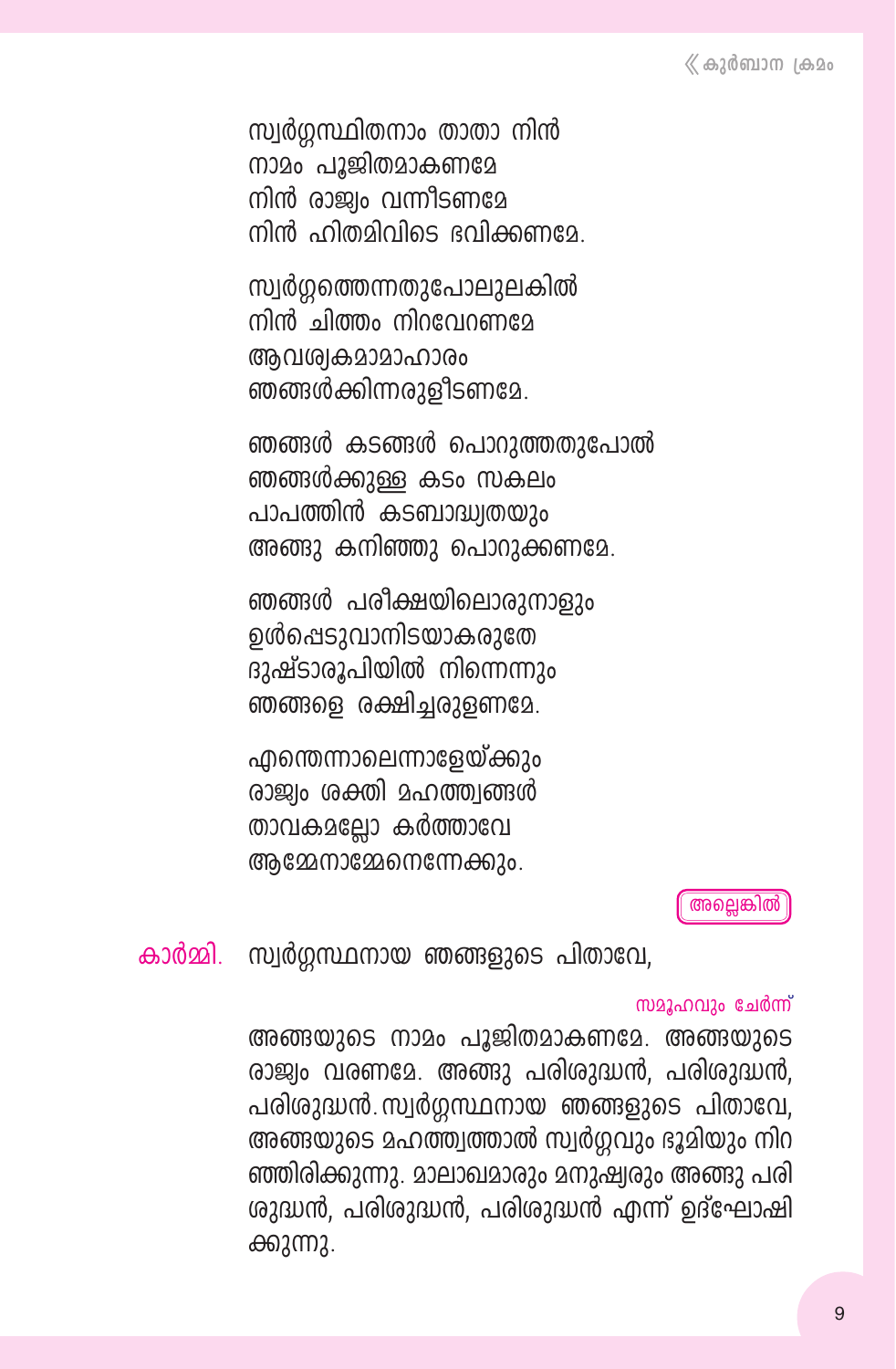സ്വർഗ്ഗസ്ഥനായ ഞങ്ങളുടെ പിതാവേ. അങ്ങയാടെ നാമം പൂജിതമാകണമേ. അങ്ങയുടെ രാജ്വം വരണമേ. അങ്ങയുടെ തിരുമനസ്സു സ്വർഗ്ഗത്തിലെ ഷോലെ ഭൂമി യിലുമാകണമേ. ഞങ്ങൾക്ക് ആവശ്വകമായ ആഹാരം ഇന്നു ഞങ്ങൾക്കു തരണമേ. ഞങ്ങളുടെ കടക്കാ രോടു ഞങ്ങൾ ക്ഷമിച്ചിരിക്കുന്നതു പോലെ ഞങ്ങ ളുടെ കടങ്ങളും പാപങ്ങളും ഞങ്ങളോടും ക്ഷമിക്ക ണമേ. ഞങ്ങളെ പ്രലോഭനത്തിൽ ഉൾപ്പെടുത്തരുതേ. ദുഷ്ടാരൂപിയിൽ നിന്നു ഞങ്ങളെ രക്ഷിക്കണമേ. എന്തുകൊണ്ടെന്നാൽ, രാജ്വവും ശക്തിയും മഹത്വവും  $\alpha$ നന്നേക്കും അങ്ങയുടേതാകുന്നു. ആമ്മേൻ.

- പിതാവിനും പുത്രനും പരിശുദ്ധാത്മാവിനും സ്തുതി. കാർമ്മി
- സമൂ. ആദിമുതൽ എന്നേക്കും, ആമ്മേൻ.
- സ്വർഗ്ഗസ്ഥനായ ഞങ്ങളുടെ പിതാവേ, സമൂഹവും ചേർന്ന് കാർമ്മി. അങ്ങയുടെ നാമം പൂജിതമാകണമേ. അങ്ങയാടെ രാജ്വം വരണമേ. അങ്ങു പരിശുദ്ധൻ, പരിശുദ്ധൻ, പരി ശുദ്ധൻ.സ്വർഗ്ഗസ്ഥനായ ഞങ്ങളുടെ പിതാവേ, അങ്ങ യുടെ മഹത്ത്വത്താൽ സ്വർഗ്ഗവും ഭൂമിയും നിറഞ്ഞിരി ക്കുന്നു. മാലാഖമാരും മനുഷ്വരും അങ്ങു പരിശുദ്ധൻ. പരിശുദ്ധൻ, പരിശുദ്ധൻ എന്ന് ഉദ്ഘോഷിക്കുന്നു.

അല്ലെങ്കിൽ

സ്വർഗ്ഗസ്ഥനായ ഞങ്ങളുടെ പിതാവേ, സമൂഹവും ചേർന്ന് കാർമ്മി അങ്ങയുടെ നാമം പൂജിതമാകണമേ. അങ്ങയുടെ രാജ്വം വരണമേ. അങ്ങയുടെ തിരുമനസ്സു സ്വർഗ്ഗ ത്തിലെപ്പോലെ ദൂമിയിലുമാകണമേ. ഞങ്ങൾക്ക് ആവ ശ്വകമായ ആഹാരം ഇന്നു ഞങ്ങൾക്കു തരണമേ. ഞങ്ങളുടെ കടക്കാരോടു ഞങ്ങൾ ക്ഷമിച്ചിരിക്കു ന്നതുപോലെ ഞങ്ങളുടെ കടങ്ങളും പാപങ്ങളും ഞങ്ങളോടും ക്ഷമിക്കണമേ. ഞങ്ങളെ പ്രലോഭന ത്തിൽ ഉൾപ്പെടുത്തരുതേ. ദുഷ്ടാരൂപിയിൽ നിന്നു ഞങ്ങളെ രക്ഷിക്കണമേ. എന്തുകൊണ്ടെന്നാൽ, രാജ്വവും ശക്തിയും മഹത്വവും എന്നേക്കും അങ്ങ യുടേതാകുന്നു. ആമ്മേൻ.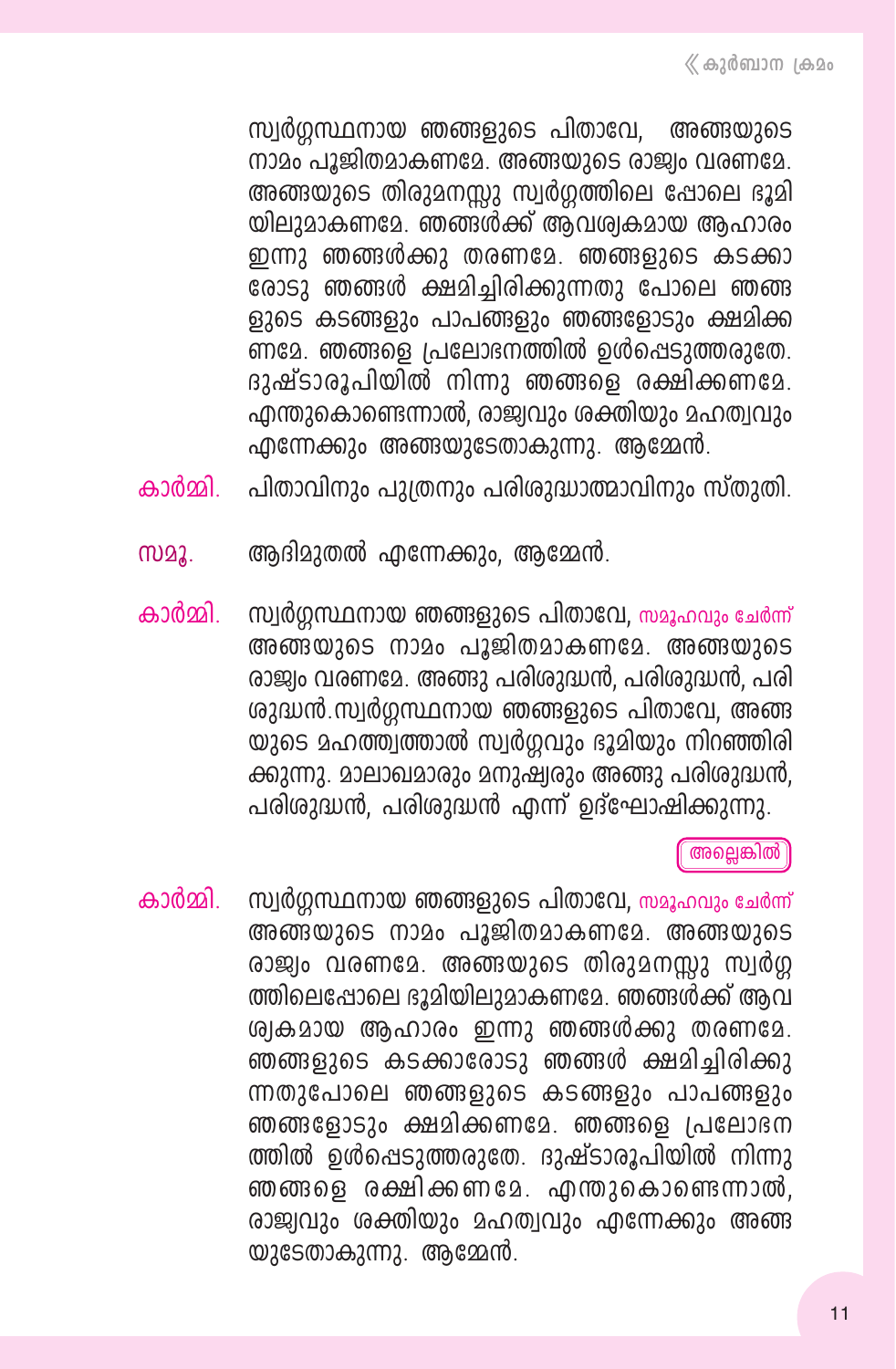സ്വർഗ്ഗസ്ഥനായ ഞങ്ങളുടെ പിതാവേ, അങ്ങയുടെ മഹത്ത്വത്താൽ സ്വർഗ്ഗവും ഭൂമിയും നിറഞ്ഞിരി ക്കുന്നു. മാലാഖമാരും മനുഷ്വരും അങ്ങു പരിരു ദ്ധൻ, പരിശുദ്ധൻ, പരിശുദ്ധൻ എന്ന് ഉദ്ഘോഷി ക്കുന്നു.

നമുക്കു പ്രാർത്ഥിക്കാം. സമാധാനം നമ്മോടുകൂടെ. ശുശ്രൂ.

# പ്രാരംഭ പ്രാർത്ഥന

അതതു കാലത്തിന്റേത്

|  | 293 |
|--|-----|

#### $\mathbf{A}$ . ഞായറാഴ്ചകളിലും സാധാരണ തിരുനാളുകളിലും

- കാർമ്മി. ഞങ്ങളുടെ കർത്താവായ ദൈവമേ, മനുഷ്വ വംശത്തിന്റെ നവീകരണത്തിനും രക്ഷയ്ക്കും വേണ്ടി അങ്ങയുടെ പ്രിയപുത്രൻ കാരുണ്വപൂർവ്വം നൽകിയ ദിവ്വരഹസ്വങ്ങളുടെ പരികർമ്മത്തിനു ബലഹീനരായ ഞങ്ങളെ ശക്തരാക്കണമേ. സകല ത്തിന്റെയും നാഥാ, എന്നേക്കും.
- ആമേൻ. M22.

#### $\mathbf{B}$ . കർത്താവിന്റെ തിരുനാളുകളിലും **203 പ്രധാന തിരുനാളുകളിലും**

കാർമ്മി. ഞങ്ങളുടെ കർത്താവായ ദൈവമേ, അങ്ങയുടെ തിരുനാമത്തിൽ ഉറച്ചുവിശ്വസിക്കുകയും ആ വിശ്വാസം പരമാർത്ഥതയോടെ ഏ02പറയ2 കയും ചെയ്യുന്നവരെ അങ്ങു ശക്തരാക്കണമേ.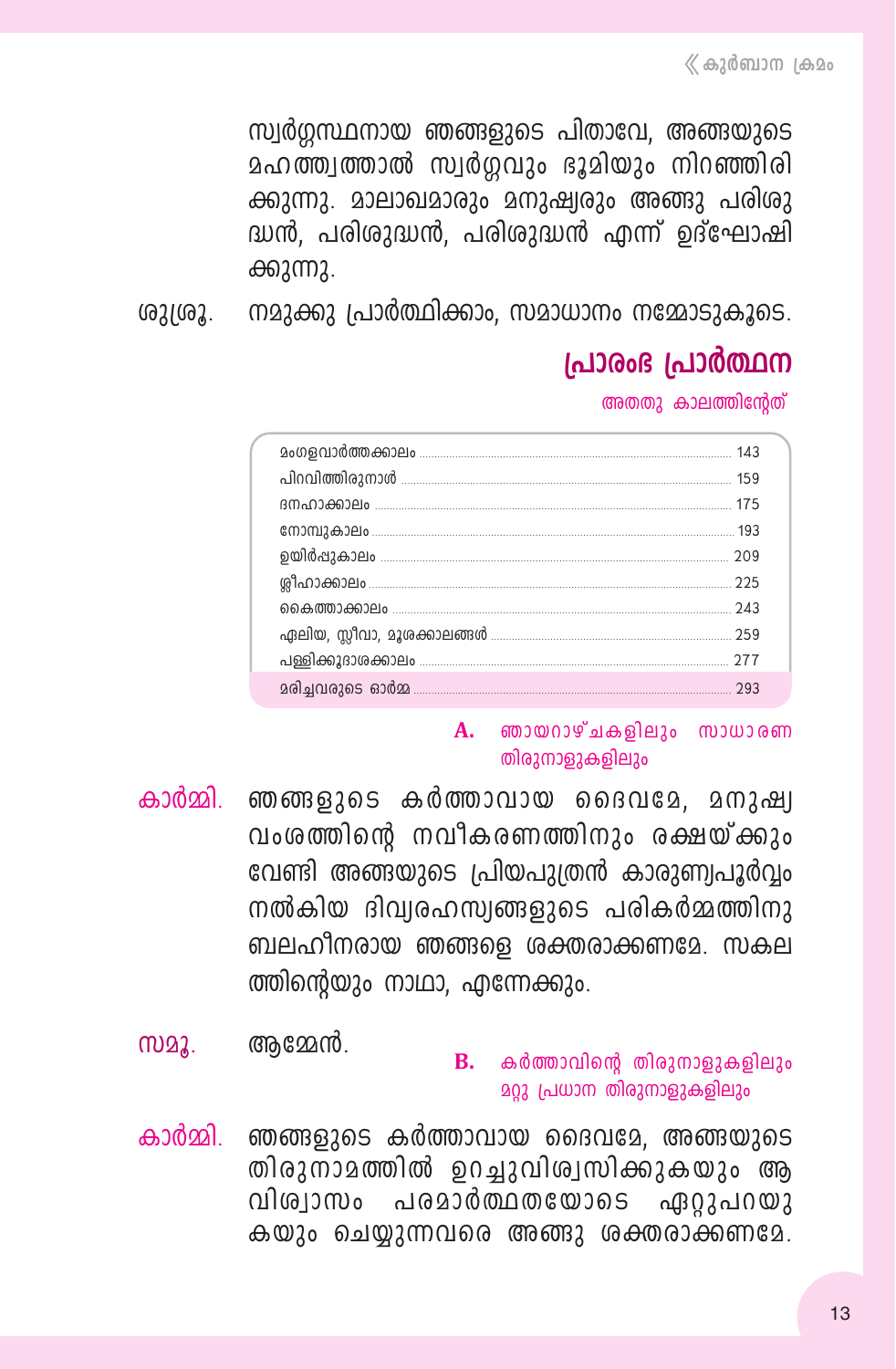ആത്മശരീരങ്ങളെ പവിത്രീകരിക്കുന്ന றை പരിഹാരരഹസ്വങ്ങൾ അവർ വിശുദ്ധിയോടെ പരികർമ്മം ചെയ്യട്ടെ. നിർമ്മല ഹ്വദയത്തോടും വിശുദ്ധ വിചാരങ്ങളോടും കൂടെ അവർ അങ്ങേക്കു പുരോഹിതശുശ്രൂഷ ചെയ്യുകയും അങ്ങു കനിഞ്ഞു നൽകിയ രക്ഷയെ പ്രതി നിരന്തരം അങ്ങയെ സ്തുതിക്കുകയും ചെയ്യട്ടെ. പിതാവും പുത്രനും പരിശുദ്ധാത്മാവുമായ സർവ്വേര്വരാ, എന്നേക്കും.

ആമ്മേൻ. m22.

#### $C_{1}$  സാധാരണ ദിവസങ്ങളിൽ

- ഞങ്ങളുടെ കർത്താവായ ദൈവമേ. അങ്ങയുടെ കാർമ്മി മഹനീയ ത്രിത്വത്തിന്റെ സംപൂജ്വമായ നാമത്തിനു സ്വർഗത്തിലും ഭൂമിയിലും എപ്പോഴും സ്തുതിയും ബഹുമാനവും ക്വതജ്ഞതയും ആരാധനയും ഉണ്ടായിരിക്കട്ടെ. പിതാവും പുത്രനും പരിശുദ്ധാ ത്മാവുമായ സർവ്വേര്വരാ, എന്നേക്കും.
- ആമ്മേൻ. M22.

# സങ്കീർത്തനം

അതതു കാലത്തിന്റേത്

| в тало <del>со</del> рения и на не только на 175/179                          |         |
|-------------------------------------------------------------------------------|---------|
| С М Э МИ Д ФО 200 <u>престания постания по на него да на потен</u> до 193/195 |         |
|                                                                               |         |
|                                                                               | 227/229 |
|                                                                               | 243/245 |
|                                                                               |         |
|                                                                               | 277/279 |
|                                                                               | 293/295 |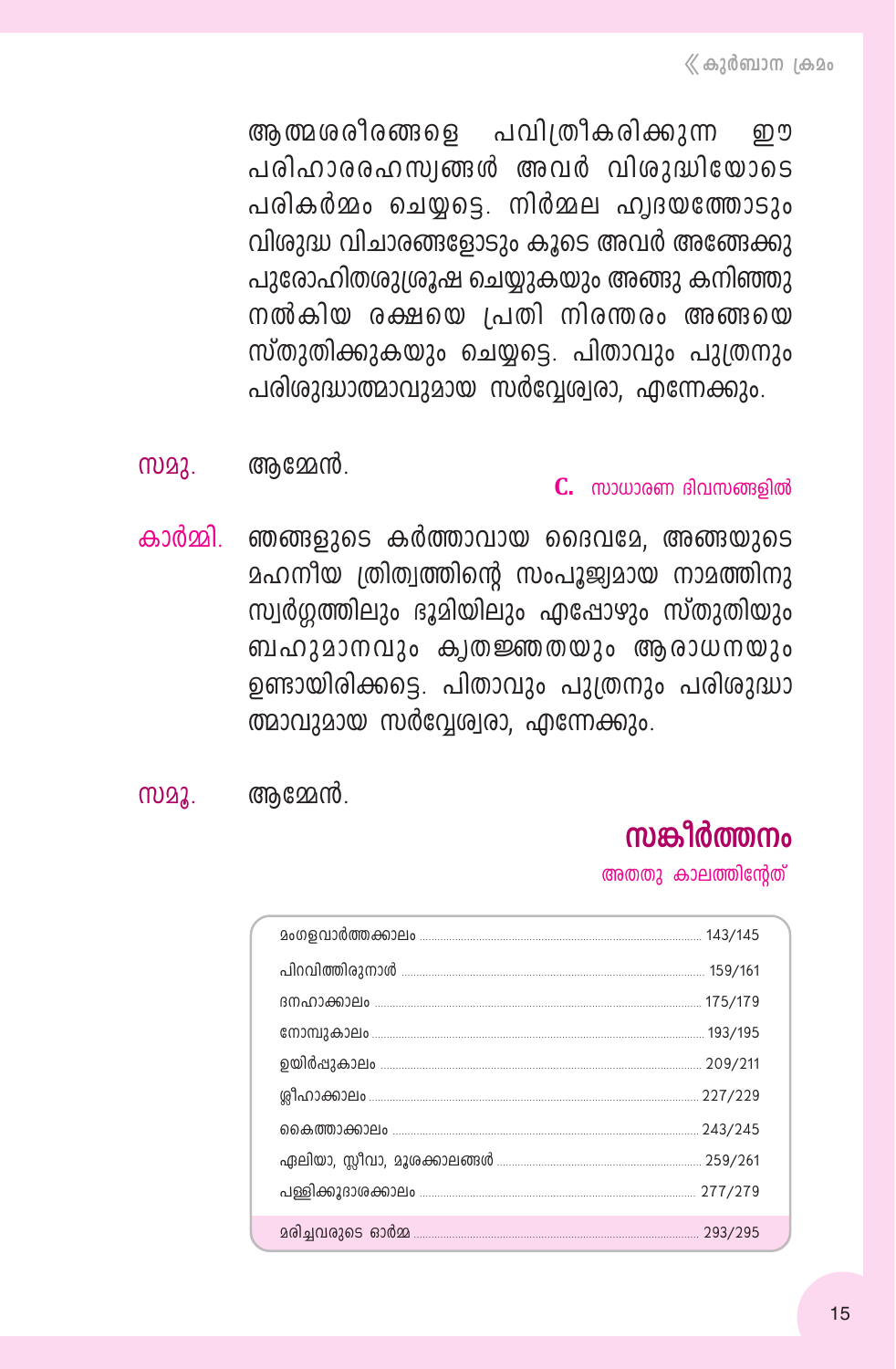#### നുങ്കിർത്തനം 144

കാർമ്മി. കർത്താവേ, മമ രാജാവേ, പാടും നിൻപുകളെന്നും ഞാൻ സകലേശാ, നിൻ തിരുനാമം വാഴ്ത്തീടും ഞാനനവരതം

കർത്താവേ, നിൻ സ്തുതി പാടും M22. അനുദിനമങ്ങയെ വാഴ്ത്തും ഞാൻ നാഥൻ മഹിമ നിറഞ്ഞവനും പാരം സ്തുത്വനുമെന്നെന്നും

> അനവദ്വൻ മമ നാഥാ നിൻ മഹിമയ്ക്കളവില്ലറിവൂ ഞാൻ തലമുറ തലമുറയോടെന്നും തവ കർമ്മങ്ങൾ വിവരിക്കും

നാഥാ നിൻ കരവിരുതെന്നും നരകുലമഖിലം ഘോഷിക്കും <u> മഹനീയം നിൻ കീർത്തി സദാ</u> മഹിയിൽ വർണ്ണിച്ചീടും ഞാൻ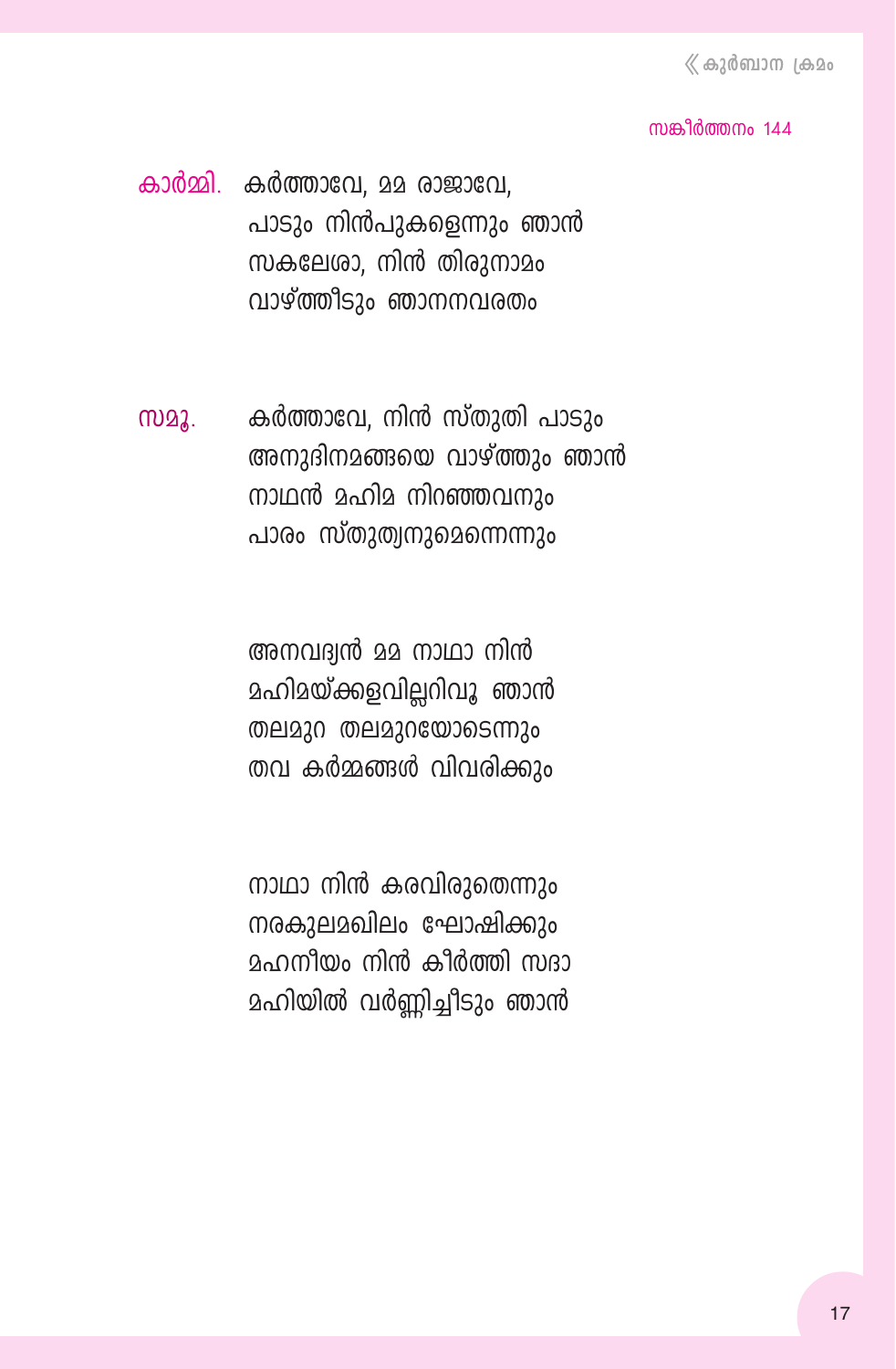#### നുങ്കിർത്തനം  $145$

- കാർമ്മി. എന്നാത്മാവേ, പാടുക നീ കർത്താവിൻ സ്തുതിഗീതങ്ങൾ ജീവിതകാലം മാഴാവൻ ഞാൻ നാഥനു ഗീതികൾ പാടിടും.
- സമൂ. ഞാനീ മന്നിൽക്കഴിവോളം ദൈവസ്തുതികൾ പാടിടാം അരചനിലോ നരനൊരുവനിലോ  $\omega$ രണം തേടാൻ തുനിയരുതേ.

അവനൊരു നാളും കഴിവില്ലീ– തവനിയിൽ രക്ഷ നിനക്കേകാൻ ആത്മാവൊരുനാൾ വെടിയുമ്പോൾ മണ്ണോടവനും ചേരുന്നു.

ആ ദിന $\alpha$ വനുടെ ചിന്തകളും  $\omega_3$ ന്വത തന്നില $\omega$ ർന്നിടും യാക്കോബിൻ  $|$ പിയ ദൈവത്തിൻ തുണയുള്ളവനോ സൗഭാഗ്വം.

നുങ്കിർത്തനം  $146$ 

- കാർമ്മി. നല്ലതുമുചിതവുമല്ലോ നാം പാടുക ദൈവസ്തുതിഗീതം വാഴ്ത്താമവനുടെ തിരുനാമം ദൈവം നിത്വൻ സ്തുത്വർഹൻ.
- സമൂ. ചിതറിയൊരിന്ത്രേൽ ജനതതിയെ  $\mu$ വാഥൻ വീണ്ടും ചേർക്കുന്നു പണിയുന്നോർശ്ലേം നഗരിയവൻ കരുണാവാരിധിയവനല്ലോ.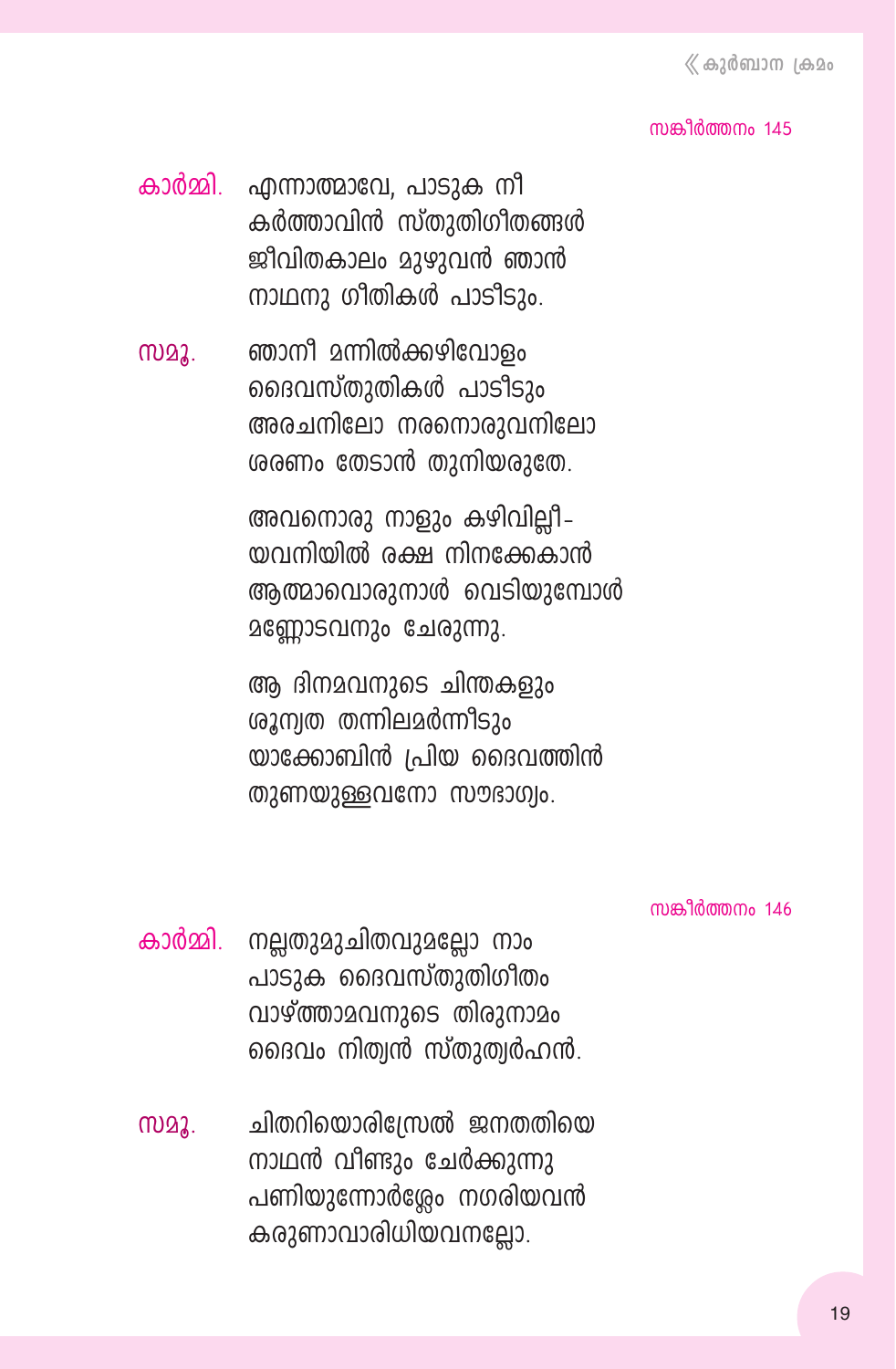പൊട്ടി നുറുങ്ങിയ മനസ്സുകളിൽ ദൈവം സൗഖ്വം പകരുന്നു അകുലമാകെയകറിയവൻ രാന്തി ജഗത്തിനു നൽകുന്നു

താരകനിരകളെയെണിയവൻ വിണിൽ നിയമിച്ചാക്കുന്നു നാമമവയ്ക്കവനേകുന്നു പാതയവയ്ക്കു തുറക്കുന്നു

- കാർമ്മി ജനരാശികളുടെ മധ്വേ ഞാൻ നിൻ സ്തുതിഗീതം പാടിടും വളരെ ജനത്തിൻ മുമ്പിൽ ഞാൻ നിൻ സ്തുതി പാടി വണങ്ങിടും
- താതനുമതുപോലാത്മജനും M22. റൂഹായ്ക്കും സ്തുതി എന്നേക്കും ആദിമുതല്ക്കെന്നതു പോലെ അമ്മേനാമ്മേനനവരതം
- ശുശ്രൂ. ഹല്ലേലുയ്യ, ഹല്ലേലുയ്യ, ഹല്ലേലുയ്യ.

അല്ലെങ്കിൽ

സങ്കീർത്തനം 15

- കർത്താവേ, നിന്റെ കൂടാരത്തിൽ ആരു വസിക്കും കാർമ്മി നിന്റെ വിശുദ്ധഗിരിയിൽ ആരു വിശ്രമിക്കും?
- പരിശുദ്ധമായ ചിന്തകളോടെ നിന്റെ ബലിപീഠത്തിനു M22. മുമ്പാകെ നില്ക്കുവാൻ കർത്താവേ, ഞങ്ങളെ സഹായിക്കണമേ
- കാർമ്മി. കർത്താവേ, നിന്റെ കൂടാരത്തിൽ ആരു വസിക്കും, നിന്റെ വിശുദ്ധഗിരിയിൽ ആരു വിശ്രമിക്കും?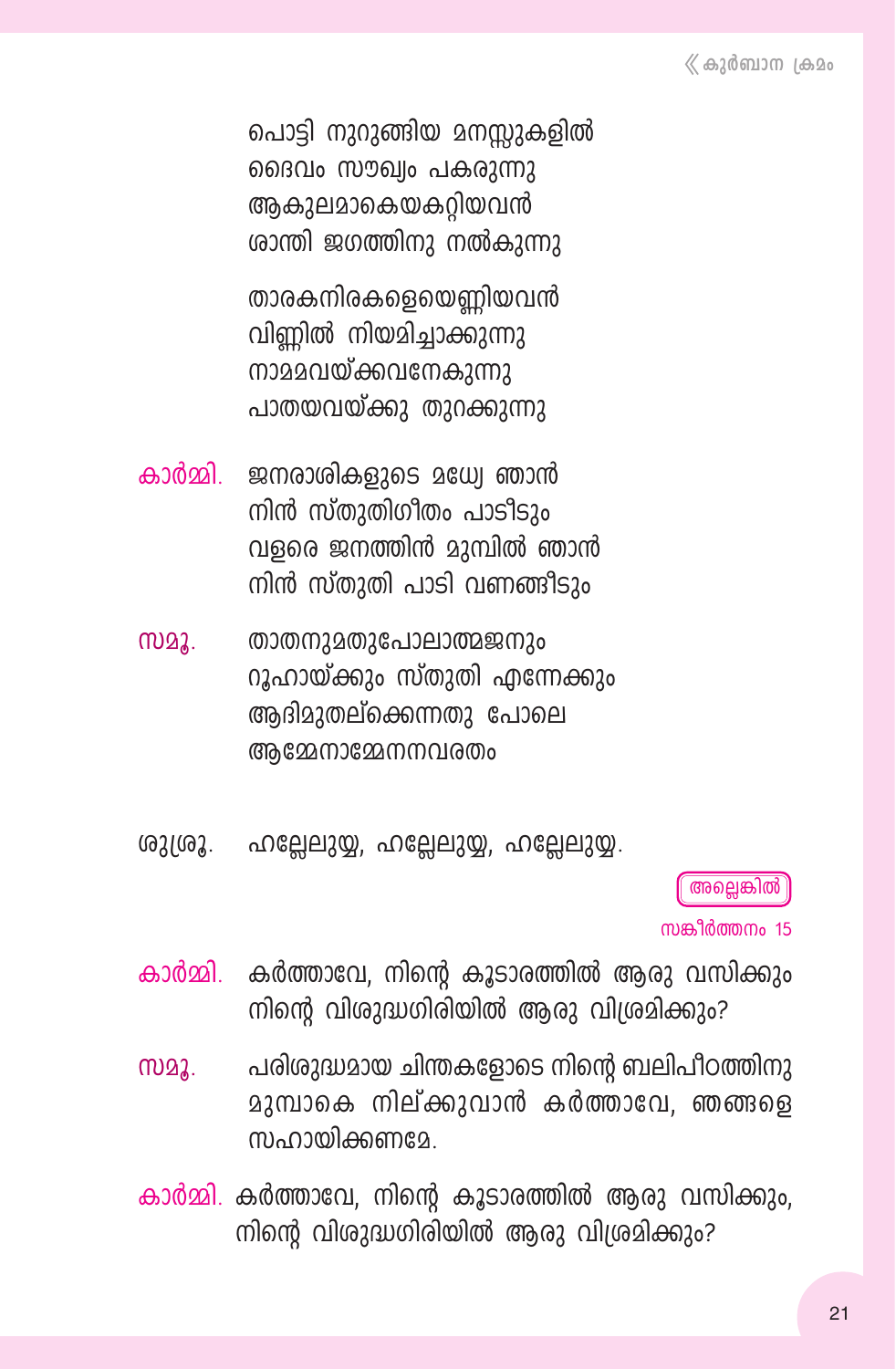- സമൂ. മകനകൂടാതെ ജീവിക്കുന്നവനും നീതി പ്രവർത്തിക്കു ന്നവനും ഹ്വദയത്തിൽ സത്വമുള്ളവനും നാവുകൊണ്ട് വഞ്ചിക്കാത്തവനും.
- കാർമ്മി. സഹോദരനോടു തിന്മ ചെയ്യാത്തവനും അയൽക്കാ  $\alpha$ നെതിരായ പ്രേരണയ്ക്കു വഴങ്ങാത്തവനും.
- സമൂ. ദുഷ്ടനോടു കൂട്ടുചേരാത്തവനും ദൈവദക്തനെ മാനിക്കുന്നവനും.
- കാർമ്മി. സത്വപ്രതിജ്ഞ ലംഘിക്കാത്തവനും അന്വായപ്പലിശ വാങ്ങാത്തവനും.
- സമൂ. സിർദ്ദോഷിക്കെതിരായി കൈക്കൂലി വാങ്ങാത്തവനും. ഇങ്ങനെ ജീവിക്കുന്നവൻ നീതിമാനാകുന്നു. അവൻ ഒരിക്കലും ഇളകുകയില്ല.
- കാർമ്മി. പിതാവിനും പുത്രനും പരിശുദ്ധാത്മാവിനും സ്തുതി.
- സമൂ. ആദിമുതൽ എന്നേക്കും, ആമ്മേൻ.
- കാർമ്മി. പരിശുദ്ധമായ ചിന്തകളോടെ നിന്റെ ബലിപീഠത്തിനു  $23$ മ്പാകെ നില്ക്കുവാൻ, കർത്താവേ, ഞങ്ങളെ m<sub>o</sub>nmanamga

## **ധൂപാശിർവാദം**

<u>ശുശ്രൂഷികൾ ധൂപകലശവും കുന്തുരു</u> ക്കവും കൊണ്ടു വരുന്നു. കാർമ്മികൻ  $wy_1$ പകലശത്തിൽ കുന്തുരുക്കമിട്ട് താഴെ  $\alpha$  and  $\alpha$  and  $\alpha$  and  $\alpha$  and  $\alpha$  and  $\alpha$ ചൊല്ലിക്കൊണ്ട് ആശീർവ്വദിക്കുന്നു.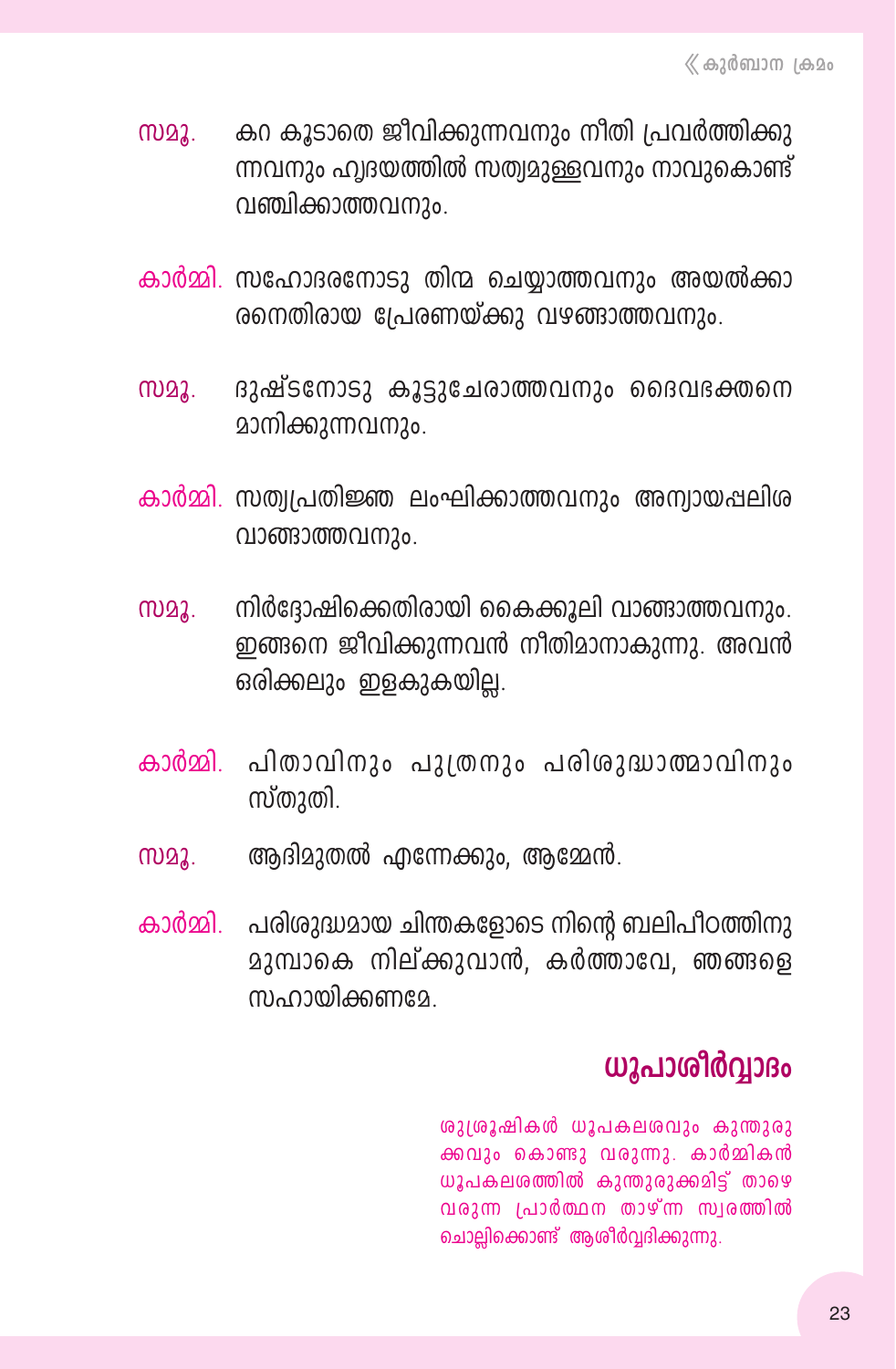- കാർമ്മി പിതാവും പുത്രനും പരിശുദ്ധാത്മാവുമായ സർവേശ്വരാ, അങ്ങയുടെ ബഹുമാന ത്തിനായി ഞങ്ങൾ സമർപ്പിക്കുന്ന ഈ ധൂപം അങ്ങയുടെ മഹനീയ ത്രിത്വത്തിന്റെ നാമത്തിൽ  $\mathbf{\hat{u}}$  ആശിർവ്വദിക്കപ്പെടടെ. ഇത് അങ്ങയുടെ പ്രസാദത്തിനും അങ്ങയുടെ അജഗണത്തിന്റെ പാപങ്ങളുടെ മോചന ത്തിനും കാരണമാകട്ടെ, എന്നേക്കും.
- ശുശ്രൂ. ആമേൻ.
- ശുശ്രൂ. സമാധാനം നമ്മോടുകൂടെ.

## ഉത്ഥാനഗീതത്തിന് ഒരുക്കം

#### ഞായറാഴ്ചകളിലും തിരുനാളു A. കളിലും

കാർമ്മി ഞങ്ങളുടെ കർത്താവായ ദൈവമേ, അങ്ങയുടെ സ്നേഹത്തിന്റെ പരിമളം ഞങ്ങളിൽ വീശുകയും അങ്ങയുടെ സത്വത്തിന്റെ ജ്ഞാനം ഞങ്ങളുടെ ആത്മാക്കളെ പ്രകാശിപ്പിക്കുകയും ചെയ്യുമ്പോൾ സ്വർഗ്ഗത്തിൽ നിന്നു പ്രത്വക്ഷനാകുന്ന അങ്ങയുടെ തിരുക്കുമാരനെ സ്വീകരിക്കുവാൻ ഞങ്ങൾക്ക് ഇടയാകട്ടെ. സകല സൗഭാഗ്വങ്ങളും നന്മകളും നിറഞ്ഞ് മുടിചൂടി നിൽക്കുന്ന സഭയിൽ നിരന്തരം അങ്ങയെ സ്തുതിക്കുവാനും മഹത്ത്വപ്പെടുത്തു വാനും ഞങ്ങൾ യോഗ്വരാകടെ. എന്തുകൊണ്ടെ ന്നാൽ. അങ്ങ് എല്ലാറ്റിന്റെയും സ്രഷ്ടാവാകുന്നു. സകലത്തിന്റെയും നാഥാ, എന്നേക്കും.

ആമ്മേൻ. M22.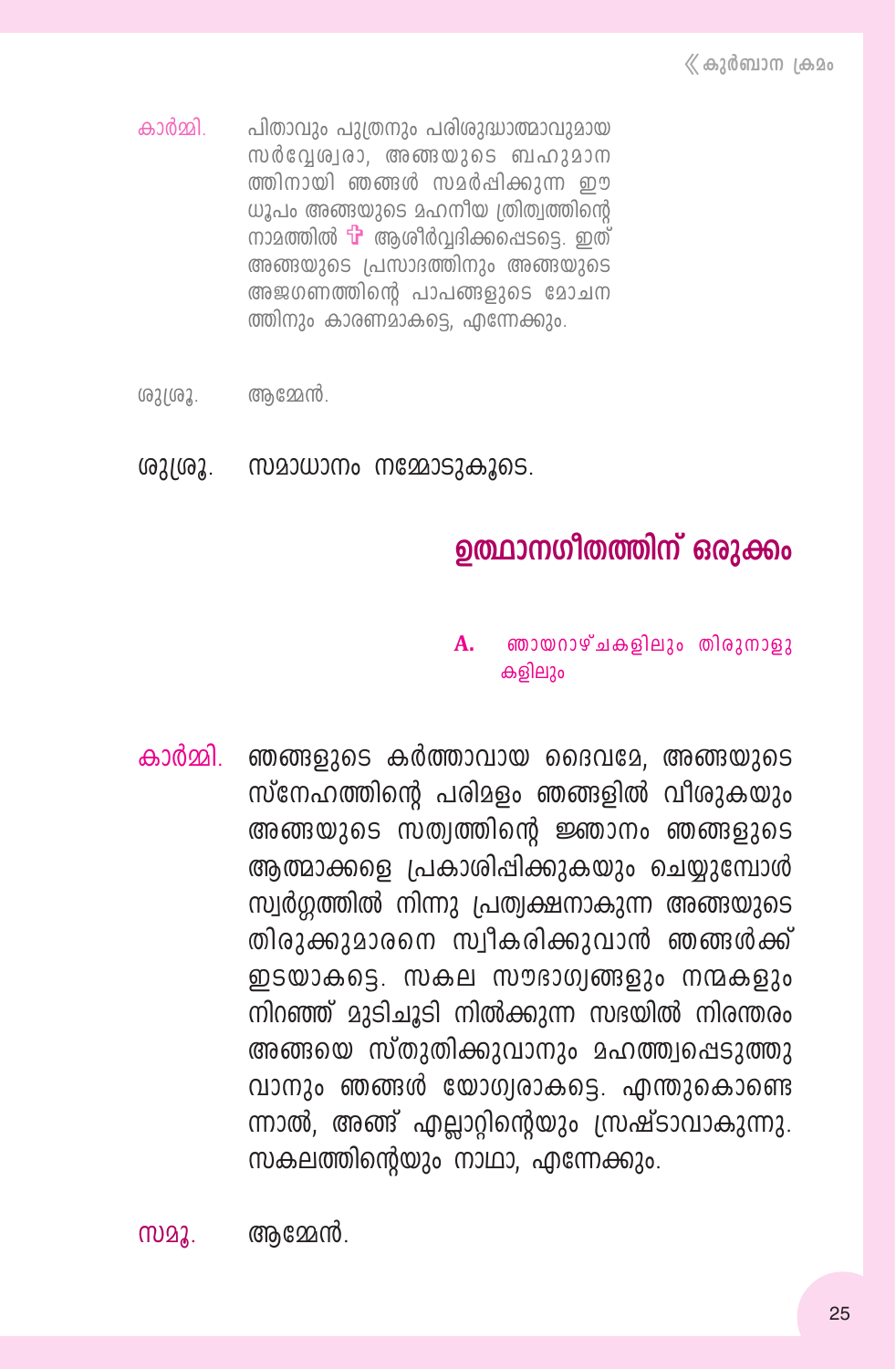#### **B.** ഓർമ്മത്തിരുനാളുകളിലും സാധാരണ ദിവസങ്ങളിലും

ഞങ്ങളുടെ കർത്താവായ ദൈവമേ, അങ്ങു നൽകി കാർതി യിടുള്ളതും എന്നാൽ ക്വതജ്ഞത പ്രകാശിപ്പിക്കു വാൻ ഞങ്ങൾക്കു കഴിയാത്തതുമായ ഫലാ സഹായ ങ്ങൾക്കും അനുഗ്രഹങ്ങൾക്കുമായി സകല സൗദാഗ്വങ്ങളും നന്മകളും നിറഞ്ഞ് മുടിചൂടി നിൽ ക്കുന്ന സഭയിൽ ഞങ്ങൾ അങ്ങയെ നിരന്തരം സ്തുതിക്കുകയും മഹത്വപ്പെടുത്തുകയും ചെയ്യട്ടെ. അങ്ങു സകലത്തിന്റെയും നാഥനും സ്രഷ്ടാവുമാ കുന്നു. പിതാവും പുത്രനും പരിശുദ്ധാത്മാവുമായ സർവ്വേശ്വരാ, എന്നേക്കും.

M22. ആമ്മേൻ.

## ഉത്ഥാനഗീതം

കാർമ്മികനും ശുശ്രൂഷികളും അൾത്താ രയ്ക്ക് അഭിമുഖമായി നിൽക്കുന്നു.

<u>ശുശൂഷി മദ്ബഹായിൽ പ്രവേശിച്ച് വല</u> ത്തുവശത്തുനിന്ന് ആരംഭിച്ച് മദ്ഹബാ ധൂപി ക്കുന്നു. മദ്ബഹായുടെ മധ്വഭാഗത്ത് എത്തു മ്പോൾ സമൂഹത്തെയും ധൂപിക്കുന്നു.

സമൂ. സർവാധിപനാം കർത്താവേ നിന്നെ വണങ്ങി നമിക്കുന്നു ഈരോ നാഥാ. വിനയമൊടെ നിന്നെ നമിച്ചു പുകഴ്ത്തുന്നു.

> മർത്വനു നിത്വ മഹോന്നതമാം ഉത്ഥാനം നീയരുളുന്നു. അക്ഷയമവനുടെയാത്മാവി – ന്നുത്തമരക്ഷയുമേകുന്നു.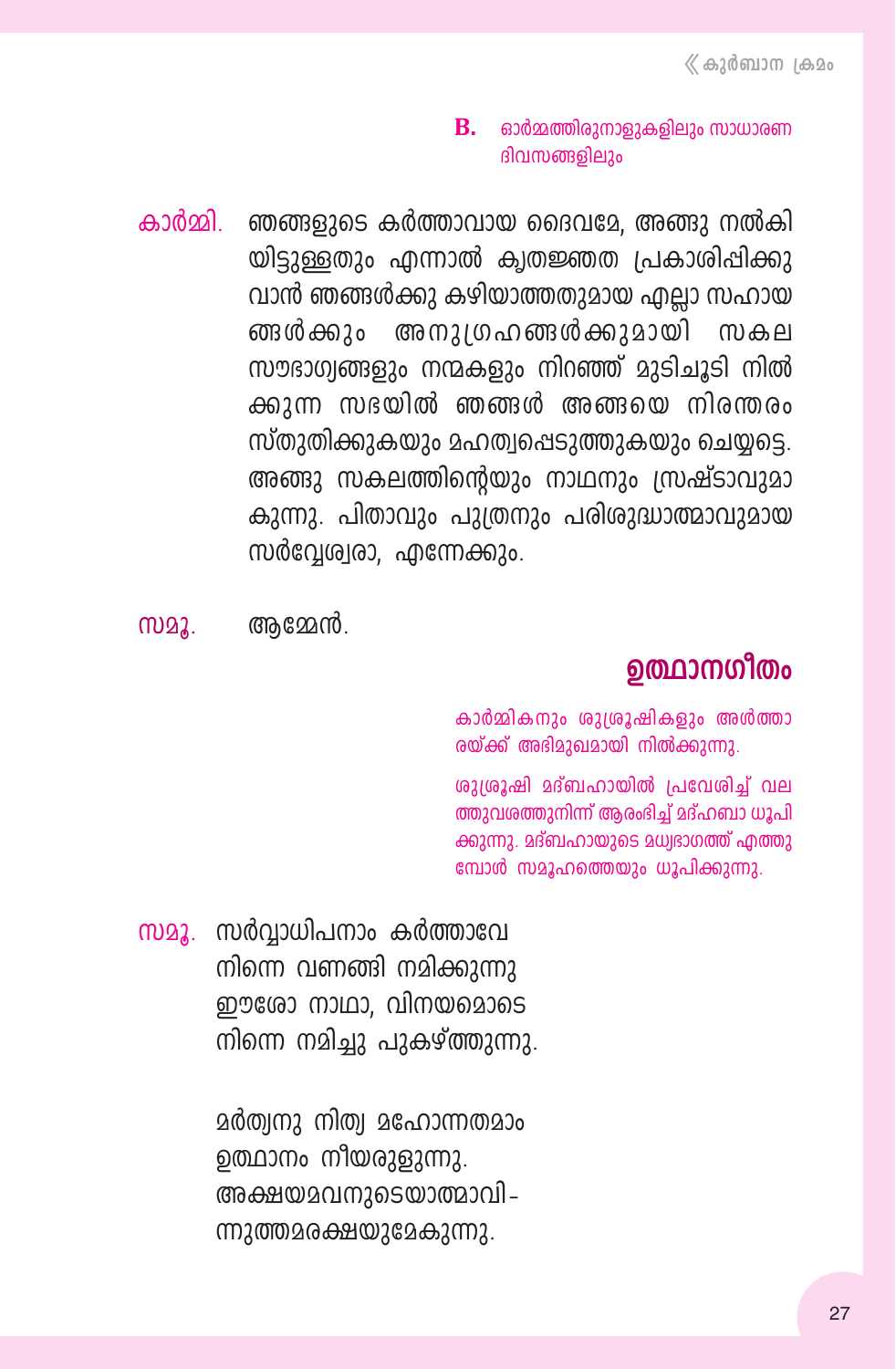അല്ലെങ്കിൽ

സകലത്തിന്റെയും നാഥാ, നിന്നെ ഞങ്ങൾ സ്തുതി M22. ക്കുന്നു. ഈശോമിശിഹായേ, നിന്നെ ഞങ്ങൾ പുകഴ്ത്തുന്നു. എന്തുകൊണ്ടെന്നാൽ നീ ഞങ്ങ ളുടെ ശരീരങ്ങളെ ഉയിർപ്പിക്കുന്നവനും ആത്മാ ക്കളെ രക്ഷിക്കുന്നവനുമാകുന്നു.

> കാർമ്മികനും ശുശ്രൂഷികളും ജനങ്ങൾക്ക് അഭിമുഖമായി നിൽക്കുന്നു.

- നമുക്കു പ്രാർത്ഥിക്കാം, സമാധാനം നമ്മോടുകൂടെ. ശുശ്രൂ.
- കാർമ്മി. എന്റെ കർത്താവേ, നീ സത്വമായും ഞങ്ങളുടെ ശരീരങ്ങളെ ഉയിർപ്പിക്കുന്നവനും ആത്മാക്കളെ രക്ഷിക്കുന്നവനും ജീവനെ നിത്വം പരിപാലിക്കു ന്നവനുമാകുന്നു. ഞങ്ങൾ എപ്പോഴും നിനക്കു സ്തുതിയും കൃതജ്ഞതയും ആരാധനയും സമർപ്പിക്കുവാൻ കടപ്പെട്ടവരാകുന്നു. സകലത്തി ന്റെയും നാഥാ, എന്നേക്കും.
- ആമ്മേൻ. M22.

## വചനശുശ്രൂഷ

#### ത്രൈശുദ്ധ കീർത്തനം

- ശബ്ദമുയർത്തിപ്പാടിടുവിൻ ശുശ്രൂ. സർവരുമൊന്നായ് പാടിടുവിൻ എന്നെന്നും ജീവിക്കും സർവ്വേരുതനെ വാഴ്ത്തിടുവിൻ.
- പരിപാവനനാം സർവ്വേരാ, M22. പരിപാവനനാം ബലവാനേ, പരിപാവനനാം അമർത്വനേ. നിൻ ക്വപ ഞങ്ങൾക്കേകണമേ.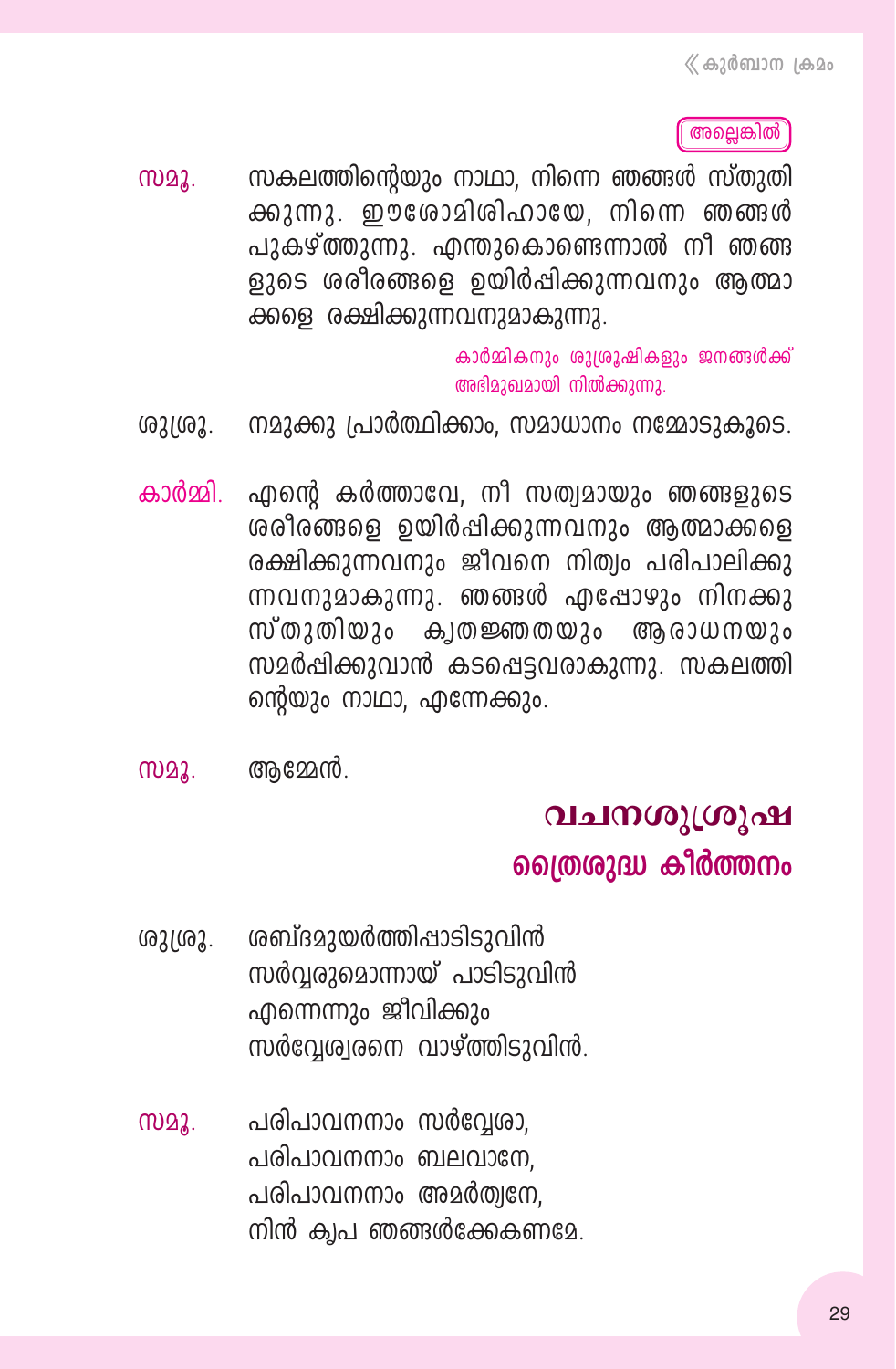അല്ലെങ്കിൽ

- സഹോദരരേ, നിങ്ങൾ സ്വരമായർത്തി ജീവിക്കാന്ന (621(62. ദൈവത്തെ പ്രകീർത്തിക്കുവിൻ.
- പരിശുദ്ധനായ ദൈവമേ. M22. പരിശുദ്ധനായ ബലവാനേ. പരിശുദ്ധനായ അമർത്വനേ. ഞങ്ങളുടെമേൽ ക്വപയുണ്ടാകേണമേ.
- നമാക്കാ പ്രാർത്ഥിക്കാം. സമാധാനം നമ്മോടുകൂടെ. (621(62.
- കാർമ്മി. വിശുദ്ധരിൽ സംപ്രീതനായി വസിക്കുന്ന പരിശു ദ്ധനും സ്തുത്വർഹനും ബലവാനും അമർത്വനുമായ കർത്താവേ, അങ്ങയുടെ സ്വഭാവത്തിനൊത്തവിധം ഫിപ്പോഴും ഞങ്ങളെ കടാക്ഷിക്കുകയും അനുഗ്ര ഹിക്കുകയും ഞങ്ങളോടു കരുണകാണിക്കുകയും ചെയ്യണമേ. പിതാവും പുത്രനും പരിശുദ്ധാത്മാ വുമായ സർവേശ്വരാ, എന്നേക്കും.
- M22. ആമ്മേൻ.

### പഴയനിയമ വായന

വായനക്കാരൻ കാർമ്മികന്റെ ഇടതു വശത്തെ വായനാപീഠത്തിൽ നിൽക്കുന്നു

 $m$ ഹോദരരേ, നിങ്ങൾ ഇരുന്നു ശ്രദ്ധയോടെ ശുശ്രൂ. കേൾക്കുവിൻ.

സമൂഹം ഇരിക്കുന്നു.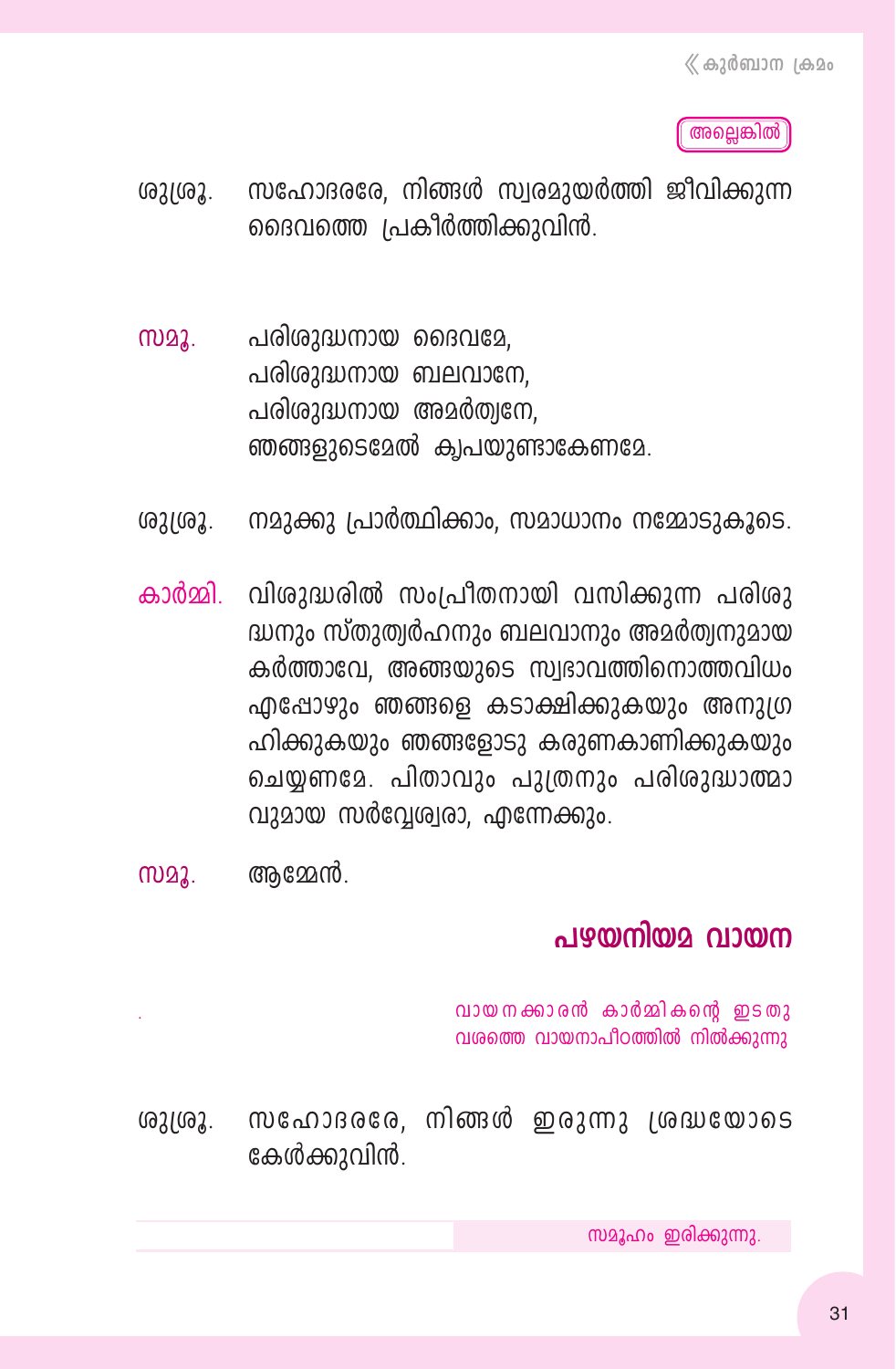ശുശ്രൂ. ............ പുസ്തകത്തിൽ നിന്നുള്ള വായന.

കാർമ്മികനു നേരെ തിരിഞ്ഞ്, തലകുനിച്ച് അശീർവാദം യാചിക്കുന്നു.

ഗുരോ ആശിർവ്വദിക്കണമേ. ശുശൂ.

> താഴെ വരുന്ന പ്രാർത്ഥന ചൊല്ലിക്കൊണ്ട് അശീർവദിക്കുന്നു

കാർമ്മി. ദൈവം നിന്നെ <sup>പ്</sup>പ അനുഗ്രഹിക്കട്ടെ.

വായനക്കാരൻ ജനങ്ങൾക്കുനേരെ തിരിഞ്ഞുനിന്നു വായിക്കുന്നു..

വായന കഴിയുമ്പോൾ

- ദൈവമായ കർത്താവിനു സ്തുതി. MQ2.
- ശുശ്രൂ. പ്രകീർത്തനം ആലപിക്കുവാനായി നിങ്ങൾ എഴു ന്നേൽക്കുവിൻ.

സമൂഹം നിൽക്കുന്നു

## സ്തുതിഗീതം

കാർമ്മി. അംബരമനവരതം ദൈവമഹത്വത്തെ വാഴ്ത്തിപ്പാടുന്നു.

> ദിവ്വാത്മാവിൻ ഗീതികളാൽ ഹല്ലേലുയ്യ ഗീതികളാൽ ധന്വൻ തോമാശ്ലീഹാ തൻ നിർമ്മലമാകുമനുസ്മരണം കൊണ്ടാടാം ഇന്നീ വേദികയിൽ.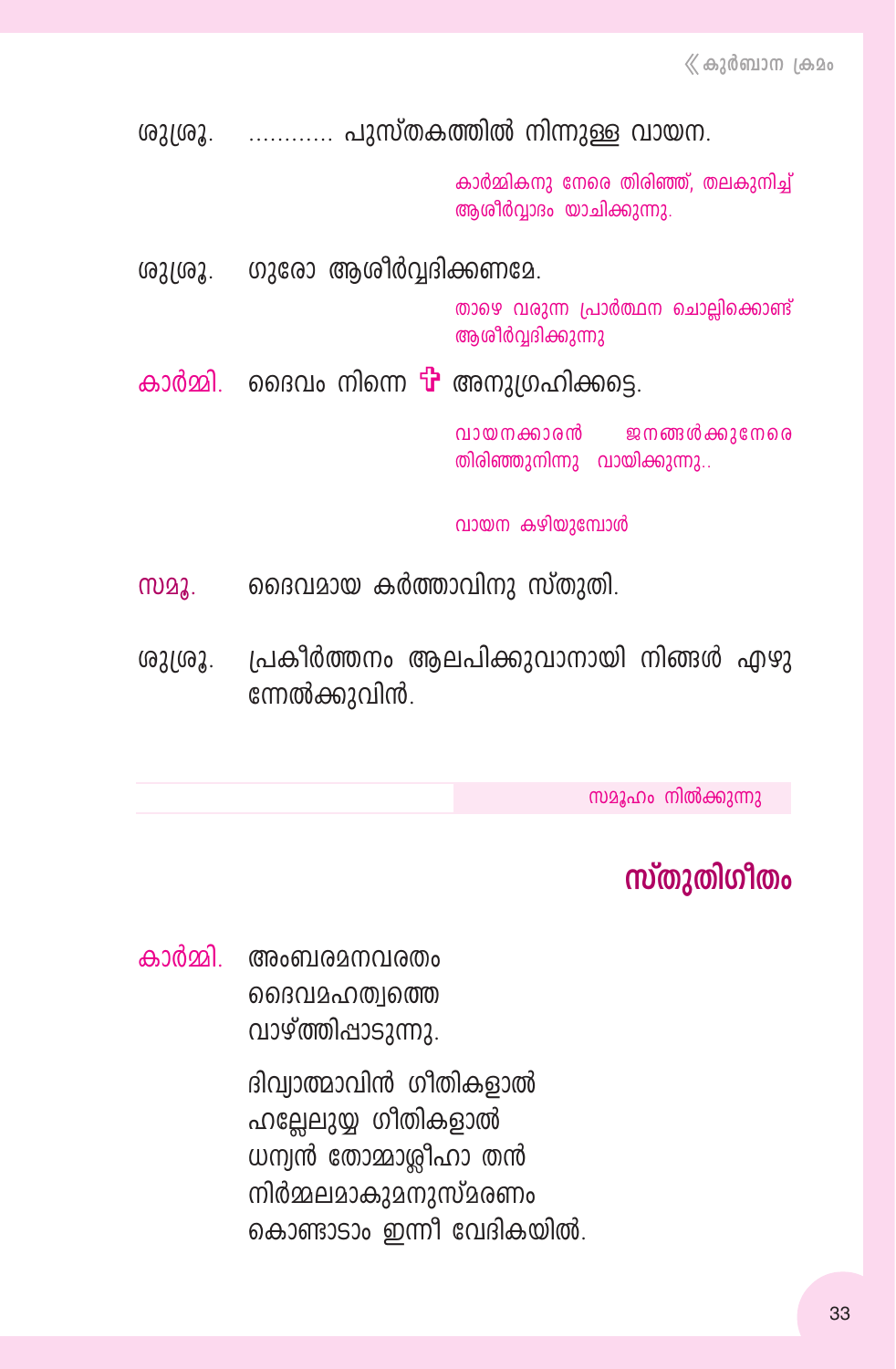- ശുശ്രൂ. തൻ കരവിരുതല്ലോ വാനവിതാനങ്ങൾ ഉദ്ഘോഷിക്കുന്നു.
- സമൂ. ദിവ്വാത്മാവിൻ ഗീതികളാൽ ഹല്ലേലുയ്യ ഗീതികളാൽ  $\omega$ ന്വൻ തോമാശ്ലീഹാതൻ നിർമ്മലമാകുമനുസ്മരണം കൊണ്ടാടാം ഇന്നീ വേദികയിൽ.
- ശുശ്രൂ. പകലുകൾ പകലുകളോ-ടവിരതമവിടുത്തെ പുകളുരചെയുന്നു.
- സമൂ. ദിവ്വാത്മാവിൻ ഗീതികളാൽ  $\Omega$ ല്ലേലുയ്യ ഗീതികളാൽ  $\omega$ ന്വൻ തോമാശ്ലീഹാതൻ നിർമ്മലമാകുമനുസ്മരണം കൊണ്ടാടാം ഇന്നീ വേദികയിൽ.
- കാർമ്മി. നിത്വപിതാവിനും സുതനും റൂഹായ്ക്കും സ്തുതിയുണ്ടാകട്ടെ.
- സമൂ. ദിവ്വാത്മാവിൻ ഗീതികളാൽ ഹല്ലേലുയ്യ ഗീതികളാൽ  $\omega$ ന്വൻ തോമാശ്ലീഹാതൻ നിർമ്മലമാകുമനുസ്മരണം കൊണ്ടാടാം ഇന്നീ വേദികയിൽ.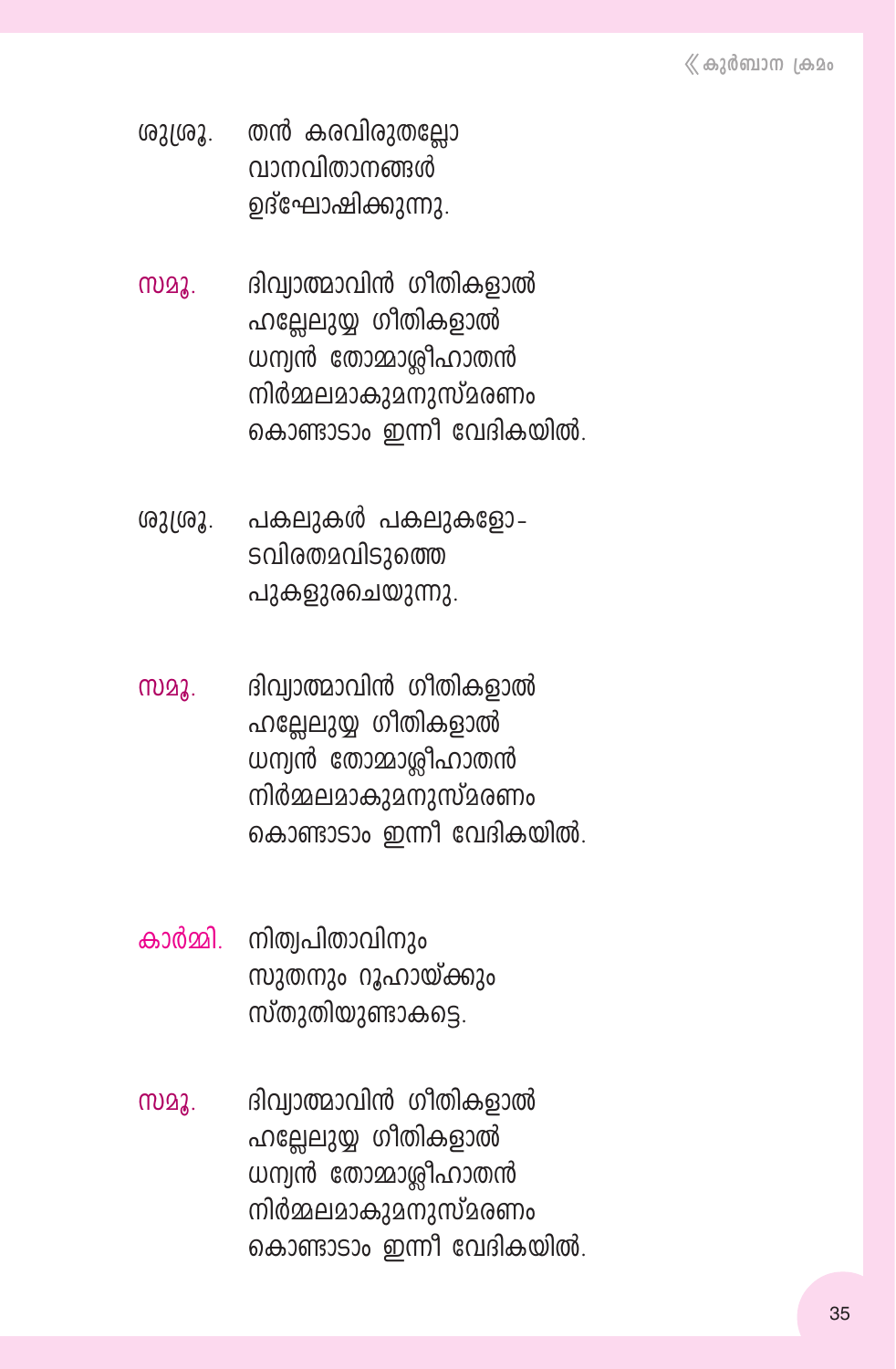- അദിയിലെപ്പോലെ ശുശ്രൂ. ഇപ്പോഴുമെപ്പോഴും എന്നേക്കും ആമ്മേൻ.
- ദിവ്വാത്മാവിൻ ഗീതികളാൽ **MD22.** ഹല്ലേലുയ്യ ഗീതികളാൽ ധന്വൻ തോമാശ്ലീഹാതൻ നിർമ്മലമാകുമനുസ്മരണം കൊണ്ടാടാം ഇന്നീ വേദികയിൽ.
- ശുശ്രൂ. ഹല്ലേലുയ്യ, ഹല്ലേലുയ്യ, ഹല്ലേലുയ്യ, നമാക്കു പ്രാർത്ഥിക്കാം. സമാധാനം നമ്മോടുകൂടെ.

#### ഞായറാഴ്ചകളിലും തിരുനാളു A. കളിലും

ഞങ്ങളുടെ കർത്താവായ ദൈവമേ. അങ്ങയുടെ കാർമ്മി ജീവദായകവും ദൈവികവുമായ കൽപനകളുടെ മധുരസ്വരം ശ്രവിക്കുന്നതിനും ശ്രഹിക്കുന്നതിനും ഞങ്ങളുടെ ബുദ്ധിയെ പ്രകാശിപ്പിക്കണമേ. അതു വഴി ആത്മശരീരങ്ങൾക്കുപകരിക്കുന്ന സ്നേഹവും, ശരണവും, രക്ഷയും ഞങ്ങളിൽ ഫലമണിയുന്ന തിനും നിരന്തരം ഞങ്ങൾ അങ്ങയെ സ്തുതി ക്കുന്നതിനും അങ്ങയുടെ കാരുണ്വത്താലും അനുഗ്ര ഹത്താലും ഞങ്ങളെ സഹായിക്കണമേ. പിതാവും പുത്രനും പരിശുദ്ധാത്മാവുമായ സർവ്വേശ്വരാ, എന്നേക്കും.

ആമ്മേൻ. M22.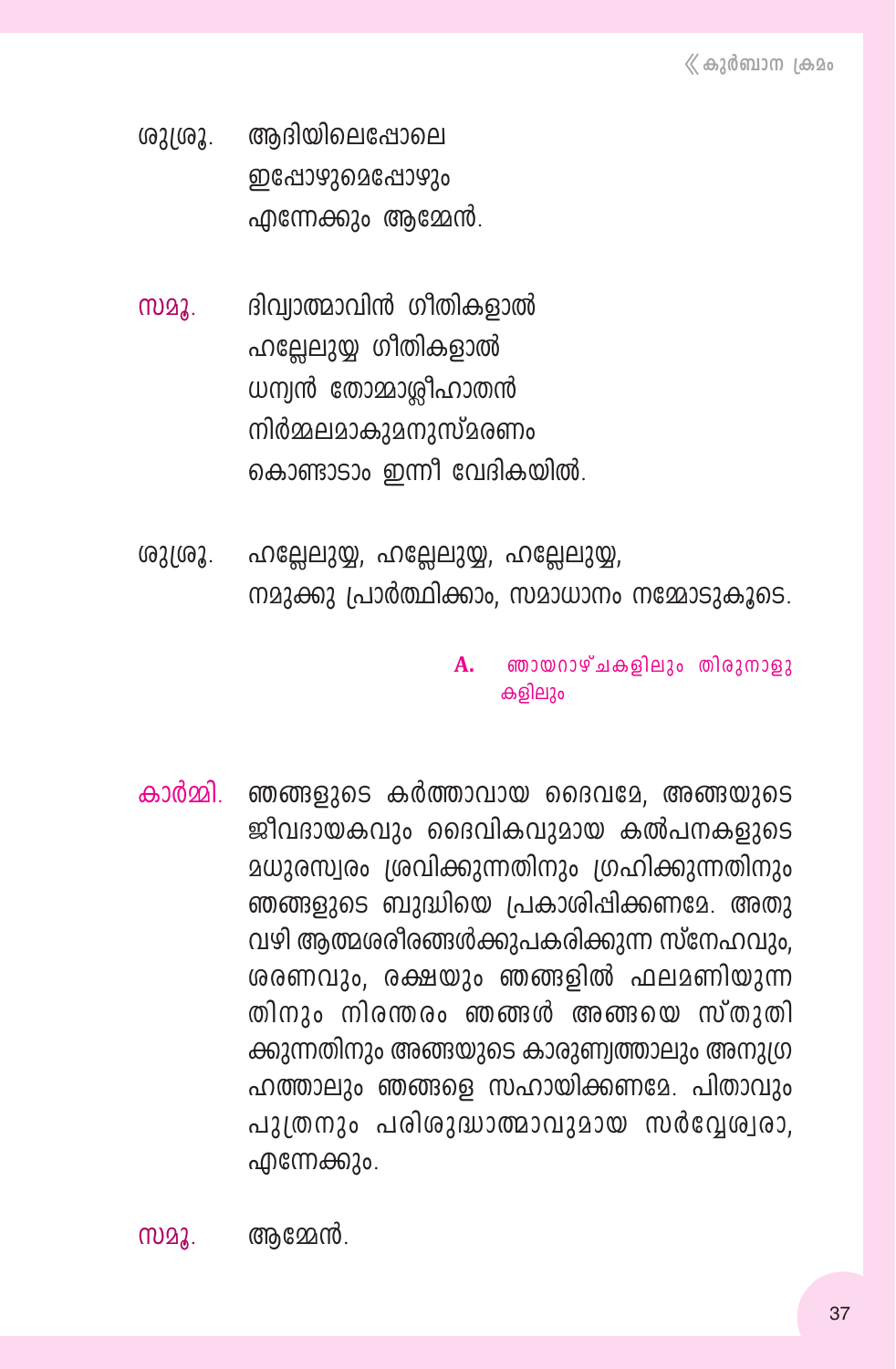#### $\mathbf{B}$ . മറ്റു ദിവസങ്ങളിലും വലിയ നോമ്പിലെ ഞായറാഴ്ചകളിലും

കാർമ്മി. സർവ്വജ്ഞനായ ഭരണകർത്താവും തന്റെ ഭവന ത്തിൽ വസിക്കുന്നവരുടെ വിസ്മയനീയനായ പരിപാലകനും സകല നന്മകളുടെയും സൗഭാഗ്വ ങ്ങളുടെയും ഉറവിടവുമായ ദൈവമേ, അങ്ങയോട് ഞങ്ങൾ അപേക്ഷിക്കുന്നു. അങ്ങയുടെ സ്വഭാവ ത്തിനൊത്തവിധം എപ്പോഴും ഞങ്ങളെ കടാക്ഷി ക്കുകയും അനുത്രഹിക്കുകയും ഞങ്ങളോടു കരുണ കാണിക്കുകയും ചെയ്യണമേ. പിതാവും പുത്രനും പരിശുദ്ധാത്മാവുമായ സർവേശ്വരാ. എന്നേക്കും.

| സമൂ. | ആമ്മേൻ. |
|------|---------|
|------|---------|

#### ലേഖന വായന

സമൂഹം ഇരിക്കുന്നു. ശുശ്രൂഷി ലേഖനശ്രന്ഥമെടുത്ത് കാർമ്മി കന്റെ വലത്തുവരത്തുള്ള വായനാപീഠ ത്തിൽ ജനങ്ങൾക്കു നേരെ തിരിഞ്ഞു നിൽക്കുന്നു. സഹോദരരേ. ........... രിഹ ............... എഴുതിയ (621692. ലേഖനം കാർമ്മികനു നേരെ തിരിഞ്ഞ്, തലകുനിച്ച് ആശീർവ്വാദം യാചി ക്കുന്നു ഗുരോ, ആശിർവദിക്കണമേ. (621(62. കാർമ്മികൻ താഴെ വരുന്ന പ്രാർത്ഥന ചൊല്ലിക്കൊണ്ട് ആശീർവ്വദിക്കുന്നു. കാർമ്മി. മിരിഹാ <sup>പ്</sup>പിന്നെ അനുശ്രഹിക്കട്ടെ. വായനക്കാരൻ ജനങ്ങൾക്കുനേരെ തിരി ഞ്ഞുനിന്ന് വായിക്കുന്നു. വായന കഴിയുമ്പോൾ നമ്മുടെ കർത്താവായ മിശിഹായ്ക്കു സ്തുതി. M22.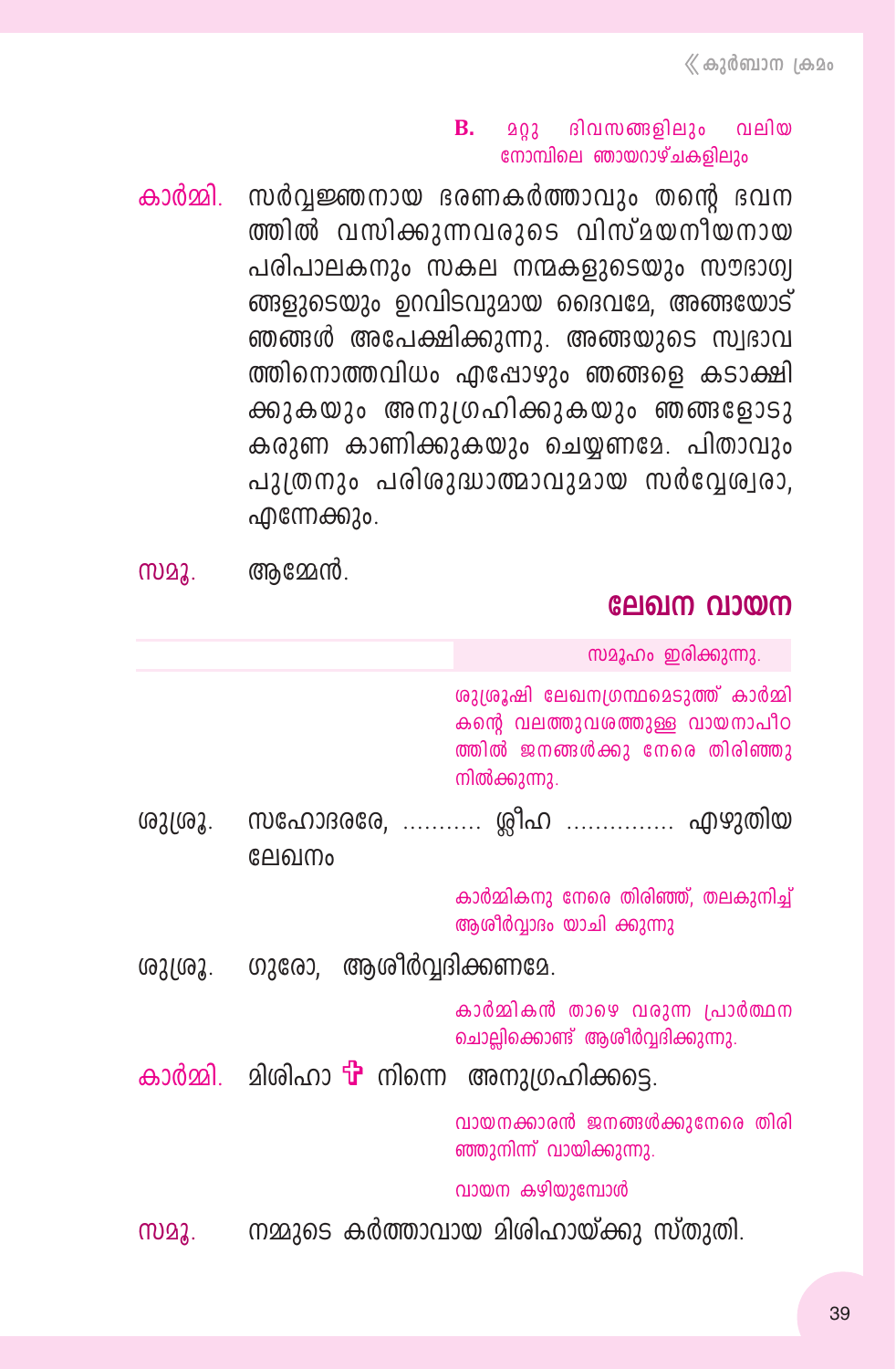## ധൂപാശീർവാദം

ശുശ്രൂഷി ധൂപകലശം കൊണ്ടുവരുന്നു. കാർമ്മികൻ ധൂപകലശത്തിൽ കുന്തുരുക്ക മിട്ട് താഴെവരുന്ന പ്രാർത്ഥന താഴ്ന്ന സ്വര ത്തിൽ ചൊല്ലിക്കൊണ്ട് ആശീർവ്വദിക്കുന്നു.

കാർതി ഹന്റെ കർത്താവേ. പാപിനിയായ മറിയം നിന്റെ ശിരസിൽ സുഗന്ധ തൈലം പൂശിയപ്പോൾ നിന്നിൽനിന്നു പ്രസരിച്ച ഹ്വദ്വമായ പരിമളം ഈ ധൂപത്തോടുകൂടെ  $\ddot{\mathbf{u}}$  കലരുമാറാകടെ. നിന്റെ ബഹുമാന ത്തിനും ഞങ്ങളുടെ കടങ്ങളുടെയും പാപങ്ങളുടെയും മോചനത്തിനുമായി ഈ ധൂപം ഞങ്ങൾ സമർപ്പിക്കുന്നു. സകല ത്തിന്റെയും നാഥാ, എന്നേക്കും.

ശുശ്രൂ. ആമ്മേൻ.

സമൂഹം നിൽക്കുന്നു

## ഹല്ലേലുയ്യ ഗിതം

ഹല്ലേലൂയ്യ പാടിടുന്നേൻ M22. ഹല്ലേലുയ്യ, ഹല്ലേലുയ്യ.

> നല്ലോരാശയമെൻ മനതാരിൽ വന്നു നിറഞ്ഞു തുളുമ്പീടുന്നു.

രാജാവിൻ തിരുമുമ്പിൽ കീർത്തന-<u>മധുവായ് ഞാനതൊഴുക്കിടടെ.</u>

ഏറ്റമനുഗ്രഹപൂരിതനാം കവി തൻ തൂലികപോലെൻ നാവിപ്പോൾ.

താതനുമതുപോൽ സുതനും പരിശുദ്ധാത്മാവിനും സ്തുതിയുയരടെ.

ആദിമുതൽക്കേയിന്നും നിത്വവു– മായി ദവിച്ചീടടെ, ആമ്മേൻ.

ഹല്ലേലുയ്യ പാടിടുന്നേൻ ഹല്ലേലുയ്യ, ഹല്ലേലുയ്യ.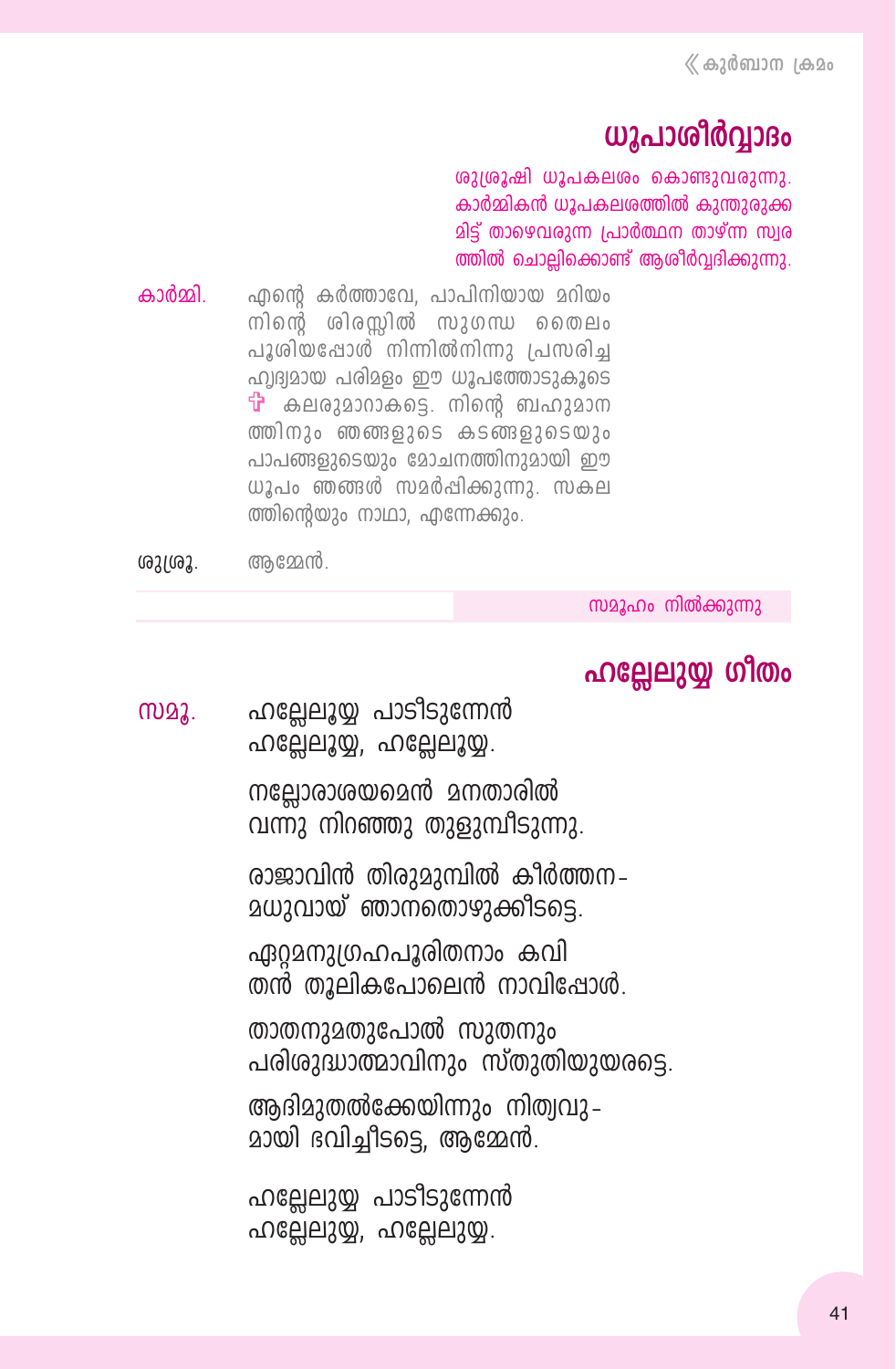## സാവിശേഷ വായന

കാർമ്മികൻ തിരിക്കാലുകൾ, ധൂപകലശം എന്നിവ വഹിക്കുന്നവരോടുകൂടെ ബലിപീ ഠത്തെ സമീപിച്ച് താഴെ വരുന്ന പ്രാർത്ഥന താഴ്ന്ന സ്വരത്തിൽ ചൊല്ലിക്കൊണ്ട് സുവി ശേഷ്യഗന്ഥം എടുക്കുന്നു.

കാർതി ലോകത്തിന്റെ പ്രകാശവും സകല ത്തിന്റെയും ജീവനുമായ മിശിഹായേ. നിന്നെ ഞങ്ങളുടെ പക്കലേയ്ക്കയച അനന്തകാരുണ്വത്തിന് എന്നേക്കും സ്തുതി, ആമ്മേൻ

> കാർമ്മികൻ സാവിശേഷതന്ഥമെടാത്ത് നെറിവരെ യെർത്തിപ്പിടിച് ധൂപകലശവും തിരികളും വഹിക്കുന്ന ശുശ്രൂഷിക ളോടുകൂടി പ്രദക്ഷിണമായി വചനവേദിയി ലേക്ക് പോകുന്നു.

> വചനവേദിയിൽ ജനങ്ങൾക്ക് അഭിമുഖമായി നിന്നുകൊണ്ട് കാർമ്മികൻ സുവിശേഷം വായിക്കുമ്പോൾ കത്തിച തിരികളുമായി രണ്ട് ശുശ്രൂഷികൾ ഇരുവരത്തും നിൽ ക്കുന്നു. ധൂപകലശം വഹിക്കുന്ന ശുശ്രൂഷി വചനവേദിയുടെ മുമ്പിൽ അൾത്താരയ്ക്ക് അഭിമുഖമായി നിന്ന് ധൂപാർച്ചന നട  $0002$   $002$ .

നമുക്കു ശ്രദ്ധാപൂർവ്വം നിന്ന് പരിശുദ്ധ സുവിശേഷം ശുശ്രൂ. ശവിക്കാം.

> സുവിശേഷത്രന്ഥംകൊണ്ട് കാർമ്മികൻ സമൂഹത്തെ ആശീർ വദിക്കുന്നു

- കാർമ്മി. സമാധാനം **T** നിങ്ങളോടുകൂടെ.
- M22. അങ്ങയോടും അങ്ങയുടെ ആത്മാവോടും കൂടെ.

സമൂഹം കുരിശടയാളം വരച്ച് ആശീർവ്വാദം സ്വീകരിക്കുന്നു

കാർമ്മി. വിശുദ്ധ.............................. അറിയിച്ച നമ്മുടെ കർത്താവീരോമിശിഹായുടെ പരിശുദ്ധ സുവിശേഷം.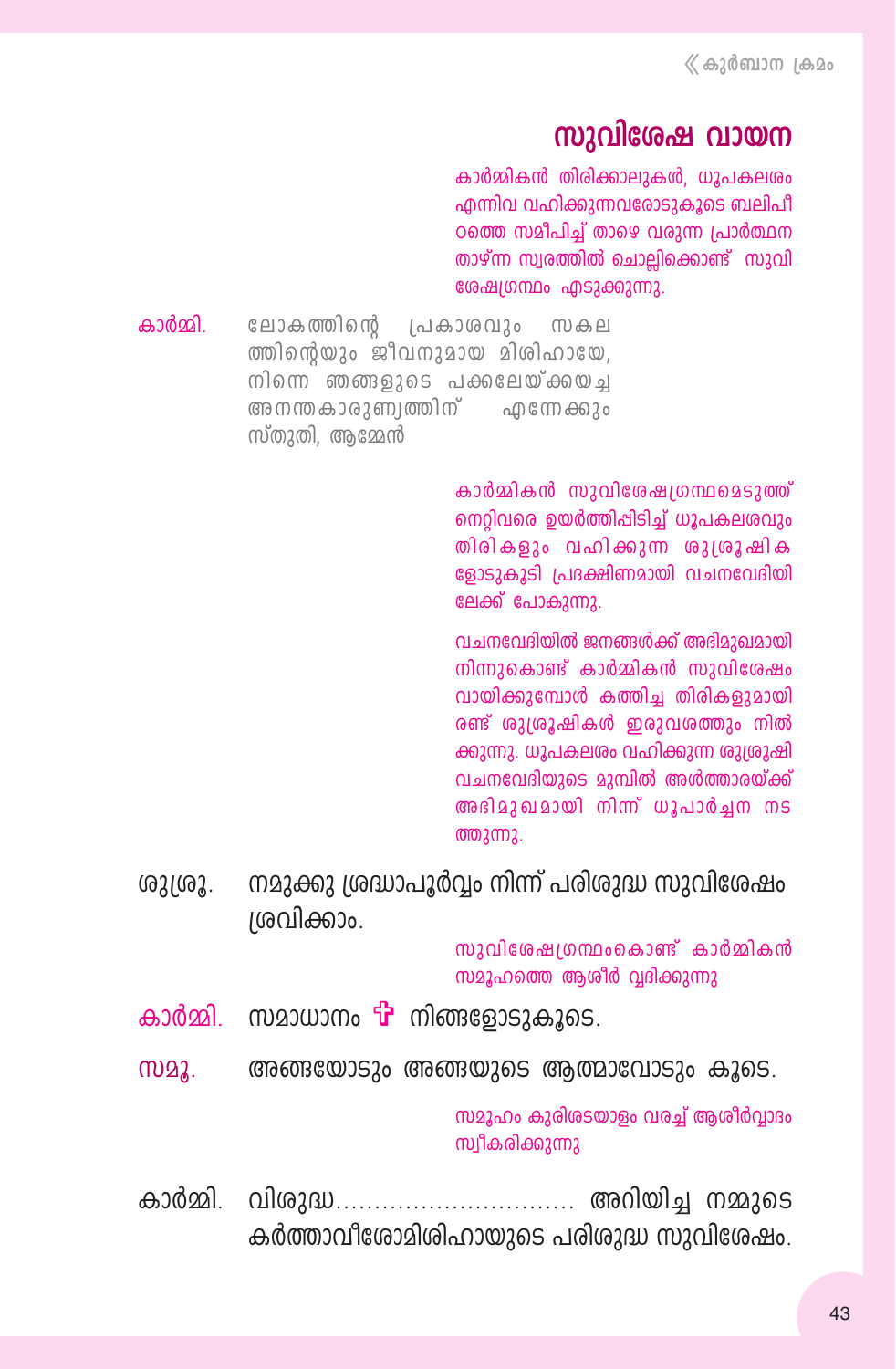നമ്മുടെ കർത്താവായ മിശിഹായ്ക്കു സ്തുതി.  $M22$ സുവിശേഷ വായന തീരുമ്പോൾ

നമ്മുടെ കർത്താവായ മിശിഹായ്ക്കു സ്തുതി. m22.

## സുവിശേഷ പ്രസംഗം

സമൂഹം ഇരിക്കുന്നു.

### പ്രഘോഷണ പ്രാർത്ഥനകൾ (കാറോസൂസ)

സമൂഹം നിൽക്കുന്നു

#### അതതു കാലത്തിന്റേത്

| 213 |
|-----|
|     |
| 247 |
|     |
|     |
| 299 |

അല്ലെങ്കിൽ

- നമുക്കെല്ലാവർക്കും സന്തോഷത്തോടും ഉത്സാഹ ശുശ്രൂ.  $\cos\theta$  compass  $\cos\theta$  compared to  $\sin\theta$  compared  $\sin\theta$  control  $\sin\theta$  control  $\sin\theta$  control  $\sin\theta$  control  $\sin\theta$  control  $\sin\theta$  control  $\sin\theta$  control  $\sin\theta$  control  $\sin\theta$  control  $\sin\theta$  control  $\sin\theta$  control  $\sin\theta$ അനുതാപത്തോടും ശ്രദ്ധയോടും കൂടെ നിന്ന്) കർത്താവേ, ഞങ്ങളുടെ മേൽ ക്വപയുണ്ടാകണമേ എന്നു പ്രാർത്ഥിക്കാം.
- $m22$ . കർത്താവേ, ഞങ്ങളുടെമേൽ ക്വപയുണ്ടാകണമേ.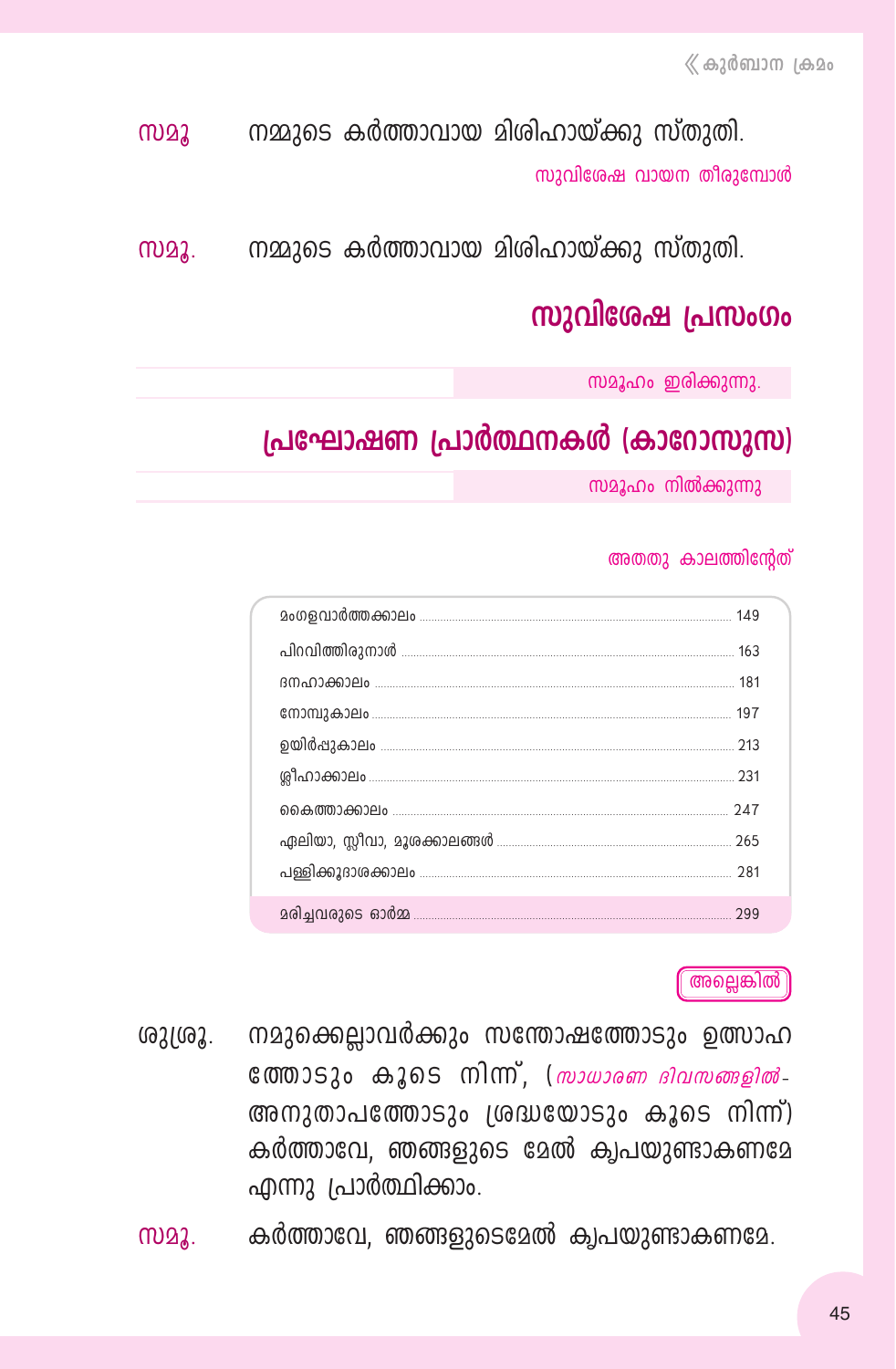- രുശ്രൂ. കാരുണ്വവാനായ പിതാവേ, ആശ്വാസദായകനായ ദൈവമേ, അങ്ങയോടു ഞങ്ങൾ പ്രാർത്ഥിക്കുന്നു.
- സമൂ. കർത്താവേ, ഞങ്ങളുടെമേൽ ക്വപയുണ്ടാകണമേ.
- ശുശ്രൂ. **ഞങ്ങളുടെ രക്ഷകനും പരിപാലകനും സകല** ത്തിന്റെയും ദാതാവുമായ അങ്ങയോടു ഞങ്ങൾ *(പാ*ർത്ഥിക്കുന്നു.
- സമൂ. കർത്താവേ, ഞങ്ങളുടെമേൽ ക്വപയുണ്ടാകണമേ.
- ശുശ്രൂ. സമസ്തലോകത്തിന്റെയും സകലസഭകളുടെയും സമാധാനത്തിനും ഐക്വത്തിനും നിലനില്പിനും വേണ്ടി അങ്ങയോടു ഞങ്ങൾ പ്രാർത്ഥിക്കുന്നു.
- സമൂ. കർത്താവേ, ഞങ്ങളുടെമേൽ ക്വപയുണ്ടാകണമേ.
- ശുത്രൂ. **ഞങ്ങളുടെ രാജ്വത്തിനും മറ്റെല്ലാ രാജ്വങ്ങ**ൾക്കും അവയിൽ വസിക്കുന്ന വിശ്വാസികൾക്കും വേണ്ടി, അങ്ങയോടു ഞങ്ങൾ പ്രാർത്ഥിക്കുന്നു.
- സമൂ. കർത്താവേ, ഞങ്ങളുടെമേൽ ക്വപയുണ്ടാകണമേ.
- ശുശ്രൂ. അനുകൂലമായ കാലാവസ്ഥയ്ക്കും സമ്യദ്ധമായ വിളവുകൾക്കും സുദിക്ഷമായ വത്സരത്തിനാം ലോകം മുഴുവന്റെയും ഐശ്വര്വത്തിനും വേണ്ടി  $\omega$ ങ്ങയോടു ഞങ്ങൾ പ്രാർത്ഥിക്കുന്നു.
- സമൂ. കർത്താവേ, ഞങ്ങളുടെമേൽ ക്വപയുണ്ടാകണമേ.
- ശുശ്രൂ. മിശിഹായുടെ സഭ മുഴുവന്റെയും തലവനായ ഞങ്ങളുടെ പരിശുദ്ധ പിതാവ് മാർ (പേര്)  $\ldots$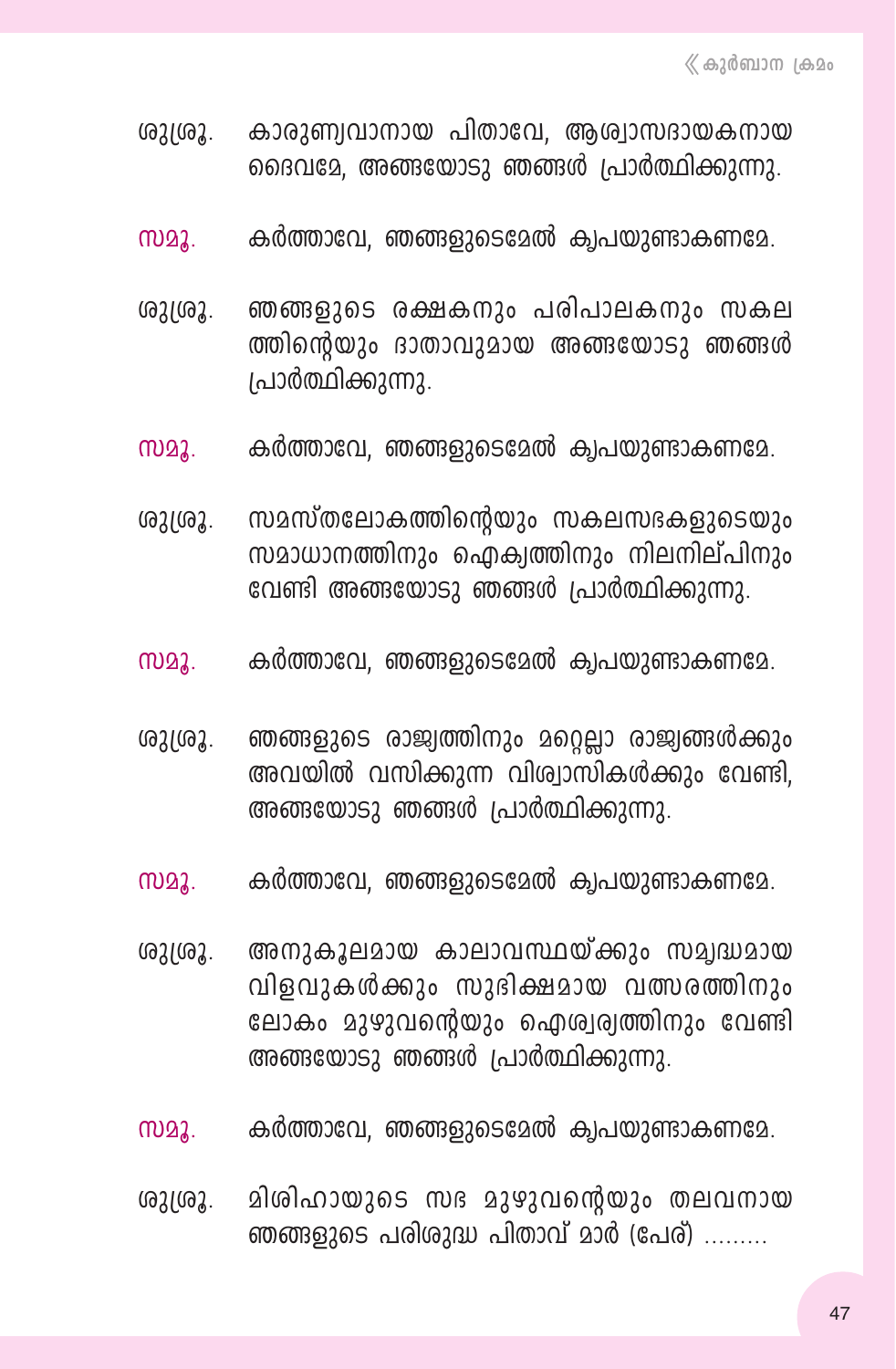പാപ്പായുടെയും ഞങ്ങളുടെ സഭാദ്ധ്വക്ഷനും പിതാവുമായ മാർ (പേര്) .............. ശ്രേഷ്ഠ മെന്താപോലീത്തയുടെയും, ഞങ്ങളുടെ രൂപതാദ്ധ്വക്ഷനും പിതാവുമായ മാർ (പേര്) ചെത്രാന്റെയും അവരുടെ സഹശുശ്രൂഷികളുടെയും ക്ഷേമത്തിനു വേണ്ടി അങ്ങയോടു ഞങ്ങൾ പ്രാർത്ഥിക്കുന്നു.

- കർത്താവേ, ഞങ്ങളുടെമേൽ ക്വപയുണ്ടാകണമേ. **MD22.**
- നമുക്കെല്ലാവർക്കും നമ്മെയും നാം ഓരോരു ശുശ്രൂ. ത്തരെയും പിതാവിനും പുത്രനും പരിശുദ്ധാത്മാ വിനും സമർപ്പിക്കാം.
- ഞങ്ങളുടെ ദൈവമായ കർത്താവേ, അങ്ങേയ്ക്കു **MD22.** ഞങ്ങൾ സമർപ്പിക്കുന്നു.

#### കാർമ്മികൻ കൈകൾ വിരിച്ചു പിടിച്ച് ചൊല്ലുന്നു

കാർമ്മി കർത്താവേ, ബലവാനായ ദൈവമേ, അങ്ങയോടു ഞങ്ങൾ വിനയപൂർവ്വം പ്രാർത്ഥിക്കുന്നു. അങ്ങ യുടെ കൃപാവരം ഞങ്ങളിൽ നിറയ്ക്കണമേ. അങ്ങയുടെ ദാനങ്ങൾ ഞങ്ങളുടെ കരങ്ങൾവഴി വർഷിക്കണമേ. അങ്ങയുടെ ക്വപയും അനുദ്ര ഹവും അങ്ങു കാരുണ്വാതിരേകത്താൽ തിരഞ്ഞെ ടുത്ത അങ്ങയുടെ അജഗണമായ ജനം മുഴുവ ന്റെയും കടങ്ങളുടെ പൊറുതിക്കും പാപങ്ങളുടെ മോചനത്തിനും കാരണമാകട്ടെ. പിതാവും പുത്രനും പരിശുദ്ധാത്മാവുമായ സർവ്വേര്വരാ, എന്നേയ്ക്കും.

അമ്മേൻ. **MD22.**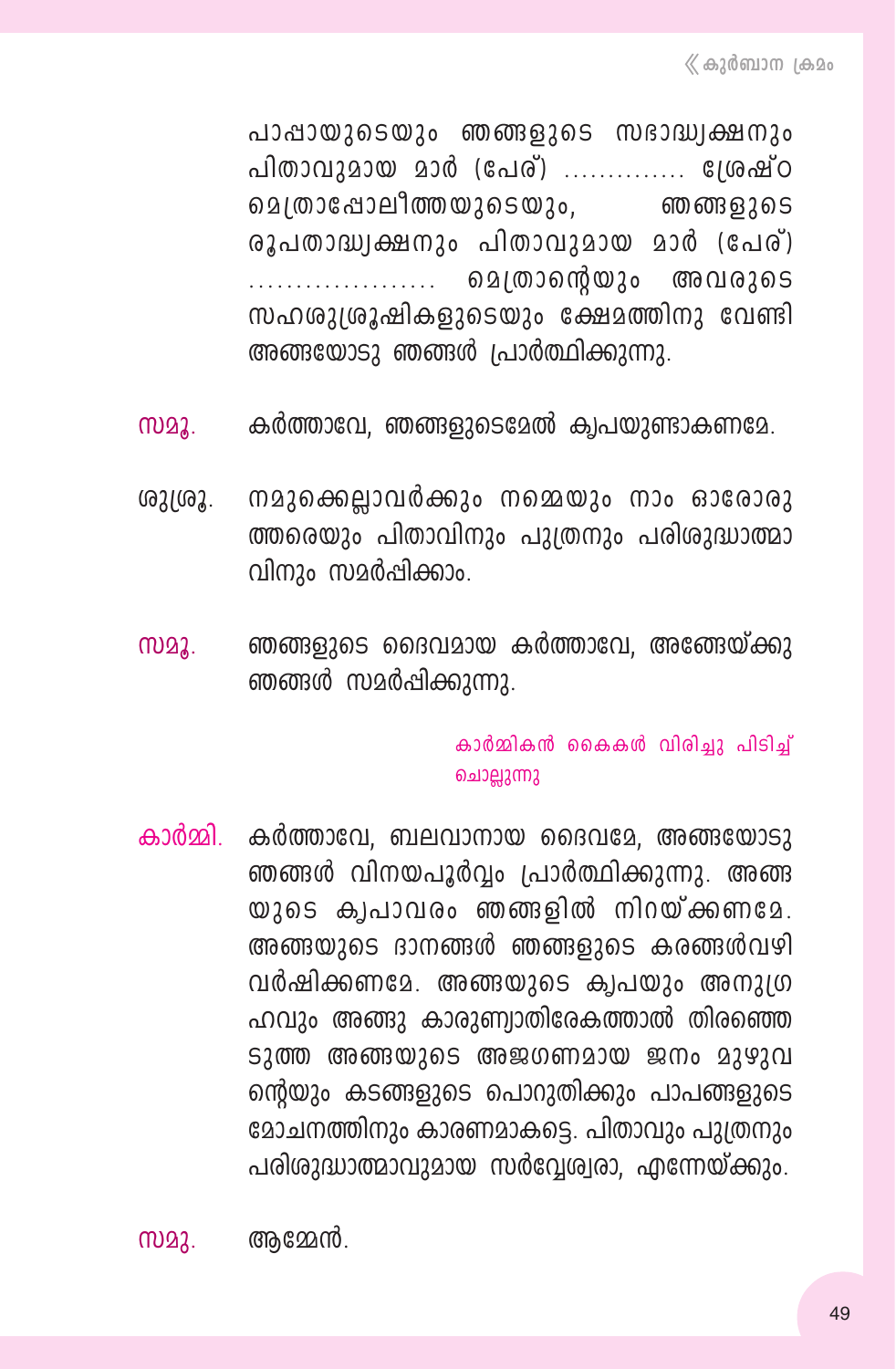കർത്താവേ, ആശീർവ്വദിക്കണമേ. സഹോദരരേ,  $031092.$ നിങ്ങൾ കൈവയ്പ്പിനായി തല കാനിക്കാകയാം അശീർവാദം സ്വീകരിക്കുകയും ചെയ്യുവിൻ.

> എല്ലാവരും തല കുനിക്കുന്നു. കാർമ്മികൻ കുനിഞ്ഞുനിന്ന് താഴെ വരുന്ന പ്രാർത്ഥന താഴ്ന്ന സ്വരത്തിൽ ചൊല്ലുന്നു.

- A. ഞായറാഴ്ചകളിലും തിരുനാളു കളിലും
- കാർമ്മി കർത്താവേ, ശക്തനായ ദൈവമേ, അങ്ങയുടെ അഭി ഷിക്തൻ കഠിനമായ പീഡകളനുഭവിച്ചു വീണ്ടെടുത്ത അജഗണമായ പരിശുദ്ധ കത്തോലിക്കാസഭ അങ്ങയു ടേതാകുന്നു. ദൈവസ്വഭാവത്തിൽ അങ്ങുമായി ഒന്നാ യിരിക്കുന്ന പരിശുദ്ധാത്മാവിന്റെ ക്വപാവരത്താൽ യഥാർത്ഥ പൗരോഹിത്വത്തിന്റെ പദവികൾ കൈ വയ്പുവഴി നല്കപ്പെടുന്നു. വിശ്വാസികൾക്ക് ആത്മീ യശുശ്രൂഷ ചെയ്യുന്നതിനു പരിശുദ്ധമായ സഭാശരീ രത്തിലെ സവിശേഷാംഗങ്ങളാകുവാൻ നിസ്സാരരും ബലഹീനരുമായ ഞങ്ങളെ അങ്ങുകാരുണ്വാതിരേക ത്താൽ യോഗ്വരാക്കി. കർത്താവേ, അങ്ങയുടെ ക്വപാ വരം ഞങ്ങളിൽ നിറയ്ക്കുകയും അങ്ങയുടെ ദാന ങ്ങൾ ഞങ്ങളുടെ കരങ്ങൾ വഴി വർഷിക്കുകയും ചെയ്യണമെ. അങ്ങയുടെ കാരുണ്വവും അനുഗ്ര ഹവും ഞങ്ങളുടെയും അങ്ങ് തെരഞ്ഞെടുത്ത ഈ ജനത്തിന്റെയും മേൽ ഉണ്ടാകുമാറാകട്ടെ.

#### സാധാരണ ദിവസങ്ങളിലും വലിയ **B.** നോമ്പിലെ ഞായറാഴ്ചകളിലും

ഞങ്ങളുടെ കർത്താവായ ദൈവമേ, സാർവ്വത്രികവും കാർമ്മി ശ്ലൈഹികവുമായ സഭയുടെ മേൽ അങ്ങയുടെ കരു ണനിറഞ്ഞ വലംകൈ നീട്ടണമെ. ദ്വശ്വവും അദ്വശ്വ വുമായ സകല വിപത്തുകളിലും നിന്ന് അതിനെ സംരക്ഷിക്കണമെ. ഭക്തിയോടും ശ്രദ്ധയോടും വിശു ദ്ധിയോടുംകൂടെ അങ്ങയുടെ മുമ്പാകെ ശുശ്രൂഷചെ യ്യുവാൻ ഞങ്ങളെല്ലാവരേയും ദയാപൂർവ്വം യോഗ്വ രാക്കണമെ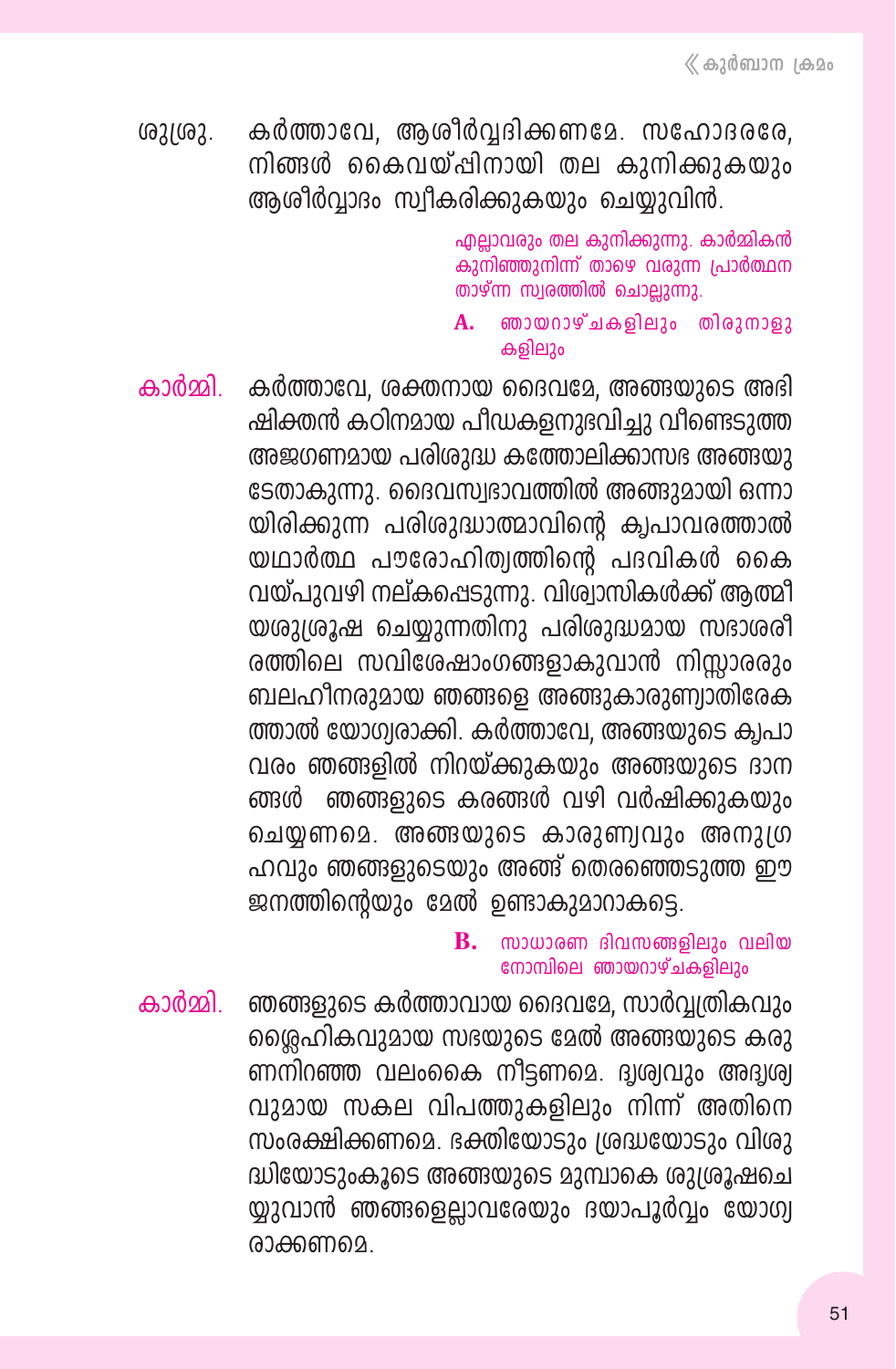#### കാർമ്മികൻ നിവർന്നുനിന്ന് ഉയർന്നസ്വര ത്തിൽ ചൊല്ലുന്നു

- കാർമ്മി കരുണാനിധിയായ ദൈവമേ. ഞങ്ങളെലാവരും ഒന്നു ചേർന്ന് അങ്ങയെ ഞങ്ങളുമായി രമ്യതപ്പെടുത്തുന്ന നീതിയുടെ പ്രവ്വത്തികളാൽ ജീവിതകാലം മുഴു വനാം അങ്ങയെ യഥോചിതം പ്രീതിപ്പെടുത്തു വാൻ ഞങ്ങളെ അനുഗ്രഹിക്കണമേ. അങ്ങേക്ക് സ്തുതിയും ബഹുമാനവും ക്വതജ്ഞതയും ആരാ ധനയും നിരന്തരം സമർപ്പിക്കുവാൻ ഞങ്ങളെ യോഗ്വ രാക്കുകയും ചെയ്യണമേ. പിതാവും പുത്രനും പരി ശാദ്ധാത്മാവുമായ സർവ്വേര്വരാ, എന്നേക്കും
- ആമ്മേൻ M22.
- മാമ്മോദീസ സ്വീകരിക്കുകയും ജീവന്റെ അടയാള ശുശ്രൂ. ത്താൽ മുദ്രിതരാകുകയും ചെയ്തവർ ഭക്തിയോടാം ശ്രദ്ധയോടും കൂടെ വിശുദ്ധ രഹസ്വങ്ങളിൽ പങ്കു കൊള്ളടെ.

## ഒരുക്കശുശ്രൂഷ

## കൈകഴുകൽ കർമ്മം

ശുശ്രൂഷികൾ വെള്ളവും തൂവാലയും കൊണ്ടുവരുന്നു.

കാർമ്മികൻ കൈകൾ കഴുകിക്കൊണ്ട് ചൊല്ലുന്നു.

കാർമ്മി. സകലത്തിന്റെയും നാഥനായ ദൈവം തന്റെ ക്വപാസമുദ്രത്തിൽ നമ്മുടെ കടങ്ങളുടെയും പാപങ്ങളുടെയും കറ കഴുകിക്കളയട്ടെ.

> കാർമ്മികൻ കൈകൾ തുടച്ചുകൊണ്ട് ചൊല്ലുന്നു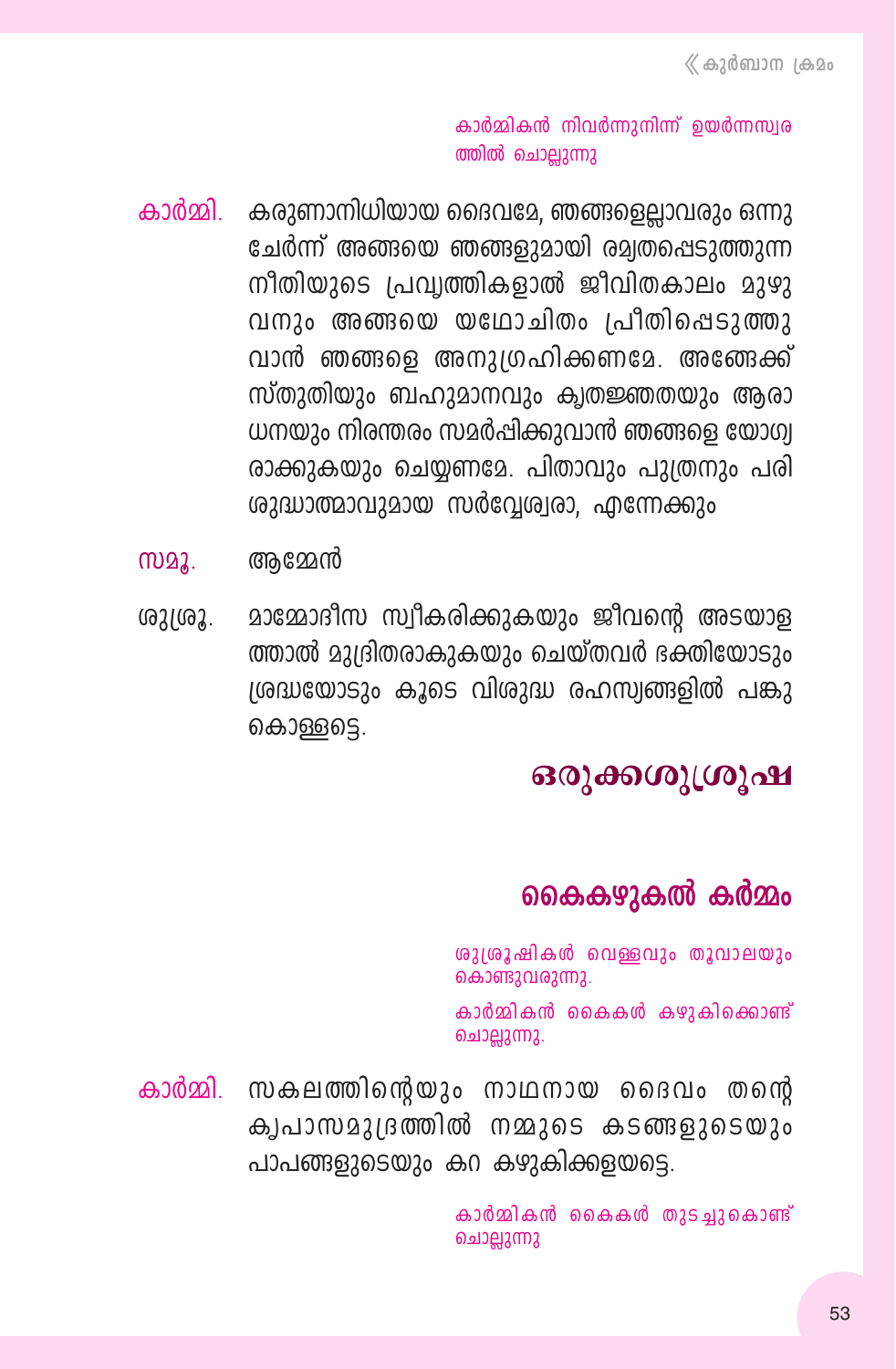കാർമ്മി കർത്താവു തന്റെ ക്വപയാലും അനുഗ്രഹത്താലും നമ്മുടെ പാപങ്ങളുടെ മാലിന്വം തുടച്ചു നീക്കുകയും ചെയ്യട്ടെ.

സമൂഹം ഇരിക്കുന്നു.

സ്തോത്രകാഴ്ച എടുക്കുന്നു

# ദിവ്വരഹസ്വഗീതം

അതതു കാലത്തിന്റേത്

| 185 |
|-----|
| 203 |
|     |
|     |
| 253 |
|     |
|     |
| 303 |

'കർത്താവിൽ ഞാൻ ദ്വഢമായി ശരണപ്പെട്ടു' നാതു

<u>മിശിഹാ കർത്താവിൻ</u> m22. തിരുമെയ് നിണവുമിതാ o poimmiello ilgo സ്നേഹഭയങ്ങളോടണയുക നാ– <u> മഖിലരുമൊന്നായ് സന്നിധിയിൽ</u> വാനവനിരയൊടു ചേർന്നേവം പാടാം ദൈവം പരിശുദ്ധൻ പരിശുദ്ധൻ, നിത്വം പരിശുദ്ധൻ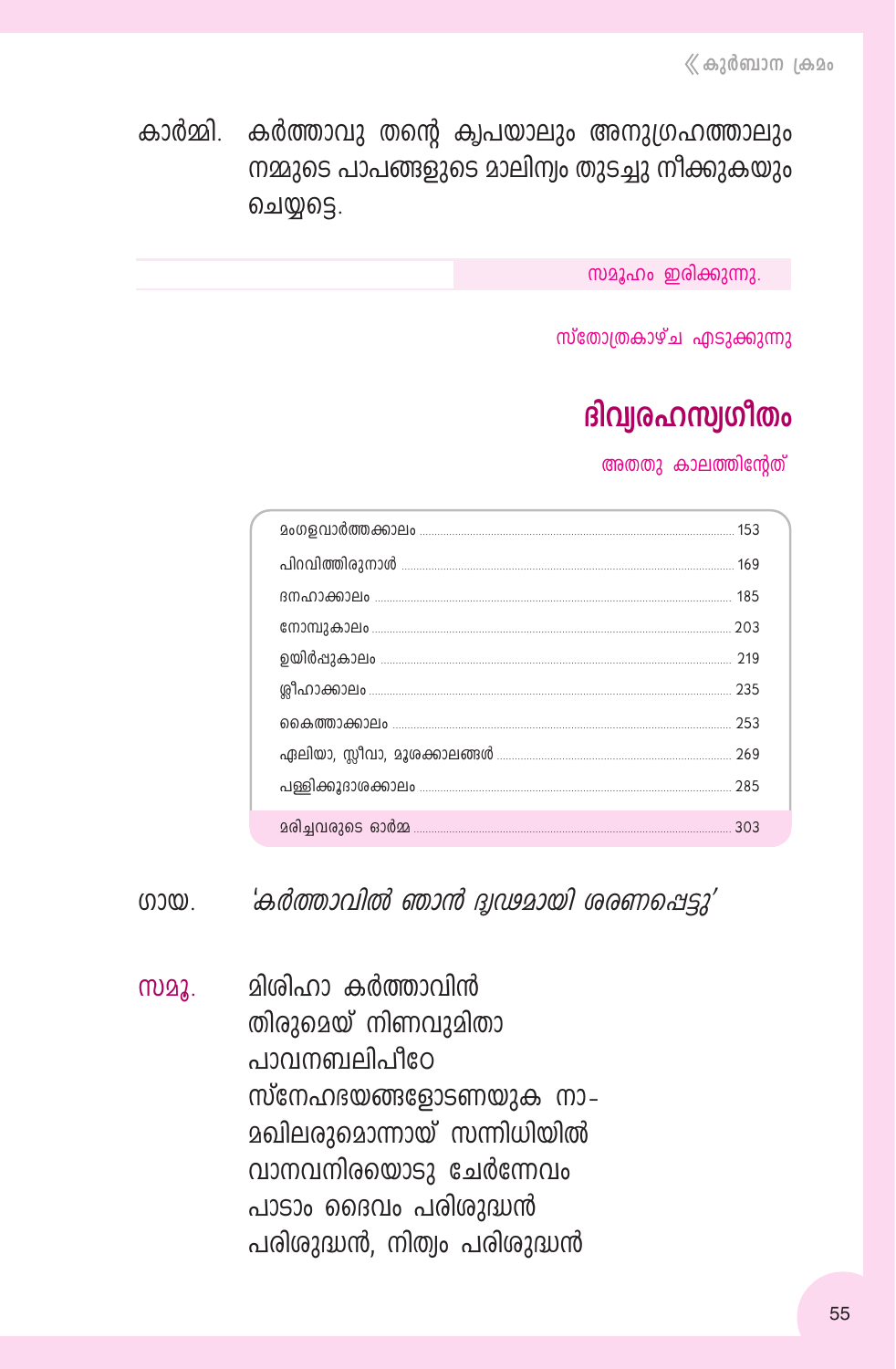'ദരിദ്രർ ഭക്ഷിച്ചു ത്വപ്തരാകും.' നാതു

- മിശിഹാ കർത്താവിൻ m22. തിരുമെയ് നിണവുമിതാ പാവനബലിപീറേ സ്നേഹഭയങ്ങളോടണയുക നാ– **മഖിലരുമൊന്നായ് സന്നിധിയിൽ** വാനവനിരയൊടു ചേർന്നേവം പാടാം ദൈവം പരിശുദ്ധൻ പരിശുദ്ധൻ, നിത്വം പരിശുദ്ധൻ
- നമുക്കു പ്രാർത്ഥിക്കാം, സമാധാനം നമ്മോടുകൂടെ. ശുശ്രൂ.

## <u>കാഴ്ചന്നാർഷണം</u>

- കാർമ്മി അ ങ്ങയുടെ ആരാധ്വമായ ത്രിത്വത്തെ ഫുപോഴും ഫുന്നേക്കും ഞങ്ങൾ സ്തു തിക്കും.
- അമേൻ. ശുശ്രൂ.
- കാർമ്മി നമ്മുടെ രക്ഷയ്ക്കുവേണ്ടി തന്നെത്തന്നെ ബലിയർപ്പിക്കുകയും തന്റെ പീഡാനുഭവ ത്തിന്റെയും മരണത്തിന്റെയും സംസ്കാര ത്തിന്റെയും ഉത്ഥാനത്തിന്റെയും ഓർമ്മ യാചരിക്കുവാൻ കല്പിക്കുകയും ചെയ്ത മിശിഹാ തന്റെ ക്വപയാലും അനുഗ്രഹ ത്താലും ഈ കുർബ്ബാന നമ്മുടെ കരങ്ങ ളിൽ നിന്നു സ്വീകരിക്കുമാറാകട്ടെ, ആമ്മേൻ.
- കാർമ്മി ഞങ്ങളുടെ കർത്താവായ ദൈവമേ. അങ്ങ യുടെ കൽപനയനുസരിച്ച് മിശിഹായുടെ സ്വർഗ്ഗത്തിൽ നിന്നുള്ള മഹത്ത്വപൂർണ്ണമായ രണ്ടാമത്തെ ആഗമനംവരെ അവിടുത്തെ വിശുദ്ധ പീഠത്തിന്മേൽ സ്തുത്വർഹവും പരിശുദ്ധവും ജീവദായകവും ദൈവികവു മായ ഈ രഹസ്വങ്ങൾ സജ്ജീകരിക്കപ്പെ ടുന്നു. അവിടുത്തേയ്ക്കു സ്തുതിയും ബഹുമാനവും ക്വതജ്ഞതയും ആരാധനയും ഉണ്ടായിരിക്കട്ടെ. ഇപ്പോഴും എപ്പോഴും ഫിന്നേക്കും.

ശുശ്രൂ. ആമേൻ.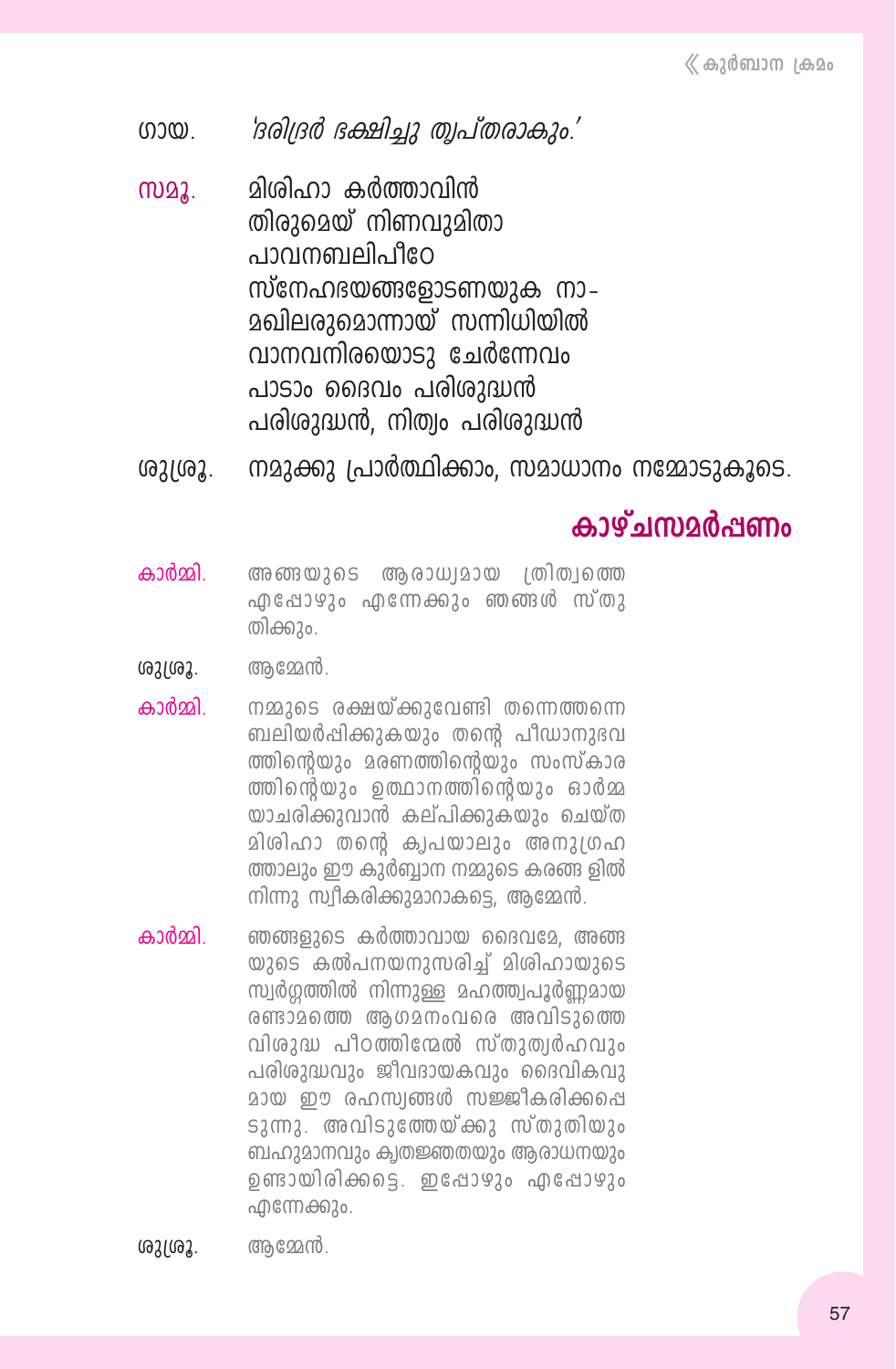## അനുസ്മരണഗീതം

കാർമ്മികൻ വചനവേദിയിൽ ജനങ്ങൾക്ക ദിമുഖമായി നിന്ന് പ്രാർത്ഥിക്കുന്നു.

- കാർമ്മി. താതനുമതുപോലാത്മജനും ദിവ്വ– റൂഹായ്ക്കും സ്തുതിയെന്നും. ദൈവാംബികയാകും, കന്വാമറിയത്തെ സാദരമോർത്തീടാം, പാവനമീബലിയിൽ.
- ആദിയിലെപ്പോൽ എന്നെന്നേക്കും MD22. അമ്മേനാമ്മേൻ. സുതനുടെ പ്രേഷിതരേ. ഏകജസ്നേഹിതരേ. ശാന്തിലഭിച്ചിടുവാൻ, നിങ്ങൾ പ്രാർത്ഥിപ്പിൻ.
- കാർമ്മി. സർവ്വരുമൊന്നായ് പാടിടട്ടെ അമേനാമേൻ മാർത്തോമ്മായെയും, നിണസാക്ഷികളെയും സൽക്കർമ്മികളെയാം. ബലിയിതിലോർത്തീടാം.
- നമ്മുടെകൂടെ ബലവാനാം M22. കർത്താവെന്നെന്നേയ്ക്കും രാജാവാം ദൈവം, നമ്മോടൊത്തെന്നും യാക്കോബിൻ ദൈവം, നമ്മുടെ തുണയെന്നും.
- കാർമ്മി ചെറിയവരെല്ലാം വലിയവരൊഷം കാത്തുവസിക്കുന്നു. **ച്ചതരെല്ലാരും നിൻ. മഹിതോത്ഥാനത്തിൽ** ശരണം തേടുന്നു, ഉത്ഥിതരായിടുവാൻ.
- തിരുസന്നിധിയിൽ ഹ്വദയഗതങ്ങൾ M22. ചൊരിയുവിനെന്നേയ്ക്കും. നോമ്പും പ്രാർത്ഥനയും, പശ്ചാത്താപവുമായ് ത്രിത്വത്തെ മോദാൽ, നിത്വം വാഴ്ത്തീടാം.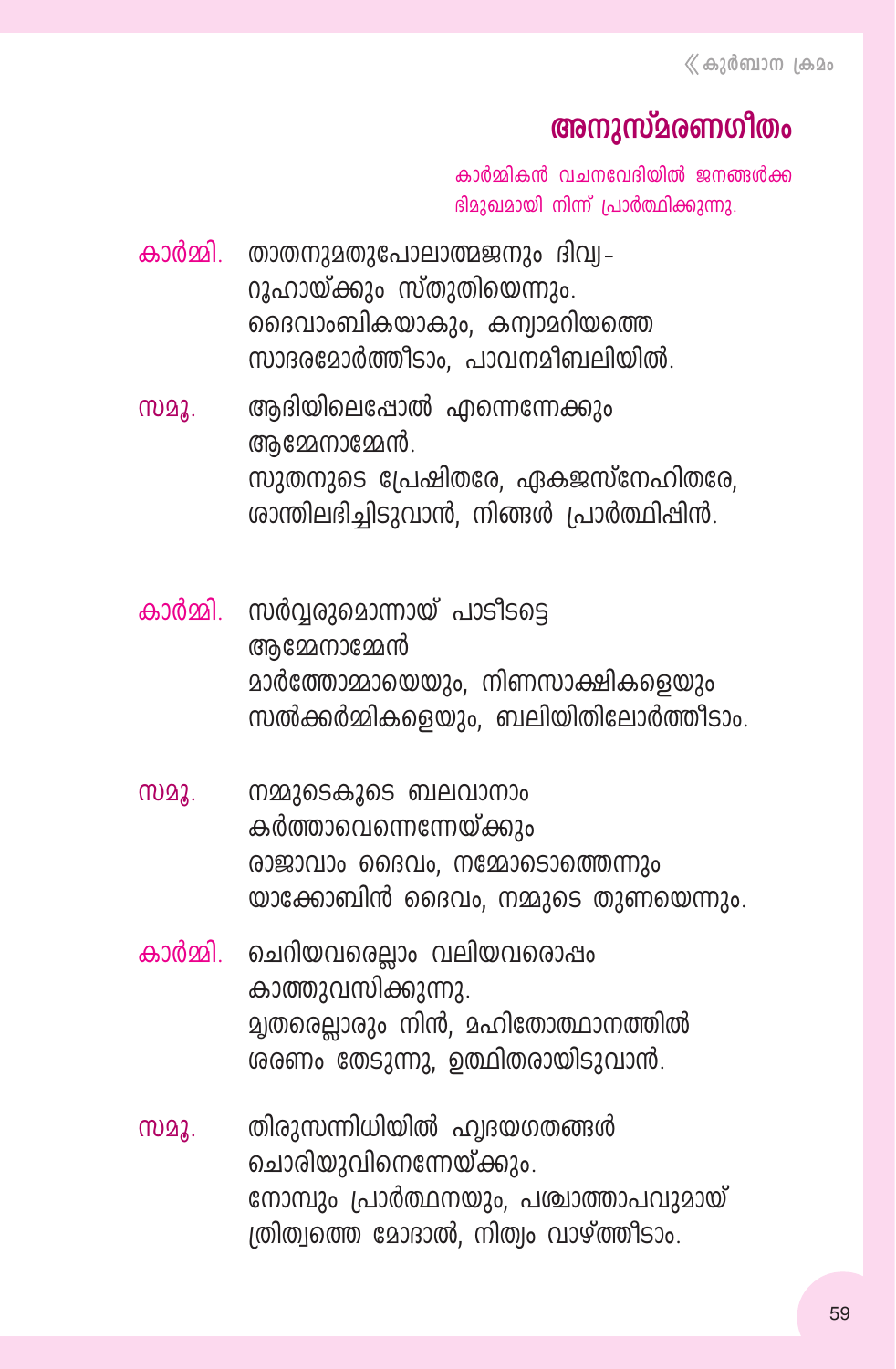അല്ലെങ്കിൽ

- കാർമ്മി. പിതാവിനും പുത്രനും പരിശുദ്ധാത്മാവിനും സ്തുതി. ദൈവമാതാവായ കമ്പകാമറിയത്തിന്റെ സ്മരണ വിശുദ്ധ ബലിപീഠത്തിങ്കൽ ഉണ്ടാകടെ.
- ആ ദിമുതൽ എന്നേയ്ക്കും ആമേൻ. ദൈവ **MD22.** പുത്രന്റെ ര്രീഹന്മാരെ, ഏകജാതന്റെ സ്നേഹിതരേ, ലോകത്തിൽ സമാധാനമുണ്ടാകുവാൻ വേണ്ടി പ്രാർത്ഥിക്കുവിൻ.
- കാർമ്മി. ദൈവജനമെല്ലാം ആമ്മേൻ, ആമ്മേൻ എന്ന് ഉദ്ഘോ ഷിക്കട്ടെ. വിജയം വരിച്ച നീതിമാന്മാരുടെയും മകുടം ചൂടിയ രക്തസാക്ഷികളുടെയും സ്മരണയോടു കൂടെ നമ്മുടെ പിതാവായ മാർത്തോമ്മാര്രിഹായുടെ ഓർമ്മ വിശുദ്ധ ബലിപീഠത്തിങ്കൽ ഉണ്ടാകട്ടെ.
- ബലവാനായ കർത്താവു നമ്മോടുകൂടെ. നമ്മുടെ **MD22.** രാജാവു നമ്മോടുകൂടെ. നമ്മുടെ ദൈവം നമ്മോടു കൂടെ. യാക്കോബിന്റെ ദൈവം നമ്മുടെ സഹാ യിയും.
- ചെറിയവരും വലിയവരും. നിന്റെ സ്തുത്വർഹമായ കാർമ്മി ഉത്ഥാനം വഴി നീ മഹത്ത്വത്തോടെ ഉയിർപ്പിക്കു മെന്ന പ്രതീക്ഷയിൽ മരിച്ചവരെല്ലാവരും നിദ്ര ചെയ്യുന്നു.
- അവിടുത്തെ സന്നിധിയിൽ നിങ്ങളുടെ ഹ്വദയങ്ങൾ M22. തുറക്കുവിൻ. ഉപവാസവും പ്രാർത്ഥനയും അനു താപവും വഴി മിശിഹായെയും അവിടുത്തെ പിതാ വിനെയും പരിശുദ്ധാത്മാവിനെയും നമുക്കു പ്രസാദിപ്പിക്കാം.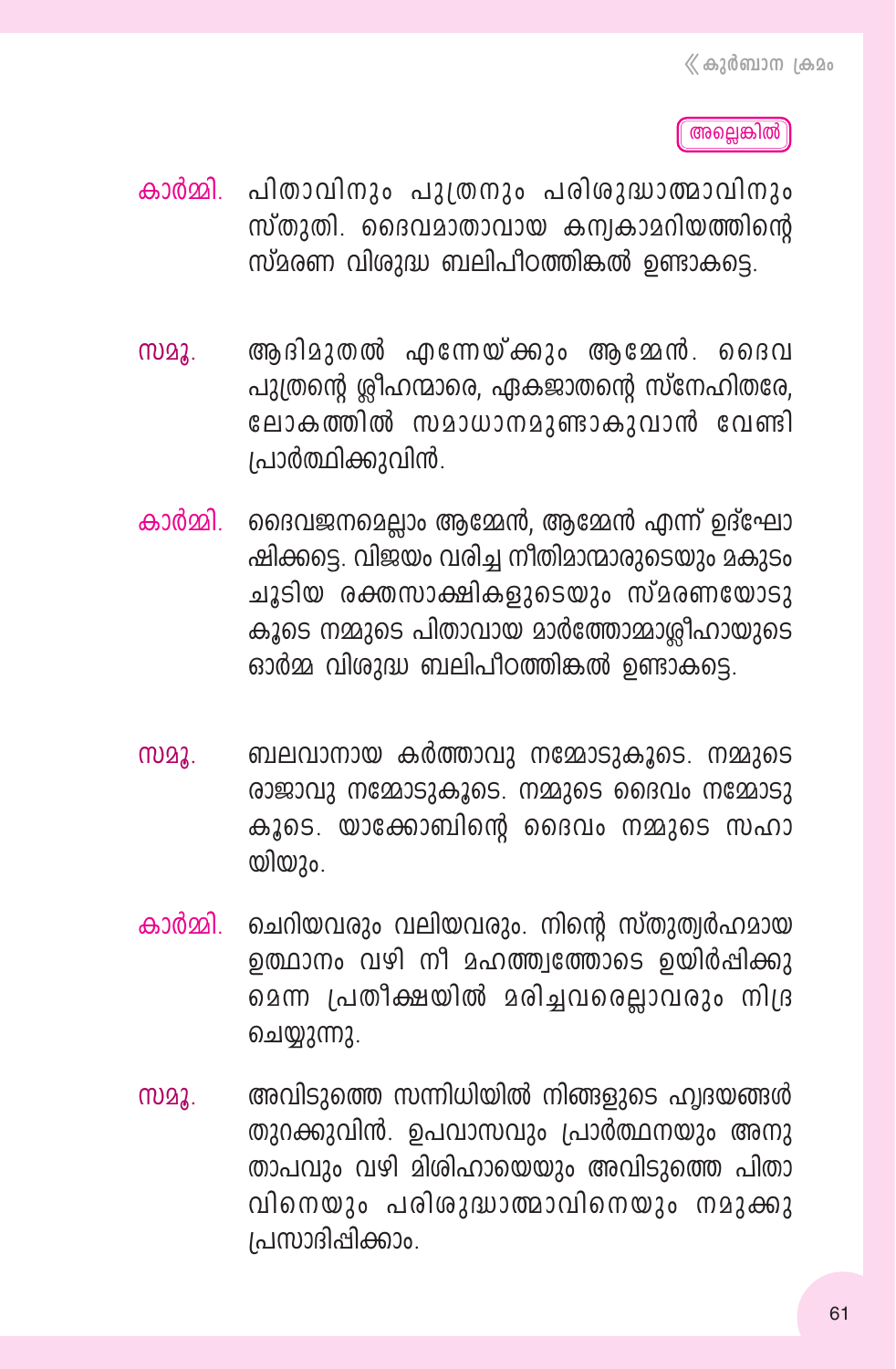#### കാർമ്മികൻ കുമ്പിട്ട് താഴ്ന്ന സ്വരത്തിൽ പ്രാർത്ഥിക്കുന്നു

കാർമ്മി കർത്താവായ ദൈവമേ, കഴുകി ശുദ്ധമാക്ക പ്പെട്ട ഹ്വദയത്തോടും വെടിപ്പാക്കപ്പെട്ട മനസ്സാക്ഷിയോടും കൂടെ അതിവിശുദ്ധ സ്ഥലത്തു പ്രവേശിച്ച് ദക്തിയോടും ശ്രദ്ധയോടും വിശുദ്ധിയോടും കൂടെ അങ്ങയുടെ ബലിപീഠത്തിനു മുമ്പാകെ നിൽക്കുവാൻ ഞങ്ങളെ അനുത്രഹി ക്കണമേ. ആദ്ധ്വാത്മികവും മാനുഷിക വുമായ ബലികൾ യഥാർത്ഥ വിശ്വാസ അത്തേയ്ക്കർപ്പിക്കുവാൻ ത്തോടെ ഞങ്ങളെ യോഗ്വരാക്കുകയും ചെയ്യണമേ.

## വിശ്വാസപ്രഖ്വാപനം

സമൂഹം നിൽക്കുന്നു

കാർമ്മികൻ നിവർന്നു നിന്ന് കൈകൾ വിരി ച്ചുപിടിച്ചുകൊണ്ട് ഉയർന്ന സ്വരത്തിൽ ചൊല്ലുന്നു.

കാർമ്മി സർവ്വശക്തനും പിതാവുമായ ഏകദൈവത്തിൽ ഞങ്ങൾ വിശ്വസിക്കുന്നു.

#### സമൂഹവും ചേർന്നു തുടരുന്നു

ദ്വശ്വവും അദ്വശ്വവുമായ സകലത്തിന്റെയും സ്രഷ്ടാ വിൽ ഞങ്ങൾ വിശ്വസിക്കുന്നു. ദൈവത്തിന്റെ ഏകപുത്രനും സകല സ്വഷ്ടികൾക്കും മുമ്പുള്ള ആദ്യജാതനും യുഗങ്ങൾക്കെല്ലാം മുമ്പ് പിതാവിൽ നിന്നു ജനിച്ചവനും, എന്നാൽ സ്വഷ്ടിക്കപ്പെടാത്ത വനും, ഏക കർത്താവുമായ ഈശോമിശിഹാ യിൽ ഞങ്ങൾ വിശ്വസിക്കുന്നു. അവിടുന്നു സത്വദൈവത്തിൽ നിന്നുള്ള സത്വദൈവവും പിതാവിനോടുകൂടെ ഏകസത്തയുമാകുന്നു. അവിടു ന്നുവഴി പ്രപഞ്ചം സംവിധാനം ചെയ്യപ്പെടു കയും എല്ലാം സ്വഷ്ടിക്കപ്പെടുകയും ചെയ്തു.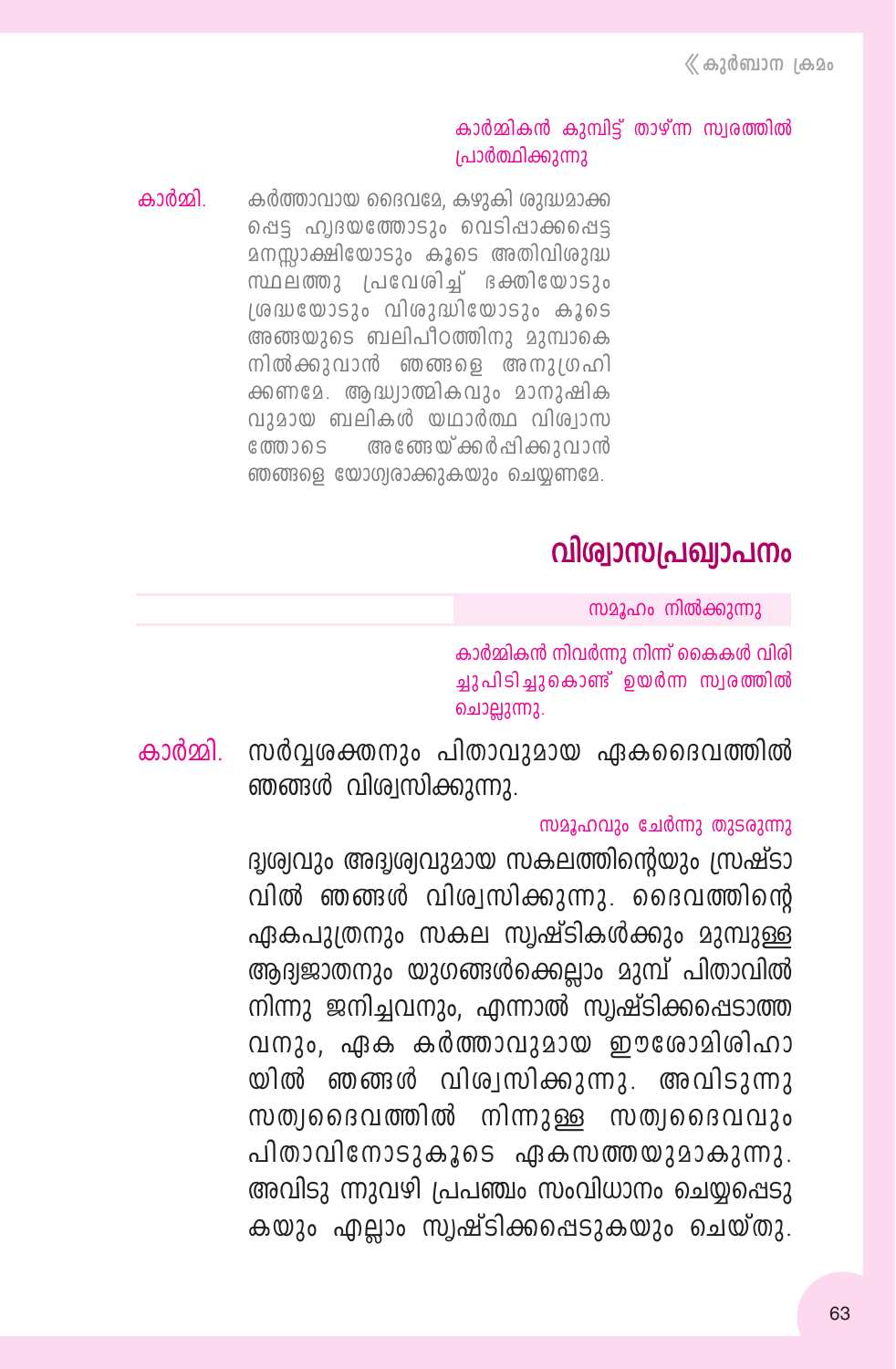മനുഷ്വരായ നമുക്കു വേണ്ടിയും നമ്മുടെ രക്ഷയ്ക്കു വേണ്ടിയും അവിടുന്നു സ്വർഗ്ഗത്തിൽ നിന്നി റങ്ങി പരിശുദ്ധാത്മാവിനാൽ കന്വകാമറിയത്തിൽ നിന്നു ശരീരം സ്വീകരിച്ചു മനുഷ്യനായിപ്പിറന്നു. പന്തിയോസ് പീലാത്തോസിന്റെ കാലത്തു പീഡകൾ സഹിക്കുകയും സ്ലീവയിൽ തറയ്ക്കപ്പെടു മരിക്കു കയും സംസ്ക്കരിക്കപ്പെടുകയും എഴുതപ്പെട്ടിരി ക്കുന്നതുപോലെ മൂന്നാം ദിവസം ഉയിർത്തെഴു ന്നേൽക്കുകയും ചെയ്തു. അവിടുന്നു സ്വർഗ ത്തിലേയ്ക്ക് എഴുന്നള്ളി പിതാവിന്റെ വലത്തുഭാഗ ത്തിരിക്കുന്നു. മരിച്ചവരെയും ജീവിക്കുന്നവരെയും വിധിക്കുവാൻ അവിടുന്നു വീണ്ടും വരുവാനിരി ക്കുന്നു. പിതാവിൽ നിന്നും - പുദതനിൽ നിന്നും പുറപ്പെടുന്ന സത്വാത്മാവും ജീവദാതാവുമായ ഏക പരിശുദ്ധാത്മാവിലും ഞങ്ങൾ വിശ്വസിക്കുന്നു. ഏകവും പരിരുദ്ധവും ശ്ലൈഹികവും സാർവ്വതിക വുമായ സഭയിലും ഞങ്ങൾ വിശ്വസിക്കുന്നു. പാപമോചനത്തിനുള്ള ഏക മാമ്മോദീസയും ശരീര ത്തിന്റെ ഉയിർപ്പും നിത്വായുസ്സും ഞങ്ങൾ ഏറ്റു പറയുകയും ചെയ്യുന്നു, ആമ്മേൻ.

> കാർമ്മികൻ ശുശ്രൂഷിക്കുനേരെ തിരിഞ്ഞ് ആശീർവ്വദിച്ചുകൊണ്ട് ചൊല്ലുന്നു

കാർമ്മി. സകലത്തിന്റെയും നാഥനായ ദൈവം തന്റെ സ്തുതികൾ അലപിക്കുവാൻ നിന്നെ 帶 ശക്തനാക്കടെ.

> ശുശ്രൂഷി ജനങ്ങൾക്കുനേരെ തിരിഞ്ഞു നിന്നു ചൊല്ലുന്നു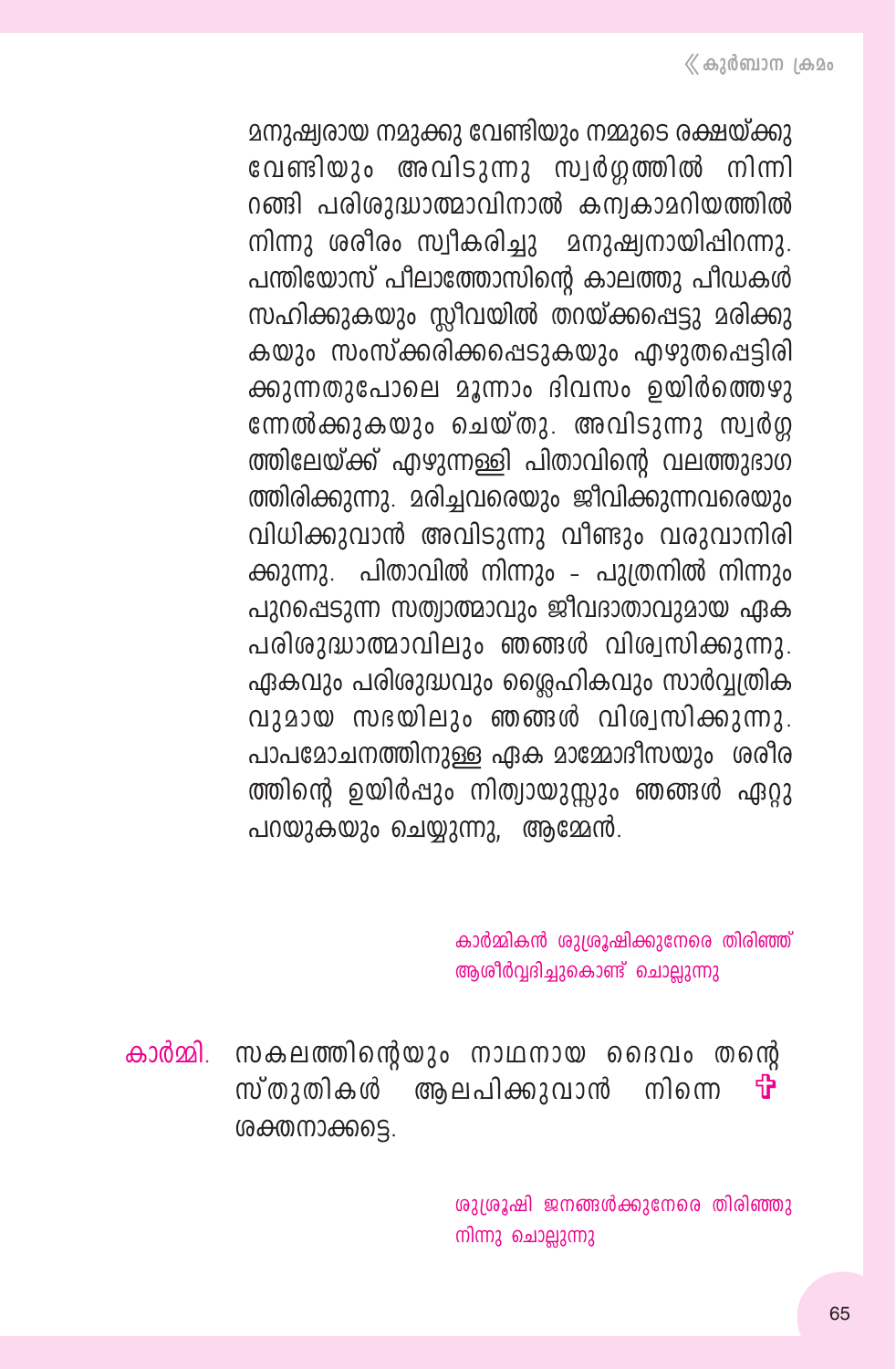നമുക്കു പ്രാർത്ഥിക്കാം. സമാധാനം നമ്മോടുകൂടെ.  $02102.$ പാത്രിയർക്കിസാമാരാം മെത്രാന്മാരുമായ നമ്മുടെ പിതാക്കന്മാർ. പുരോഹിതന്മാർ, ശുദ്രമഷികൾ എന്നി വരുടെയും ബ്രഹ്മചാരികളുടെയും കമ്പകകളു ടെയും നമ്മുടെ മാതാപിതാക്കന്മാർ. പുത്രീപുത്ര ന്മാർ, സഹോദരി സഹോദരന്മാർ എന്നിവരാടെയാം ഓർമ്മയാചരിച്ചുകൊണ്ടു നിങ്ങൾ പ്രാർത്ഥിക്കു വിൻ. മിശിഹായുടെ സ്നേഹിതരും വിശ്വാസികളു മായ എല്ലാ ഭരണകർത്താക്കളെയും സത്വവിശ്വാസ ത്തോടെ മരിച്ച് ഈ ലോകത്തിൽ നിന്നു വേർപെട്ടു പോയ എല്ലാവരെയും അനുസ്മരിക്കുവിൻ. മിശി ഹായുടെ ക്വപയാൽ ഈ ബലി നമുക്കു സഹായ ത്തിനും രക്ഷയ്ക്കും സ്വർഗ്ഗരാജ്വത്തിൽ നിത്വ ജീവനും കാരണമാകട്ടെ.

### <u> മദ്ബഹാപ്രവേശനം</u>

സമയത്ത് കാർമ്മികൻ றூ  $22$   $\text{m}$ പ്രാവര്വം നന്നായി കുനിഞ്ഞ് ആചാരം ചെയ്യുന്നു. ഓരോ ആചാരത്തിനുശേഷവും അല്പം മുന്നോട്ടുകയറി ബലിപീഠത്തെ സമീ പിച്ചുകൊണ്ട് ചൊല്ലുന്നു.

കാർമ്മി

പിതാവും പുത്രനും പരിശുദ്ധാത്മാവുമായ ദൈവമേ, സ്വർഗ്ഗത്തിന്റെയും ദൂമിയുടെയും നാഥനായ പിതാവേ അങ്ങേക്കു ഞാൻ നന്ദി പറയുന്നു. അങ്ങയുടെ അഭിഷിക്തന്റെ ശരീരരക്തങ്ങളുടെ സ്തുത്വർഹവും പരിശുദ്ധവും ജീവദായകവും ദൈവിക  $(112900)$ രഹസ്വങ്ങളെ അ തേ ക്കു സമർപ്പിക്കുവാൻ പാപിയായിരുന്നിടും എന്നെ അങ്ങു കാരുണ്വപൂർവം യോഗ്വ നാക്കി. അങ്ങയുടെ അജഗണമായ ജന ത്തിന്റെ കടങ്ങളുടെ പൊറുതിക്കും പാപ ങ്ങളുടെ മോചനത്തിനും ആത്മാക്കളുടെ രക്ഷയ്ക്കും ലോകം മുഴുവന്റെയും അനുരഞ്ജനത്തിനും എല്ലാ സഭകളു ടെയും സമാധാനത്തിനും ശാന്തിക്കും വേണ്ടി ഞാൻ ഇവ അനുഷ്ഠിക്കുന്നു.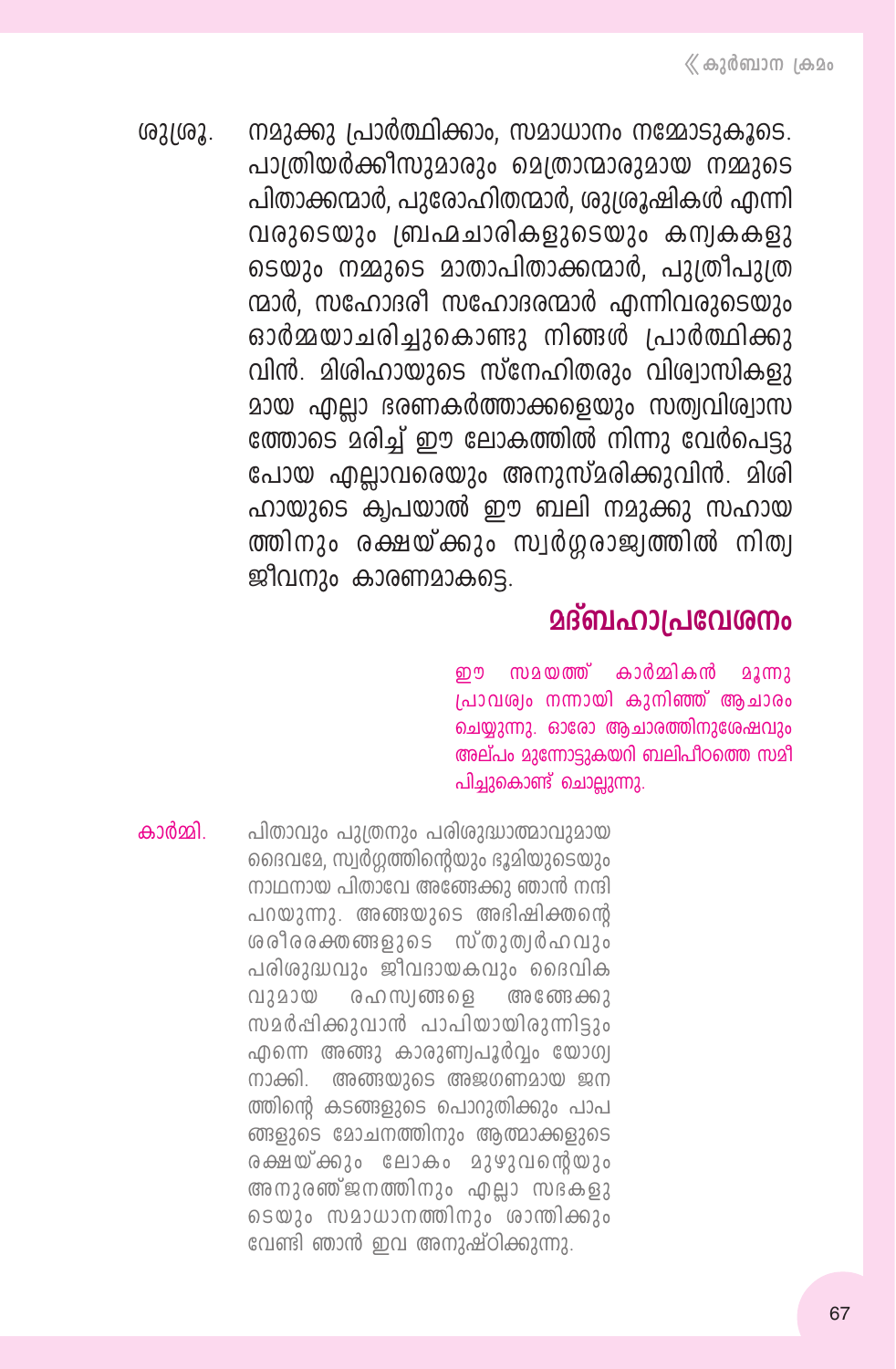കാർമികൻ ബലിപീഠത്തെ സമീപിച് അതിന്റെ മധ്വത്തിലും വല ത്തെ അറ്റത്തും ഇടത്തെ അറ്റത്തും ആചാരം ചെയ്തു ചുംബിക്കുന്നു

കാർമ്മി. കർത്താവേ, ആശീർവ്വദിക്കണമേ.

ജനങ്ങൾക്കു നേരെ തിരിഞ്ഞ് കരങ്ങൾ നീടിക്കൊണ്ട്

എന്റെ സഹോദരരേ, ഈ കുർബാന എന്റെ കരങ്ങൾ വഴി പൂർത്തിയാകുവാൻ നിങ്ങൾ എനിക്കുവേണ്ടി പ്രാർത്ഥിക്കുവിൻ.

സകലത്തിന്റെയും നാഥനായ ദൈവം തന്റെ MD22. അഭിഷ്ടം നിറവേറ്റുവാൻ നമ്മെ ശക്തരാക്കട്ടെ. ഈ കുർബാന അവിടുന്നു സ്വീകരിക്കടെ. അത്ങേ യ്ക്കും ഞങ്ങൾക്കും ലോകം മുഴുവനും വേണ്ടി അങ്ങു സമർപ്പിക്കുന്ന ഈ ബലിയിൽ അവിടുന്ന് സംപ്രീതനാവുകയും ചെയ്യടെ. അമ്മേൻ.

# സമർപ്പണശുശ്രൂഷ/അനാഫൊറ

#### ഒന്നാം പ്രണാമജപം

ഞങ്ങളുടെ കർത്താവായ ദൈവമേ, അങ്ങു കാർമ്മി. ഞങ്ങളുടെ മേൽ വർഷിച്ച സമ്യദ്ധമായ അനുഗ്രഹ ങ്ങളെ പ്രതി ഞങ്ങൾ അങ്ങേക്കു നന്ദി പറയുന്നു. അങ്ങയുടെ അഭിഷിക്തന്റെ ശരീരരക്തങ്ങളാകുന്ന ദിവ്വരഹസ്വങ്ങളുടെ ശുശ്രൂഷകരാകുവാൻ എളിയ വരും പാപികളുമായിരുന്നിട്ടും ഞങ്ങളെ അങ്ങു കാരുണ്വാതിരേകത്താൽ യോഗ്വരാക്കി. അങ്ങു നൽ കിയ ഈ ദാനം തികഞ്ഞ സ്നേഹത്തോടും ഉറച്ച വിശ്വാസത്തോടും കൂടെ പരികർമ്മം ചെയ്യുവാൻ ഞങ്ങളെ ശക്തരാക്കണമെന്ന് അങ്ങയോട് ഞങ്ങൾ അപേക്ഷിക്കുന്നു.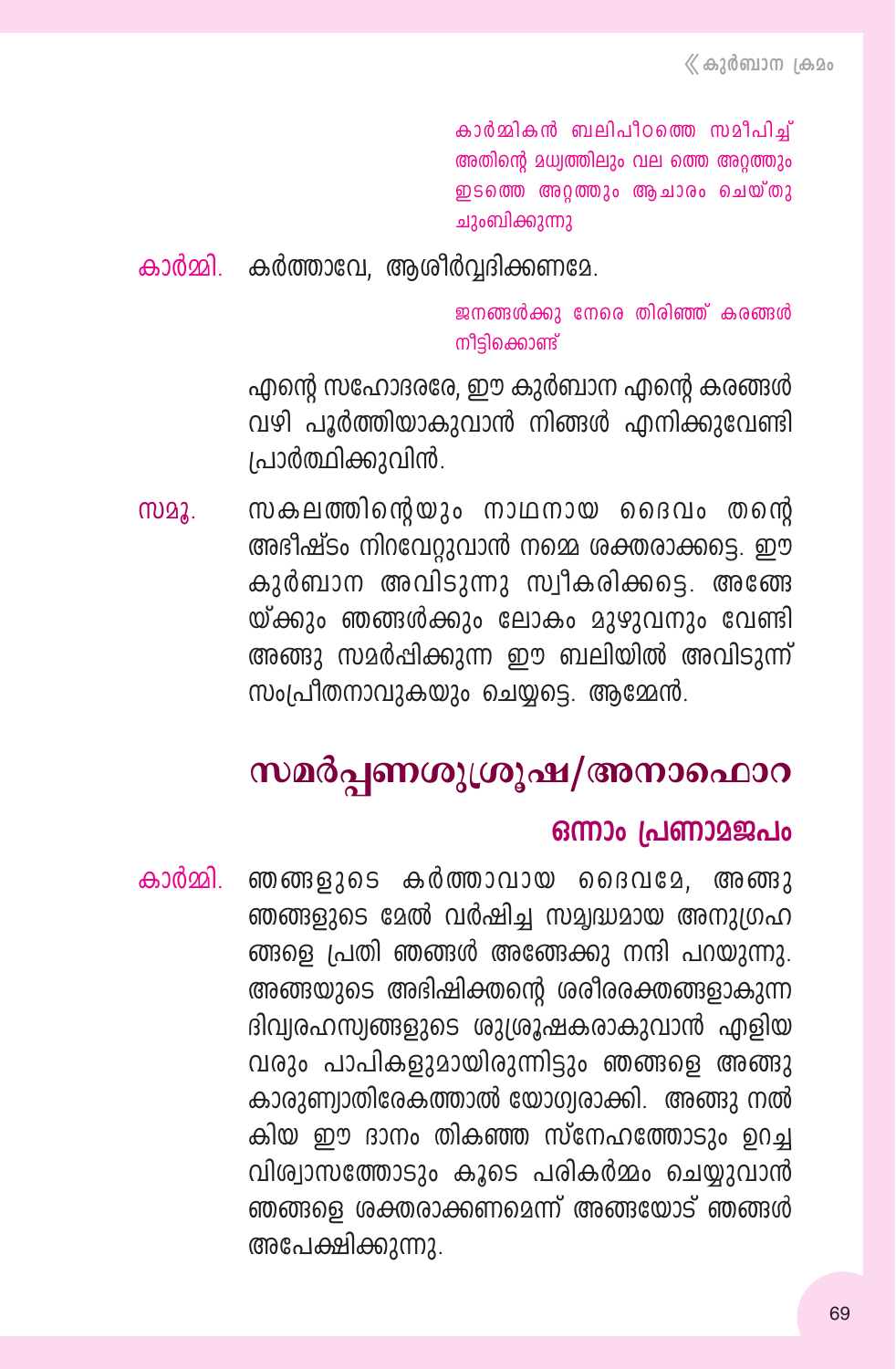#### കാർമ്മികൻ ബലിപീഠം ചുംബിക്കുന്നു

- കാർമ്മി. ഞങ്ങൾ അങ്ങേക്കു സ്തുതിയും ബഹുമാനവും ക്വതജ്ഞതയും അരാധനയും സമർപ്പിക്കുന്നു.  $\sim$  (തന്റെമേൽ കുരിശടയാളം വരയ്ക്കുന്നു) ഇപ്പോഴും  $\mathbf{\hat{u}}$ ഫിപ്പോഴും ഫിന്നേക്കും.
- ആമ്മേൻ. M22.

#### സമാധാനാശംസ

കാർമ്മികൻ ജനങ്ങൾക്കുനേരെ തിരിഞ്ഞ് ആശീർവദിക്കുന്നു.

- കാർമ്മി. സമാധാനം **T** നിങ്ങളോടുകൂടെ.
- അങ്ങയോടും അങ്ങയുടെ ആത്മാവോടും കൂടെ. M22.

സമൂഹം കുരിശുവരച്ച് ആശീർവാദം സ്വീകരിക്കുന്നു

ശുശൂഷികളിൽ ഒരാൾ കാർമ്മികനിൽ നിന്ന് സമാധാനം സ്വീകരിച്ച് മറ്റ് ശുശ്രൂഷികൾക്ക് ക്രമപ്രകാരം നൽകുന്നു.

ശുശ്രൂഷി ജനങ്ങൾക്കുനേരേ തിരിഞ്ഞ് ചൊല്ലുന്നു.

സഹോദരരേ, മിശിഹായുടെ സ്നേഹത്തിൽ നിങ്ങൾ ശുശ്രൂ. സമാധാനം ആശംസിക്കുവിൻ.

> എല്ലാവരും പരസ്പരം സമാധാനം ആശംസിക്കുന്നു

നമുക്കെല്ലാവർക്കും അനുതാപത്തോടും വിശുദ്ധി ശുദ്രൂ. യോടും കൂടെ കർത്താവിനു നന്ദി പറയുകയും അവിടുത്തെ വിളിച്ചപേക്ഷിക്കുകയും ചെയ്യാം. നിങ്ങൾ ആദരപൂർവം നിന്ന് ഇവിടെ അനുഷ്ഠിക്ക പ്പെടുന്നവയെ സൂക്ഷിച്ചു വീക്ഷിക്കുവിൻ. ദയഭക്തി ജനകമായ രഹസ്വങ്ങൾ കൂദാശചെയ്യപ്പെടുന്നു.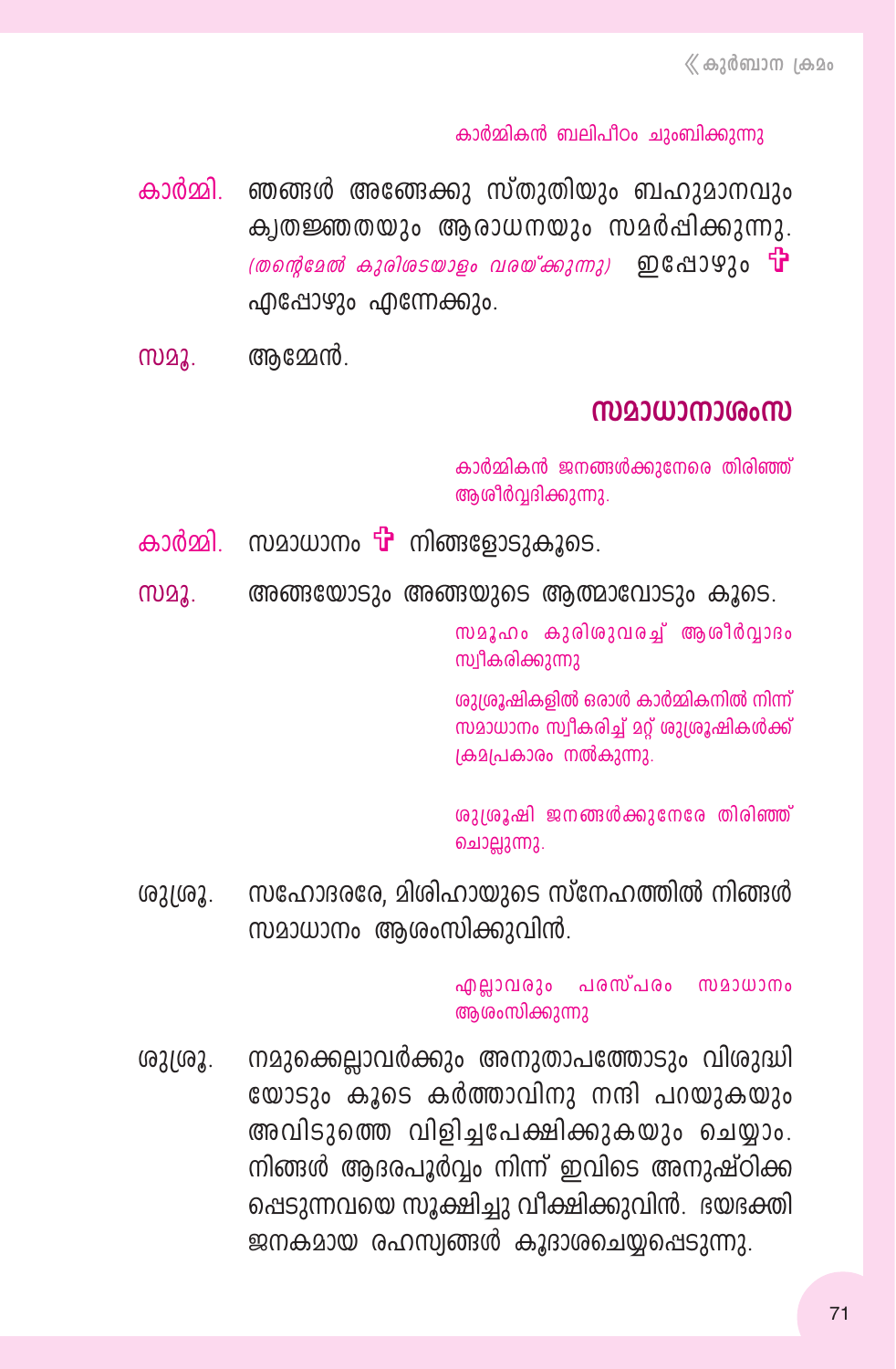പുരോഹിതൻ *പ്രുരോഹിത ശേഷ്ഠൻ)* തന്റെ മാദ്ധ്വസ്ഥ്വം വഴി സമാധാനം സമ്യദ്ധമാകുന്നതിനു വേണ്ടി പ്രാർത്ഥിക്കുവാൻ തുടങ്ങുന്നു. കണ്ണുകൾ താഴ്ത്തി, വി ചാ ര ങ്ങൾ സ്വർഗത്തിലേയ്ക്കുയർത്തി. നിശബ്ദരായി ഏകാഗ്രതയോടും ഭക്തിയോടുംകൂടെ നിങ്ങൾ ഹ്വദയത്തിൽ പ്രാർത്ഥിക്കുവിൻ. സമാധാനം mg22052A205.

## ധൂപാർപ്പണം

ശുശൂഷികൾ ധൂപകലശവും കുന്തുരു ക്കവും കൊണ്ടുവരുന്നു.

കാർമ്മി പിതാവും പുത്രനും പരിശുദ്ധാത്മാവുമായ അങ്ങയുടെ ബഹുമാനത്തിനായി ഞങ്ങൾ സമർപ്പിക്കുന്ന ഈ ധൂപം അങ്ങയുടെ മഹനീയ ത്രിത്വത്തിന്റെ നാമത്തിൽ **ப** ആശീർവ്വദിക്കപ്പെടട്ടെ. ഇത് അങ്ങയുടെ (പസാദത്തിനും അങ്ങയുടെ അജഗണ ത്തിന്റെ പാപങ്ങളുടെ മോചനത്തിനും കാരണമാകട്ടെ.

കാർമ്മികൻ ബലിപീഠം ധൂപിക്കുന്നു

### അശംസാഗീതം

കാർമ്മി. മിശിഹാ കർത്താവിൻ ക്വപയും ദൈവപിതാവിൻ സ്നേഹമതും റൂഹാതൻ സഹവാസവുമി **<sup>പ്പ</sup>** നമ്മോടൊത്തുണ്ടാകട്ടെ.

M22. ആമ്മേൻ.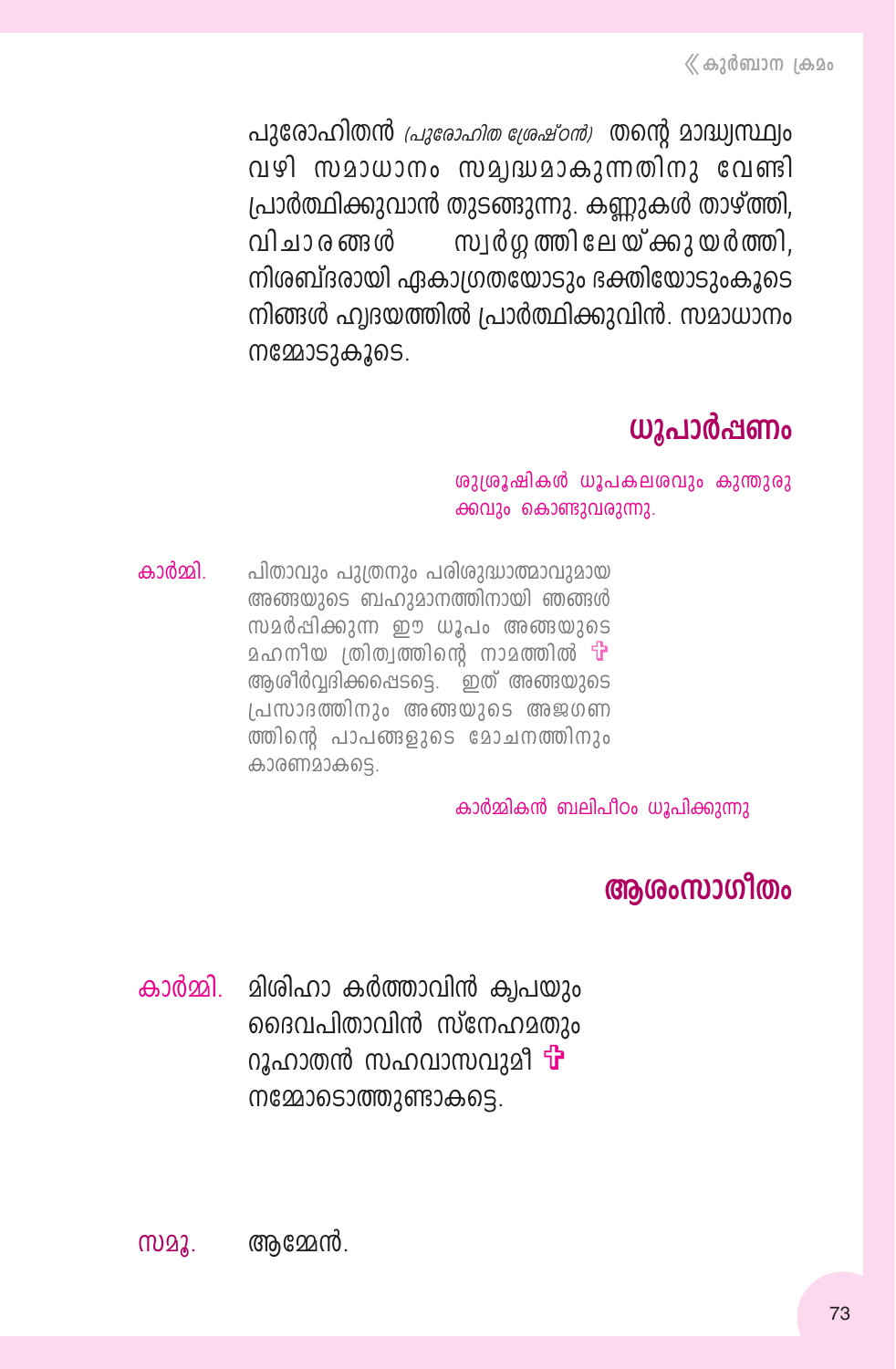#### കാർമ്മികൻ കൈകൾ ഉയർത്തിക്കൊണ്ട്

കാർമ്മി. ഉയരങ്ങളിലേക്കുയരട്ടെ ഹ്വദയവികാരവിചാരങ്ങൾ ൭യരങ്ങളിലേക്കുയരടെ ഹ്വദയവികാരവിചാരങ്ങൾ

#### കാർമ്മികൻ കൈകൾ താഴ്ത്തുന്നു

- പൂർവ്വപിതാവാമബ്രാഹാം. M22. ഇസഹാക്ക്, യാക്കോബെന്നിവർതൻ ദൈവമേ, നിത്വം ആരാധ്വൻ രാജാവേ. നിൻ സന്നിധിയിൽ
- കാർമ്മി അഖിലചരാചരകർത്താവാം ദൈവത്തിനു ബലിയർപ്പിപ്പു.
- ന്വായവുമാണതു യുക്തവുമാം MD22. ന്വായവുമാണതു യുക്തവുമാം.
- ശുശ്രൂ. സമാധാനം നമ്മോടുകൂടെ.

#### അല്ലെങ്കിൽ

കാർമ്മി. നമ്മുടെ കർത്താവീരോമിശിഹായുടെ ക്വപയും പിതാവായ ദൈവത്തിന്റെ സ്നേഹവും പരിശുദ്ധാ ത്മാവിന്റെ സഹവാസവും നാമെല്ലാവരോടും കൂടെ ഉണ്ടായിരിക്കടെ. ഇപ്പോഴും <sup>പ്പ</sup>പ്പെട്ടോഴും എന്നേക്കും.

MD22. അമ്മേൻ.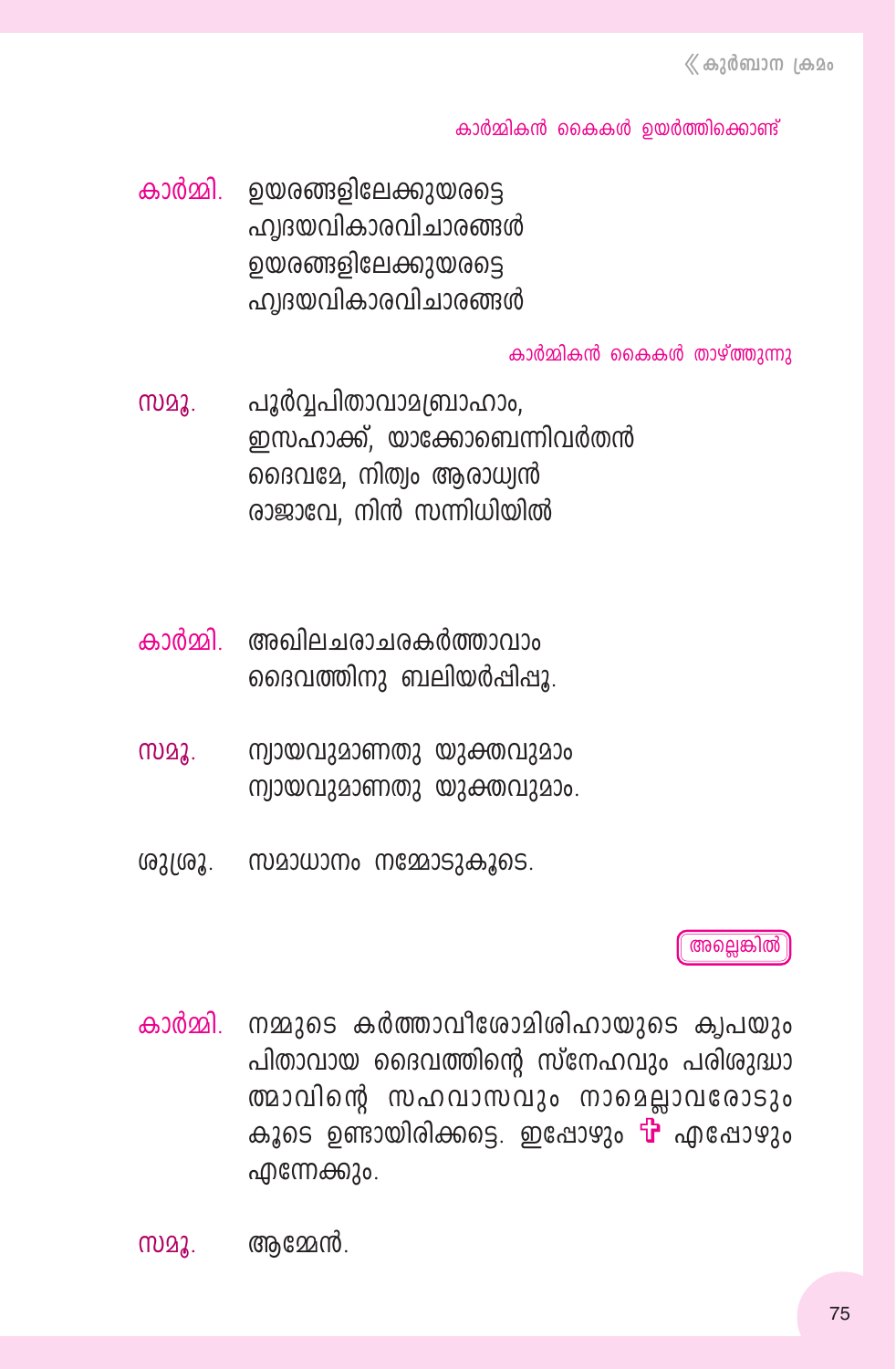കാർമ്മികൻ കൈകൾ ഉയർത്തിക്കൊണ്ട്

കാർമ്മി. നിങ്ങളുടെ വിചാരങ്ങൾ ഉന്നതത്തിലേക്കുയരട്ടെ. കാർമ്മികൻ കൈകൾ താഴ്ത്തുന്നു

- അബ്രാഹത്തിന്റെയും ഇസഹാക്കിന്റെയും യാക്കോ **MD22.** ബിന്റെയും ദൈവമേ, ആരാധ്വനായ രാജാവേ, അങ്ങയുടെ സന്നിധിയിലേക്ക്.
- കാർമ്മി. സകലത്തിന്റെയും നാഥനായ ദൈവത്തിനു കുർബാന അർപ്പിക്കപ്പെടുന്നു.
- **MD22.** അതു ന്വായവും യുക്തവുമാകുന്നു.
- ശുത്രൂ. സമാധാനം നമ്മോടുകൂടെ.

### രണ്ടാം പ്രണാമജപം

കാർമ്മി: പിതാവും പുത്രനും പരിശുദ്ധാത്മാവുമായ സർവ്വേ ശ്വരാ, അങ്ങയുടെ മഹത്വമേറിയ ത്രിത്വത്തിന്റെ ആരാധ്വമായ നാമം എല്ലാ അധരങ്ങളിലും നിന്നു സ്തുതിയും എല്ലാ നാവുകളിലും നിന്നു കൃതജ്ഞതയും എല്ലാ സ്വഷ്ടികളിലും നിന്നു പുക ഴ്ചയും അർഹിക്കുന്നു. എന്തുകൊണ്ടെന്നാൽ, അങ്ങു ലോകത്തെയും അതിലുള്ള സകലത്തെയും കനിവോടെ സ്വഷ്ടിക്കുകയും മനുഷ്വവംശത്തോട് അളവറ്റ ക്വപകാണിക്കുകയും ചെയ്തു. സ്വർഗ്ഗ വാസികളുടെ ആയിരങ്ങളും മാലാഖമാരുടെ പതിനാ യിരങ്ങളും മഹോന്നതനായ അങ്ങയെ കുമ്പിട്ടാരാ അഗ്നിമയന്മാരും അരൂപികളുമായ ധിക്കുന്നു. സ്വർഗ്ഗീയസൈന്വങ്ങൾ അങ്ങയുടെ നാമം പ്രകീർ ത്തിക്കുന്നു. പരിശുദ്ധരും അരൂപികളുമായ ക്രോവേ ന്മാരോടും സ്രാഷേന്മാരോടും ചേർന്ന് നാഥനായ അഞ്ഞേയ്ക്ക് അവർ ആരാധന സമർപ്പിക്കുന്നു.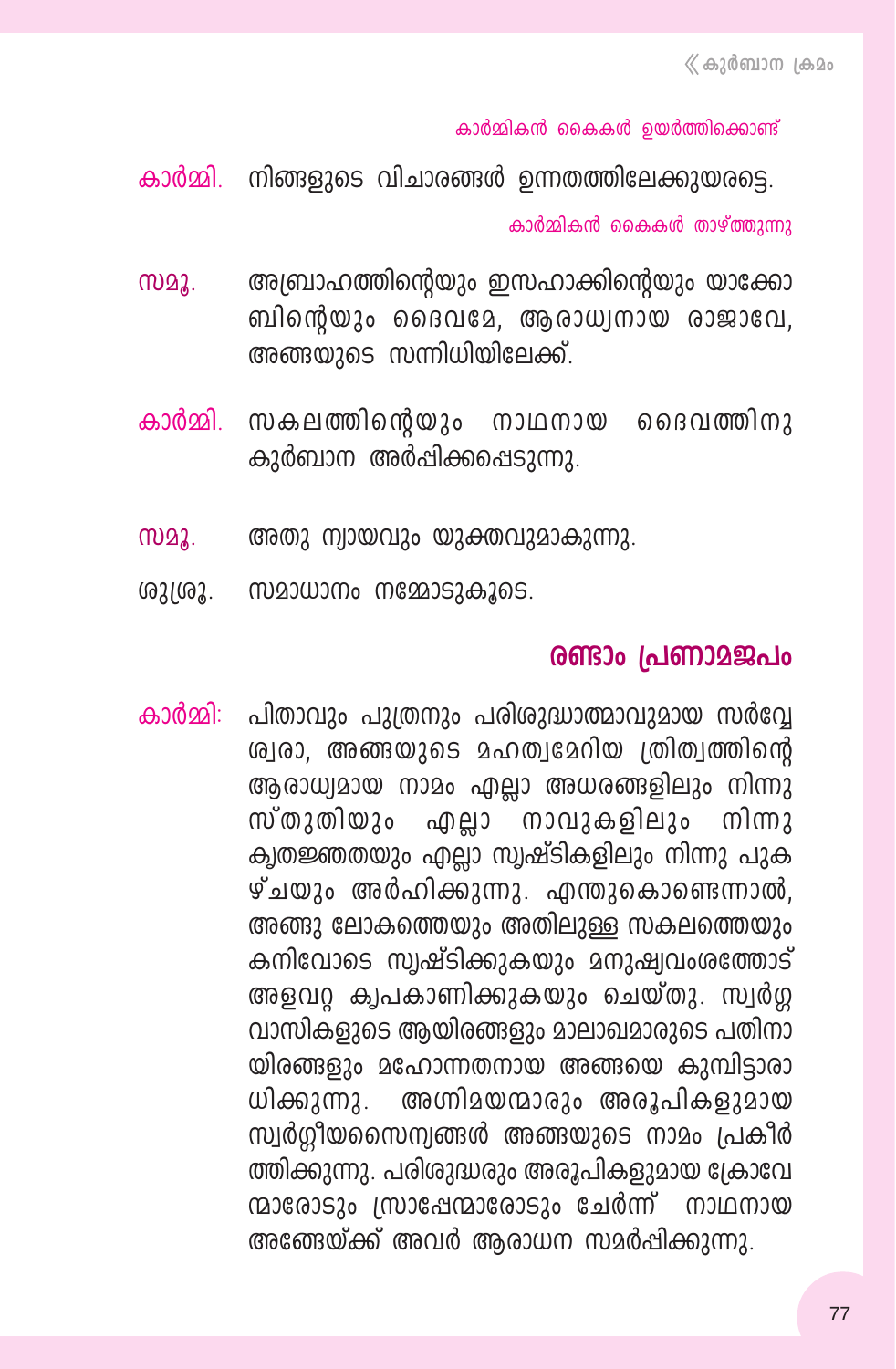കാർമ്മികൻ ബലിപീഠം ചുംബിക്കുന്നു. അനന്തരം കൈകൾ ഉയർത്തിച്ചൊല്ലുന്നു.

### ഓരാനനീതം

- ഒന്നായ് ഉച്ചസ്വരത്തിലവർ കാർമ്മി തിരുസന്നിധിയിൽ അനവരതം സ്തുതിഗീതങ്ങൾ പാടുന്നു.
- ദൈവം നിത്വമഹത്ത്വത്തിൻ M22. കർത്താവെന്നും പരിശുദ്ധൻ ബലവാനീരൻ പരിരുദ്ധൻ മണ്ണും വിണ്ണും നിറയുന്നു <u>മന്നവനവനുടെ മഹിമകളാൽ</u> ഉന്നതവീഥിയിലോശാന ദാവീദിൻ സുതനോശാന കർത്താവിൻ തിരുനാമത്തിൽ വന്നവനും യുഗരാജാവായ് വീണ്ടും വരുവോനും ധന്വൻ ഉന്നതവീഥിയിലോശാന

അല്ലെങ്കിൽ

- ഉയർന്ന സ്വരത്തിൽ ഇടവിടാതെ സ്തുതിച്ചുകൊണ്ട് കാർമ്മി. ഒന്നുചേർന്ന് ഉദ്ഘോഷിക്കുകയും അവർ ചെയ്യുന്നു.
- ബലവാനും കർത്താവുമായ ദൈവം പരിശുദ്ധൻ, M22. പരിശുദ്ധൻ, പരിശുദ്ധൻ, അവിടുത്തെ മഹത്വ ത്താൽ സ്വർഗ്ഗവും ഭൂമിയും നിറഞ്ഞിരിക്കുന്നു. ഉന്നതങ്ങളിൽ ഓരാന. ദാവീദിന്റെ പുത്രന് ഓരാന. കർത്താവിന്റെ നാമത്തിൽ വന്നവനും വരുവാനി രിക്കുന്നവനുമായവൻ അനുഗ്രഹീതനാകുന്നു. ഉന്നതങ്ങളിൽ ഓരാന.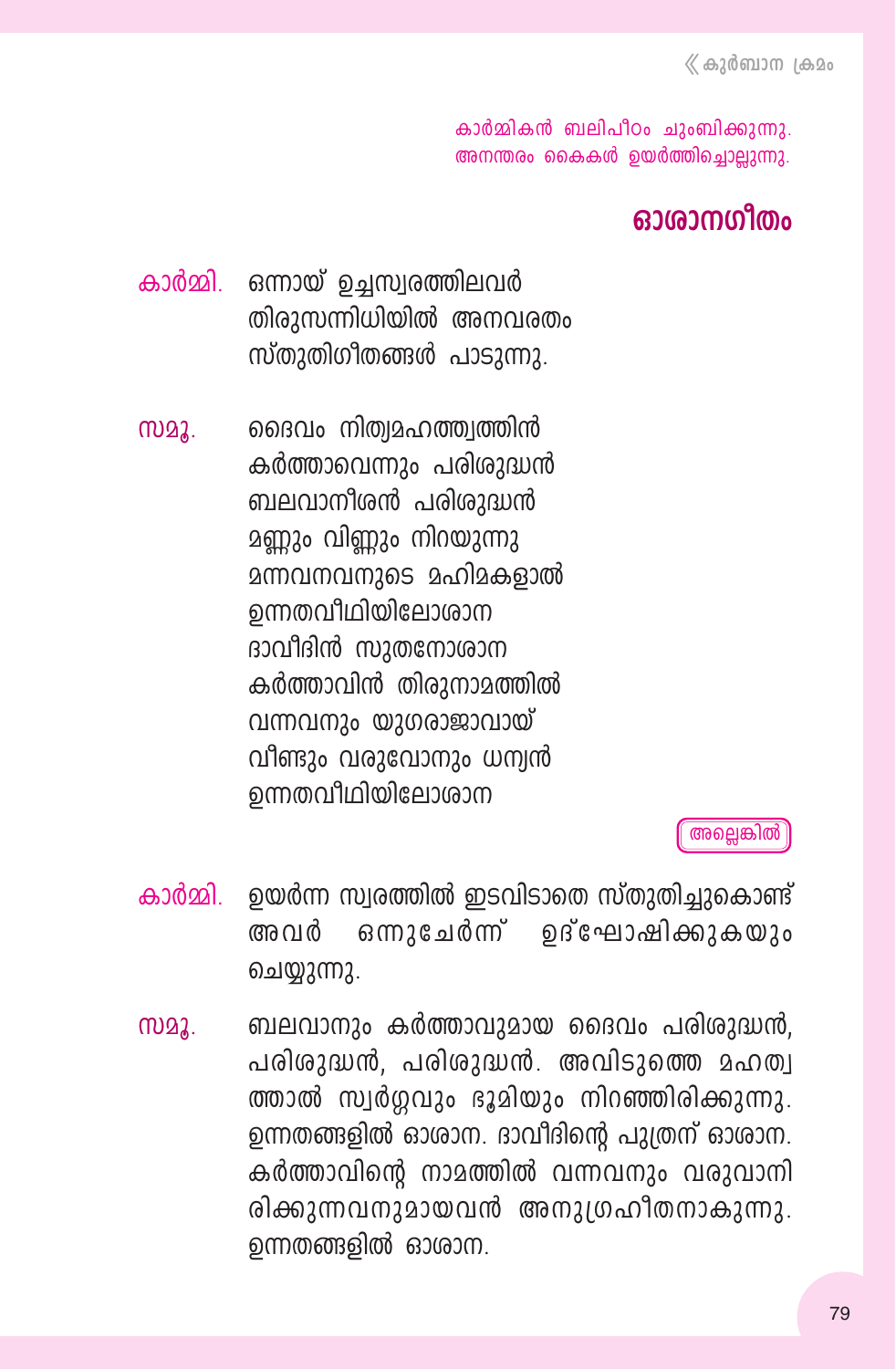### **22ന്നാം പ്രണാ**2ജപം

കാർമ്മി. കർത്താവായ ദൈവമേ, സ്വർഗ്ഗീയഗണങ്ങളോടു കൂടെ അങ്ങേക്കു ഞങ്ങൾ ക്വതജ്ഞത സമർപ്പി അങ്ങയിൽ മറഞ്ഞിരിക്കുന്ന അത്മ  $\omega$ 2002. ജാതനും അങ്ങയോടു സദ്വശ്വനും അങ്ങയിൽ നിന്നുള്ള പ്രകാശവും അങ്ങയുടെ സത്തയുടെ പ്രതിച്ചായയുമായ വചനമാകുന്ന ദൈവത്തെ ഞങ്ങൾ വാഴ്ത്തുന്നു. അങ്ങയോടുള്ള സമാനത നിലനിർത്തേണ്ട കാര്യമായി പരിഗണിക്കാതെ അവിടുന്നു തന്നെത്തന്നെ ശൂന്വനാക്കി, ദാസന്റെ രൂപം സ്വീകരിച്ച് വിവേകവും ബുദ്ധിയുമുള്ള അമർ ത്വമായ ആത്മാവോടും മർത്വമായ ശരീരത്തോടും കൂടെ പരിപൂർണ്ണ മനുഷ്വനായി, സ്ത്രീയിൽ നിന്നു ജാതനായി. നിയമത്തിനു അധീനരായവരെ ഉദ്ധരി ക്കാവാൻ നിയമത്തിനു വിധേയനാവുകയും ഞങ്ങളുടെ രക്ഷയുടെ സ്മാരകം ഏർപ്പെടുത്തു കയും ചെയ്തു. രക്ഷാകരമായ ഈ രഹസ്വം തിരു സന്നിധിയിൽ ഞങ്ങൾ അർപ്പിക്കുന്നു.

ശുശ്രൂഷി മണി അടിക്കുന്നു

### സ്ഥാപനവചനങ്ങൾ

കാർമ്മി. കർത്താവായ ദൈവമേ, അങ്ങയുടെ പ്രിയപുത്രൻ ഞങ്ങളെ പഠിപ്പിച്ചതുപോലെ അവിടുത്തെ പീഡാനു ഭവത്തിന്റെ സ്മരണ ഞങ്ങൾ ആചരിക്കുന്നു. താൻ ഏല്പിച്ചു കൊടുക്കപ്പെട്ട രാത്രിയിൽ ഈശോ നിർമ്മ ലമായ ത്വക്കരങ്ങളിൽ അപ്പമെടുത്ത് സ്വർഗ്ഗത്തി ലേക്ക്, ആരാധ്വനായ പിതാവേ, അങ്ങയുടെ പക്കലേക്ക് കണ്ണുകൾ ഉയർത്തി. വാഴ്ത്തി **theth** വിദജിച്ച്, ശിഷ്വന്മാർക്കു നൽകിക്കൊണ്ട് അരാൾ ചെയ്തു: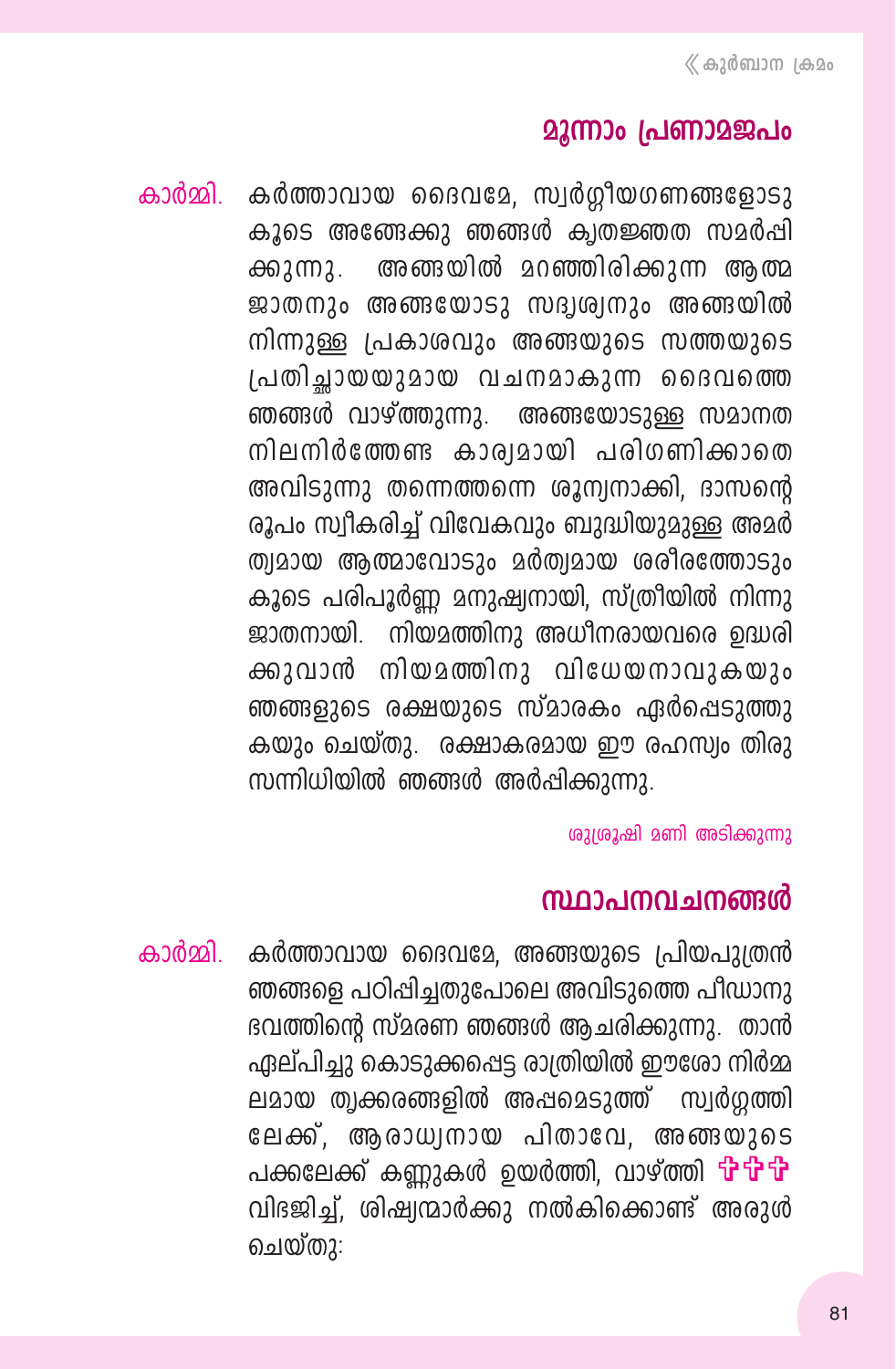"ഇതു പാപമോചനത്തിനായി നിങ്ങൾക്കുവേണ്ടി വിഭജിക്കപ്പെടുന്ന എന്റെ ശരീരമാകുന്നു. നിങ്ങളെ ല്ലാവരും ഇതിൽനിന്നു വാങ്ങി ഭക്ഷിക്കുവിൻ."

- അമ്മേൻ. **MD22.**
- അപ്രകാരം തന്നെ കാസയുമെടുത്ത്, ക്വതജ്ഞതാ കാർമ്മി സ്തോത്രം ചെയ്ത്. വാഴ്ത്തി. **&&&** അവർക്കാ നൽകിക്കൊണ്ട് അരുൾചെയ്തു:

"ഇതു പാപമോചനത്തിനായി അനേകർക്കുവേണ്ടി ചിന്തപ്പെടുന്ന പുതിയ ഉടമ്പടിയിലെ ൶ഩൻ രക്തമാകുന്നു. നിങ്ങളെല്ലാവരും ഇതിൽ നിന്നു വാങ്ങി പാനം ചെയ്യുവിൻ."

- ആമ്മേൻ. M22.
- "ഞാൻ ഈ ചെയ്തതു നിങ്ങൾ എന്റെ നാമത്തിൽ കാർമ്മി ഒന്നിച്ചു കൂടുമ്പോൾ എന്റെ ഓർമ്മയ്ക്കായി ചെയാവിൻ."

എല്ലാവരും കുനിഞ്ഞ് ആചാരം ചെയ്യുന്നു

മൂന്നാം പ്രണാമജപം തുടരുന്നു.

കാർമ്മി കർത്താവേ, നീ ഞങ്ങളോടു കൽപിച്ചതുപോലെ, എളിയവരും ബലഹിനരും ആകുലരുമായ ഈ ദാസർ നിന്റെ തിരുസന്നിധിയിൽ ഒരുമിച്ചുകൂടിയിരി ക്കുന്നു. നന്ദി പ്രകാശിപ്പിക്കുവാൻ കഴിയാത്തവിധം അത്രവലിയ അനുശ്രഹമാണ് നീ ഞങ്ങൾക്കു നൽകിയിരിക്കുന്നത്. നിന്റെ ദൈവീക ജീവനിൽ ഞങ്ങളെ പങ്കുകാരാക്കുവാൻ നീ ഞങ്ങളുടെ മനുഷ്വസ്വഭാവം സ്വീകരിക്കുകയും, അധഃപതിച്ചു പോയ ഞങ്ങളെ സമുദ്ധരിക്കുകയും, മ്വതരായ ഞങ്ങളെ ജീവിപ്പിക്കുകയും ചെയ്തു.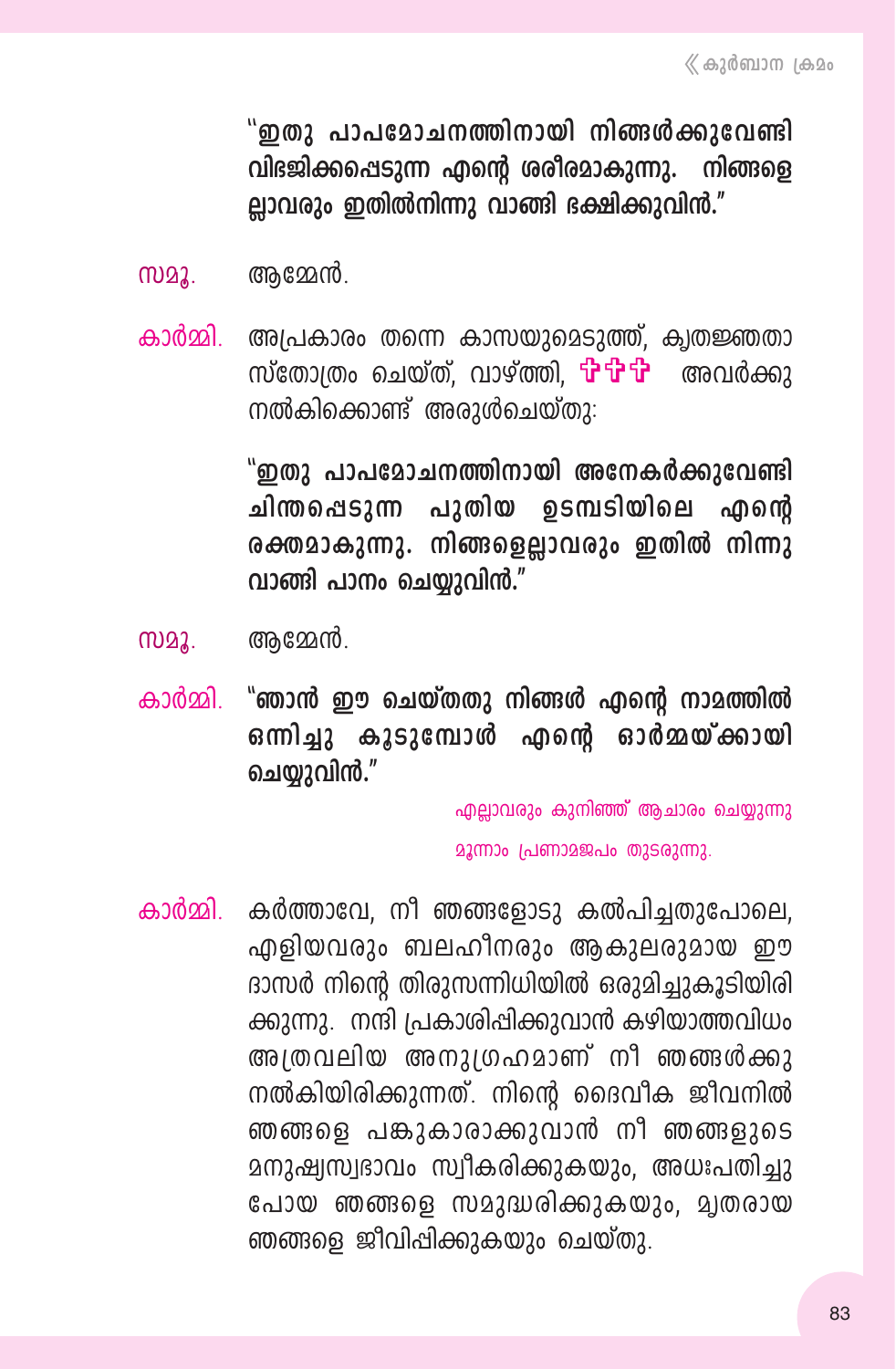പാപികളായ ഞങ്ങളെ കടങ്ങൾ ക്ഷമിച്ചു വിശുദ്ധീ കരിച്ചു. ഞങ്ങളുടെ ബുദ്ധിക്കു പ്രകാരം നൽകി. ഞങ്ങളുടെ ശ്വതുക്കളെ പരാജിതരാക്കി. ഞങ്ങളുടെ ബലഹിനമായ പ്രക്വതിയെ നിന്റെ സമ്വദ്ധമായ അനു ശ്രഹത്താൽ മഹത്ത്വമണിയിക്കുകയും ചെയ്തു.

- നീ ഞങ്ങൾക്കു നൽകിയ എല്ലാ സഹായങ്ങൾക്കും കാർമ്മി അനുഗ്രഹങ്ങൾക്കുമായി ഞങ്ങൾ നിനക്ക് സ്തു തിയും ബഹുമാനവും ക്വതജ്ഞതയും ആരാധ നയും സമർപ്പിക്കുന്നു. ഇപ്പോഴും <sup>പ്പ</sup> എപ്പോഴും എന്നേ ക്കും. ദിവ്വ രഹസ്വങ്ങളുടെമേൽ റൂശ്മ ചെയ്യുന്നു
- അമേൻ. M22.
- ഹ്വദയം കൊണ്ടു നിങ്ങൾ പ്രാർത്ഥിക്കുവിൻ. (621(62. സമാധാനം നമ്മോടുകൂടെ.

# മദ്ധ്വസ്ഥപ്രാർത്ഥന

#### കാർമ്മികൻ കൈകൾ വിരിച്ചു പിടിച്ചു കൊണ്ട് ചൊല്ലുന്നു

- കാർമ്മി കർത്താവേ, ശക്തനായ ദൈവമേ, പ്രധാനാചാര്യനും സാർവ്വതികസഭയുടെ തലവനും ഭരണാധികാരി യുമായ റോമയിലെ മാർ (പേര്) ...........പാപ്പായ്ക്കു വേണ്ടിയും ഞങ്ങളുടെ സദാദ്ധ്വക്ഷനും പിതാവുമായ മാർ (പേര്) ...............ദ്രേഷ്ഠമെത്രാഷോലീത്തായ്ക്കു വേണ്ടിയും ഞങ്ങളുടെ രൂപതാദ്ധ്വക്ഷനും പിതാവുമായ മാർ (പേര്) ............മെത്രാനുവേണ്ടിയും വിശുദ്ധ കത്തോലിക്കാസഭ മുഴുവനും വേണ്ടിയും, പുരോഹിതന്മാർ, ഭരണകർത്താക്കൾ, മേലധികാരി കൾ എന്നിവർക്കു വേണ്ടിയും ഈ കുർബാന സ്വീക രിക്കണമേ
- കർത്താവേ, ഈ കുർബാന സ്വീകരിക്കണമേ. **MD22.**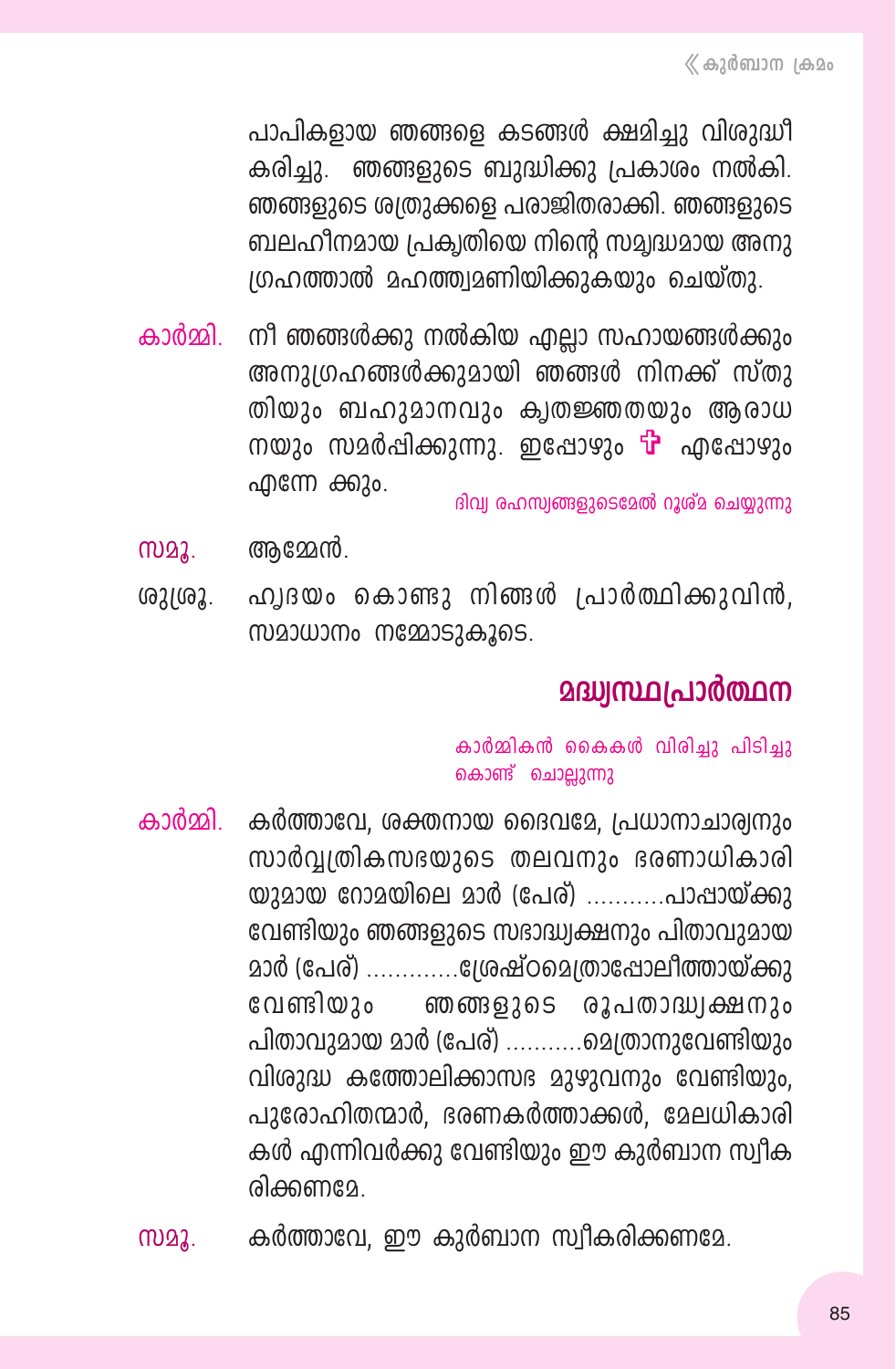- കാർമ്മി. എല്ലാ പ്രവാചകന്മാരുടെയും ശ്ലീഹന്മാരുടെയും രക്തസാക്ഷികളുടെയും വന്ദകരുടെയും ബഹുമാന ത്തിനുവേണ്ടിയും അങ്ങയുടെ സന്നിധിയിൽ പ്രിതി ജനകമായ വിധം വർത്തിച്ച നീതിമാന്മാരും വിശുദ്ധ രുമായ എല്ലാ പിതാക്കന്മാർക്കുവേണ്ടിയും ഈ കുർബാന സ്വീകരിക്കണമേ.
- കർത്താവേ, ഈ കുർബാന സ്വീകരിക്കണമേ. M22.
- ക്ലേശിതരും ദുഃഖിതരും ദരിദ്രരും പീഡിതരും രോഗി കാർമ്മി കളും ആകുലരുമായ എല്ലാവർക്കുംവേണ്ടിയും ഞങ്ങളുടെ ഇടയിൽ നിന്ന് അങ്ങയുടെ നാമത്തിൽ വേർപിരിഞ്ഞു പോയ എല്ലാ മരിച്ചവർക്കുവേണ്ടിയും അങ്ങയുടെ കാരുണ്വത്തെ പ്രത്വാശാപൂർവ്വം കാത്തി രിക്കുന്ന ഈ ജനത്തിനുവേണ്ടിയും അയോഗ്യനായ എനിക്കുവേണ്ടിയും ഈ കുർബാന സ്വീകരിക്ക ണദേ
- കർത്താവേ, ഈ കുർബാന സ്വീകരിക്കണമേ. **MD22.**

### നാലാം പ്രണാമജപം

കാർമ്മി. കർത്താവായ ദൈവമേ, അഞ്ഞ് ഞങ്ങളെ പഠിപ്പിച്ചതു പോലെ നിർമ്മലവും വിശുദ്ധവുമായ ഈ ബലി പീഠത്തിന്മേൽ അങ്ങയുടെ അഭിഷിക്തൻെ ശരീര രക്തങ്ങൾ ഞങ്ങൾ അർപ്പിക്കുന്നു. ഈ ഓർമ്മയാ ചരണത്തിൽ ദൈവമാതാവായ കന്വകാമറിയത്തി ന്റെയും അങ്ങയുടെ തിരുസന്നിധിയിൽ സംപ്രീതി കണ്ടെത്തിയ നീതിമാന്മാരും വിശുദ്ധരുമായ പിതാ ക്കന്മാരുടെയും പാവനസ്മരണ അങ്ങയുടെ അവർ ണ്ണനീയവും സമ്യദ്ധവുമായ ക്വപയാൽ സംജാത മാക്കണമേ. ജീവിതകാലം മുഴുവൻ അങ്ങയുടെ ശാന്തിയും സമാധാനവും ഞങ്ങൾക്കു നൽകണമേ.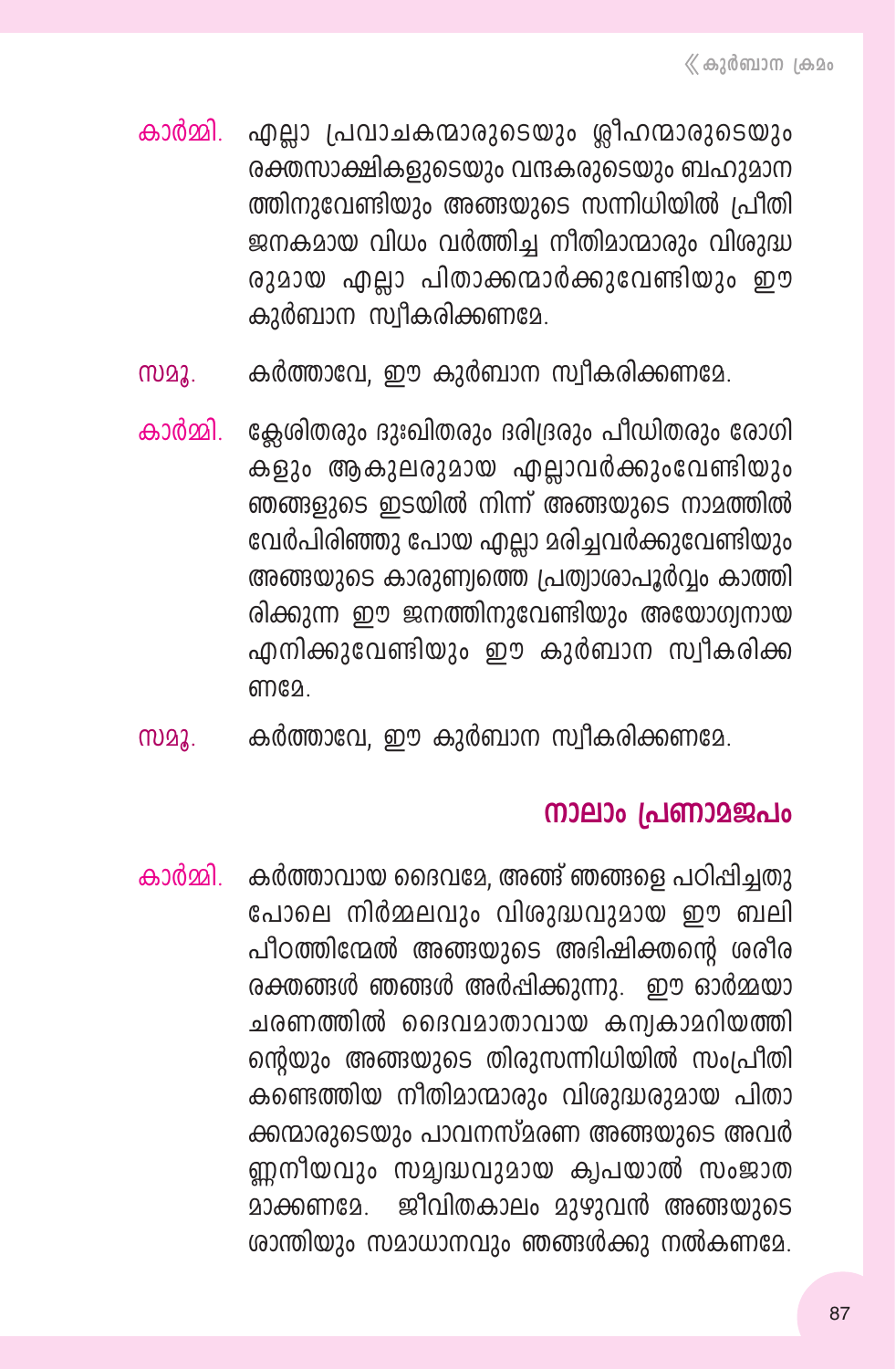അങ്ങു മാത്രമാണു യഥാർത്ഥ പിതാവായ ദൈവ മെന്നും അങ്ങയുടെ പ്രിയപുത്രനായ ഈരോമിശി ഹായെ അഞ്ഞ് അയച്ചുവെന്നും ഭൂവാസികൾ ഹ<u>ി</u>ലാവരും അറിയടെ. ഞങ്ങളുടെ കർത്താവും ദൈവവു മായ മിശിഹാ വന്ന് ജീവദായകമായ സുവി ശേഷം വഴി പ്രവാചകന്മാർ, ര്ലീഹന്മാർ, രക്തസാക്ഷി കൾ. വന്ദകന്മാർ. വേദപാരംഗതന്മാർ, മെത്രാന്മാർ, പുരോഹിതന്മാർ, ശുശ്രൂഷികൾ, എന്നിവർക്കും വിശുദ്ധ മാമ്മോദീസയുടെ സജീവവും ജീവദായക വുമായ അടയാളത്താൽ മുദ്രിതരും <sup>പ്പൂ</sup> ബ്ര*ലിപ്പിറത്തി* മേൽ കുരിരടയാളം വരയ്ക്കുന്നു). പരിശുദ്ധ കത്തോലിക്കാ സഭയുടെ സന്താനങ്ങളുമായ എല്ലാവർക്കും ആവശ്വ കമായ നൈർമ്മല്വത്തിന്റെയും വിശുദ്ധിയുടെയും മാർഗ്ഗം പഠിപ്പിച്ചുവെന്നും എല്ലാ മനുഷ്വരും അറി യട്ടെ. കർത്താവേ, എളിയവരും ബലഹീനരും ക്ലേശി തരുമായ ഈ ദാസരും അങ്ങു നൽകിയ മാത്വക പരമ്പരാഗതമായി സ്വീകരിച്ച് അങ്ങയുടെ നാമത്തിൽ ഒരുമിച്ചുകൂടി ഇപ്പോൾ തിരുസന്നിധിയിൽ നിൽ ക്കുന്നു. ഞങ്ങളുടെ നാഥനും രക്ഷകനുമായ ഈരോമിശിഹായുടെ പീഡാനുഭവത്തിന്റെയും മരണത്തിന്റെയും സംസ്ക്കാരത്തിന്റെയും ഉത്ഥാന ത്തിന്റെയും മഹനീയവും ഭയഭക്തിജനകവും പരി ശുദ്ധവും ജീവദായകവും ദൈവികവുമായ ഈ രഹ സ്വത്തെ സന്തോഷത്തോടെ ഞങ്ങൾ സ്മരിക്കു കയും സ്തുതിക്കുകയും അനുഷ്ഠിക്കുകയും ചെയ്യുന്നു.

# റൂഹാക്ഷണ പ്രാർത്ഥന

നിങ്ങൾ നിശ്ശബ്ദരായി ആദരപൂർവ്വം പ്രാർത്ഥിക്കു ശുശ്രൂ. വിൻ. സമാധാനം നമ്മോടുകൂടെ.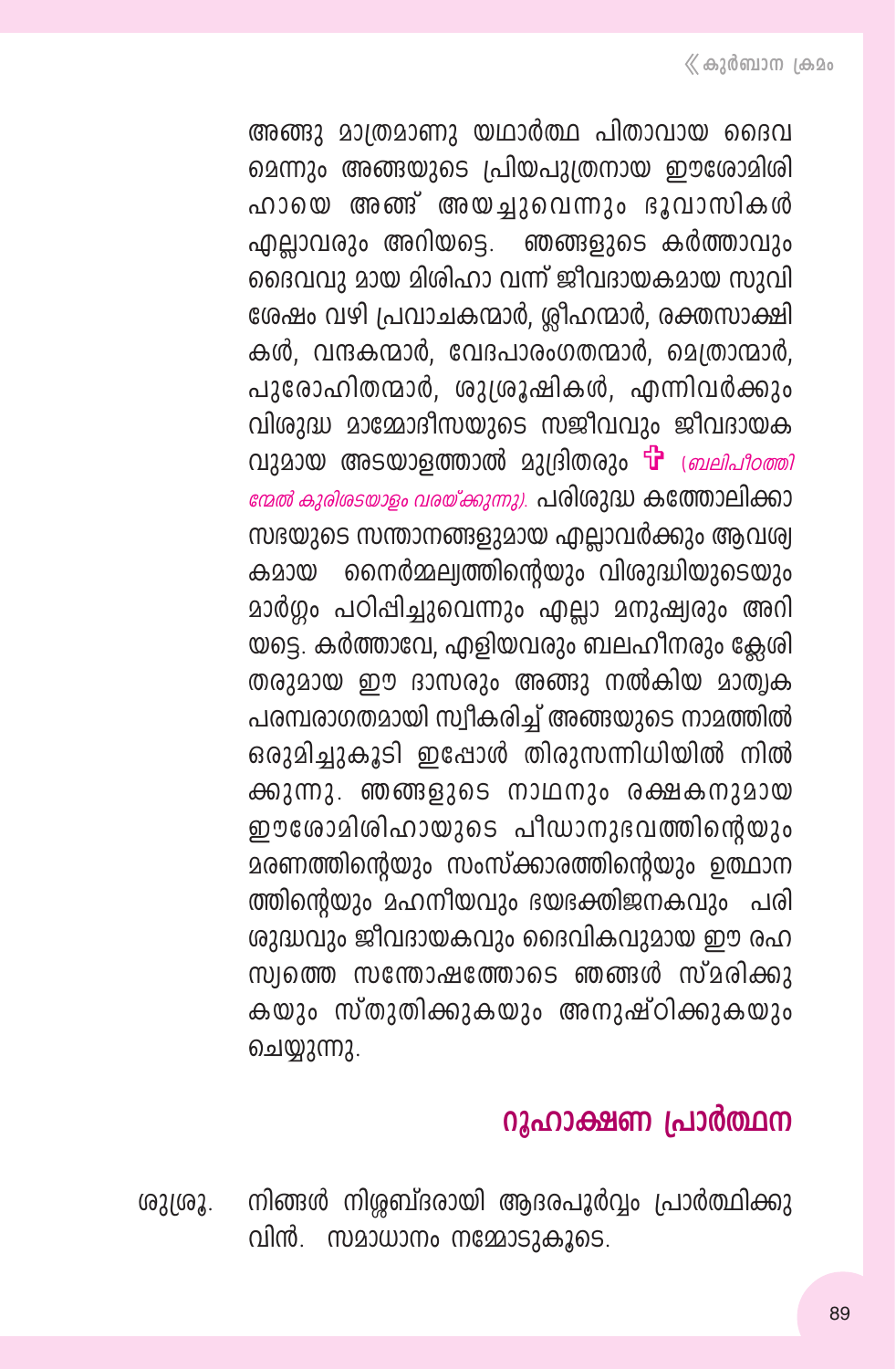ശുശ്രൂഷി മണിയടിക്കുന്നു

കാർമ്മികൻ ദിവ്വരഹസ്വങ്ങൾക്കു മുകളിൽ കുരി രാക്വതിയിൽ കൈകളുയർത്തി പ്രാർത്ഥിക്കുന്നു. എല്ലാവരും ശിരസ്സു നമി ക്കുന്നു.

കാർമ്മി. കർത്താവേ, നിന്റെ പരിശുദ്ധാത്മാവ് എഴുന്നള്ളി വരടെ.

കാർമ്മി. നിന്റെ ദാസരുടെ ഈ കുർബാനയിൽ അവിടുന്ന് ആവസിച്ച് ഇതിനെ ആശീർവദിക്കുകയും പവിത്രീക രിക്കുകയും ചെയ്യടെ. ഇതു ഞങ്ങൾക്ക് കടങ്ങളുടെ പൊറുതിക്കും പാപങ്ങളുടെ മോചനത്തിനും മരിചവ രുടെ ഉയിർപ്പിലുള്ള വലിയ പ്രത്വാരയ്ക്കും നിന്നെ പ്രീതിപ്പെടുത്തിയ എല്ലാവരോടും ഒന്നിച്ച് സ്വർഗ്ഗ രാജ്വത്തിൽ നവമായ ജീവിതത്തിനും കാരണമാകട്ടെ.

എല്ലാവരും ശിരസ്സുയർത്തുന്നു

കാർമ്മി കർത്താവായ ദൈവമേ, ഞങ്ങൾക്കുവേണ്ടിയുള്ള അങ്ങയുടെ മഹനീയവും വിസ്മയാവഹവുമായ ഈ രക്ഷാപദ്ധതിയെക്കുറിച്ച് അങ്ങയെ ഞങ്ങൾ നിരന്തരം പ്രകീർത്തിക്കുന്നു. അങ്ങയുടെ അഭിഷി ക്തന്റെ അമൂല്വരക്തത്താൽ രക്ഷിക്കപ്പെട്ട സഭ യിൽ സന്തോഷത്തോടും പ്രത്വാശയോടും കൂടെ ഞങ്ങൾ അങ്ങേയ്ക്കു ക്വതജ്ഞത അർപ്പിക്കു കയും ചെയ്യുന്നു.

കാർമ്മികൻ ബലിപീഠം ചുംബിക്കുന്നു

കാർമ്മി. അതിപൂജിതമാം നിൻ, തിരുനാമത്തിനിതാ സ്തുതിയും ബഹുമതിയും സ്തോത്രം കീർത്തനവും നാഥാ ഞങ്ങളണയ്ക്കുന്നു **പ്പ്** ഇപ്പോഴുമെന്നേക്കും.

**MD22.** അമ്മേൻ.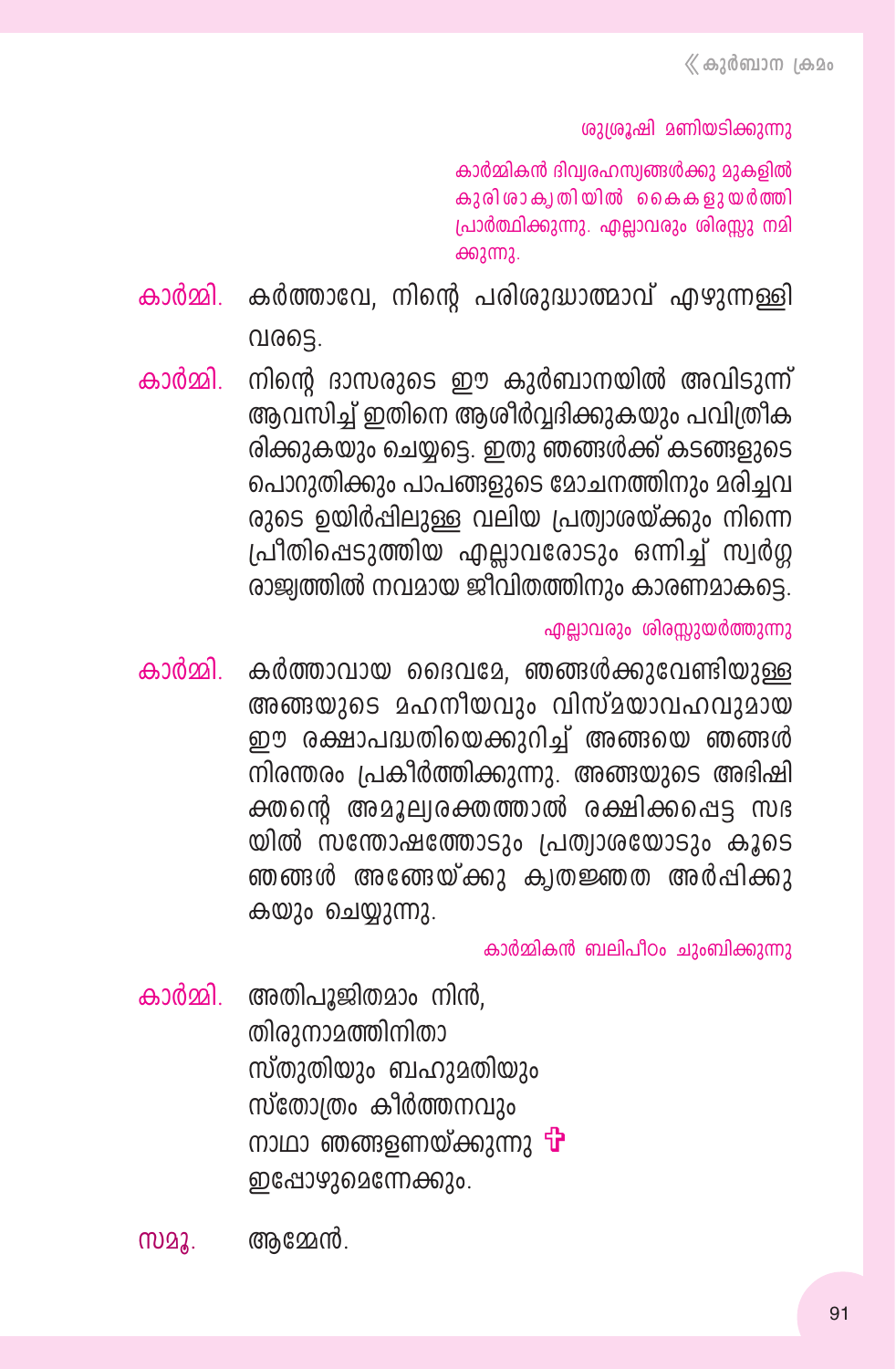അല്ലെങ്കിൽ

കാർമ്മി. സജീവവും പരിരുദ്ധവും ജീവദായകവുമായ അങ്ങ യുടെ നാമത്തിനു സ്തുതിയും ബഹുമാനവും ക്വത ജ്ഞതയും ആരാധനയും ഞങ്ങൾ സമർപ്പിക്കുന്നു. ഇപ്പോഴും **பு** എപ്പോഴും എന്നേക്കും.

ആമ്മേൻ. M22:

# അനുരഞ്ജനശുശ്രൂഷ

സമൂഹം മുട്ടുകുത്തുന്നു.

### അനുതാപഗിതം

- കാർമ്മി. ദൈവമേ, അങ്ങയുടെ കാരുണ്വത്തിനൊത്തവിധം  $\alpha$ മന്നോടു ദയ തോന്നണമേ.
- അങ്ങയുടെ കാരുണ്വാതിരേകത്തിനനുസ്വതമായി m)22. എന്റെ പാപങ്ങൾ മായിച്ചു കളയണമേ.

അല്ലെങ്കിൽ

- കാർമ്മി. സ്വർഗ്ഗത്തിൽ വസിക്കുന്നവനേ, അങ്ങയുടെ പക്കലേക്കു ഞങ്ങൾ കണ്ണുകളുയർത്തി.
- ദാസന്മാരുടെ കണ്ണുകൾ നാഥന്റെ പക്കലേക്കും M22. ദാസിയുടെ കണ്ണുകൾ നാഥയുടെ പക്കലേക്കു മെന്നതുപോലെ.

### ധൂപാർപ്പണം

ശുശ്രൂഷി ധൂപകലശം കൊണ്ടുവരുന്നു. കാർമ്മികൻ താഴെവരുന്ന പ്രാർത്ഥനചൊ ല്പിക്കൊണ്ട് ധൂപം ആശിർവ്വദിക്കുന്നു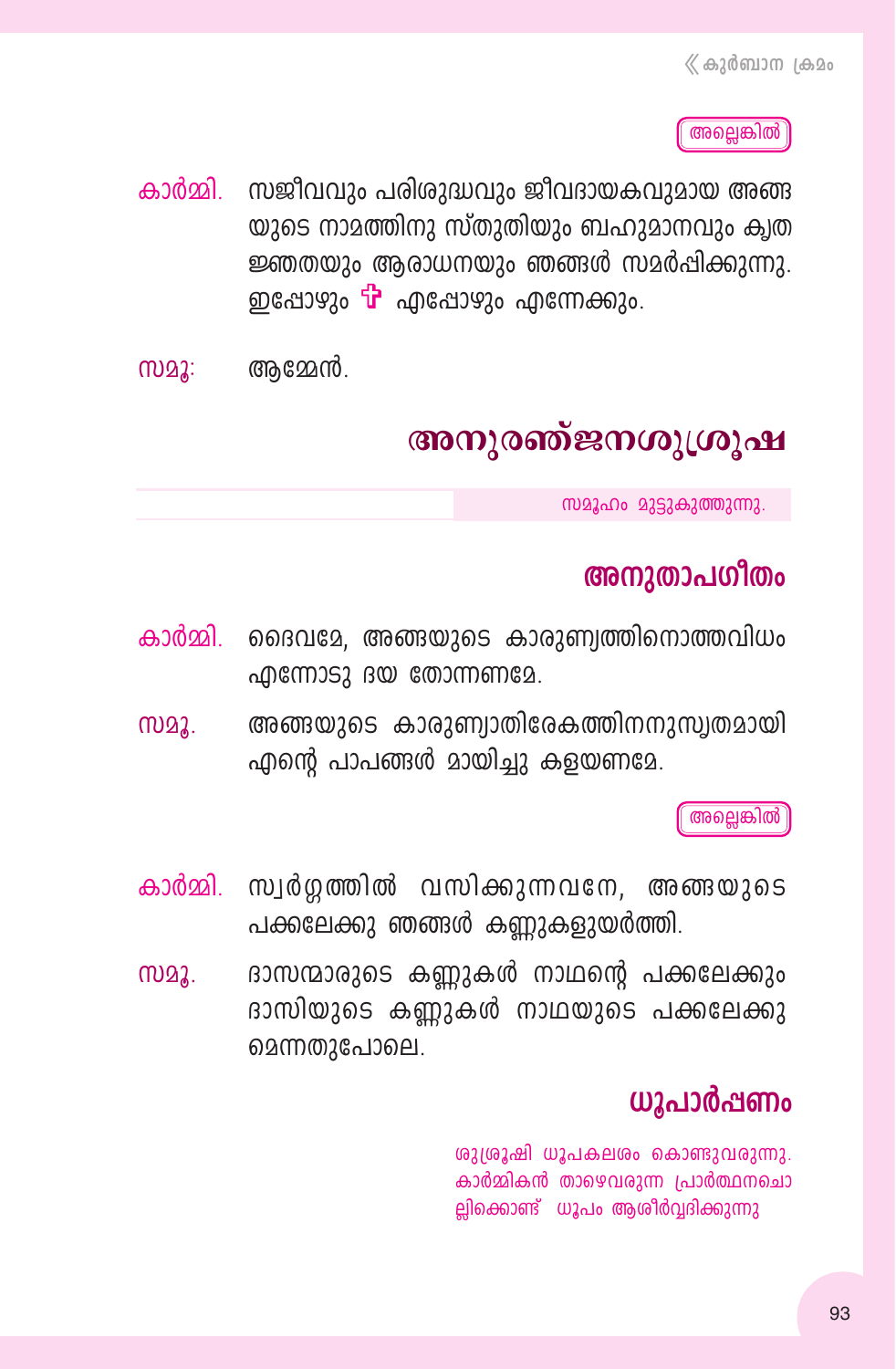#### കൈകൾ ഉയർത്തി പ്രാർത്ഥിക്കുന്നു.

കാർമ്മി കർത്താവേ, അനുഗ്രഹിക്കണമേ, ഞങ്ങളുടെ കർത്താവായ ദൈവമേ. ഞങ്ങൾ അയോഗ്വരാകുന്നു. ഞങ്ങൾ തീർത്തും അയോഗ്വരാകുന്നു. എങ്കിലും, സ്തുത്വർഹവും പരിശുദ്ധവും ജീവദായകവും ദൈവികവുമായ ഈ രഹസ്വങ്ങളിലേയ്ക്ക് അങ്ങ യുടെ കാരുണ്വം ഞങ്ങളെ അടുപ്പിക്കുന്നു.

> കാർമ്മികൻ കൈകൾ കുരിശാക്വതി യിൽ നെഞ്ചോടുചേർത്ത് ബലിപീഠം ചുംബിക്കുന്നു.

### വിഭജനശുശ്രൂഷ

### കുർബാന ഉയർത്തൽ

ഞങ്ങളുടെ കർത്താവീരോമിശിഹായേ, നിന്റെ കാർമ്മി. തിരാനാമത്തിനാ സ്താതിയും നാഥനായ നിനക്ക് ആരാധനയും എപ്പോഴും ഉണ്ടായിരിക്കട്ടെ. സജീ വവും ജീവദായകവുമായ ഈ അപ്പം സ്വർഗ്ഗത്തിൽ നിന്ന് ഇറങ്ങിയതും ലോകത്തിനു മുഴുവനും ജീവൻ നൽകുന്നതുമാകുന്നു. ഇതു ഭക്ഷിക്കുന്നവർ മരി ക്കുകയില്ല, പ്രത്യുത, പാപമോചനവും രക്ഷയും പ്രാപിക്കുകയും നിത്വം ജീവിക്കുകയും ചെയ്യും.

ശുശ്രൂഷി മണിയടിക്കുന്നു.

### ആരാധനാഗീതം

- "ഞാൻ സ്വർഗ്ഗത്തിൽ നിന്നിറങ്ങിയ  $(0.00)$ ജീവനുള്ള അപ്പമാകുന്നു"
- രക്ഷകനീരോതൻ, ശിഷ്വരെയറിയിച്ച MQ2. ദിവ്വരഹസ്വമിതാ, സ്വർഗ്ഗത്തിൽ നിന്നാഗതമാം. ജീവൻ നല്കിടുമഷം ഞാൻ, സ്നേഹമൊടെന്നെ കൈക്കൊൾവോ– നെന്നിൽ നിത്വം ജീവിക്കും, നേടുമവൻ സ്വർഗ്ഗം നിശ്ചയമായ്.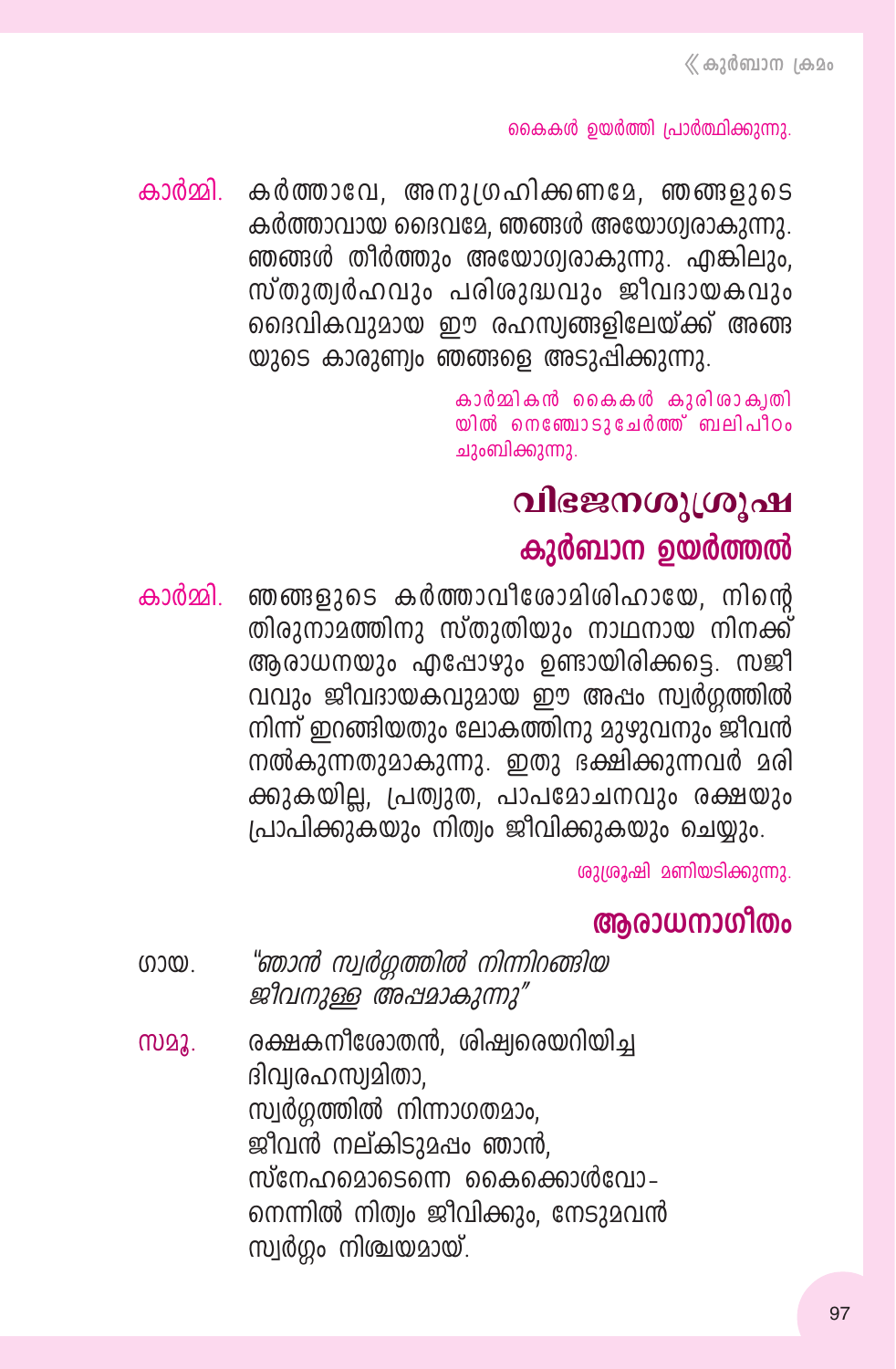"നിന്റെ തിരുവിഷ്ടം നിറവേറുന്ന ശുശ്രൂഷകന്മാർ." നായ

ക്രോവേ സ്രാഷേന്മാരുന്നത ദൂതന്മാർ ma2. ബലിപീറത്തിങ്കൽ അദരവോടെ നില്ക്കുന്നു. ഭയഭക്തിയോടെ നോക്കുന്നു. പാപകടങ്ങൾ പോക്കിടുവാൻ കർത്താവിൻ മെയ് വിഭജിക്കും വൈദികനെ വീക്ഷിച്ചിടുന്നു.

"നിതിയുടെ വാതിൽ ഞങ്ങൾക്കായി തുറക്കണമേ."  $(0.00)$ 

തിരുസന്നിധിയിങ്കൽ, പാപികളേവരെയും **MD22.** മാടിവിളിച്ചവനാം അനുതാപികളാമേവർക്കും വാതിൽ തുറന്നു കൊടുത്തവനാം കരുണാമയനാം കർത്താവേ. നിൻ സവിധേ വന്നനവരതം നിൻ സ്തുതികൾ ഞങ്ങൾ പാടടെ.

അല്ലെങ്കിൽ

"ഞാൻ സ്വർഗ്ഗത്തിൽ നിന്നുവന്ന ജീവനുള്ള അഷമാ MD22. കുന്നു. ഉന്നതങ്ങളിൽ നിന്നിറങ്ങിയ അഷം ഞാനാ കുന്നു. സ്നേഹപൂർവ്വം സമീപിച്ച് എന്നെ സ്വീകരി ക്കുന്ന എലാവരും എന്നിൽ നിത്വം ജീവിക്കുകയും സ്വർഗ്ഗരാജ്വം അവകാശപ്പെടുത്തുകയും ചെയ്യും" എന്ന രഹസ്വം രക്ഷകൻ അറിയിച്ചു. അവിടുത്തെ തിരുവിഷ്ടം നിറവേറ്റുന്ന ശുശ്രൂഷകരായ ക്രോവേ ന്മാരും സ്രാഷേന്മാരും മുഖ്വദൂതന്മാരും ബലിപീഠ ത്തിനു മുമ്പിൽ ഭയഭക്തികളോടെ നിന്ന് കടങ്ങ ളുടെ പൊറുതിക്കായി മിശിഹായുടെ ശരീരം വിഭജിക്കുന്ന വൈദികനെ (വൈദിക ശ്രേഷ്ഠനെ) സൂക്ഷിച്ചു വീക്ഷിക്കുന്നു.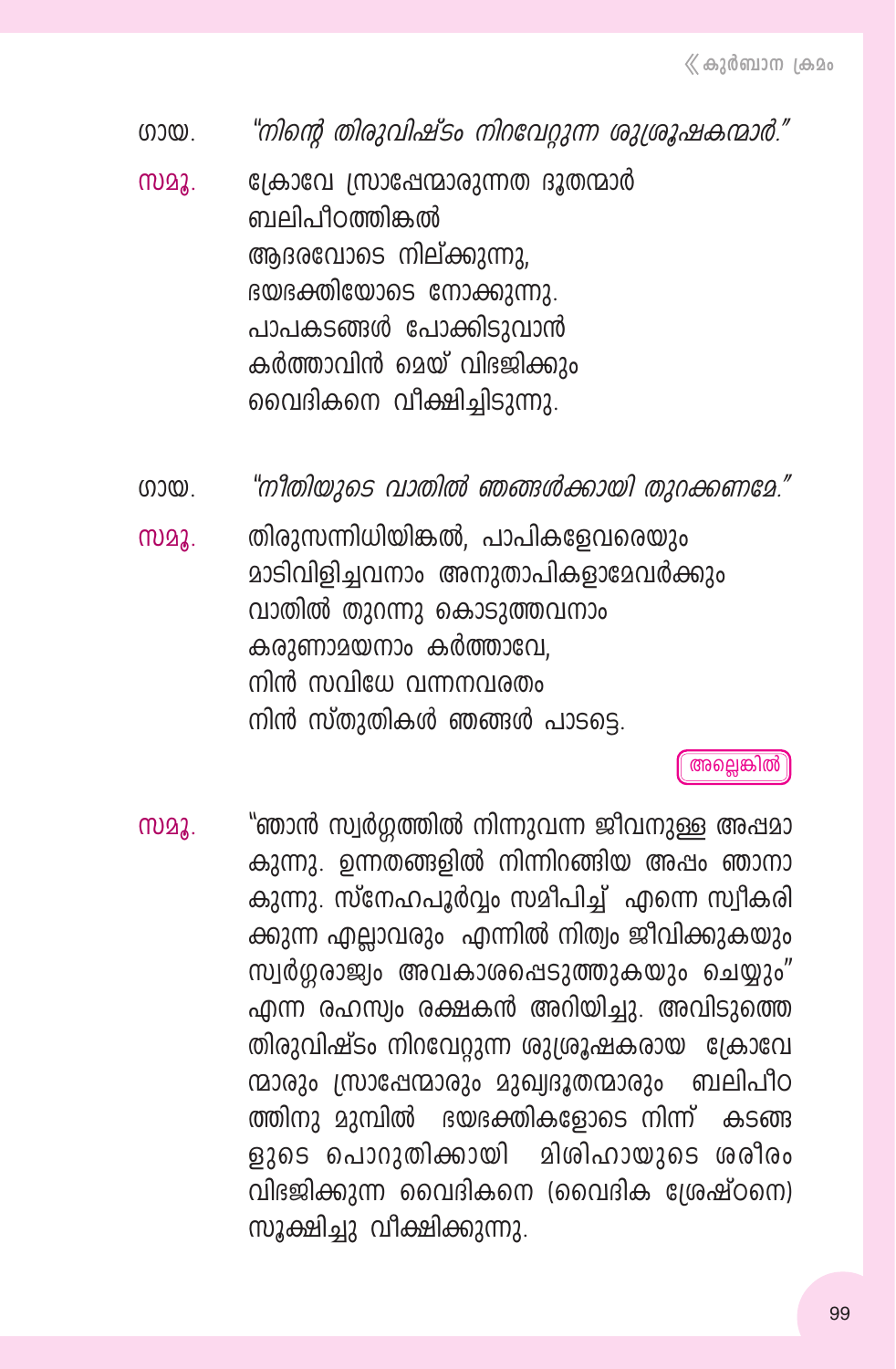നീതിയുടെ വാതിൽ ഞങ്ങൾക്കായി തുറക്കണമേ. പാപികളെ തന്റെ അടുക്കലേക്കു വിളിക്കുകയും അനുതാപികൾക്കായി വാതിൽ തുറന്നിടുകയും ചെയ്തിരിക്കുന്ന കാരുണ്വവാനായ കർത്താവേ ഞങ്ങൾ അങ്ങയുടെ സന്നിധിയിൽ പ്രവേശിച്ച് രാപകൽ അഞ്ഞേയ്ക്കു സ്തുതി പാടടെ.

- കാർമ്മി. നമ്മുടെ കർത്താവീരോമിശിഹായുടെ ക്വപയും പിതാവായ ദൈവത്തിന്റെ സ്നേഹവും പരിശുദ്ധാ ത്മാവിന്റെ സഹവാസവും നാമെല്ലാവരോടും കൂടെ ഉണ്ടായിരിക്കട്ടെ. ഇപ്പോഴും <sup>പ്പ</sup> എപ്പോഴും എന്നേ ക്കും.
- അമ്മേൻ. (TV22.

### അനുരഞ്ജനഗീതം

ശുശ്രൂഷി ജനങ്ങൾക്കുനേരെ തിരിഞ്ഞു നിന്നു ചൊല്ലുന്നു

- നമ്മുടെ രക്ഷകന്റെ അമൂല്യമായ ശരീരരക്ത ശുശ്രൂ. ങ്ങളുടെ രഹസ്വങ്ങളെ നമുക്കെല്ലാവർക്കും ഭക്ത്വാദരങ്ങ ളോടെ സമീപിക്കാം. അനുതാപത്തിൽ നിന്നുളവാ കുന്ന ശരണത്തോടെ അപരാധങ്ങളിൽ നിന്നു പിന്തി രിഞ്ഞു കൊണ്ടും പാപങ്ങളെക്കുറിച്ചു പശ്ചാ ത്തപിച്ചുകൊണ്ടും സഹോദരരുടെ തെറ്റുകൾ ക്ഷമിച്ചു കൊണ്ടും നമുക്ക് സകലത്തിന്റെയും നാഥനായ ദൈവത്തോട് ക്വപയും പാപമോചനവും യാചിക്കുകയും ചെയ്യാം.
- കർത്താവേ, അങ്ങയുടെ ദാസരുടെ പാപങ്ങളും **MD22.** അപരാധങ്ങളും ക്ഷമിക്കണമേ.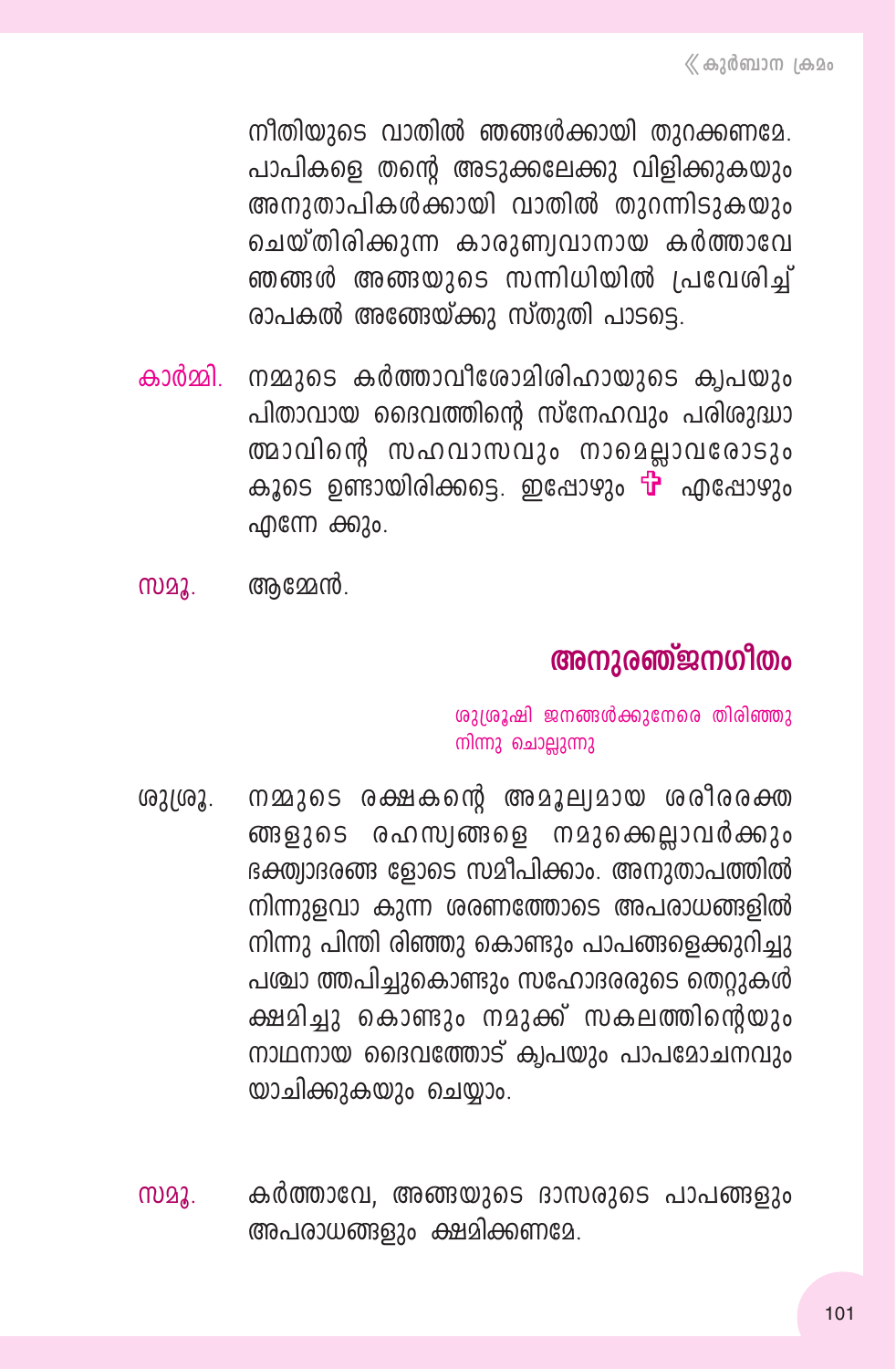- ദിന്നതകളും കലഹങ്ങളും വെടിഞ്ഞ് നമ്മുടെ (621(62. മനസ്സാക്ഷിയെ ശുദ്ധീകരിക്കാം.
- $m22.$ കർത്താവേ, അങ്ങയുടെ ദാസരുടെ പാപങ്ങളും അപരാധങ്ങളും ക്ഷമിക്കണമേ.
- ശത്രുതയിലും വിദ്വേഷത്തിലും നിന്നു നമ്മുടെ ശുശ്രൂ. അത്മാക്കളെ വിമുക്തമാക്കാം.
- കർത്താവേ, അങ്ങയുടെ ദാസരുടെ പാപങ്ങളും  $M<sub>2</sub>$ അപരാധങ്ങളും ക്ഷമിക്കണമേ.
- വിശുദ്ധകുർബാന സ്വീകരിക്കുകയും പരിശുദ്ധാത്മാ ശുശ്രൂ. വിനാൽ പവിത്രീകരിക്കപ്പെടുകയും ചെയ്യാം.
- **MD22.** കർത്താവേ, അങ്ങയുടെ ദാസരുടെ പാപങ്ങളും അപരാധങ്ങളും ക്ഷമിക്കണമേ.
- യോജിപ്പോടും ഐക്വത്തോടും കൂടെ ദിവ്വരഹസ്വ ശുശ്രൂ. ങ്ങളിൽ പങ്കുകൊള്ളാം.
- **MD22.** കർത്താവേ, അങ്ങയുടെ ദാസരുടെ പാപങ്ങളും അപരാധങ്ങളും ക്ഷമിക്കണമേ.
- കർത്താവേ, ഇവ ഞങ്ങളുടെ ശരീരങ്ങളുടെ ഉയിർ ശുശ്രൂ. പ്പിനും ആത്മാക്കളുടെ രക്ഷയ്ക്കും കാരണമാകട്ടെ.
- നിത്വജീവനും കാരണമാകട്ടെ. എന്നേക്കും ആമ്മേൻ. M22.
- നമുക്കു പ്രാർത്ഥിക്കാം. സമാധാനം നമ്മോടുകൂടെ. ശുശ്രൂ.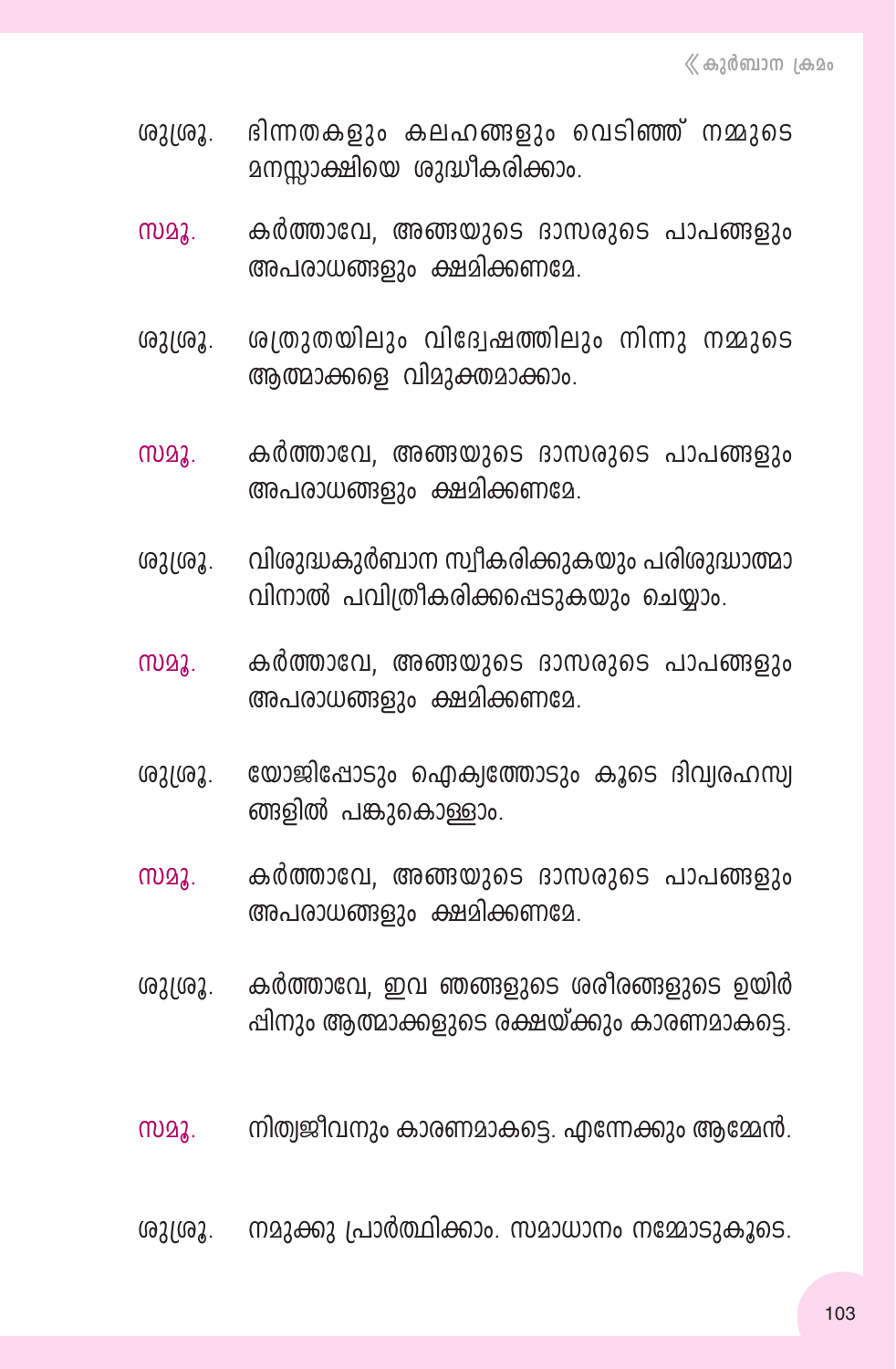#### കാർമ്മികൻ താഴ്ന്ന സ്വരത്തിൽ ചൊലുന്നു

കാർമ്മി കർത്താവായ ദൈവമേ, അങ്ങയുടെ ദാസ രുടെ പാപങ്ങളും അപരാധങ്ങളും കാരാണ്വപൂർവം ക്ഷമിക്കണമേ. മഹോന്നത ദൈവമായ അങ്ങയെ സ്വർഗരാജ്വത്തിൽ സകല വിശുദ്ധരോടുമൊന്നിച്ച് സ്തുതി ക്കുവാൻ ഞങ്ങളുടെ അധരങ്ങളെ പവിത്രീ കരിക്കുകയുംചെയ്യണമേ.

സമൂഹം നിൽക്കുന്നു

### ദൈവൈക്യശുശ്രൂഷ

കാർമ്മികൻ കൈകൾ ഉയർത്തി, ഉയർന്ന സ്വരത്തിൽ ചൊല്ലുന്നു

 $A.$  കർത്താവിന്റെ തിരുനാളുകളിലും **മറ്റു പ്രധാന തിരുനാളുകളിലും** 

കാർമ്മി. കർത്താവേ, ഞങ്ങളുടെ ഇടയിൽ നിന്റെ സമാധാ നവും ഹ്വദയങ്ങളിൽ ശാന്തിയും പുലർത്തണമേ. ഞങ്ങളുടെ നാവുകൾ നിന്റെ സത്വം പ്രഘോഷി ക്കട്ടെ. ഞങ്ങളുടെ വദനങ്ങളെ ഞങ്ങൾ പുതിയ വീണകളാക്കുകയും ജ്വലിക്കുന്ന അധരങ്ങൾ കൊണ്ട് ഞങ്ങൾ സ്തോത്രം ആലപിക്കുകയും ചെയ്യുമ്പോൾ നിന്റെ കുരിശു ഞങ്ങൾക്കു സംര ക്ഷണമായി ദവിക്കട്ടെ. "നിങ്ങൾ പ്രാർത്ഥിക്കുമ്പോൾ ഇപ്രകാരം പ്രാർത്ഥിക്കുവിൻ" എന്നുപദേശിച്ചു കൊണ്ട് നീ ശിഷ്വന്മാരെ പഠിപ്പിച്ച വിശിഷ്ടമായ പ്രാർത്ഥന നിന്നിൽ നിന്നു ലഭിച്ച മനോവിശ്വാസ ത്തോടെ ആവർത്തിക്കുവാൻ ഞങ്ങളെ യോഗ്വരാക്ക ണദേ.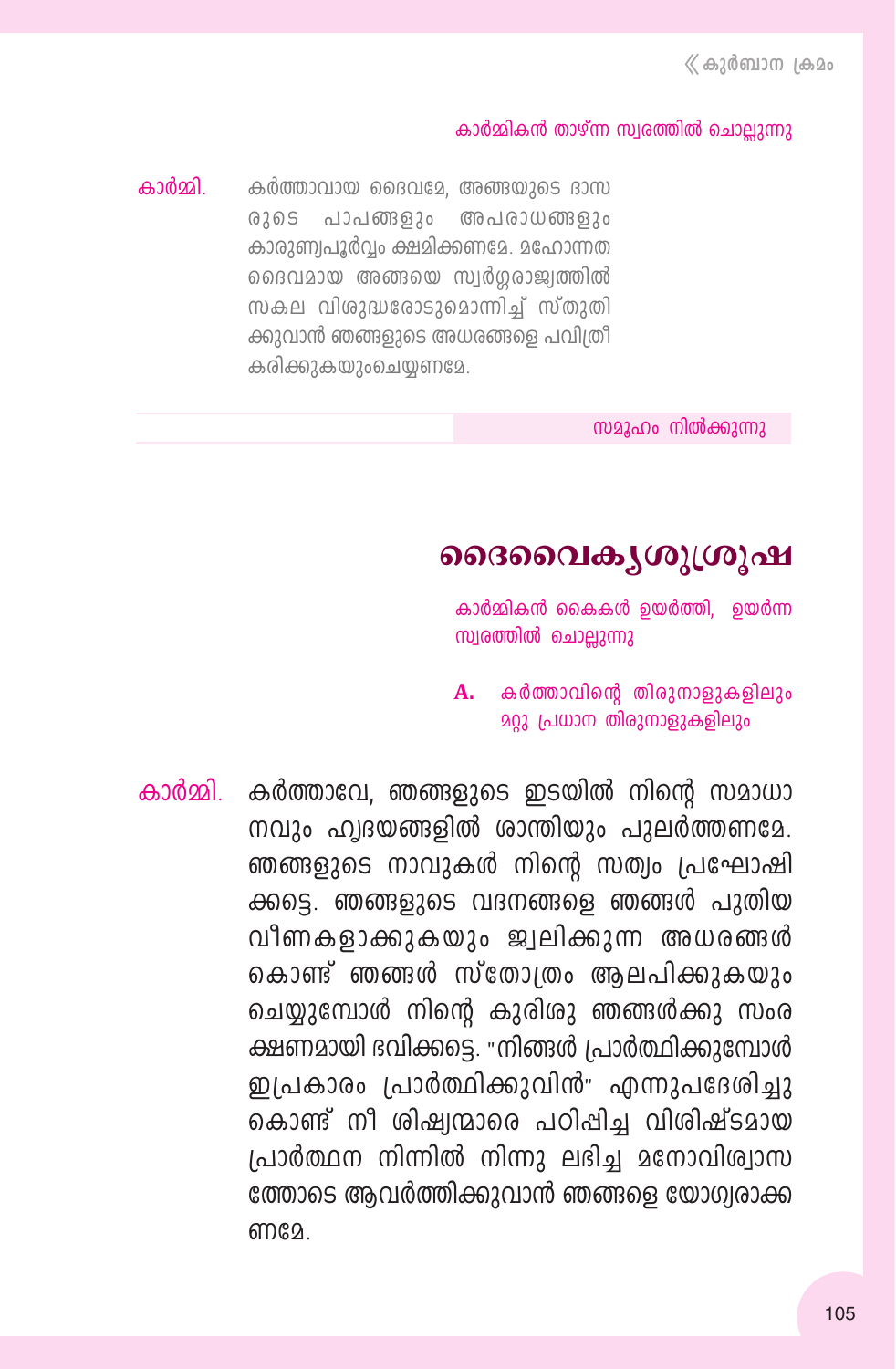#### $\bf{B}$ . സാധാരണ ദിവസങ്ങളിൽ

കാർമ്മി. കർത്താവായ ദൈവമേ, കാരുണ്വപൂർവ്വം അങ്ങു ഞങ്ങൾക്കു നൽകിയ മനോവിശ്വാസത്തോടുകൂടെ അങ്ങയാടെ സന്നിധിയിൽ എപ്പോഴും നിർമ്മല ഹ്വദയരും പ്രസന്നവദനരും നിഷ്കളങ്കരുമായി വ്വാപരിക്കുവാൻ ഞങ്ങളെ യോഗ്വരാക്കണമേ. ഞങ്ങളെല്ലാവരും ഒന്നുചേർന്ന് അങ്ങയെ വിളിച് ഇപ്രകാരം അപേക്ഷിക്കുന്നു.

### കർത്ത്വപ്രാർത്ഥന

- കാർമ്മി. സ്വർഗ്ഗസ്ഥനായ ഞങ്ങളുടെ പിതാവേ, ത്രമൂഹവും ചേർന്ന് അങ്ങയുടെ നാമം പൂജിതമാകണമേ. അങ്ങയുടെ രാജ്വം വരണമേ. അങ്ങയുടെ തിരു മനസ്സു സ്വർഗ്ഗത്തിലെപ്പോലെ ഭൂമിയിലുമാകണമേ. ഞങ്ങൾക്ക് ആവശ്വകമായ ആഹാരം ഇന്ന് ഞങ്ങ ൾക്കു തരണമേ. ഞങ്ങളുടെ കടക്കാരോടു ഞങ്ങൾ ക്ഷമിച്ചിരിക്കുന്നതു പോലെ ഞങ്ങളുടെ കടങ്ങളും പാപങ്ങളും ഞങ്ങളോടും ക്ഷമിക്കണമേ. ഞങ്ങളെ । പലോദനത്തിൽ ഉൾപ്പെടുത്തരുതേ. ദുഷ്ടാ രൂപിയിൽ നിന്നു ഞങ്ങളെ രക്ഷിക്കണമേ. എന്തു കൊണ്ടെന്നാൽ, രാജ്വവും ശക്തിയും മഹത്ത്വവും എന്നേക്കും അങ്ങയുടേതാകുന്നു. ആമ്മേൻ.
- കാർമ്മി. കർത്താവേ, ശക്തനായ സർവേശ്വരാ, നലവനായ ദൈവമേ, ക്വപാപൂർണനായ ഞങ്ങളുടെ പിതാവേ, അങ്ങയുടെ കാരുണ്വം ഞങ്ങൾ കേണപേക്ഷി ക്കുന്നു. ഞങ്ങളെ പ്രലോഭനത്തിൽ ഉൾപ്പെടു ത്തരുതേ. ദുഷ്ടാരൂപിയിൽ നിന്നും അവന്റെ സൈന്വങ്ങളിൽ നിന്നും ഞങ്ങളെ രക്ഷിക്കണമേ.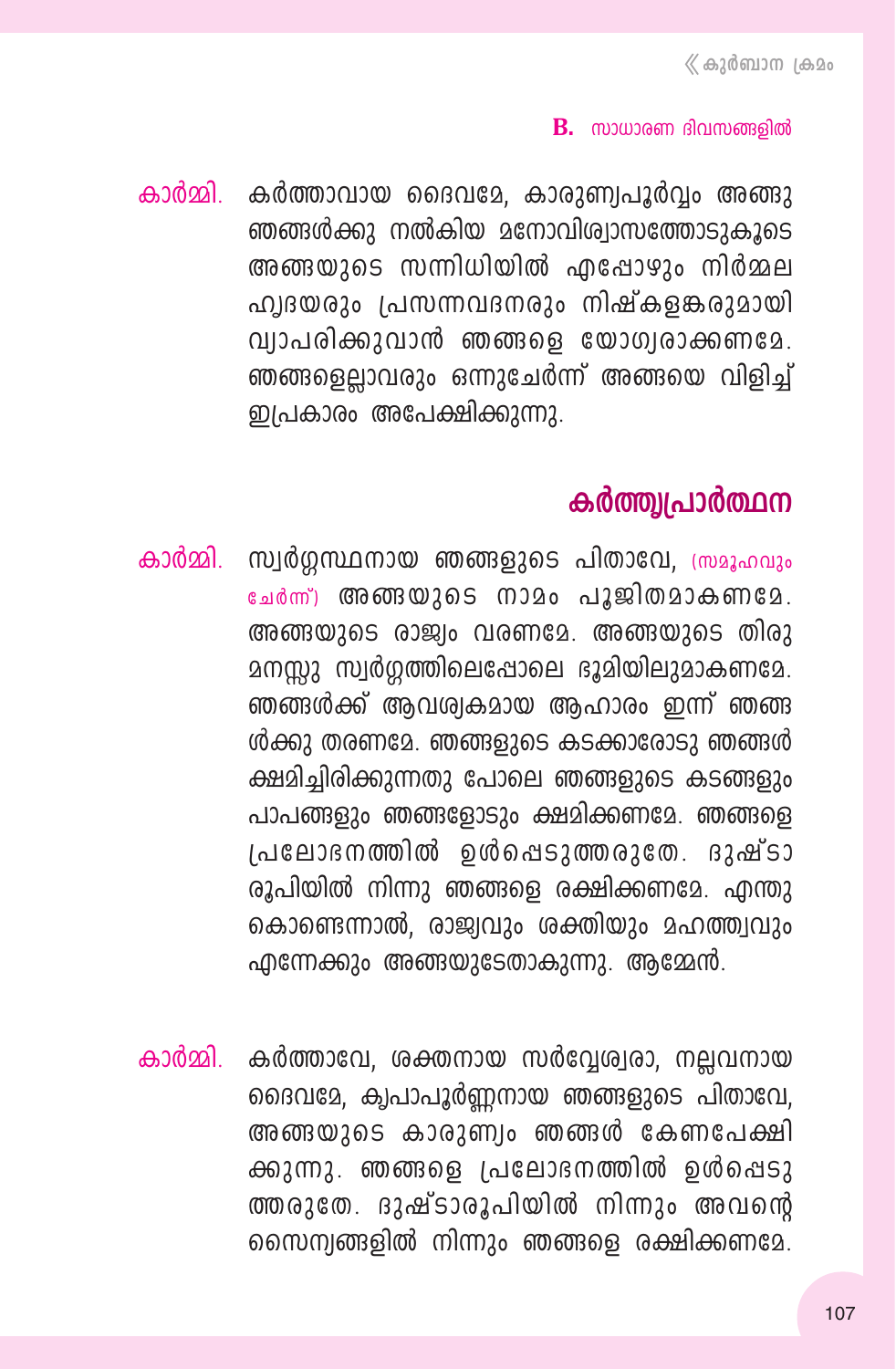എന്തുകൊണ്ടെന്നാൽ, സ്വർഗ്ഗത്തിലും ഭൂമിയിലും രാജ്വവും ശക്തിയും പ്രാബല്വവും അധികാരവും അങ്ങയുടേതാകുന്നു. ഇപ്പോഴും <del>പ്പ</del>ു എപ്പോഴും ൶൬൙ഩ൶

അമ്മേൻ. M22.

### സമാധാനാശംസ

കാർമ്മികൻ ജനങ്ങൾക്ക് നേരെ തിരിഞ്ഞ് ആശീർവ്വദിക്കുന്നു.

കാർമ്മി. സമാധാനം **പ്പി** നിങ്ങളോടാകാടെ.

സമൂഹം കുരിശുവരച്ച് ആശീർവാദം സ്വീകരിക്കുന്നു.

- അങ്ങയോടും അങ്ങയുടെ ആത്മാവോടും കൂടെ. M22. കാർമ്മികൻ ബലിപീഠത്തിന് നേരെ തിരി ഞ്ഞുകൊണ്ട് ചൊല്ലുന്നു
- കാർമ്മി. സിരുദ്ധ കുർബാന വിരുദ്ധ ജനത്തിനുള്ളതാകുന്നു.
- ഏകപിതാവു പരിശുദ്ധനാകുന്നു. ഏകപുത്രൻ M22. പരിരുദ്ധനാകുന്നു. ഏകറൂഹ പരിരുദ്ധനാകുന്നു. പിതാവിനും പുത്രനും പരിശുദ്ധാത്മാവിനും എന്നേക്കും സ്തുതി, ആമ്മേൻ.

# ദിവ്വകാരുണ്വസ്തുതി

- ജീവിക്കുന്ന ദൈവത്തെ നിങ്ങൾ പ്രകീർത്തി ശുശൂ. ക്കുവിൻ.
- സഭയിൽ അവിടുത്തേക്കു സ്തുതിയുണ്ടായിരി M22. ക്കടെ. എല്ലാ നിമിഷവും എല്ലാ സമയവും അവിടുത്തെ ക്വപയും കാരുണ്വവും നമ്മുടെ മേൽ ഉണ്ടായിരിക്കട്ടെ.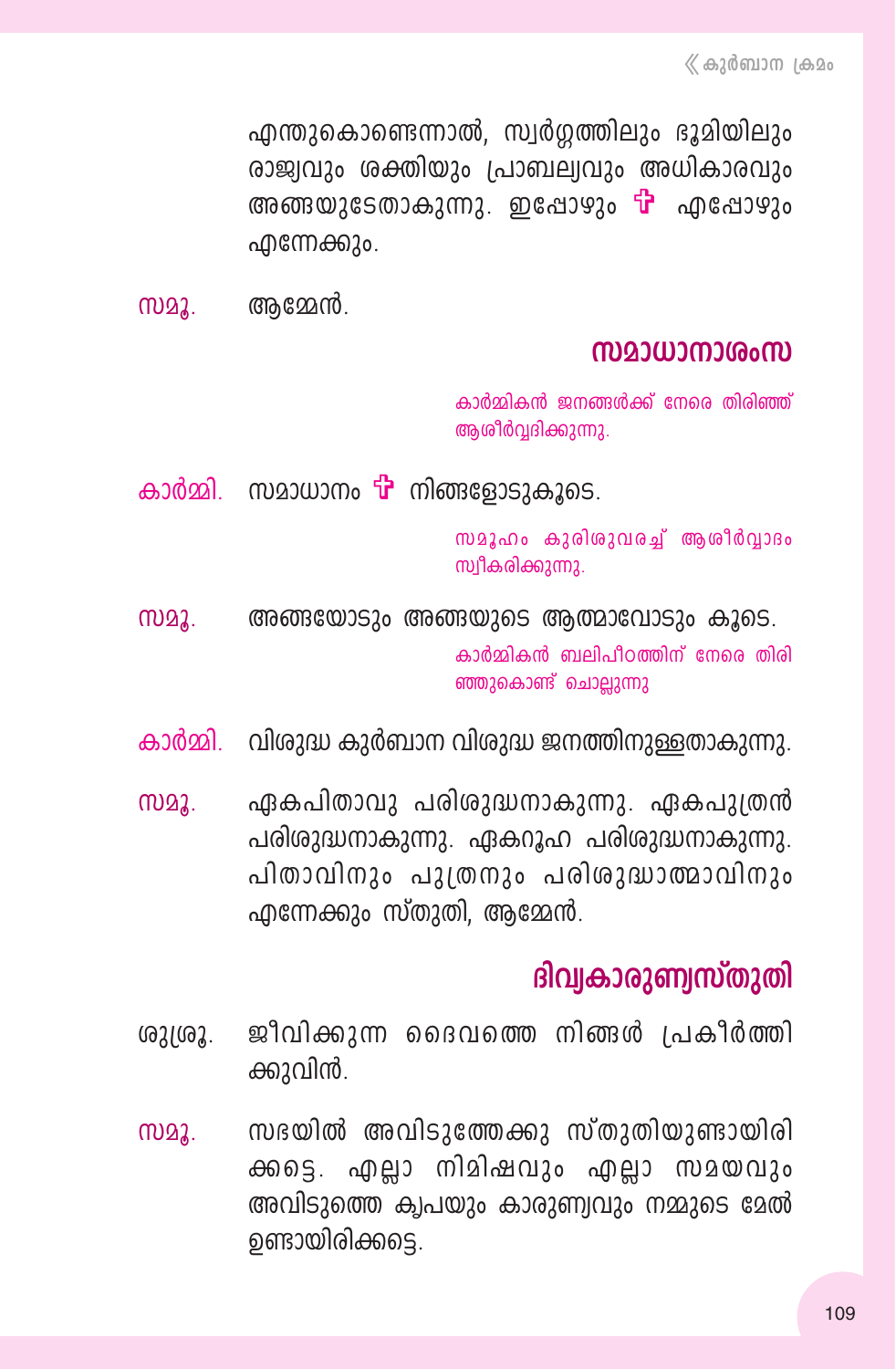സമൂഹം ആരാധനാവത്സരമനുസരിച്ചുള്ള പ്രാർത്ഥന ചൊല്ലുന്നു

|  | 203 |  |
|--|-----|--|
|  | 219 |  |
|  | 237 |  |
|  | 253 |  |
|  |     |  |
|  |     |  |
|  | 303 |  |

# പരിശുദ്ധ കുർബാന സ്വീകരണം

#### കാർമ്മികൻ ജനങ്ങളെ ആശീർവ്വദിച്ചു കൊണ്ട്

കാർമ്മി. നമ്മെ ജീവിപ്പിക്കുന്ന കർത്താവീശോമിശിഹായുടെ ക്വപാവരം അവിടുത്തെ കാരുണ്വത്താൽ നാമെല്ലാ വരിലും **പ്പ്** സമ്പൂർണമാകടെ.

```
സമൂഹം കുരിശുവരച്ച് ആശീർവാദം
സ്വീകരിക്കുന്നു
```
എപ്പോഴും എന്നേയ്ക്കും ആമ്മേൻ.  $\omega_{2}$ 

# ദിവ്യകാരുണ്വസ്വീകരണഗീതം

സഹോദരരേ, സ്വർഗ്ഗരാജ്വത്തിലുള്ള വിശ്വാസ ശുശ്രൂ. ത്തോടെ ദൈവപുത്രന്റെ ശരീരം സ്വീകരിക്കുവാനും അവിടുത്തെ രക്തം പാനം ചെയ്യുവാനും തിരുസ്സഭ നിങ്ങളെ ക്ഷണിക്കുന്നു.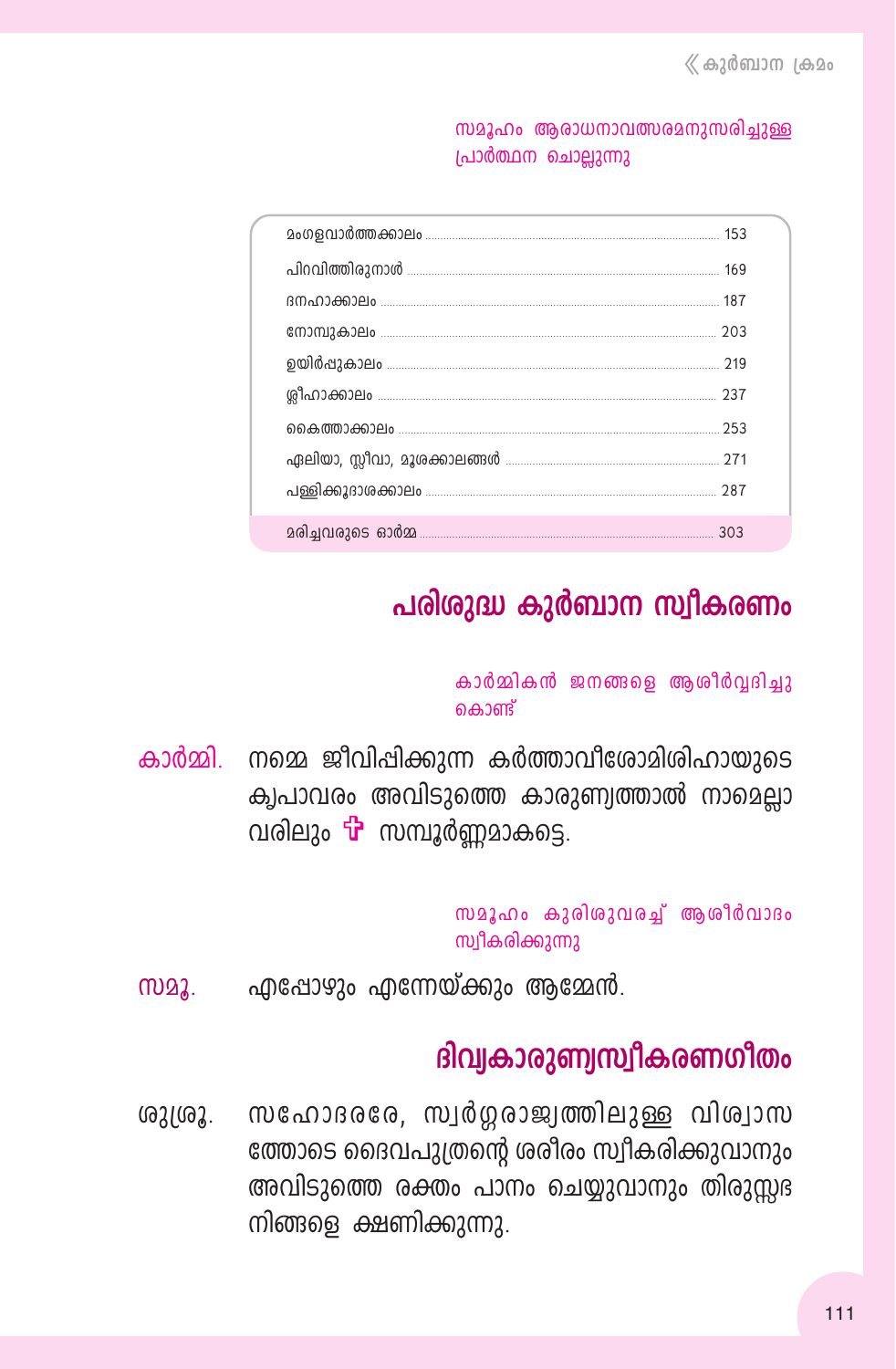പരിശുദ്ധ കുർബാന നൽകുമ്പോൾ ചൊല്ലുന്നു

കാർമ്മി. മിശിഹായുടെ ശരീരവും രക്തവും കടങ്ങളുടെ പൊറുതിക്കും നിത്വജീവനും കാരണമാകടെ.

അലെങ്കിൽ

കാർമ്മി. ആത്മീയവിരുന്ന് നിത്വജീവനു കാരണമാകട്ടെ.

കുർബാന സ്വീകരണത്തിനുശേഷം കാർമ്മി കൻ ചൊല്ലുന്നു.

- കാർമ്മി മനുഷ്വവർഗ്ഗത്തിന്റെ പ്രത്വാശയായ മിശിഹായേ, ഞങ്ങൾ ഭക്ഷിച്ച തിരുശ്ശരീരവും പാനം ചെയ്ത തിരുരക്തവും ഞങ്ങൾക്കു ശിക്ഷാവിധിക്കു കാരണമാകാതെ കടങ്ങളുടെ പൊറുതിക്കും പാപങ്ങളുടെ മോചനത്തിനും നിന്റെ സന്നിധിയിൽ സന്തുഷ്ടിക്കും നിദാനമാകട്ടെ. സകലത്തിന്റെയും നാഥാ, എന്നേക്കും
- അമേൻ. M22.

### സമാപനശുശ്രൂഷ

### സ്തോത്ര പ്രാർത്ഥന

 $A.$  കർത്താവിന്റെ തിരുനാളുകളിലും **മറ്റു പ്രധാന തിരുനാളുകളിലും** 

ഞങ്ങളുടെ കർത്താവേ, കടങ്ങളുടെ പൊറുതി M22. ക്കായി വിശുദ്ധ കുർബാന സ്വീകരിച്ച ഞങ്ങളുടെ കൈകളെ ശക്തമാക്കണമേ. ദൈവമായ നിനക്ക് എല്ലാ ദിവസവും സത്ഫലങ്ങൾ സമർപ്പിക്കുവാൻ അവയെ യോഗ്വമാക്കണമേ.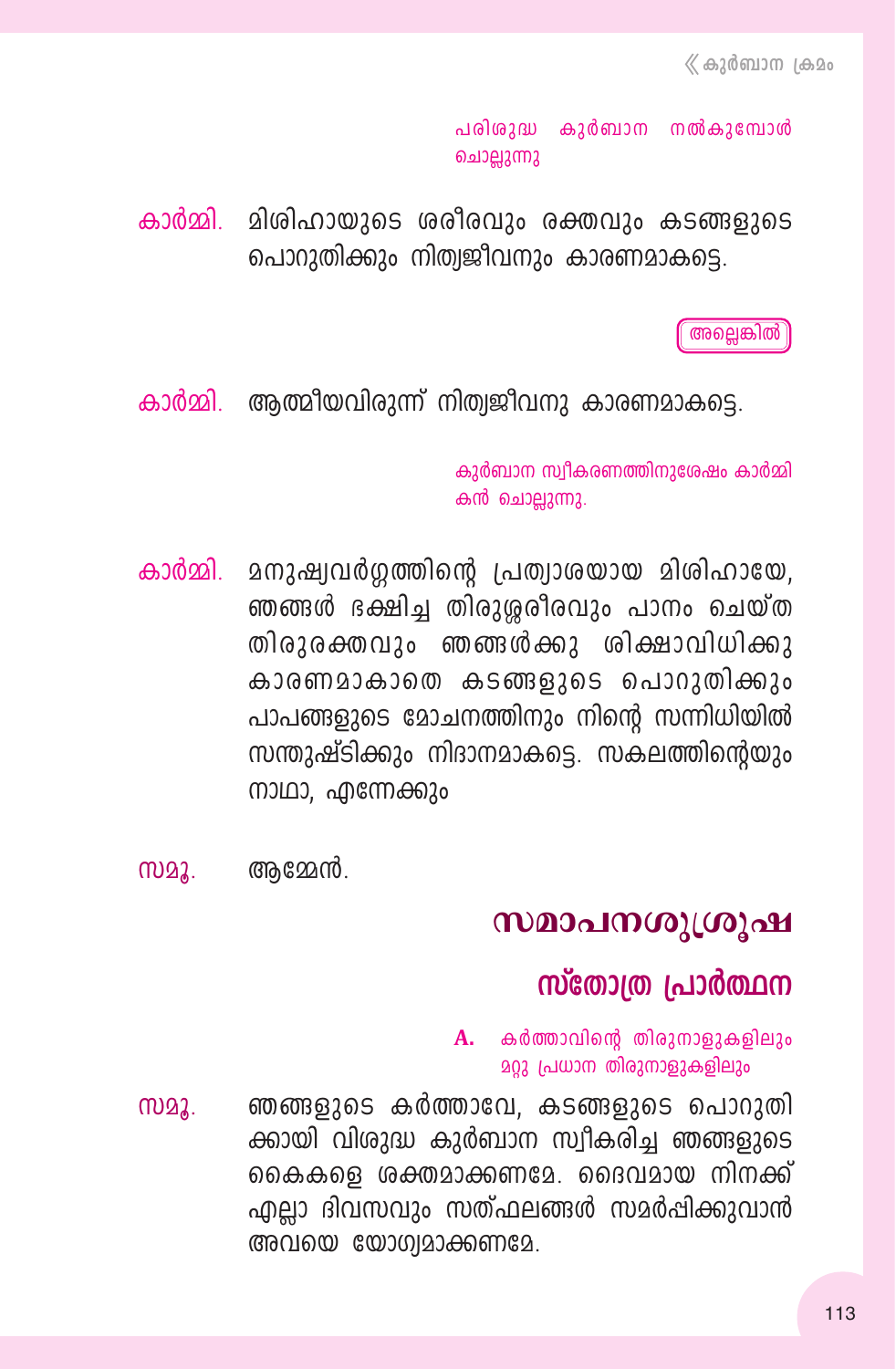വിശുദ്ധ സ്ഥലത്തു കീർത്തനം പാടിയ ഞങ്ങളുടെ അധരങ്ങളെ സ്വർഗ്ഗത്തിൽ നിന്നെ സ്തുതിക്കുവാൻ അർഹമാക്കണമേ. നിന്റെ സ്തുതികൾ കേട്ട കാതു കൾ ശിക്ഷാവിധിയുടെ സ്വരം കേൾക്കാതിരിക്കടെ. നിന്റെ അളവറ് കാരുണ്വം കണ്ട കണ്ണുകൾക്ക് നിന്റെ അനുദ്രഹദായകമായ പ്രത്വാഗമനം കാണുവാൻ ഇടവരട്ടെ. നിന്നെ 'പരിശുദ്ധൻ' എന്നു പാടിപ്പുക ഴ്ത്തിയ നാവുകളെ സത്വം പറയുവാൻ സന്നദ്ധമാ ക്കണമേ. ദേവാലയത്തിൽ സഞ്ചരിച്ച പാദങ്ങൾക്കു പ്രകാശത്തിന്റെ സ്ഥലത്തു സഞ്ചരിക്കുവാൻ ഇട യാകട്ടെ. നിന്റെ സജീവമായ ശരീരം ഉൾക്കൊണ്ട ഞങ്ങളുടെ ശരീരങ്ങൾക്കു നവജീവൻ പ്രദാനം ചെയണമേ. നിന്നെ അരാധിച ഞങ്ങളുടെ സമൂ ഹത്തെ അനുഗ്രഹങ്ങൾകൊണ്ട് സമ്പന്നമാക്കണമേ. നിന്റെ അനന്തമായ സ്നേഹം ഞങ്ങളിൽ എന്നും നിലനിൽക്കട്ടെ. നിനക്കു സ്തുതികൾ സമർപ്പിക്കു വാൻ ആ സ്നേഹത്തിൽ ഞങ്ങൾ വളരുകയും ചെയ്യടെ. ഞങ്ങളേവരുടെയും യാചനകൾക്കു നീ വാതിൽ തുറക്കണമേ. ഞങ്ങളുടെ ഈ ശുശ്രൂഷ നിന്റെ സന്നിധിയിൽ സ്വീകാര്യമാവുകയും ചെയ്യട്ടെ.

### $\mathbf{B}$ . ഞായറാഴ്ചകളിലും ഓർമ്മത്തിരു നാളുകളിലും

ഞങ്ങളുടെ കർത്താവായ ഈശോയേ, പീഡാസഹനം M22. വഴി മരണത്തെ കീഴടക്കിയ ആരാധ്വനായ രാജാവേ, സ്വർഗ്ഗരാജ്വ ത്തിൽ ഞങ്ങൾക്കു നവജീവൻ വാഗ്ദാനം ചെയ്ത ദൈവപുത്രാ, എല്ലാ ഉപദ്രവങ്ങളും ഞങ്ങ ളിൽ നിന്ന് അകറ്റണമേ. ഞങ്ങളുടെ ദേശത്ത് സമാധാനവും ക്വപയും വർദ്ധിപ്പിക്കണമേ.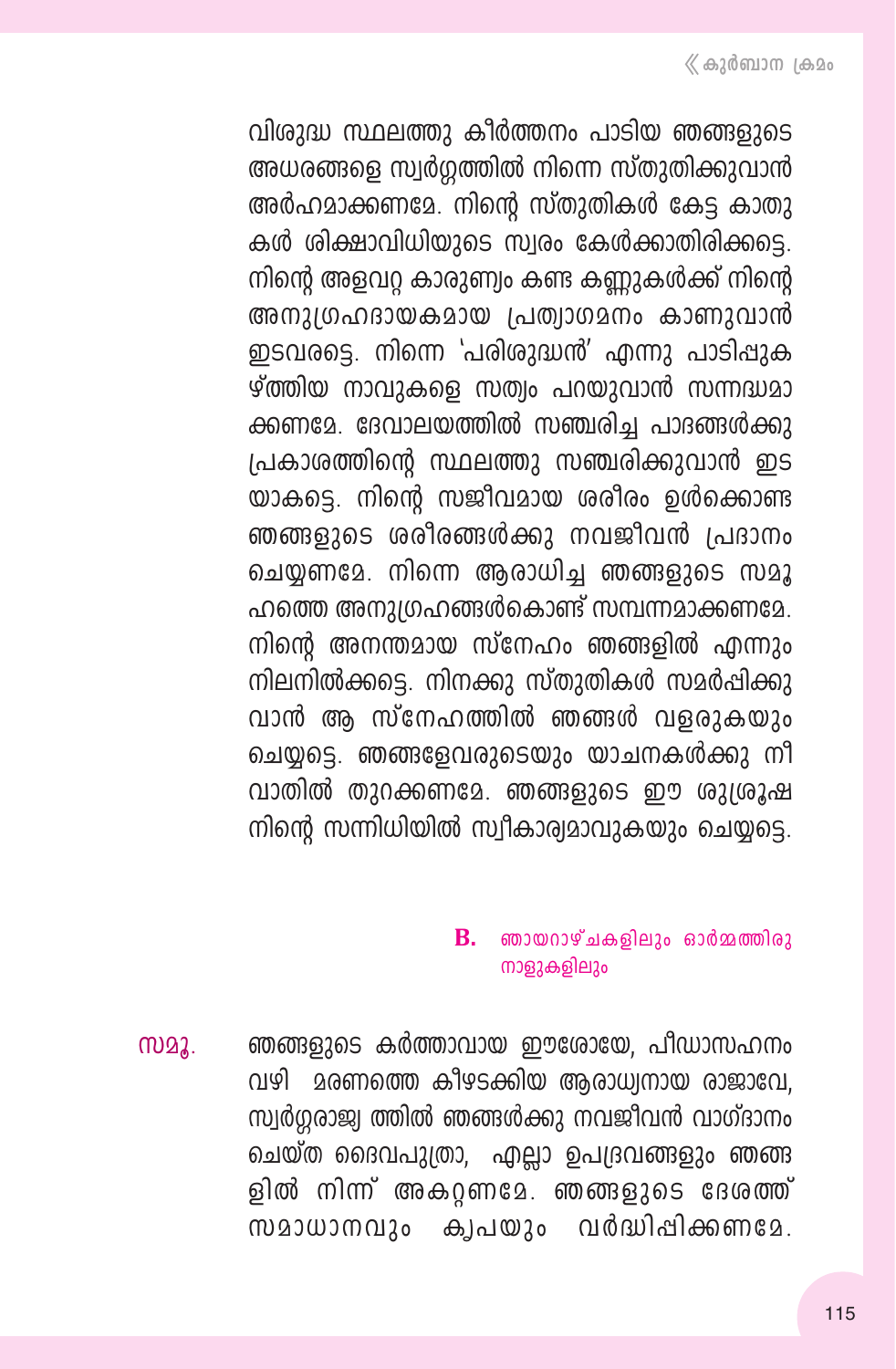നീ മഹത്ത്വത്തോടെ പ്രത്വക്ഷപ്പെടുന്ന ദിവസം നിന്റെ സന്നിധിയിൽ ഞങ്ങൾ ജീവൻ കണ്ടെത്തടെ നിന്റെ അഭിഷ്ടമനുസരിച്ച് ഞങ്ങൾ നിന്നെ എതിരേല്ക്കു കയും ചെയടെ. ഞങ്ങളുടെ വംശത്തിനു നല്കിയ ക്വപയെക്കുറിച്ച് ഓരാന പാടിയ ഞങ്ങൾ നിന്റെ നാമത്തെ സ്തുതിക്കടെ. എന്തുകൊണ്ടെന്നാൽ, നീ ഞങ്ങളോടു കാണിച്ച കാരുണ്വം വലുതാകുന്നു. മർത്വരായ ഞങ്ങളിൽ നിന്റെ സ്നേഹം ഉദയം ചെയ്തു. നീ ഞങ്ങളുടെ പാപങ്ങൾ കനിവോടെ ഉന്മൂലനം ചെയ്തു. നിന്റെ ദാനത്തെക്കുറിച് നിനക്കു സ്തുതി. കനിവോടെ കടങ്ങൾ പൊറു ക്കുന്നവനേ, ഉന്നതങ്ങളിൽ നിന്നുള്ള ഈ ദാനം വാഴ്ത്തപ്പെട്ടതാകടെ. ദൈവമായ നിനക്കു ക്വത ജ്ഞതയും ആരാധനയും സമർപ്പിക്കുവാൻ നിന്റെ കരുണയാൽ ഞങ്ങളെല്ലാവരും യോഗ്യരാകട്ടെ. നാഥനായ നിന്നെ എല്ലാ സമയവും ഞങ്ങൾ പ്രകീർ ത്തിക്കുകയും ചെയ്യടെ. ആമ്മേൻ.

#### $C$ , സാധാരണ ദിവസങ്ങരിൽ

ഞങ്ങളുടെ കർത്താവേ, വിശ്വാസപൂർവ്വം ഞങ്ങൾ M22. സ്വീകരിച്ച ദിവ്വരഹസ്വങ്ങൾ ഞങ്ങളുടെ കടങ്ങളുടെ പൊറുതിക്കു കാരണമാകടെ. യുഗങ്ങളുടെ രാജാ വായ മിശിഹായേ, നീ ദാസന്റെയും സ്രഷ്ടാവി ന്റെയും സാദ്വശ്വമാകുന്നു. നിന്നിൽ വിശ്വസിച്ച സകല രുടെയും കറകളും കടങ്ങളും നിന്റെ ശരീര രക്ത നിർമ്മാർജ്ജനം ചെയ്യുകയും ക്ഷമിക്കു ങ്ങളാൽ കയും ചെയ്തു. നീ മഹത്ത്വപൂർണ്ണനായി പ്രത്വക്ഷ ഷെടുമ്പോൾ മനോവിശ്വാസത്തോടെ നിന്നെ എതിരേ ല്ക്കുവാനും സ്വർഗ്ഗീയഗണങ്ങളോടു കൂടെ നിന്നെ സ്തുതിക്കുവാനും ഞങ്ങളെ യോഗ്വരാക്കണമേ. അമ്മേൻ.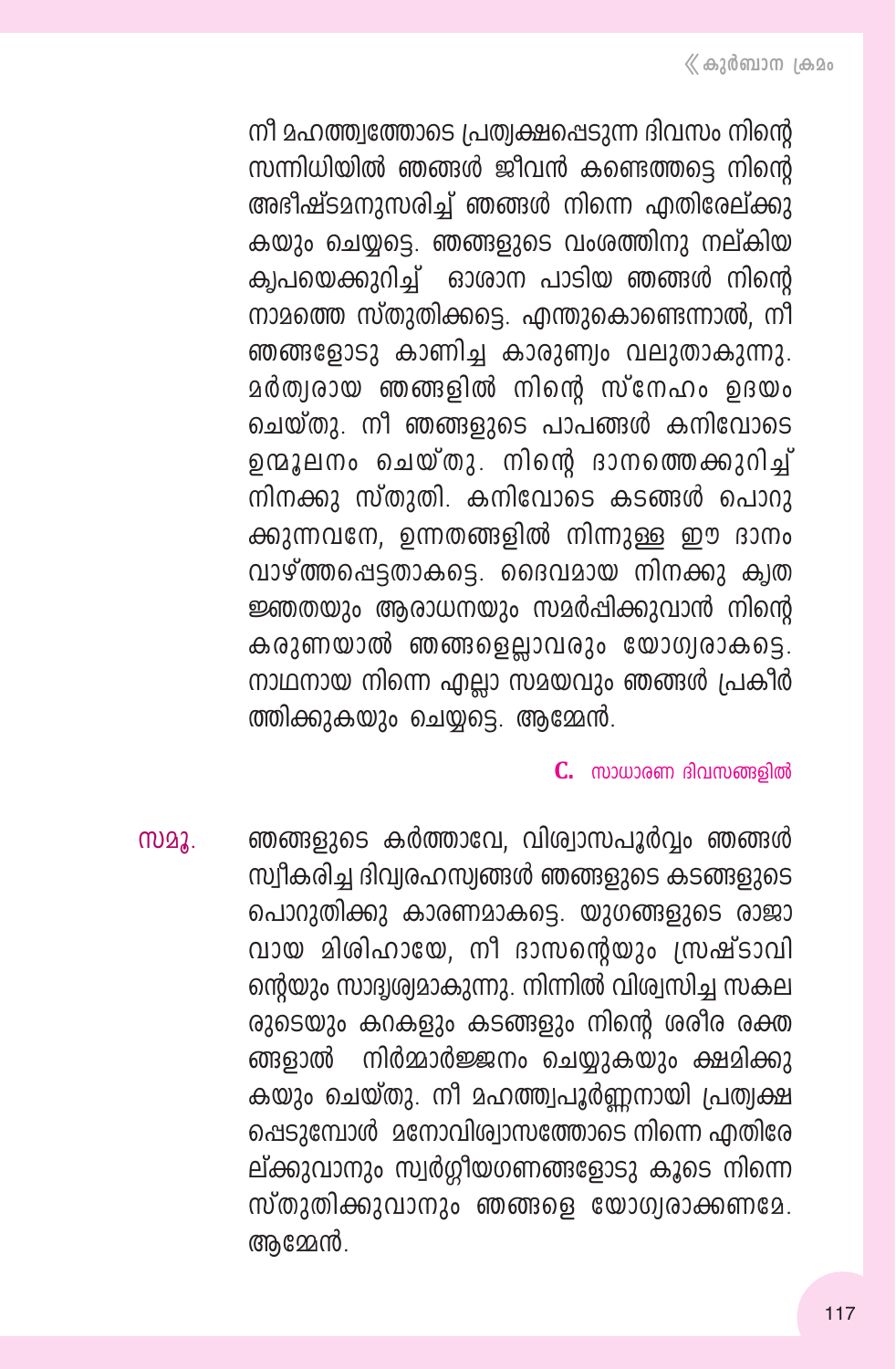### ക്വതജ്ഞതാപ്രാർത്ഥനകൾ

പരിശുദ്ധാത്മാവിന്റെ ക്വപാവരത്താൽ സ്തുത്വർ ശുശ്രൂ. ഹവും പരിശുദ്ധവും ജീവദായകവും ദൈവിക വുമായ ഈ രഹസ്വങ്ങളെ സമീപിച്ച് ഇവയിൽ പങ്കുകൊള്ളുവാൻ യോഗ്വരാക്കപ്പെട്ട നമുക്കെ ല്ലാവർക്കും ഇവയുടെ ദാതാവായ ദൈവത്തിന് സ്തുതിയും ക്വതജ്ഞതയും സമർപ്പിക്കാം.

അവർണ്ണനീയമായ ഈ ദാനത്തെക്കുറിച്ച് കർത്താവേ M22. അഞ്ങേക്കു സ്തുതി.

കാർമ്മികൻ വചനവേദിയിലേക്ക് വരാന്നാ

സമൂഹം നിൽക്കുന്നു

നമുക്കു പ്രാർത്ഥിക്കാം. സമാധാനം നമ്മോടുകൂടെ. ശുദ്രൂ.

#### അതതു കാലത്തിന്റേത്

| 305 |
|-----|

#### А. ഞായറാഴ്ചകളിലും തിരുനാളു കളിലും

കാർമ്മി. കർത്താവായ ദൈവമേ, അങ്ങയുടെ മഹനീയമായ നാമത്തിനു സ്തുതിയും ആരാധനയും ക്വതജ്ഞ തയും സമർപ്പിക്കുക എല്ലാ നാഴികകളിലും യോഗ്വവും എല്ലാക്കാലങ്ങളിലും യുക്തവും ആകുന്നു. അങ്ങയുടെ ജീവദായകവും ദൈവികവു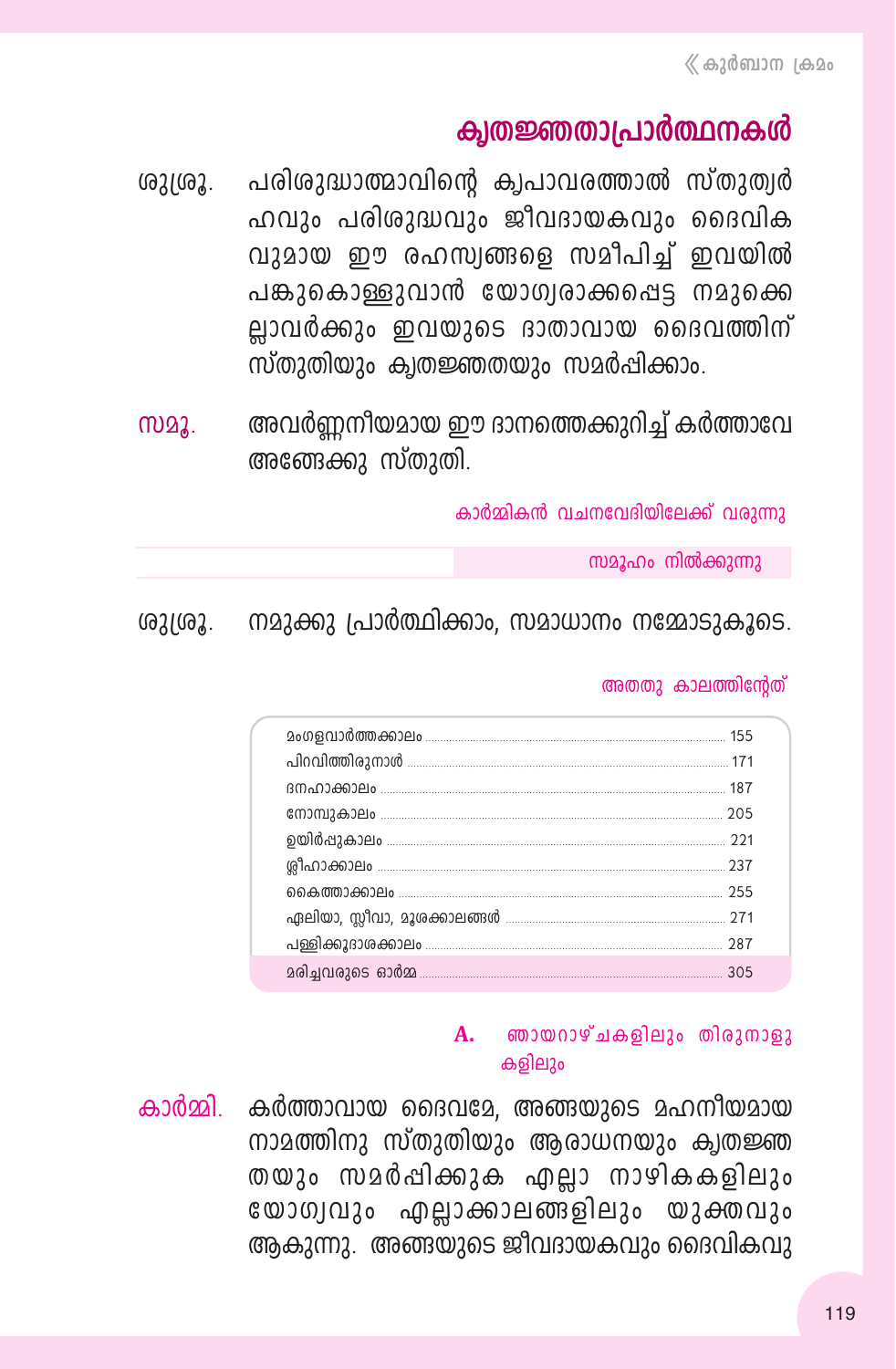മായ വചനങ്ങളുടെ മാധുര്വം അസ്വദിക്കുവാനും മാലാഖമാരോടാകൂടെ തിരാനാമത്തെ സ്താതിക്കു വാനും അങ്ങയുടെ ദാനമായ ദിവ്വരഹസ്വങ്ങളിൽ പങ്കാകൊള്ളാവാനാം മഹോന്നതനായ ദൈവമേ. അഞ്ങേക്കു സ്തുതിയുടെയും ക്വതജ്ഞതയുടെയും കീർത്തനങ്ങൾ ഇടവിടാതെ അലപിക്കുവാനും ബല ഹീനരായ ഞങ്ങളെ കാരുണ്വപൂർവ്വം അങ്ങു യോഗ്വ രാക്കി. പിതാവും പുത്രനും പരിശുദ്ധാത്മാവുമായ സർവ്വേശ്വരാ, എന്നേക്കും.

- ആമ്മേൻ. കർത്താവേ, ആശീർവ്വദിക്കണമേ. M22.
- സകലത്തെയും പവിത്രീകരിക്കുന്ന തന്റെ അമൂല്വ കാർമ്മി മായ ശരീരരക്തങ്ങൾ സ്വീകരിക്കുവാൻ നമ്മുടെ കർത്താവും ദൈവവും രാജാവും രക്ഷകനും ജീവദാതാവുമായ മിശിഹാ ക്വപാപൂർവ്വം നമ്മെ യോഗ്വരാക്കി. വിചാരങ്ങളും വചനങ്ങളും പ്രവ്വ ത്തികളും വഴി തന്നെ പ്രസാദിപ്പിക്കുവാൻ അവി ടുന്നു നമ്മെ അനുഗ്രഹിക്കട്ടെ. കർത്താവേ, ഞങ്ങൾ സ്വീകരിച്ചതും സ്വീകരിക്കുന്നതുമായ ഈ അച്ചാരം നിന്റെ കാരുണ്വാതിരേകത്താൽ ഞങ്ങളുടെ കടങ്ങളുടെ പൊറുതിക്കും പാപങ്ങളുടെ മോചന ത്തിനും മരിച്ചവരുടെ ഉയിർപ്പിലുള്ള പ്രത്വാശ യ്ക്കും നിന്റെ സന്നിധിയിൽ പ്രീതിജനകമായവിധം വർത്തിച്ച എല്ലാവരോടുമൊന്നിച്ച് സ്വർഗ്ഗരാജ്വത്തിൽ നവമായ ജീവിതത്തിനും കാരണമാകട്ടെ. സകലത്തി ന്റെയും നാഥാ, എന്നേക്കും.
- $m22$ : ആമ്മേൻ.

 $C.$  സാധാരണ ദിവസങ്ങളിൽ

കാർമ്മി. കർത്താവായ ദൈവമേ, സ്തുത്വർഹവും പരിശു ദ്ധവും ജീവദായകവും ദൈവികവുമായ ഈ രഹസ്വങ്ങൾ കടങ്ങളുടെ മോചനത്തിനായി അങ്ങു കാരുണ്വപൂർവ്വം ഞങ്ങൾക്കു നല്കി. ഈ ദാന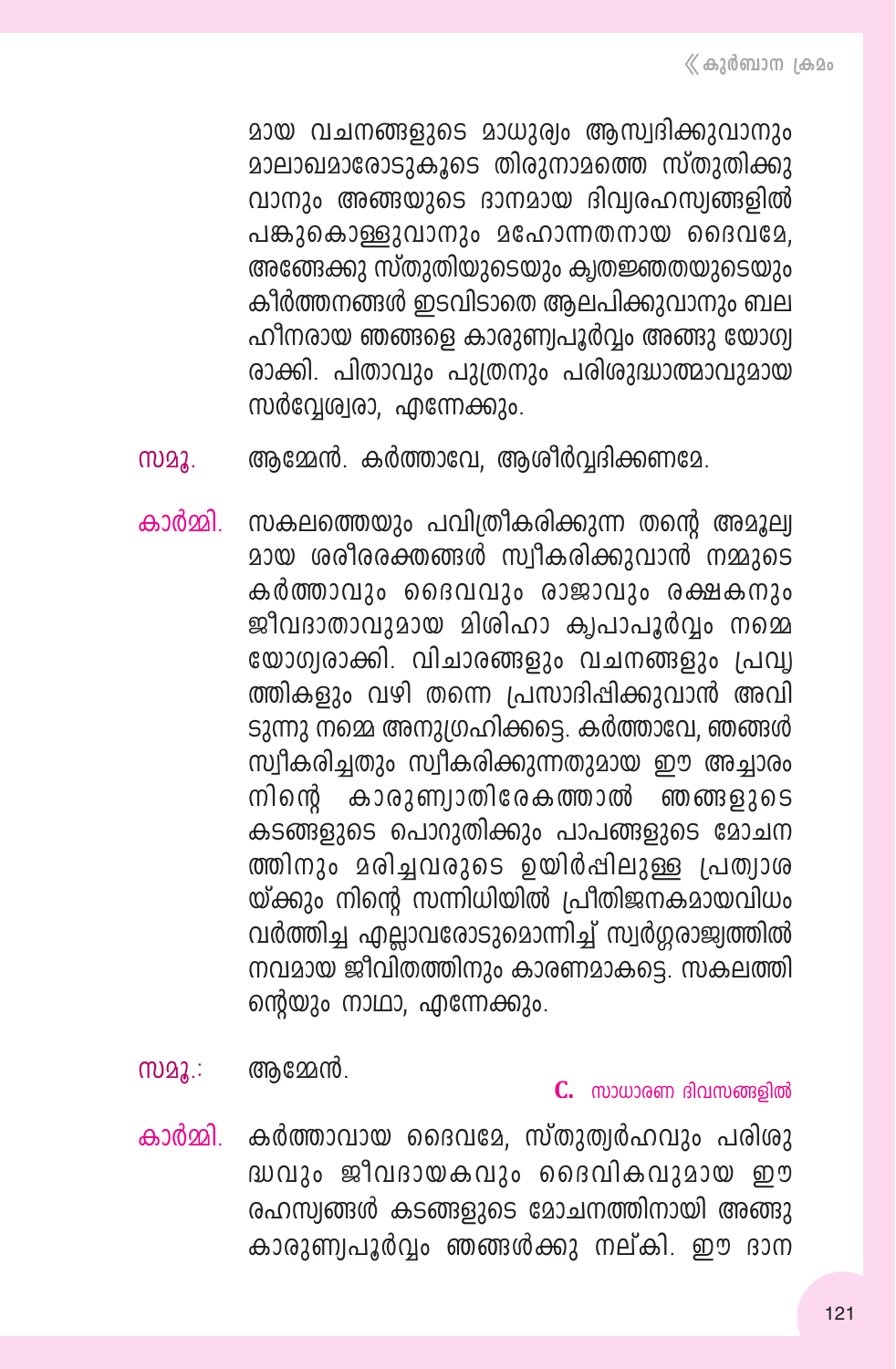ത്തെക്കുറിച്ച് അങ്ങയുടെ മഹനീയ ത്രിത്വത്തിന് സ്തുതിയും ബഹുമാനവും ക്വതജ്ഞതയും ആരാ ധനയും നിരന്തരം സമർപ്പിക്കുവാൻ ഞങ്ങൾ കടപ്പെട്ടവരാകുന്നു. പിതാവും പുത്രനും പരിരു ദ്ധാത്മാവുമായ സർവേശ്വരാ, എന്നേക്കും.

- ആമ്മേൻ. കർത്താവേ, ആശീർവ്വദിക്കണമേ. M22.
- കാർമ്മി മനുഷ്വവർഗ്ഗത്തിന്റെ പ്രതീക്ഷയായ മിശിഹായേ, സ്തുത്വർഹവും പരിശുദ്ധവും ജീവദായകവും ദൈവികവുമായ ഈ കുർബാനവഴി നീ ഞങ്ങളുടെ കടങ്ങളും പാപങ്ങളും പൊറുക്കുകയും അപരാധ ങ്ങൾ ക്ഷമിക്കുകയും ചെയ്തു. ഉന്നതങ്ങളിൽ നിന്നുള്ള ആരാധ്വമായ ഈ ദാനം വാഴ്ത്തപ്പെട്ടതാ കടെ. സകലത്തിന്റെയും നാഥാ, എന്നേക്കും.
- അമ്മേൻ. MD22.

# സമാപനാശീർവാദം

- $\mathbf{A}$ . ഞായറാഴ്ചകളിലും തിരുനാളു കളിലും
- കാർമ്മി. കർത്താവാം മിശിഹാ വഴിയായ് ദിവ്വാത്മാവിൻ ദാനങ്ങൾ ന്ന്നഹപിതാവാം സകലേശൻ വിരവൊടു നമ്മിൽ വർഷിച്ചു.

സ്വർല്ലോകത്തിൻ മഹിമയ്ക്കായ് ദൈവം നമ്മെ വിളിച്ചല്ലോ അക്ഷയസൗഭഗമാർന്നിടുവാൻ ദൈവം നമ്മെ നയിച്ചല്ലോ.

"എന്റെ ശരീരം ഭക്ഷിക്കും എൻ രക്തം പാനം ചെയ്യും <u>മാനവനെന്നിൽ നിവസിക്കും</u> അവനിൽ ഞാനും, നിശ്ചയമായ്.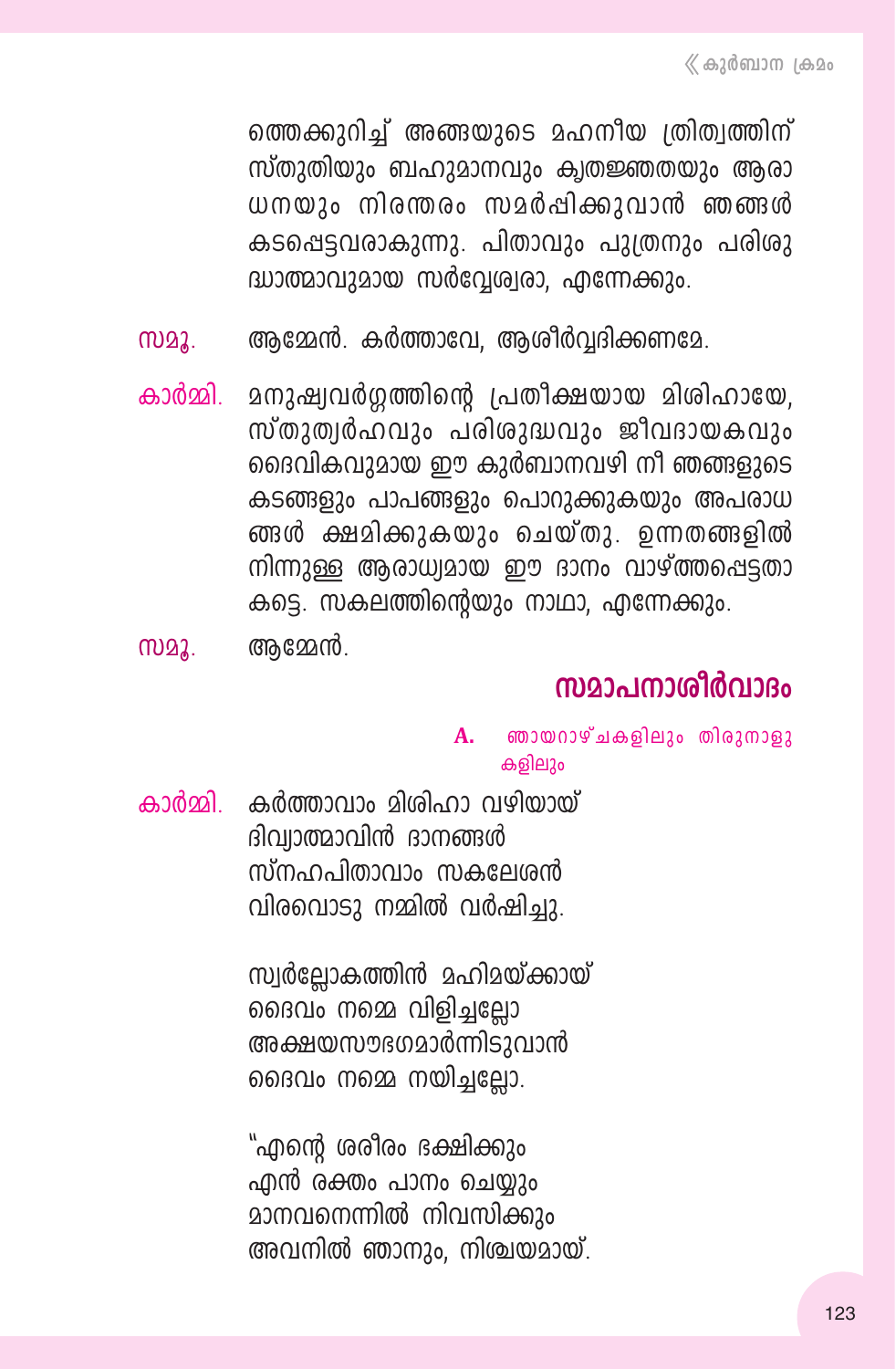വിധിയിൽ വീഴാതവനെ ഞാൻ അന്തിമദിവസമായിർപ്പിക്കാം നിത്വായുസവനേകും ഞാൻ" ഏവം നാഥനരുൾചെയ്താ.

അരുളിയപോലിന്നീ ബലിയിൽ പങ്കാളികളാമഖിലർക്കും ദൈവം കനിവാർന്നരുളടെ ദിവ്വാനുത്രഹമെന്നെന്നും.

നമ്മുടെ ജീവിതപാതകളിൽ ആവശ്വകമാം ദാനങ്ങൾ നൽകിയനുത്രഹമരുളടെ ദൈവം കരുണയൊടെന്നെന്നും.

ജീവൻ നൽകും ദൈവികമാം ശുദ്ധിയെഴുന്ന രഹസ്വങ്ങൾ കൈക്കൊണ്ടവരാമഖിലരിലും ദൈവം വരനിരചൊരിയടെ.

കുരിശടയാളം വഴിയായ് നാം സംരക്ഷിതരായ്ത്തീരടെ മുദ്രിതരായി ഭവിക്കടെ **്∙** ഇപ്പോഴുമെപ്പോഴുമെന്നേക്കും.

ആമ്മേൻ. M22.

അല്ലെങ്കിൽ

പിതാവായ ദൈവം നമ്മുടെ കർത്താവീശോമിരിഹാ കാർമ്മി. വഴി എല്ലാ ആദ്ധ്വാത്മികദാനങ്ങളും നല്കി അനുദ്രഹിച്ചു. M22265 കർത്താവ് M 6 22 രാജ്വത്തിലേയ്ക്കു നമെ ക്ഷണിക്കു തന്തെ കയും അക്ഷയവും അനശ്വരവുമായ സൗഭാഗ്വ ത്തിലേക്ക് നമെ നയിക്കുകയും ചെയ്തു.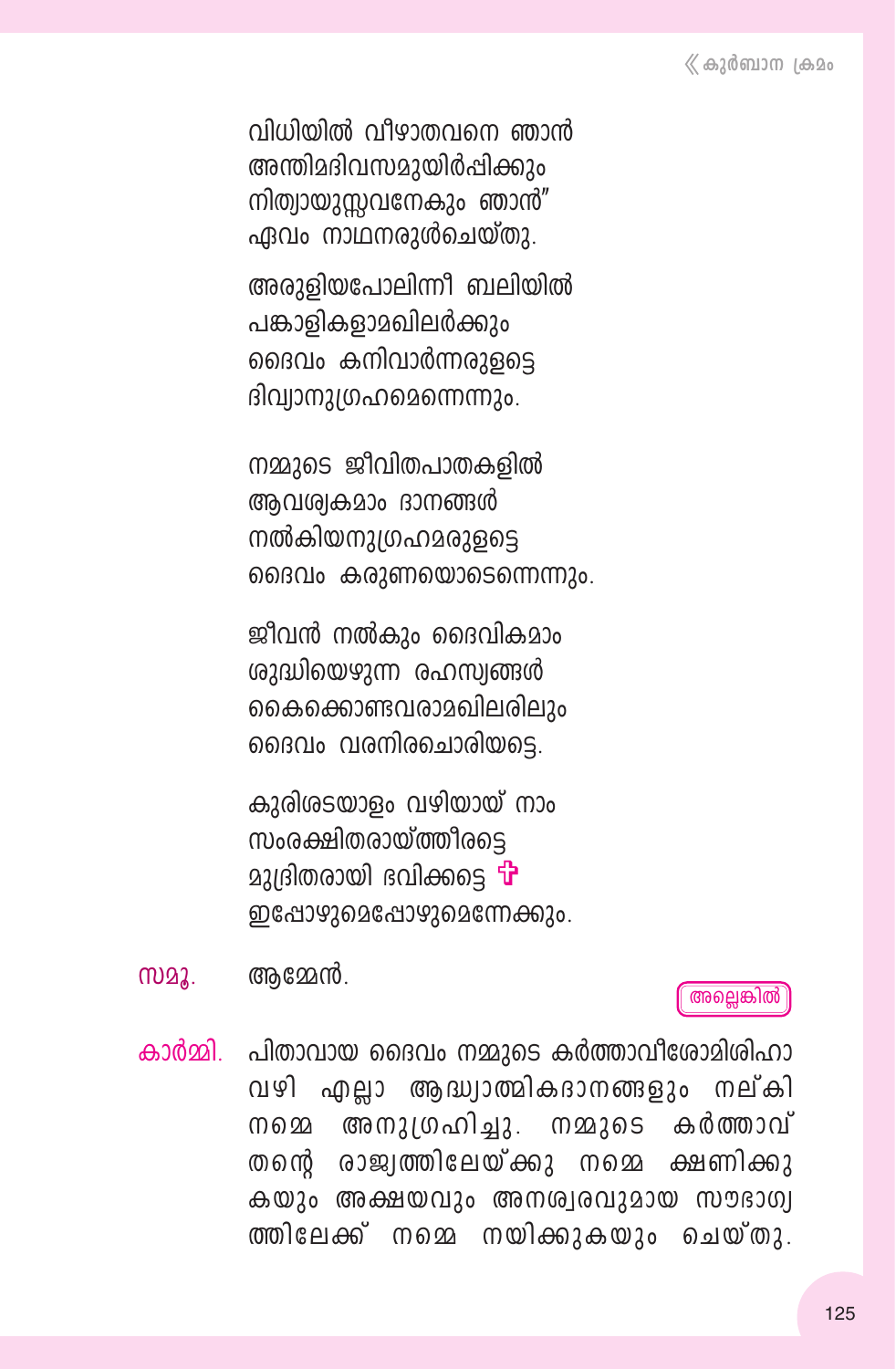അവിടുന്ന് തന്റെ ജീവദായകമായ സുവിശേഷം വഴി ശിഷ്വഗണത്തോട് ഇപ്രകാരം അരുൾചെയ്തു. "സത്വം സത്വമായി ഞാൻ നിങ്ങളോടാ പറയാന്നാ. ഹ്മന്റെ ശരീരം ഭക്ഷിക്കുകയും എന്റെ രക്തം പാനം ചെയ്ദകയും ചെയുന്നവൻ എന്നിലും ഞാൻ അവനിലും വസിക്കും. അവസാന ദിവസം ഞാൻ അവനെ ഉയിർപ്പിക്കും. അവനു ശിക്ഷാവിധി ഉണ്ടാ വുകയില്ല. പ്രത്വുത, അവൻ മരണത്തിൽ നിന്നു നിത്വായുസ്സിലേക്ക് പ്രവേശിക്കും." ഈ കുർബാന യിൽ പങ്കുകൊണ്ട നമ്മുടെ സമൂഹത്തെ തന്റെ വാഗ്ദാനമനുസരിച്ച് മിശിഹാ അനുഗ്രഹിക്കുകയും സംരക്ഷിക്കുകയും ചെയ്യട്ടെ. സ്തുത്വർഹവും പരി ശുദ്ധവും ജീവദായകവും ദൈവികവുമായ രഹസ്വ ങ്ങളിൽ പങ്കുകൊണ്ടു സന്തുഷ്ടരായ നമ്മെ അവി ടുന്നു മഹത്ത്വമണിയിക്കട്ടെ. കർത്താവിന്റെ കുരി ശിന്റെ സജീവമായ അടയാളത്താൽ നിങ്ങളെല്ലാ വരും മുദ്രിതരാകട്ടെ. രഹസ്വവും പരസ്വവുമായ എല്ലാ വിപത്തുകളിലും നിന്നു സംരക്ഷിതരുമാകട്ടെ. ഇപ്പോഴും <del>'ப</del>്' എപ്പോഴും എന്നേക്കും.

**M22.** ആമ്മേൻ.

സമൂഹം കുരിശുവരച്ച് ആശീർവ്വാദം സ്വീകരിക്കുന്നു.

#### $\mathbf{B}$ . സാധാരണ ദിവസങ്ങളിൽ

കാർമ്മി. സ്തുത്വർഹവും പരിശുദ്ധവും ജീവദായകവും ദൈവികവുമായ ഈ രഹസ്വങ്ങൾ വഴി നമ്മുടെ കർത്താവീരോമിശിഹായെ നാം ശുശ്രൂഷിക്കുകയും സ്തുതിക്കുകയും ബഹുമാനിക്കുകയും ചെയ്തു. തന്റെ രാജ്വത്തിന്റെ മഹത്ത്വത്തിനും പരിശുദ്ധ മാലാഖമാരോടൊന്നിച്ചുള്ള നിത്വാനന്ദത്തിനും തിരുസന്നിധിയിലുള്ള സംപ്രീതിക്കും സ്വർഗ്ഗീയ ജെറുസലേമിൽ തന്റെ വലത്തുഭാഗത്തുള്ള സ്ഥാനത്തിനും അവിടുന്നു നമ്മെ യോഗ്യരാക്കട്ടെ.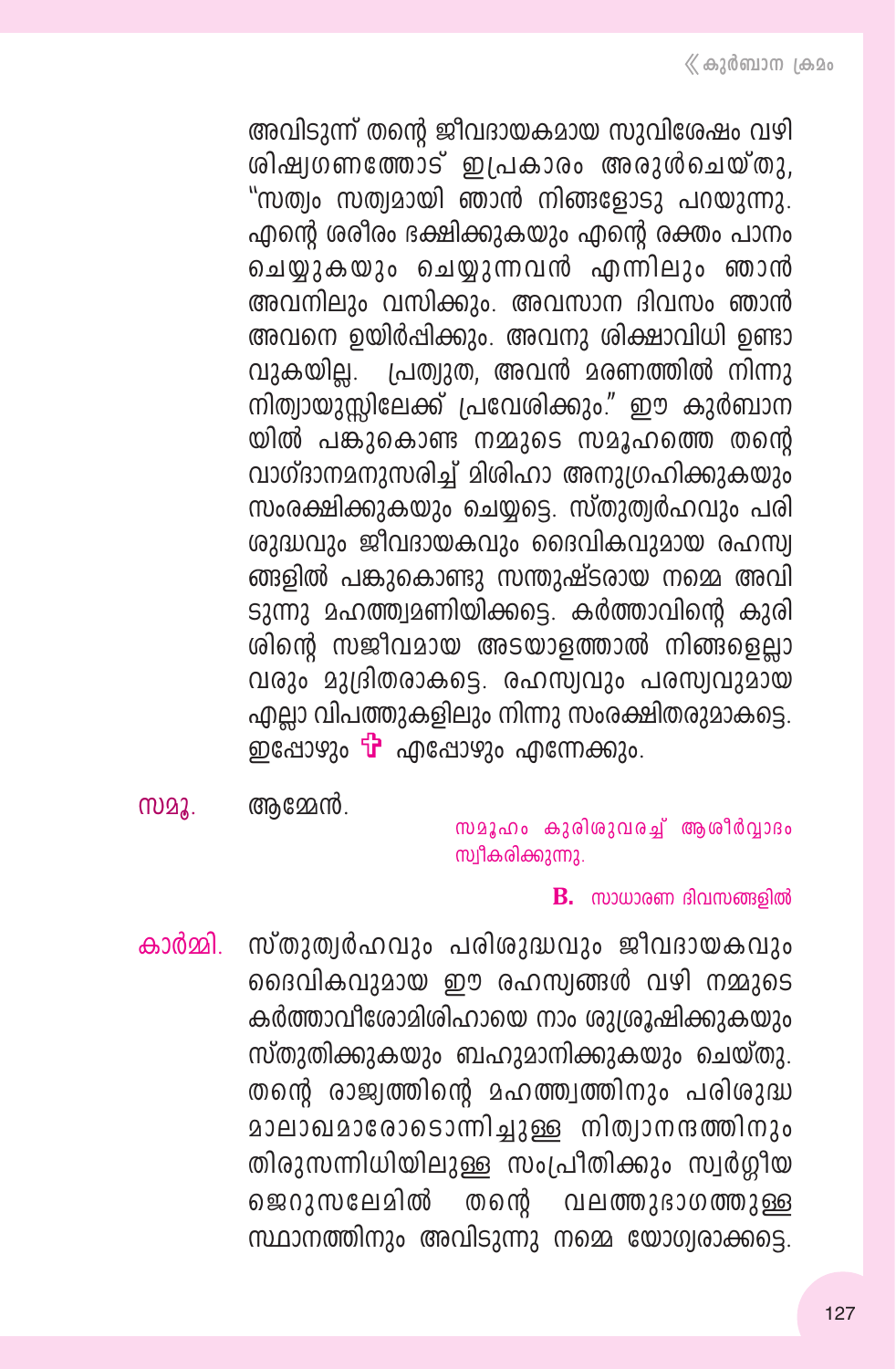നമ്മുടെയും ലോകം മുഴുവന്റെയും തിരുസ്സഭയു ടെയും അവളുടെ സന്താനങ്ങളടെയും മേൽ അവിടുന്നു ക്വപയും അനുഗ്രഹവും വർഷിക്കട്ടെ. ഇപ്പോഴും <sup>പ്</sup>പ്രീഷോഴും എന്നേക്കും.

അമ്മേൻ. M22.

തന്റെ ശരീരത്താൽ നമ്മുടെ കടങ്ങൾ പൊറുക്കു കാർമ്മി കയും രക്തത്താൽ നമ്മുടെ പാപങ്ങളുടെ കറ മായിച്ചുകളയുകയും ചെയ്ത നമ്മുടെ കർത്താവ് സഭയിൽ വാഴ്ത്തപ്പെട്ടവനാകട്ടെ. ദൈവത്തിന്റെ അനുഗൃഹീത ജനമേ, കർത്താവിന്റെ മേച്ചിൽ സ്ഥലത്തെ അജഗണമേ, നിങ്ങളുടെമേൽ അവി ടുന്നു ക്വപാവരം ചൊരിയട്ടെ. അവിടുന്നു തന്റെ കാരുണ്വവും അനുഗ്രഹവും നിങ്ങളിൽ വർഷി അവിടുത്തെ പരിപാലനയുടെ വലംകൈ ക്കടെ. നിങ്ങളെ സംരക്ഷിക്കുകയും ചെയ്യട്ടെ. <u> ഇപ്പോഴും</u>  $\mathbf{\hat{P}}$  എപ്പോഴും എന്നേക്കും

സമൂ. ആമേൻ

അല്ലെങ്കിൽ

കാർമ്മി. ജീവൻ നൽകും ദൈവികമാം പരിപാവനമീ ബലിവഴിയായ് നാഥനു സ്തുതിയും ബഹുമതിയും നമ്മൾ കാഴ്ചയണച്ചല്ലോ.

> പ്രിതി കലർന്നു യുഗാന്ത്വത്തിൽ സ്വർഗ്ഗീയോർശ്ലം നഗരത്തിൽ മാലാഖമാരൊത്തു വലം ദാഗം നമ്മൾക്കരുളട്ടെ.

നമ്മിൽ ലോകം മുഴുവനിലും സഭയിലുമവൾതൻ തനയരിലും നാഥൻ വരനിര ചൊരിയടെ ¶ ഇപ്പോഴുമെപ്പോഴുമെന്നേക്കും.

അമേൻ. MD22.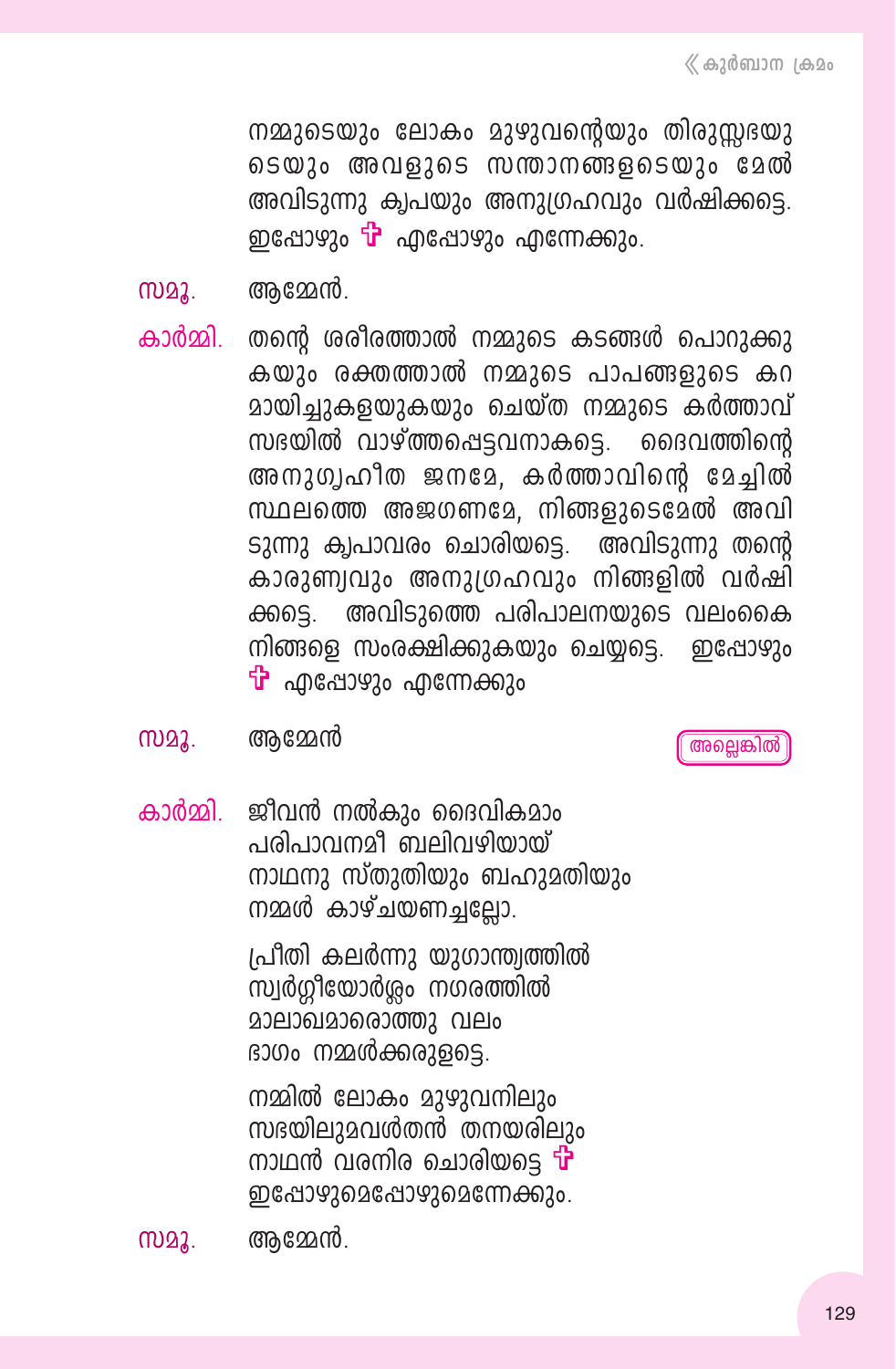#### മരിച്ചവർക്കുവേണ്ടിയുള്ള കുർബാനയിൽ

കാർമ്മി കർത്താവേ നിൻ സന്നിധിയിൽ ഞങ്ങളണയ്ക്കും പ്രാർത്ഥനകൾ ബലികൾ കാഴ്ചകളനവരതം കനിവൊടു കൈക്കൊണ്ടരുളണമേ. ആബേൽ നോഹയുമബ്രാഹം യോബുമണചൊരു ബലിയിൽ നീ ക്വപയാർന്നതുപോലീബലിയും

ക്വപയൊടു ത്വക്കൺ പാർക്കണമേ.

ഏലിയാനിവ്വാ ശ്രീഹന്മാ– രിവരുടെ ബലിയും വിധവയുടെ കാണിക്കയതാം കൈക്കൊണ്ട ന്നുന്ന കനിയണമീബലിയിൽ

കർത്താവേ നിൻ ദാസനായ്/ദാസിക്കായ്/ദാസർക്കായ് തിരുസന്നിധിയിലണച്ചീടും ബലിയിതു ത്വക്കൺപാർക്കണമേ മ്പതരുടെ പാപം മായ്ക്കണമേ.

കരുണാനിധിയാം കർത്താവേ. ചേർക്കണമേ നിൻ ദാസനെയും/ദാസിയെയും/ദാസരെയും പരിശുദ്ധന്മാർ മരുവീടും പരമോന്നതമാം രാജ്വത്തിൽ.

ദിവഗണത്തോടൊത്തനിശം മഹിമയെഴുന്നൊരു ത്രിത്വത്തിൻ സ്തുതിഗീതങ്ങളുയർത്തിടുവാൻ കരുണയൊടിവനിൽ/ഇവളിൽ/കനിയണമേ.

ഇന്നീ ബലി നിൻ സന്നിധിയിൽ അർപ്പിച്ചവരാമഖിലർക്കും കരുണയൊടേകണമഖിലേശാ **†** ദിവ്വാനുതരെമന്നെന്നും.

അമേൻ. MD22.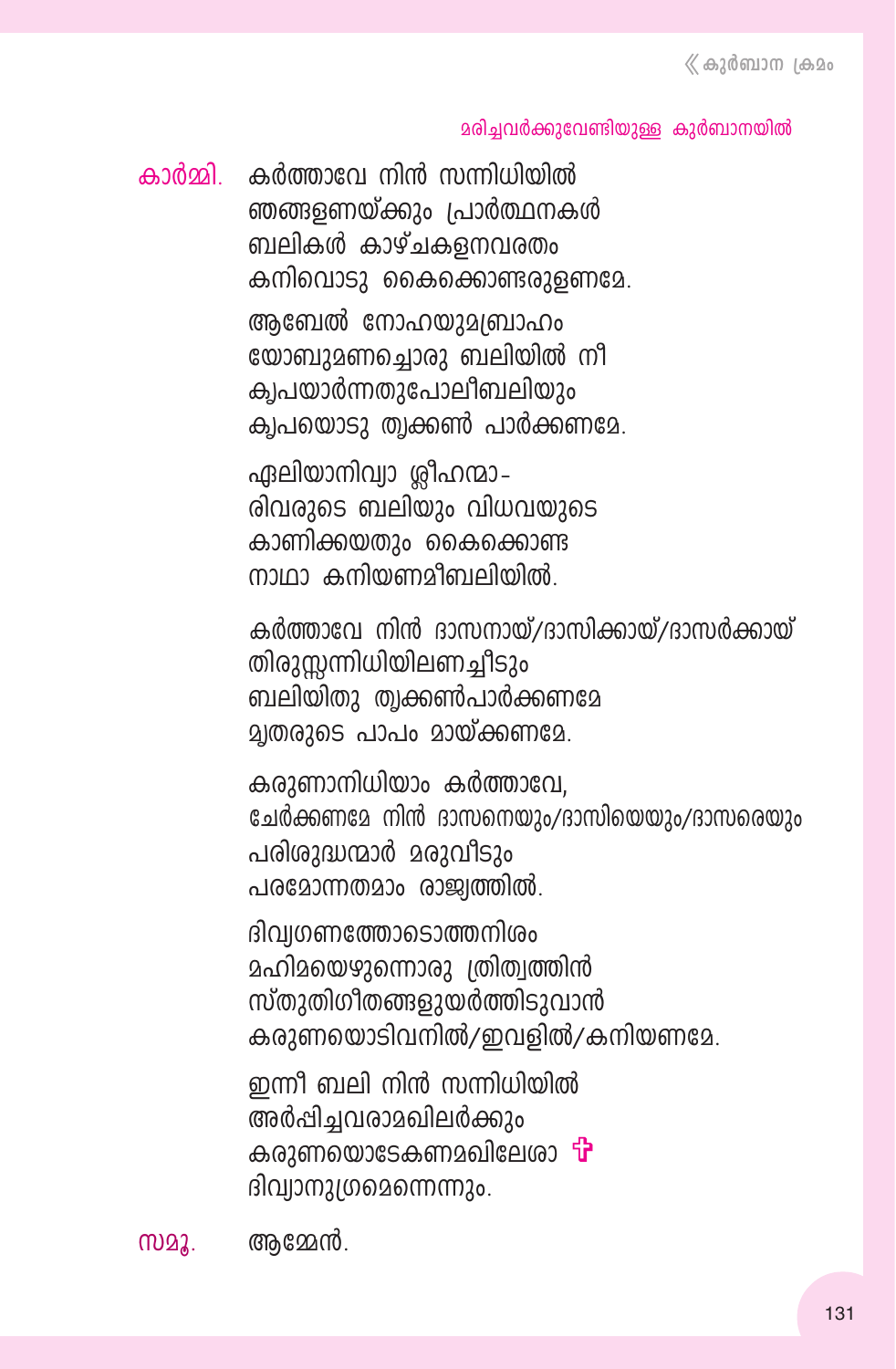#### അല്ലെങ്കിൽ

കാർമ്മി. കർത്താവേ, ഞങ്ങളുടെ പ്രാർത്ഥനയുടെ സ്വരം കേൾ ക്കണമേ. ഞങ്ങളുടെ യാചനകൾ അങ്ങയുടെ സന്നിധിയിൽ എത്തടെ. ഞങ്ങളുടെ ബലികളും കാഴ്ചകളും സ്വീകരിച്ച്, മരിച്ചവരുടെ കടങ്ങൾ നിഷ്കളങ്കനായ ആബേലിന്റെ പൊറുക്കണമേ. ആദ്യബലിപോലെയും നീതിമാനും നിർമ്മലനുമായ നോഹിന്റെയും കർത്താവിൽ വിശ്വാസം അർപ്പിച്ച അബ്രാഹത്തിന്റെയും കഷ്ടതകൾ സഹിച്ച ജോബി ന്റെയും സത്വപ്രവാചകനായ ഏലിയായുടെയും സെഹിയോൻ ശാലയിലെ ശ്രീഹന്മാരുടെയും ബലികൾ പോലെയും വിധവയുടെ കൊച്ചു കാരു പോലെയും അങ്ങയുടെ ദാസനു (ദാസിക്കു/ ദാസർക്കു) വേണ്ടിയുള്ള ഈ ബലി കർത്താവേ, കനിവോടെ സ്വീകരിക്കേണമേ. അങ്ങയ 265 അഭീഷ്ടം നിറവേറിയ സകല നീതിമാന്മാരോടും (സഹോദരിയെ/ സ ഫോദരനെ കൂടെ ற സഹോദരരെ) സ്വർഗ്ഗീയ മണവറയ്ക്കു യോഗ്വനാ  $(\mathbb{C}\mathfrak{W}^3)\mathfrak{W}^3$  / $(\mathbb{C}\mathfrak{W}^3)\mathfrak{W}^3$  and  $(\mathbb{C}\mathfrak{W}^3)\mathfrak{W}^3$  and  $(\mathbb{C}\mathfrak{W}^3)\mathfrak{W}^3$  and  $(\mathbb{C}\mathfrak{W}^3)\mathfrak{W}^3$ അങ്ങയുടെ ദാസനു (ദാസിക്കു /ദാസർക്കു) വേണ്ടിയുള്ള ഈ ബലി സ്വീകരിക്കുകയും ഈ ആളുടെയും (ഇവരുടെയും) ഈ ആളുടെ സ്നേഹിതരുടെയും കടങ്ങൾ  $(DQ)$ അപരാധങ്ങൾ മായിക്കുകയും പൊറുക്കുകയും കാരുണ്വവാനായ കർത്താവേ. ചെയ്യണമേ. അങ്ങയുടെ ഈ എളിയ ദാസനെ (ദാസിയെ/ ദാസരെ) അങ്ങയുടെ വലതു ഭാഗത്ത് നീതി മാന്മാരോടുകൂടെ സ്വർഗ്ഗീയ മണവറയിൽ വസി ക്കുവാൻ യോഗ്വനാ (യോഗ്വയാ/യോഗ്വരാ) ക്കണമേ.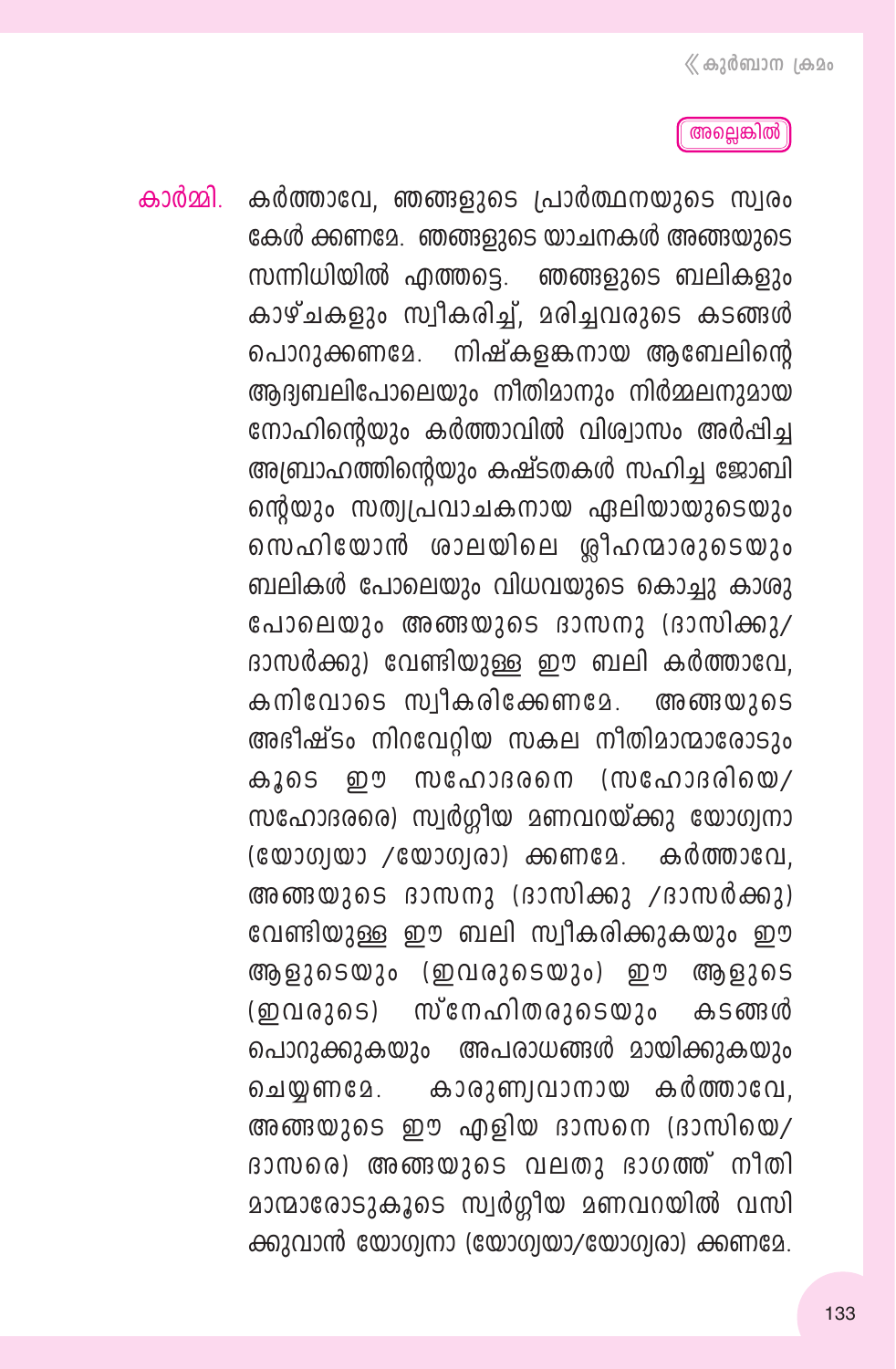സ്തുത്വർഹവും ദാഗ്വപൂർണ്ണവുമായ സ്ഥലത്ത് ഈ സഹോദരനെ (സഹോദരിയെ/സഹോദരരെ) സ്മരിക്കുകയും നിത്വാശ്വാസം നൽകി ആനന്ദിപ്പി ക്കുകയും ചെയ്യണമേ. അവിടെ ഈ ആൾ (ഇവർ) ത്രിയേക ദൈവത്തിന് സ്തുതിയും ബഹുമാനവും ക്വതജ്ഞതയും ആരാധനയും എന്നേയ്ക്കും സമർപ്പിക്കട്ടെ. ഈ തിരുക്കർമ്മത്തിൽ സംബന്ധിച്ച നിങ്ങളെല്ലാവരും ദൈവാനുത്രഹത്താൽ പാപ മോചനത്തിന് യോഗ്വരാകുകയും ചെയ്യട്ടെ. ഞഞ ളുടെ കർത്താവേ, ഈ സമൂഹത്തെയും ഈ ഭവന ഞങ്ങളെല്ലാവരെയും സമ്യദ്ധമായി ത്തെയും ആശീർവ്വദിക്കണമേ. ഇപ്പോഴും <del>T</del> എപ്പോഴും ഫീന്നേക്കും.

ആമ്മേൻ. M22.

# വിടവാങ്ങൽ പ്രാർത്ഥന

കാർമ്മികൻ താഴെ വരുന്ന പ്രാർത്ഥന ചൊല്ലി ബലപീഠത്തിൽ ചുംബിക്കുന്നു.

കാർമ്മി: വിശുദ്ധീകരണത്തിന്റെ ബലിപീഠമേ, സ്വസ്തി, ഞങ്ങളുടെ കർത്താവിന്റെ കബറിടമേ, സ്വസ്തി. നിന്നിൽ നിന്നു ഞാൻ സ്വീകരിച്ച കുർബാന കടങ്ങളുടെ പൊറുതിക്കും പാപങ്ങളുടെ മോചനത്തിനും കാരണമാകട്ടെ. ഇനി ഒരു ബലി അർഷിക്കുവാൻ ഞാൻ വരുമോ றுபூலே എന്നറിഞ്ഞുകൂടാ.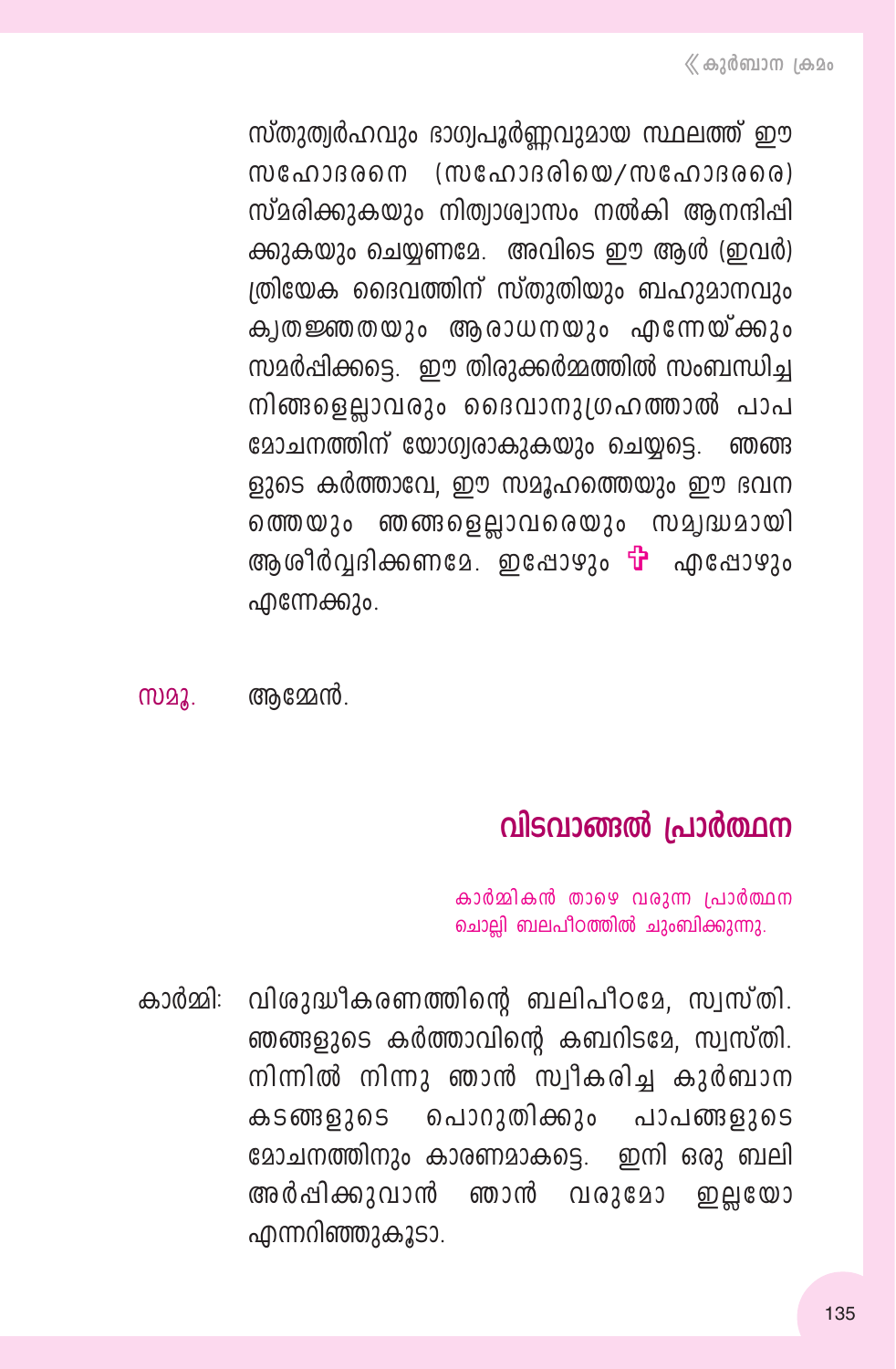# വൈദികർക്കുവേണ്ടിയുള്ള പ്രാർത്ഥന

ഗാനരൂപത്തിൽ

നിത്വപുരോഹിതനീശോയെ കാക്കണമ്പ്ലൈ വൈദികരെ പാവന ജീവിത പാതകളിൽ സന്തതമവരെ നയിക്കണമെ.

നല്ലവ തന്നെ ചിന്തിക്കാൻ നല്ലവ തന്നെ ഉരിയാടാൻ നല്ലവ തന്നെ ചെയ്തിടുവാൻ നന്ദതിലവരെ കാക്കണുമെ.

സാത്താൻ നിറയും വൈരമൊടെ നിർദയമവരെയലട്ടുമ്പോൾ നാഥാ നിൻ തിരുഹ്വദയത്തിൻ വാതിലവർക്കു തുറക്കണമെ.

ലോകവുമതിനുടെ വശ്വതയും കൗതുകമവരിലുണർത്തുമ്പോൾ നിത്വമനോഹര നാകത്തിൻ രശ്മികളവരിൽ ചിന്തണമെ.

ജോലികളെല്ലാം തീർത്തൊടുവിൽ നിൻ തിരു സന്നിധിയണയുമ്പോൾ സദയമവർക്കു സനാതനമാം സ്വർഗാനന്ദം നൽകണമെ.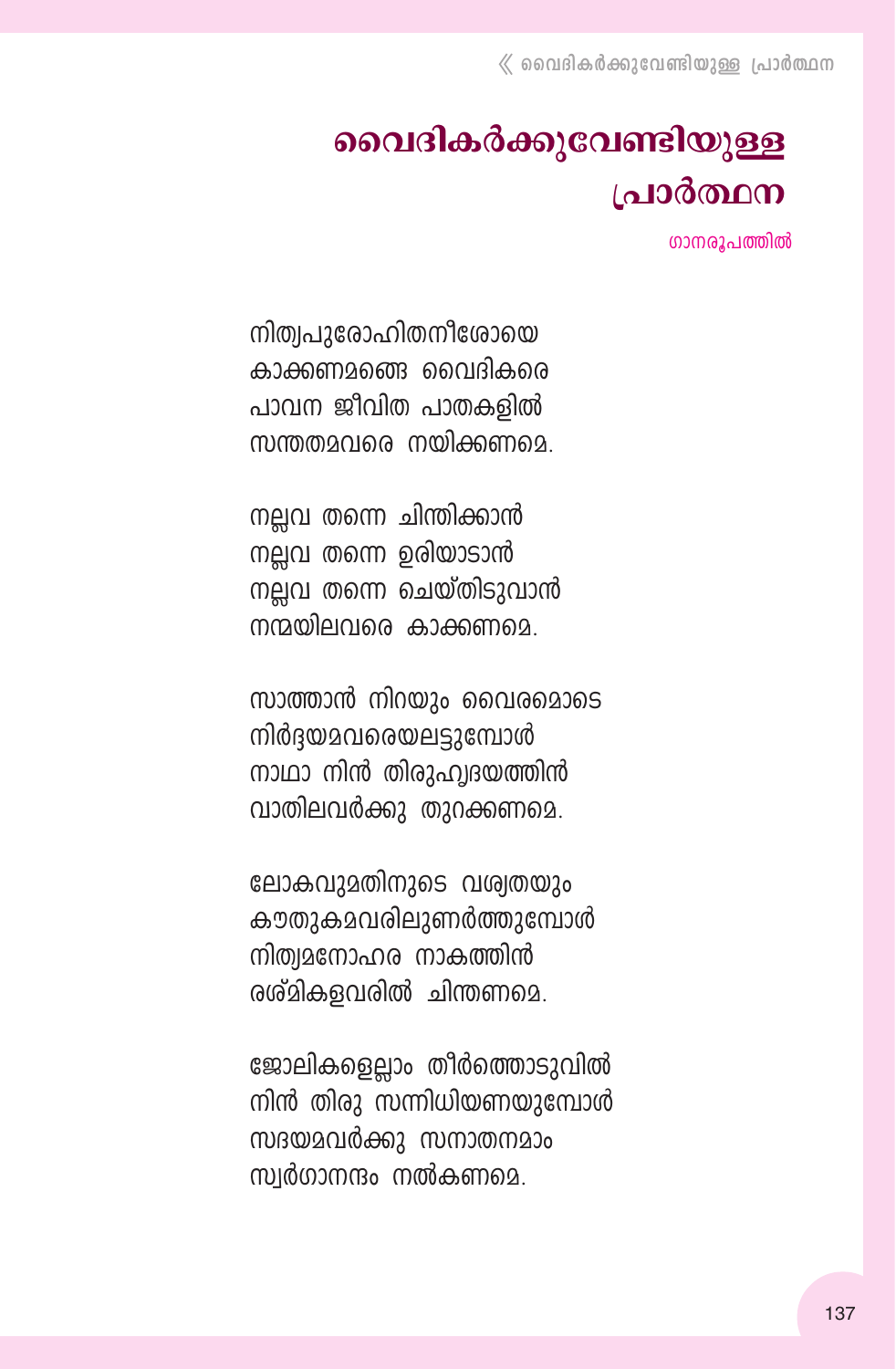# PROPRIA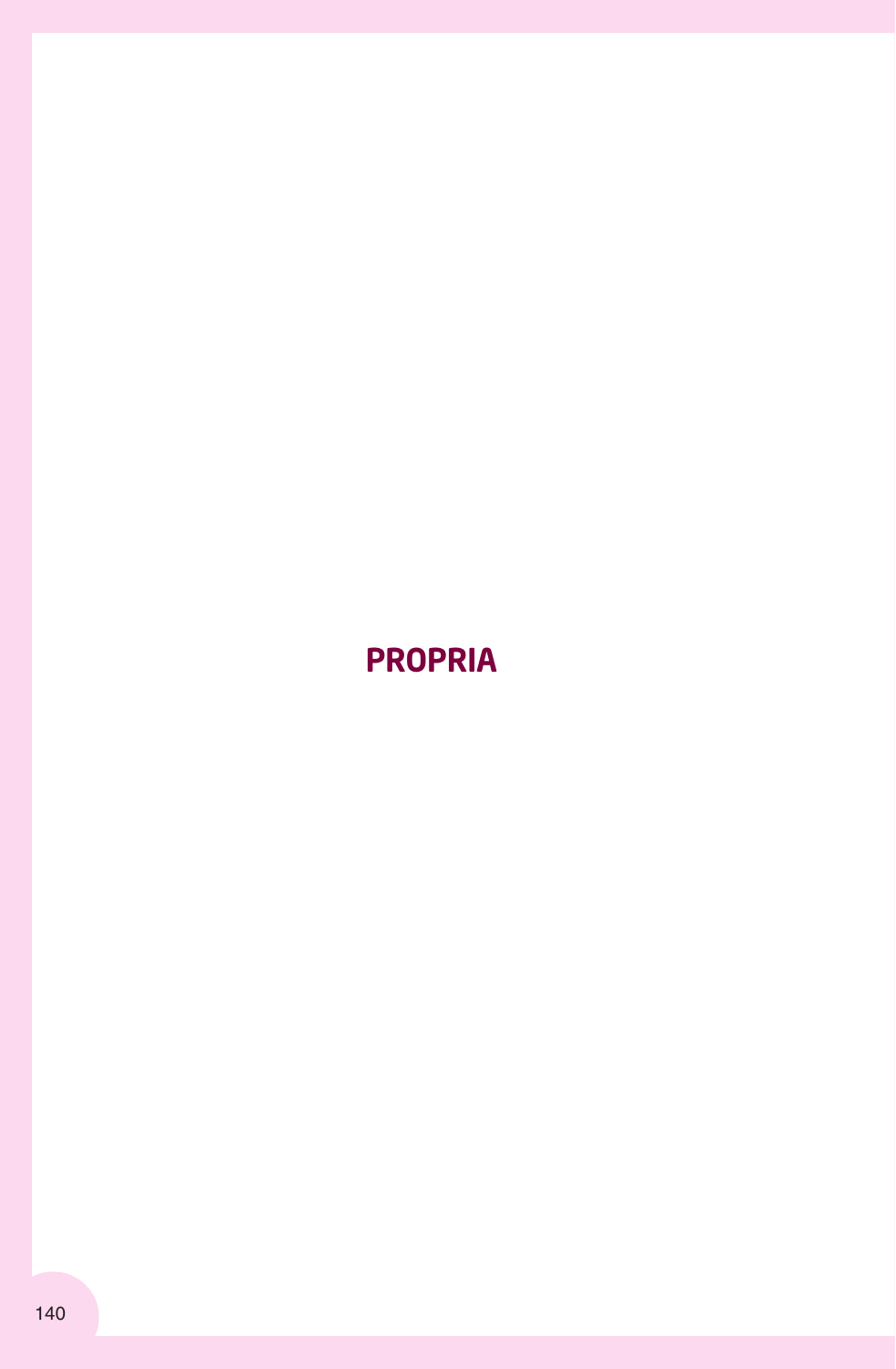### നോമ്പുകാലം

### പ്രാരംഭപ്രാർത്ഥന

ഞങ്ങളുടെ കർത്താവായ ദൈവമേ. അങ്ങയുടെ കാർതി<sup>.</sup> തിരുക്കുമാരന്റെ രക്ഷാകര രഹസ്വങ്ങളിൽ ഞങ്ങളെ പങ്കുകാരാക്കുന്നതിന് ഞങ്ങൾ അങ്ങയെ സ്തുതി ക്കുന്നു. പാപം മൂലം അകന്നുപോയ ഞങ്ങൾ അനു തപിക്കുന്ന ഹ്വദയത്തോടെ പിതാവായ അങ്ങയെ സമീപിക്കുന്നു. മിശിഹായോടു ചേർന്ന് എളിമ യോടും ഹ്വദയവിശുദ്ധിയോടും കൂടി പരിഹാരത്തി ന്റേയും ക്വതജ്ഞതയുടേയും ഈ ബലി അർപ്പിക്കു വാൻ ഞങ്ങളെ യോഗ്വരാക്കണമെ. സകലത്തി ന്റേയും നാഥാ, എന്നേ്ക്കും.

# ՠՠՠֈ֎ֈ֎ՠՠ

നാഥാ നിന്റെ വിശുദ്ധന്മാർ നിതരാം നിന്നെ വണങ്ങുന്നു നിൻ രാജ്വത്തിൻ മഹിമയവർ വർണിച്ചീടും വിനയമോടെ.

വീഴുന്നവരെ കനിവോടെ നാഥൻ താങ്ങി നിറുത്തുന്നു നിപതിച്ചവരെ സകലരെയും സദയം താങ്ങിയുയർത്തുന്നു.

കണ്ണുകളെല്ലാം കർത്താവേ, നിന്നെത്തന്നെ തേടുന്നു എന്തെന്നാൽ നീയാഹാരം ചിതമാം സമയത്തേകുന്നു.

m22. അമേൻ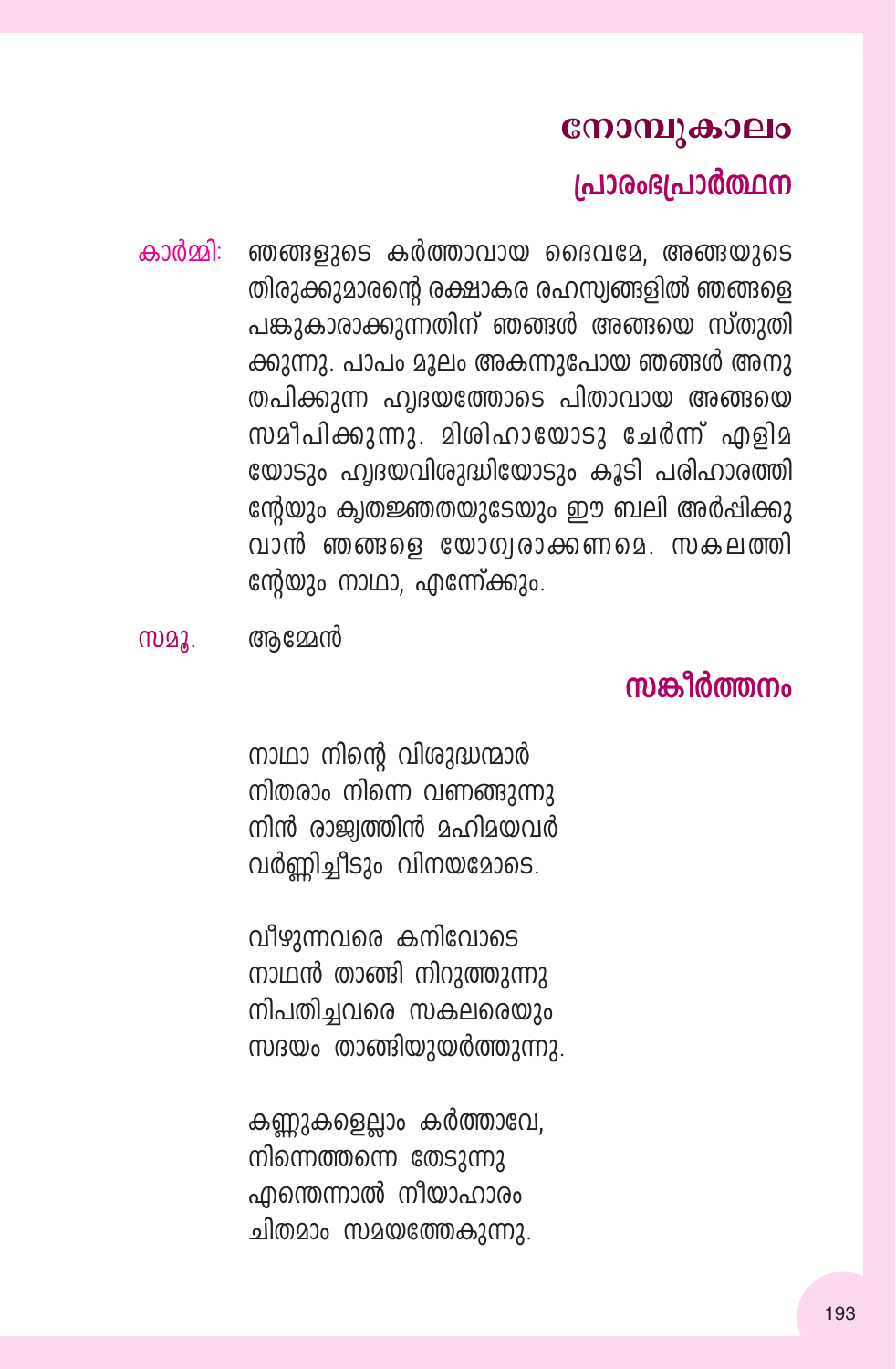ഉള്ളുതുറന്നു വിളിക്കുമ്പോൾ നാഥനടുത്തുണ്ടതു കേൾക്കാൻ തന്നെ ഭയത്തൊടു സേവിക്കും നരരാടെയിഷ്ടാവൻ ചെയാം.

അവരുടെ യാചന കേൾക്കുമവൻ രക്ഷയവർക്കവനേകീടാം ഭക്തജനങ്ങളെയഖിലേശൻ സദയം കാത്തരുളിടുന്നു.

താതനുമതുപോലാത്മജനും റൂഹായ്ക്കും സ്തുതി എന്നേക്കും അദിമാതൽക്കെന്നതാപോലെ ആമ്മേനാമ്മേനനവരതം.

പേജ് 25 കാണാക

അല്ലെങ്കിൽ

- കാർമ്മി. കർത്താവേ, അങ്ങയുടെ ദാസർ അങ്ങേയ്ക്കു നന്ദി പറയും. അങ്ങയുടെ നീതിമാന്മാർ അങ്ങയെ വാഴ്ത്തുകയും ചെയ്യും.
- $M<sub>22</sub>$ ഞങ്ങളുടെ രക്ഷകനായ ദൈവമേ. ഞങ്ങളെ സഹാ യിക്കണമേ. അങ്ങയുടെ തിരുനാമത്തെപ്രതി ഞങ്ങ ളുടെ പാപങ്ങൾ ക്ഷമിക്കുകയും ചെയ്യണമെ.
- അങ്ങയുടെ രാജ്വത്തിന്റെ മഹത്വത്തെ അവർ കാർമ്മി പ്രകീർത്തിക്കും. അങ്ങയുടെ ശക്തിയെ അവർ വർണ്ണിക്കും.
- കർത്താവ് വീഴുന്നവരെയെലാം താങ്ങുന്നു. നിലം  $M<sub>2</sub>$ പതിച്ചവരെ എഴുന്നേൽപിക്കുന്നു.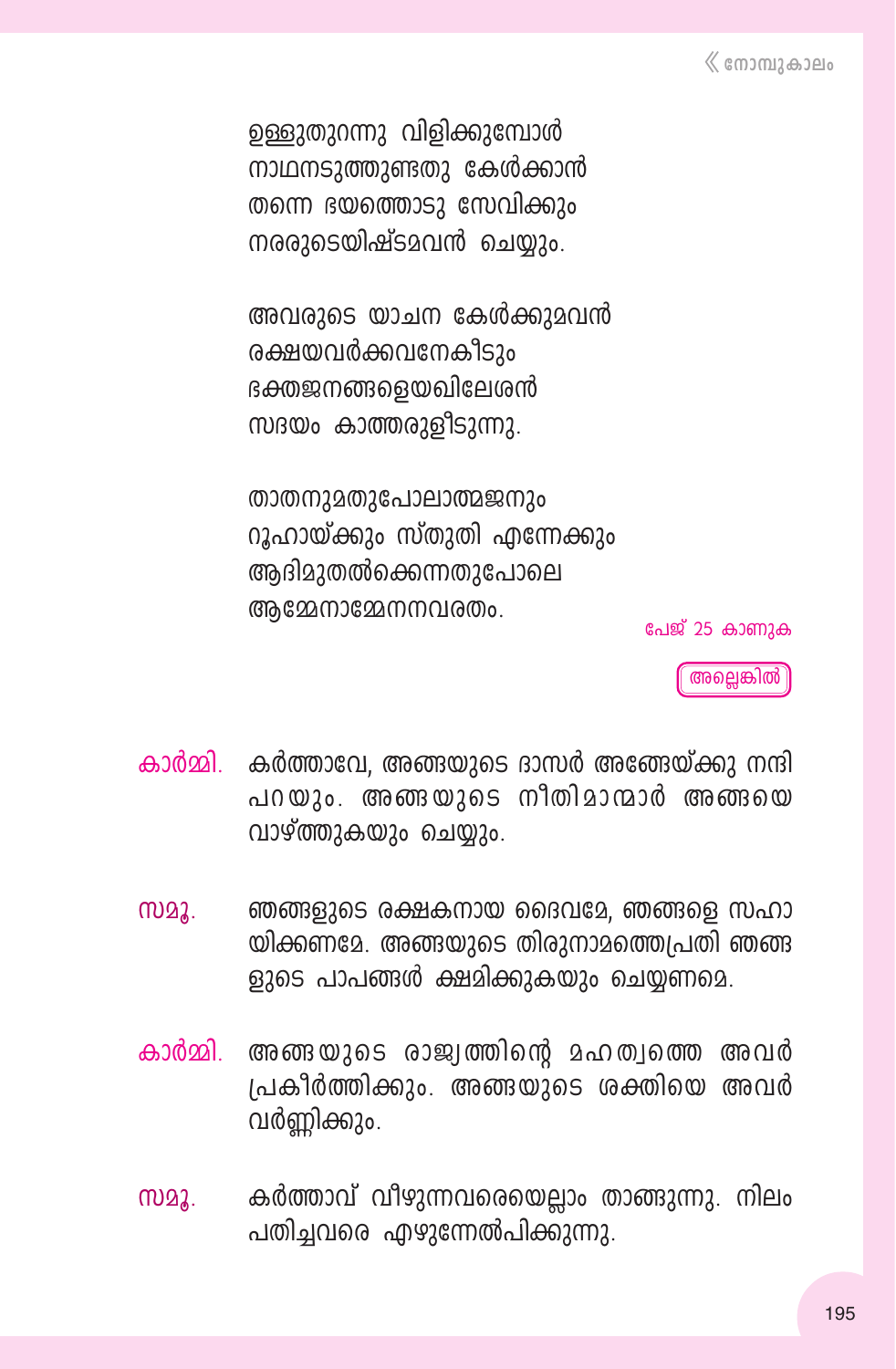- കാർമ്മി. എലാവരും കർത്താവിൽ ദ്വഷ്ടി പതിച്ചിരിക്കുന്നു. എന്തെന്നാൽ യഥാസമയം അവർക്ക് അവിടുന്ന് ആഹാരം നൽകുന്നു.
- നിർമ്മലഹ്വദയത്തോടെ കർത്താവിനെ വിളിക്കുന്ന m22. വർക്ക് അവിടുന്ന് സമീപസ്ഥനാകുന്നു.
- കാർമ്മി. തന്റെ ഭക്തരുടെ ആഗ്രഹം അവിടുന്ന് സഫല മാക്കുന്നു.
- അവരുടെ പ്രാർത്ഥന കേട്ട് അവിടുന്ന് അവരെ M22. രക്ഷിക്കുന്നു.
- കാർമ്മി. പിതാവിനും പുത്രനും പരിശുദ്ധാത്മാവിനും സ്തുതി.
- ആദിമുതൽ എന്നേക്കും ആമ്മേൻ. M22.
- കാർമ്മി. ഞങ്ങളുടെ രക്ഷകനായ ദൈവമേ, ഞങ്ങളെ സഹാ യിക്കണമേ. അങ്ങയുടെ തിരുനാമത്തെപ്രതി ഞങ്ങ ളുടെ പാപങ്ങൾ ക്ഷമിക്കുകയും ചെയ്യണമെ.

പേജ് 25 കാണുക

# പ്രഘോഷണപ്രാർത്ഥനകൾ (കാറോസൂസ)

- $02102.$ നമുക്കെല്ലാവർക്കും അനുതാപത്തോടും ഭക്തി യോടുംകൂടി നിന്ന് "കർത്താവേ, ഞങ്ങളുടെ പ്രാർത്ഥന കേൾക്കണമേ"എന്ന് അപേക്ഷിക്കാം.
- M22. കർത്താവേ, ഞങ്ങളുടെ പ്രാർത്ഥന കേൾക്കണമേ.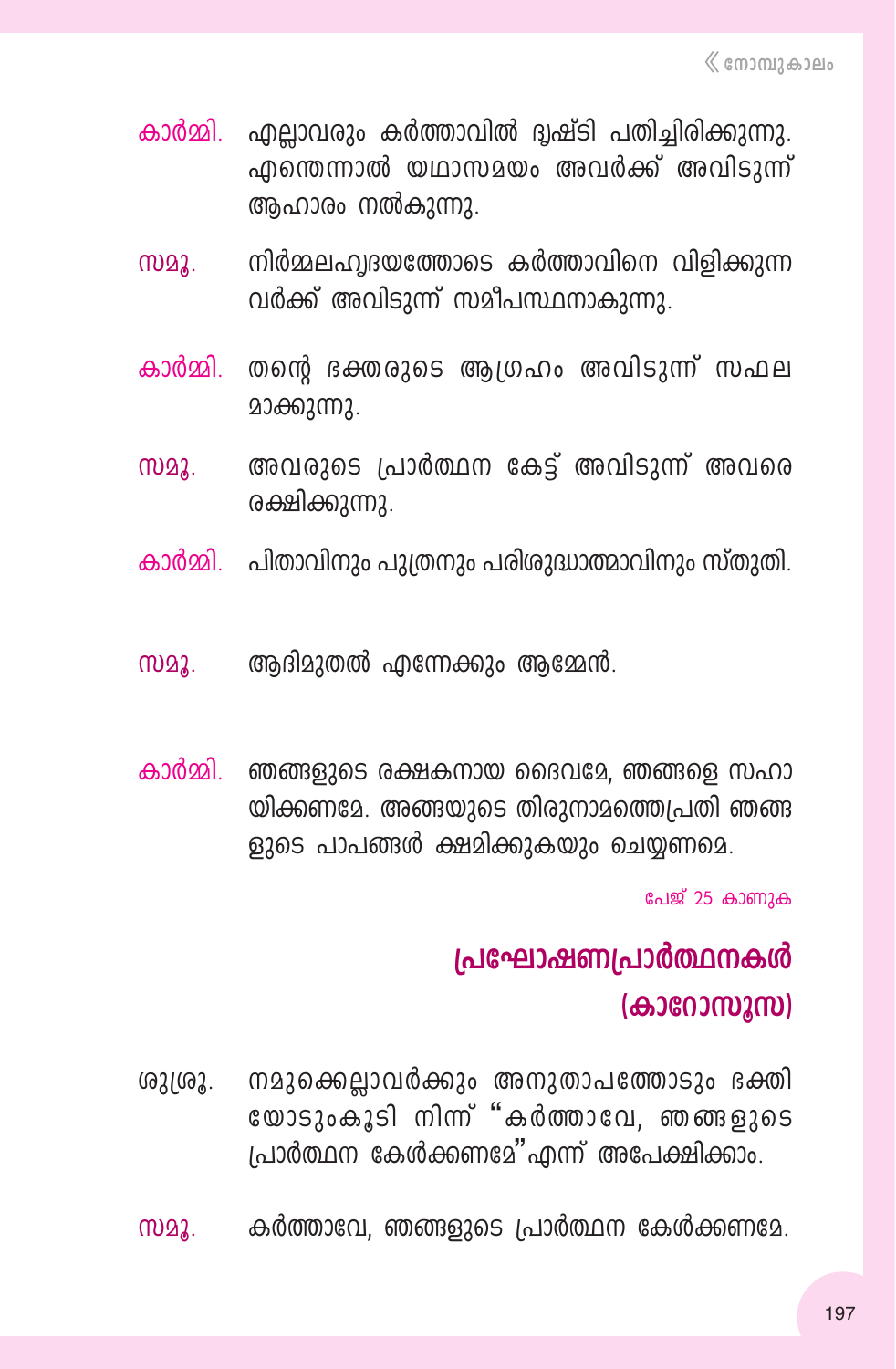- ്രുദ്രൂ. പരിശുദ്ധാത്മാവിനാൽ വനത്തിലേയ്ക്കു നയിക്കപ്പെ ടുകയും നാല്പതു രാവും നാല്പതു പകലും തപ സ്സനുഷ്ഠിക്കുകയും ചെയ്ത കർത്താവേ, തപസ്സി നേർയും പ്രായശ്ചിത്തത്തിന്റേയും അരൂപിയാൽ ഞങ്ങളെ നിറയ്ക്കണമെന്ന് നിന്നോട് ഞങ്ങൾ  $1$ പാർത്ഥിക്കുന്നു.
- സമൂ. കർത്താവേ, ഞങ്ങളുടെ പ്രാർത്ഥന കേൾക്കണമേ.
- ശുശൂ. ലോകത്തിന്റെ പാപങ്ങൾ നീക്കുന്ന ദിവ്വകുഞ്ഞാടായ മിശിഹായേ, ഞങ്ങളുടെയും മറ്റുള്ളവരുടെയും പാപ ങ്ങൾക്കു പരിഹാരമനുഷ്ഠിക്കുവാൻ ഞങ്ങളെ ശക്തരാക്കണമെന്ന് ഞങ്ങൾ പ്രാർത്ഥിക്കുന്നു.
- സമൂ. കർത്താവേ, ഞങ്ങളുടെ പ്രാർത്ഥന കേൾക്കണമേ.
- ശുശ്രൂ. സ്നേഹത്തിന്റെ ബലിവസ്തുവായ മിശിഹായേ. ഞങ്ങളുടെ ശരീരത്തെയും അതിന്റെ ദുർവാസനക ളെയും നിന്നോടുകൂടെ ക്രൂശിക്കുന്നതിന് ഞങ്ങളെ അനുഗ്രഹിക്കണമെന്ന് ഞങ്ങൾ പ്രാർത്ഥിക്കുന്നു.
- സമൂ. കർത്താവേ, ഞങ്ങളുടെ പ്രാർത്ഥന കേൾക്കണമേ.
- ശുശ്രൂ. സാത്താനെ പരാജയപ്പെടുത്തി ഞങ്ങൾക്കു മാത്വകയും മനോധൈര്വവും നൽകിയ മിശിഹായേ,  $I$ പലോ $\mathop{\mathrm{RMS}}\nolimits$  മുത്രമ്മീവിക്കുവാൻ ഞങ്ങളെ ശക്തരാക്കണമെന്ന് ഞങ്ങൾ പ്രാർത്ഥിക്കുന്നു.
- സമൂ. കർത്താവേ, ഞങ്ങളുടെ പ്രാർത്ഥന കേൾക്കണമേ.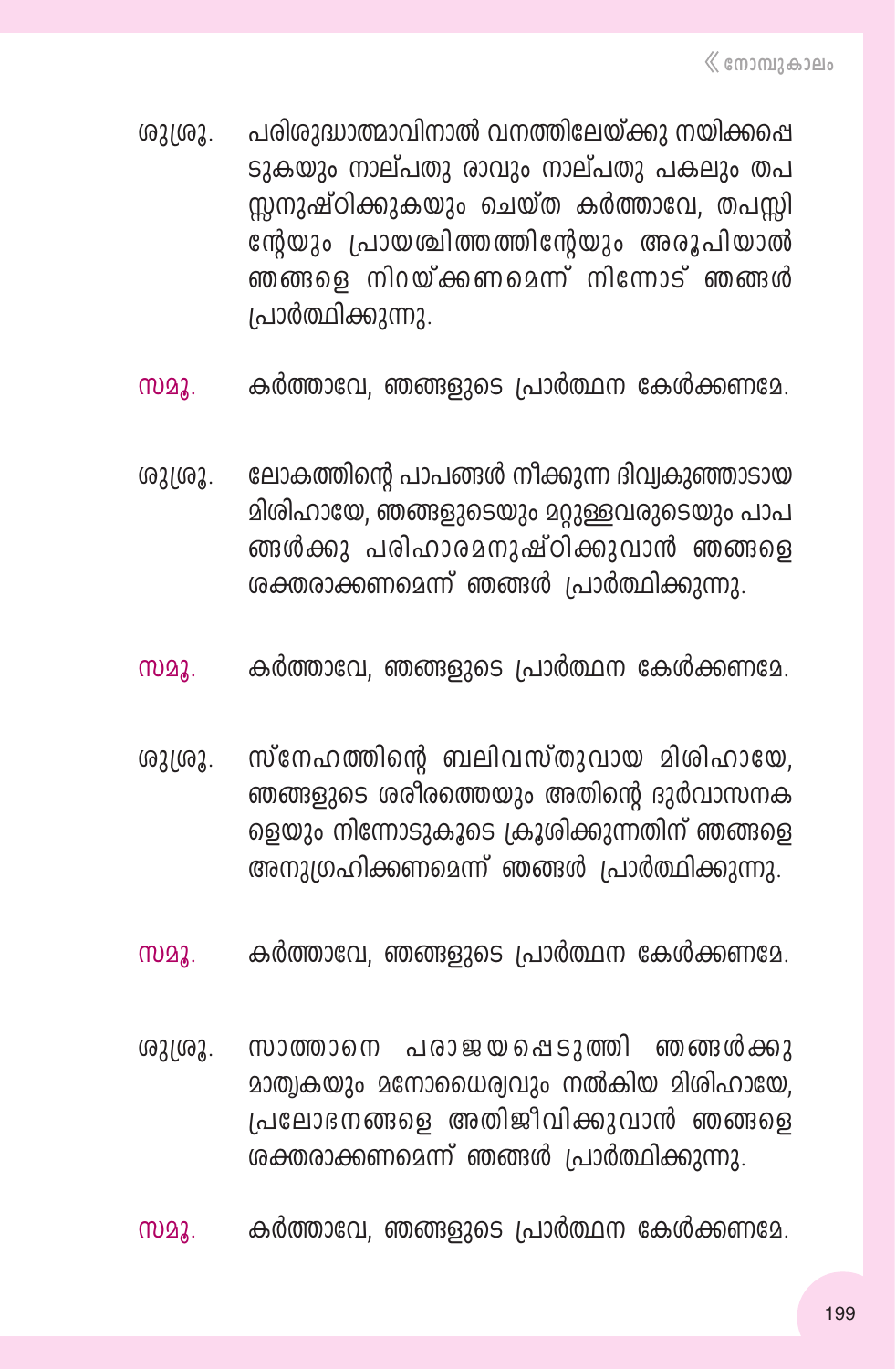- പ്രാർത്ഥനയുടെയും പരിത്വാഗത്തിന്റെയും മാർഗ്ഗ  $02102.$ ത്തിൽ ഞങ്ങളെ നയിക്കുവാൻ ഞങ്ങളുടെ പരി ശുദ്ധ പിതാവ് മാർ .....(പേര്)..... പാപ്പായേയും ഞങ്ങ ളുടെ സഭയുടെ തലവനും പിതാവുമായ മാർ.....(പേര്)..... ശ്രേഷ്ഠമെത്രാപ്പോലീത്തായേയും ഞങ്ങളുടെ മേലദ്ധ്വക്ഷനും പിതാവുമായ മാർ .....(പേര്)..... മെത്രാനേയും മറ്റ് അജപാലകരേയും സമ്വദ്ധമായി അനുതരഹിക്കണമെന്ന് ഞങ്ങൾ പ്രാർത്ഥിക്കുന്നു.
- കർത്താവേ, ഞങ്ങളുടെ പ്രാർത്ഥന കേൾക്കണമേ. M22.
- നമുക്കെല്ലാവർക്കും നമ്മേയും നാമോരോരുത്ത ശുശ്രൂ. രേയും പിതാവിനും പുത്രനും പരിശുദ്ധാത്മാവിനും സാർപ്പിക്കാം
- ഞങ്ങളുടെ ദൈവമായ കർത്താവേ, അങ്ങേയ്ക്കു M22. ഞങ്ങൾ നന്ദി സമർപ്പിക്കുന്നു.
- കർത്താവായ ദൈവമേ, ലോകപാപങ്ങളുടെ പരിഹാ കാർമ്മി. രമായ മിശിഹായുടെ സഹനജീവിതത്തോടു യോജി ച്ചുകൊണ്ട് ആത്മവിശുദ്ധീകരണത്തിനായി യത്നി ക്കുന്ന അങ്ങയുടെ സഭയെ കാരുണ്വപൂർവ്വം കടാ ക്ഷിക്കണമെ. കുരിശുകൾ സന്തോഷത്തോടെ വഹി ച്ചുകൊണ്ട് അങ്ങയുടെ തിരുക്കുമാരന്റെ ബലിജി വിതം തുടരുവാൻ ഞങ്ങളെ ശക്തരാക്കണമെ. യഥാർത്ഥമായ പ്രാർത്ഥനാ ചൈതന്വവും സഹോദര സ്നേഹവും ആത്മപരിത്വാഗവും പുലർത്തിക്കൊണ്ട് ഈ നോമ്പുകാലം ഫലദായകമാക്കുവാൻ ഞങ്ങളെ സഹായിക്കുകയും ചെയ്യണമെ. സകലത്തിന്റെയും നാഥാ, എന്നേക്കും.

സമൂ. ആമ്മേൻ.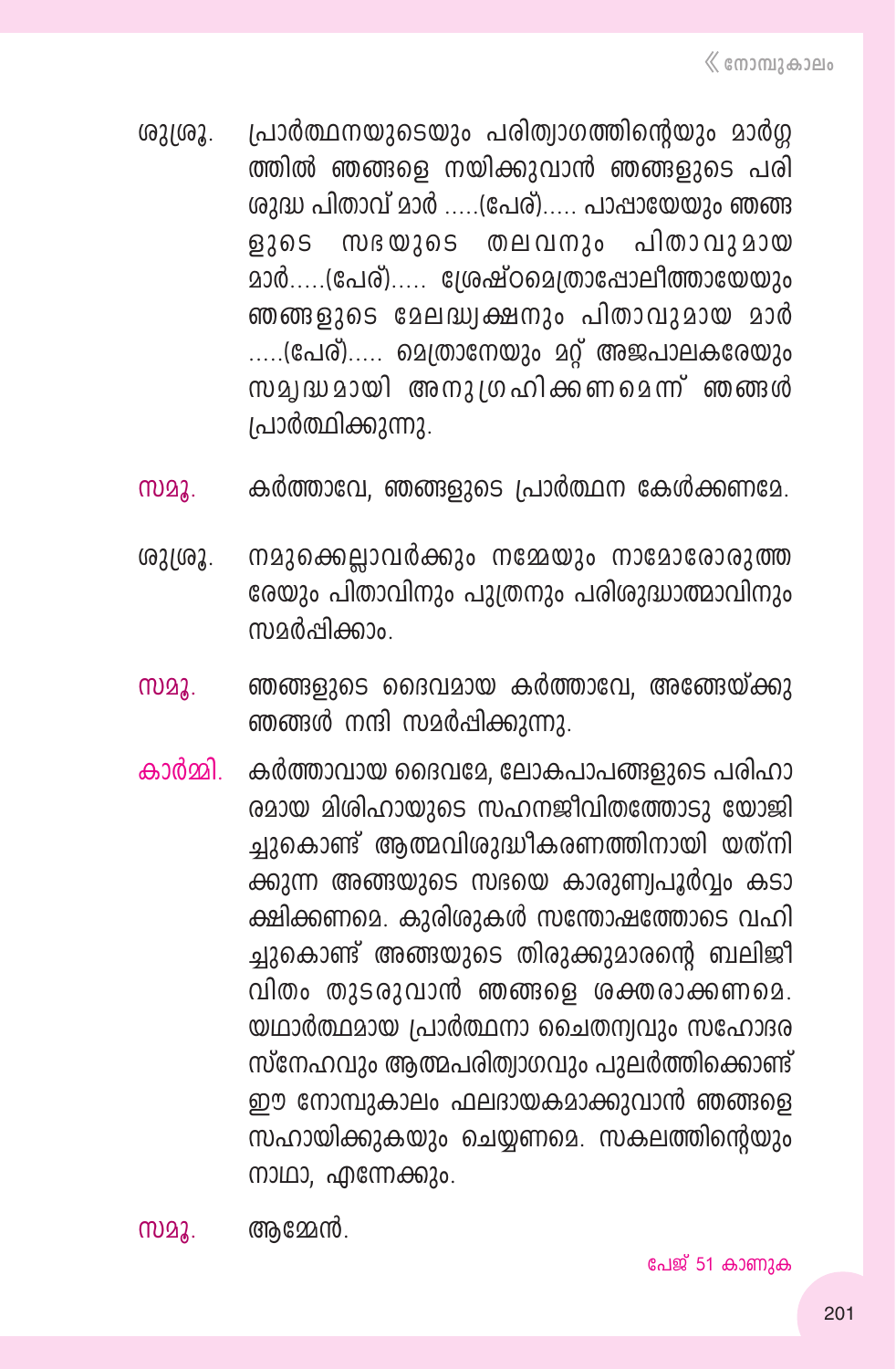# ദിവരഹസ്സ്യിതം

"വരുവിൻ, നമുക്ക് കർത്താവിനെ വാഴ്ത്താം." ഗായക

- പാവനമാക്കീടാം **MD22. ഉർത്വവിചാരങ്ങൾ** വിനയമൊടെന്നാളും അനുതാപത്തിൻ കണ്ണീരാൽ പാപക്കറകൾ കഴുകീടാം. ആത്മാവിൽ നിറയും താപം ഏകാം ഈശോമിശിഹായ്ക്കായ് വേദികയിൽ ബലിയായർഷിക്കാം
- "ദൈവദേ, നിർമ്മലമായ ഒരു ഹ്വദയം എന്നിൽ നായക സ്രഷ്ടിക്കണമേ."
- പാവനമാക്കിടാം... **MD22.**

പേജ് 59/61 കാണുക

# ദിവ്വകാരുണ്വസ്തുതി

ഇതാ ജീവന്റെ ദിവ്വൗഷധം നൽകപ്പെടുന്നു. സഹോ M22. ദരരേ, നിങ്ങൾ ഇത് സ്വീകരിച്ച് ജീവൻ പ്രാപി ക്കുവിൻ.

## ദിവ്വകാരുണ്വസ്വീകരണഗീതം

വരുവിൻ, ഉപവാസവും പ്രായത്രിത്തവും വഴി പാപ ശുശ്രൂ. ക്കറകൾ കഴുകിക്കളയുന്ന ആത്മിയശക്തി നമുക്ക് പ്രാപിക്കാം. ഭയഭക്തികളോടും സ്നേഹത്തോടാം കൂടി നമുക്കവിടുത്തെ തിരുശരീരരക്തങ്ങൾ സ്വീക രിക്കാം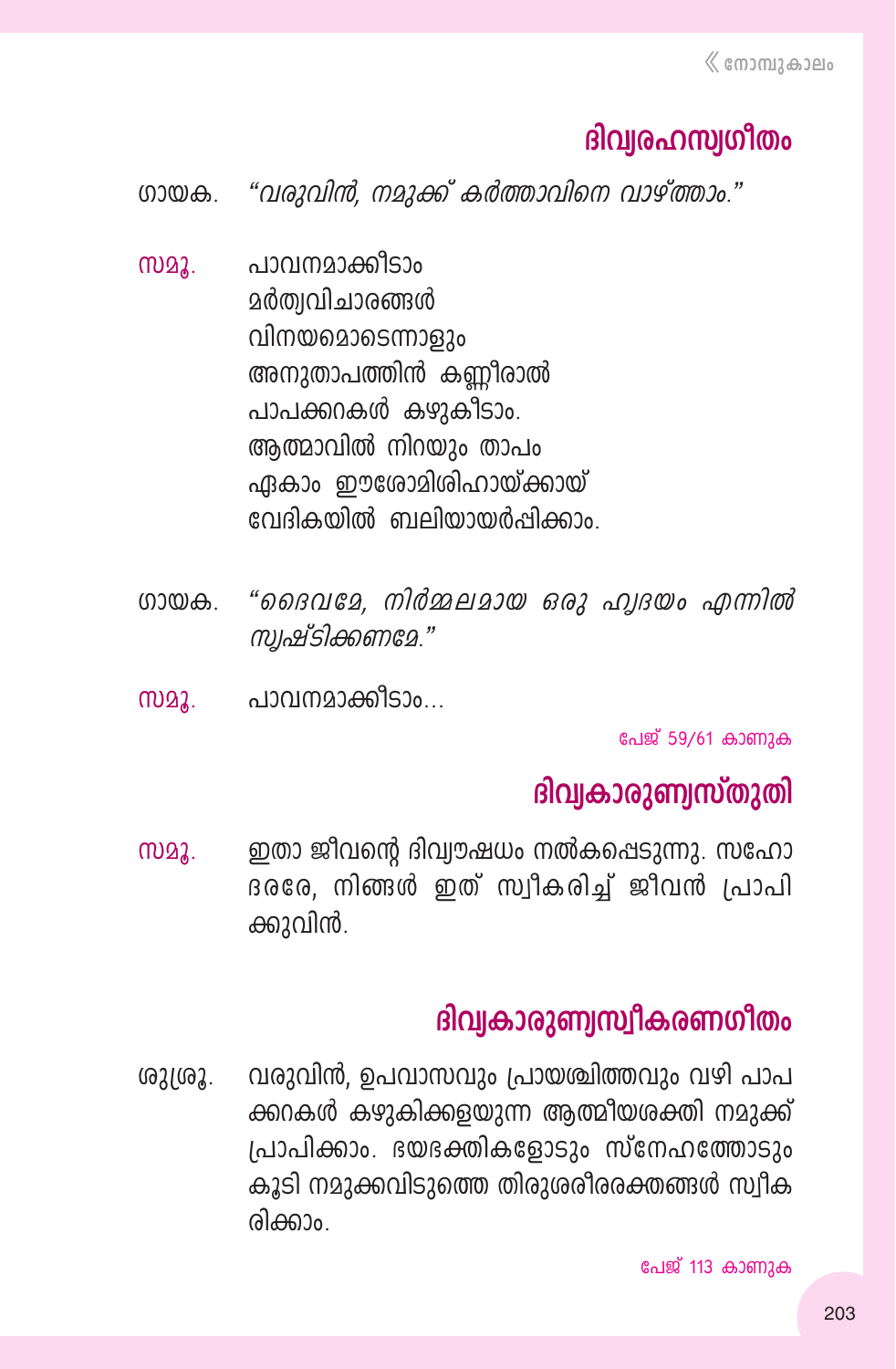### ക്വതജ്ഞതാ പ്രാർത്ഥനകൾ

- കാർമ്മി. കർത്താവായ ദൈവമേ, തിരുവചനങ്ങളാൽ വിരു ദ്ധീകരിക്കപ്പെടുവാനും ദിവ്വരഹസ്വങ്ങളാൽ നവജി വൻ നേടുവാനും പാപികളും ബലഹീനരുമായ ഞങ്ങളെ വിളിച്ചതിന് അങ്ങേക്കു നന്ദി പറയുന്നു. അങ്ങയുടെ പ്രമാണങ്ങളുടെ പാതയിൽ വിശ്വസ്ത രായി ചരിക്കുവാനും അങ്ങു നൽകിയ രക്ഷയുടെ അനുദവം പങ്കുവയ്ക്കുവാനും നിരന്തരം അങ്ങേയ്ക്കു സ്തുതികളർപ്പിക്കുവാനും ഞങ്ങള<del>െ</del> യോഗ്വരാക്കണമേ, പിതാവും പുത്രനും പരിശുദ്ധാ  $\omega$ മാവുമായ സർവേശ്വരാ, എന്നേക്കും,
- സമൂ. ആമ്മേൻ, കർത്താവേ ആശീർവദിക്കണമേ.
- കാർമ്മി. പാപികളെ വിളിക്കുന്നവനും അനുതാപികൾക്ക് വാതിൽ തുറന്നുകൊടുക്കുന്നവനുമായ മിശിഹായേ, നിന്റെ ശരീരരക്തങ്ങൾ സ്വീകരിക്കുവാൻ അനന്ത മായ ക്വപയാൽ നീ ഞങ്ങളെ യോഗ്വരാക്കി. നിന്റെ  $|$ പമാണങ്ങളുടെ മാർഗത്തിലൂടെ നടന്ന് നിന്റെ രാജ്വ ത്തിന്റെ മഹത്ത്വത്തിൽ പ്രവേശിക്കുവാനും നീതിമാ ന്മാരോടുകൂടി സ്വർഗീയജറൂസലേമിൽ നിന്നെ സ്തുതിക്കുവാനും ഞങ്ങൾ യോഗ്വരാക്കടെ, സക ലത്തിന്റെയും നാഥാ, എന്നേക്കും.
- സമൂ. ആമേൻ.

## **kam-]-\m-io¿∆mZw**

കാർമ്മി. മിശിഹാ നാഥാ പാപികളെ പാണികൾ നീട്ടി വിളിച്ചു നീ അനുതാപാകുല ഹ്വദയമൊടെ അനുദിനമങ്ങയെ വാഴ്ത്തുന്നു.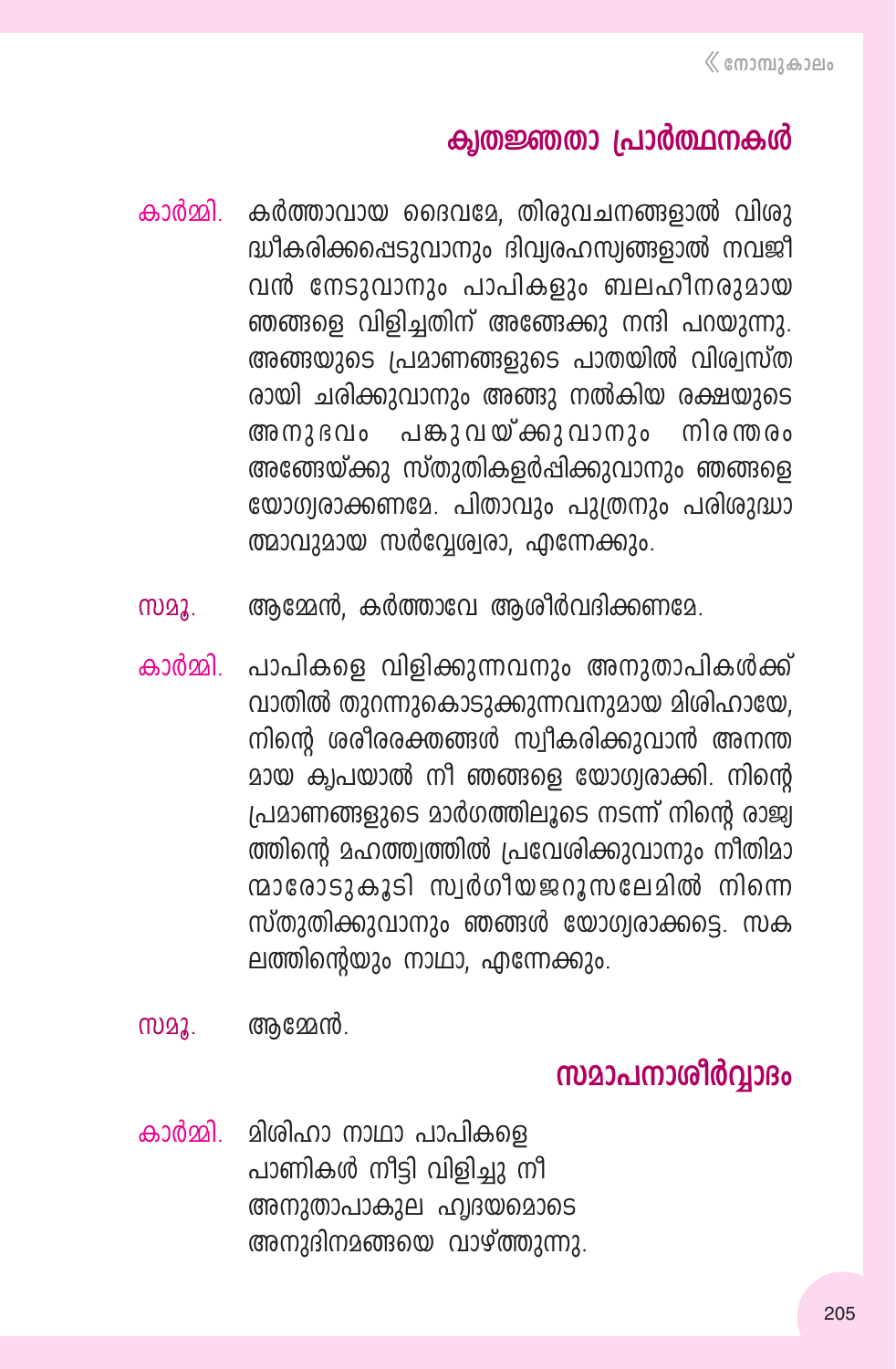പരിഹാരത്തിൻ ബലിവഴിയായ് പാവന മാനസരായ് ഞങ്ങൾ നിത്വവിരുന്നിൽ ചേർന്നിടുവാൻ നിസ്തുല യോഗ്വത നൽകണമേ.

തിരുവചനത്തിൻ പാതകളിൽ ദിപ്തി പരത്തി നയിക്കണമേ സഭയിൽ, ലോകം മാഴാവനിലാം സത്തം വരനിര ചൊരിയണമേ

രക്ഷകക്വപയും താതൻ തൻ സ്നേഹവുമതുപോൽ റൂഹാതൻ സഹവാസവുമുണ്ടാകടെ ഇപ്പോഴുമെപ്പോഴുമെന്നേക്കും.

M22. ആമ്മേൻ

അല്ലെങ്കിൽ

കാർമ്മി. പാപികളെ പശ്ചാത്താപത്തിലേക്കു വിളിക്കുവാൻ വന്ന മിശിഹായേ, ഈ പരിഹാരബലി വഴി നിന്നെ ഞങ്ങൾ സ്തുതിക്കുകയും ബഹുമാനിക്കുകയും ചെയ്തു. നിന്റെ ശരീരരക്തങ്ങൾ സ്വീകരിച്ച് വിശു ദ്ധീക്വതരായ ഞങ്ങളെ ദൈവരാജ്വത്തിലെ നിത്വവി രുന്നിൽ പങ്കുകാരാക്കണമേ. നിന്റെ വചനത്തിന്റെ പാതയിൽ ചരിക്കുവാൻ ഞങ്ങൾക്കാവശ്വകമായ പ്രകാശം നൽകണമേ. നമ്മുടെയും ലോകം മുഴുവ ന്റെയും തിരുസഭയുടെയും അവളുടെ സന്താനങ്ങ ളുടെയുംമേൽ കർത്താവ് തന്റെ ക്വപ വർഷിക്കട്ടെ. നമ്മുടെ കർത്താവീരോമിശിഹായുടെ ക്വപയും പിതാവായ ദൈവത്തിന്റെ സ്നേഹവും പരിശുദ്ധാ ത്മാവിന്റെ സംസർഗവും നിങ്ങളോടുകൂടി ഉണ്ടായി രിക്കട്ടെ. ഇപ്പോഴും <mark>പ</mark>് എപ്പോഴും എന്നേക്കും.

M22. അമ്മേൻ.

പേജ് 135 കാണുക